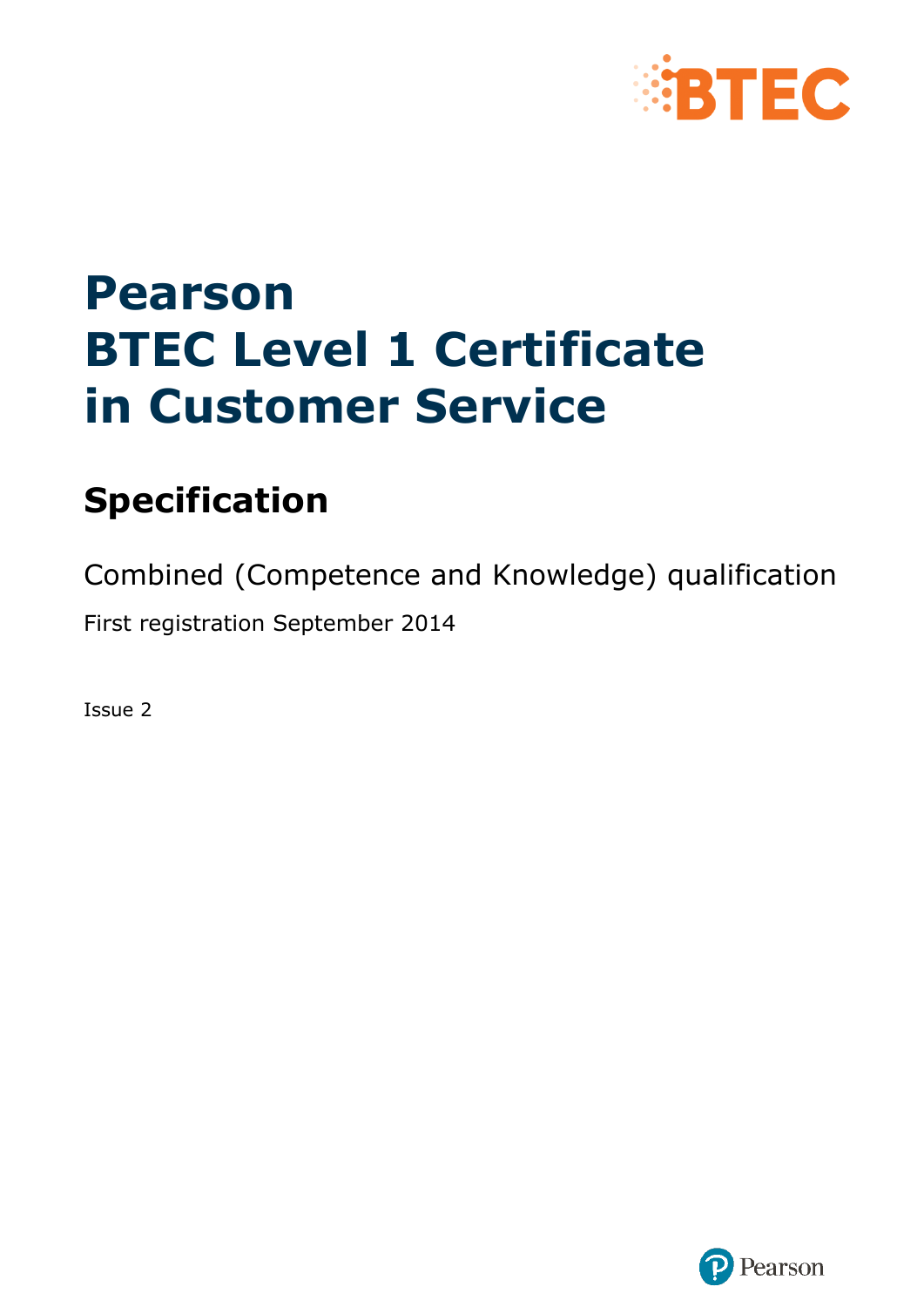#### **Edexcel, BTEC and LCCI qualifications**

Edexcel, BTEC and LCCI qualifications are awarded by Pearson, the UK's largest awarding body offering academic and vocational qualifications that are globally recognised and benchmarked. For further information, please visit our qualifications website at qualifications.pearson.com. Alternatively, you can get in touch with us using the details on our contact us page at qualifications.pearson.com/contactus

#### **About Pearson**

Pearson is the world's leading learning company, with 35,000 employees in more than 70 countries working to help people of all ages to make measurable progress in their lives through learning. We put the learner at the centre of everything we do, because wherever learning flourishes, so do people. Find out more about how we can help you and your learners at qualifications.pearson.com

This specification is Issue 3. Key changes are listed in the summary table on the next page. We will inform centres of any changes to this issue. The latest issue can be found on the Pearson website: qualifications.pearson.com.

This qualifications was previously known as:

Pearson BTEC Level 1 Certificate in Customer Service (QCF)

The QN remains the same.

*References to third party material made in this specification are made in good faith. Pearson does not endorse, approve or accept responsibility for the content of materials, which may be subject to change, or any opinions expressed therein. (Material may include textbooks, journals, magazines and other publications and websites.)*

*All information in this specification is correct at time of publication.*

ISBN 978 1 446 93922 2

All the material in this publication is copyright © Pearson Education Limited 2017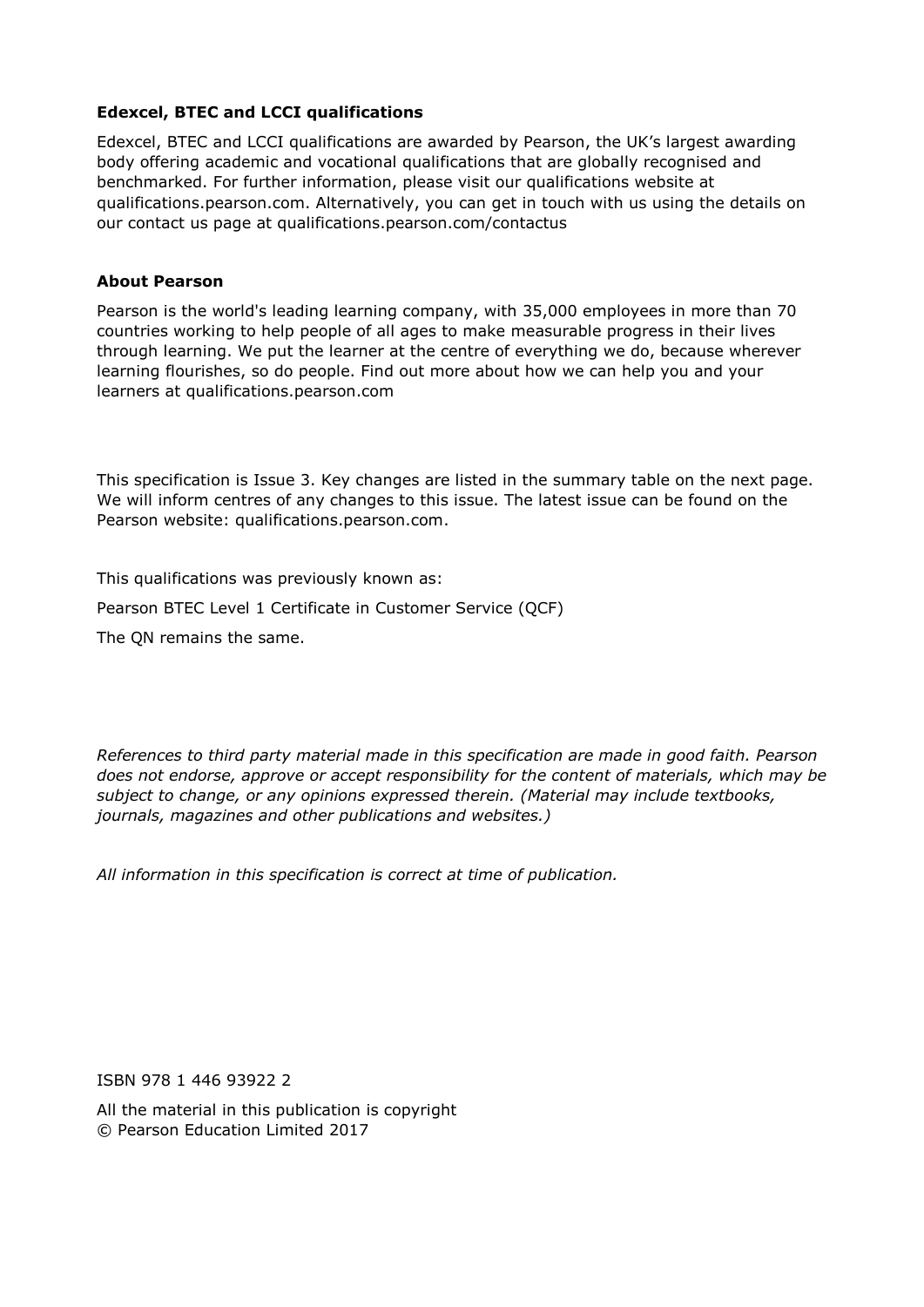# **Summary of Pearson BTEC Level 1 Certificate in Customer Service specification Issue 2 changes**

| Summary of changes made between previous issue and this<br>current issue                                 | Page number |
|----------------------------------------------------------------------------------------------------------|-------------|
| All references to QCF have been removed throughout the specification                                     |             |
| Definition of TQT added                                                                                  |             |
| Definition of sizes of qualifications aligned to TQT                                                     | 3           |
| TQT value added                                                                                          | 4           |
| GLH range removed and replaced with lowest GLH value for the<br>shortest route through the qualification |             |

Earlier issue shows previous changes.

If you need further information on these changes or what they mean, contact us via our website at: qualifications.pearson.com/en/support/contact-us.html.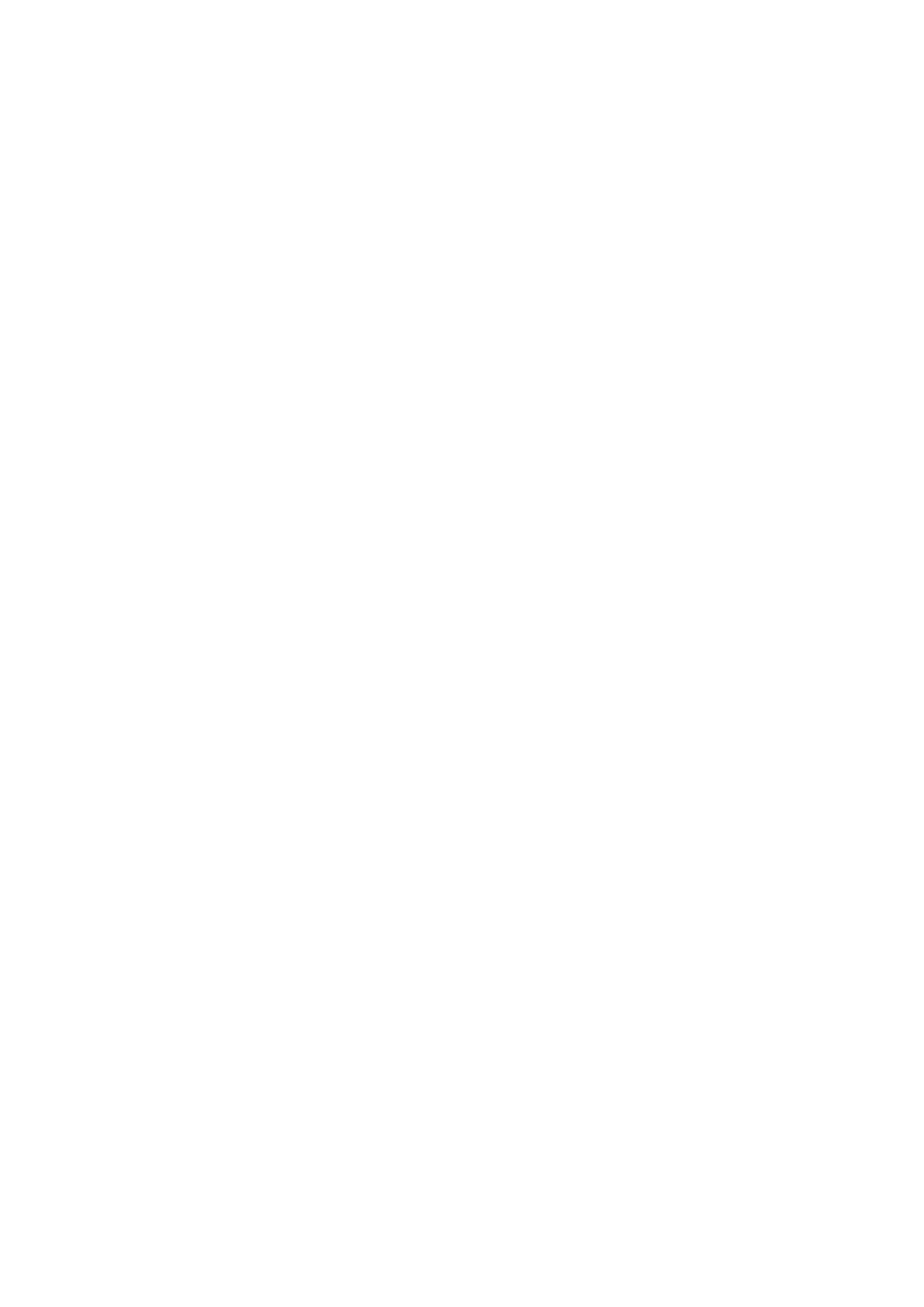# **Contents**

|   | <b>Purpose of this specification</b>                                                  | 1                       |
|---|---------------------------------------------------------------------------------------|-------------------------|
| 1 | <b>Introducing Pearson BTEC Combined (Competence</b><br>and Knowledge) qualifications | $\overline{\mathbf{2}}$ |
|   | What are Combined (Competence and Knowledge) qualifications?                          | $\overline{2}$          |
| 2 | <b>Qualification summary and key information</b>                                      | 4                       |
| 3 | <b>Qualification rationale</b>                                                        | 5                       |
|   | Qualification objectives                                                              | 5                       |
|   | Relationship with previous qualifications                                             | 5                       |
|   | Progression opportunities                                                             | 5                       |
|   | Industry support and recognition                                                      | 6                       |
|   | Relationship with National Occupational Standards                                     | 6                       |
| 4 | <b>Qualification structure</b>                                                        | 7                       |
|   | Pearson BTEC Level 1 Certificate in Customer Service                                  | 7                       |
| 5 | <b>Programme delivery</b>                                                             | 9                       |
|   | Elements of good practice                                                             | 9                       |
|   | Learner recruitment, preparation and support                                          | 9                       |
|   | Training and assessment delivery                                                      | 10                      |
|   | Employer engagement                                                                   | 11                      |
|   | Delivery guidance for Pearson BTEC Level 1 Certificate in Customer<br>Service         | 11                      |
| 6 | <b>Centre resource requirements</b>                                                   | 14                      |
|   | Specific resource requirements                                                        | 14                      |
| 7 | <b>Access and recruitment</b>                                                         | 15                      |
|   | Prior knowledge, skills and understanding                                             | 15                      |
|   | Access to qualifications for learners with disabilities or specific needs             | 15                      |
| 8 | <b>Assessment</b>                                                                     | 16                      |
|   | Language of assessment                                                                | 16                      |
|   | Competence units                                                                      | 16                      |
|   | Assessment strategy                                                                   | 17                      |
|   | Types of evidence                                                                     | 18                      |
|   | Knowledge units                                                                       | 19                      |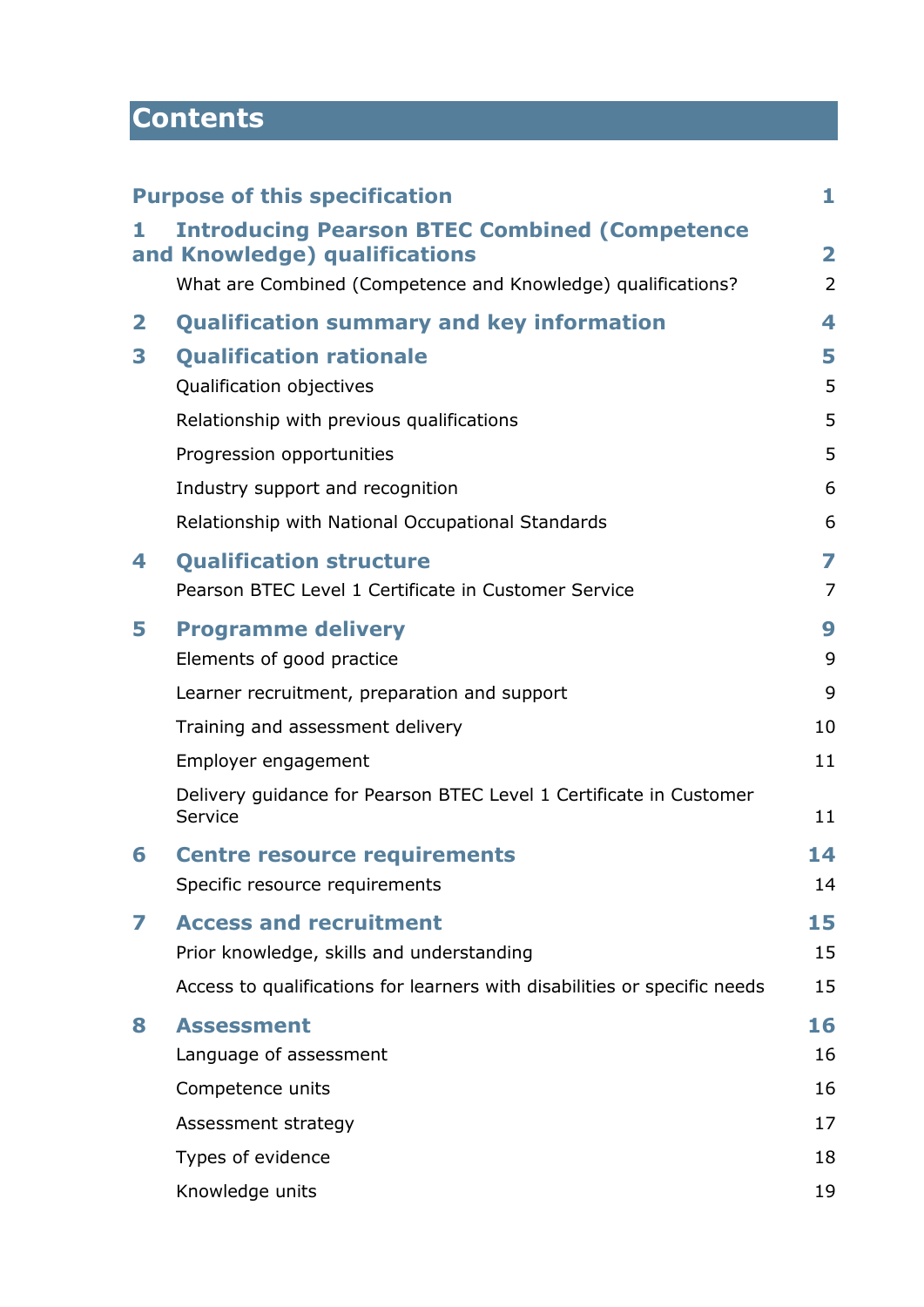|    | Appeals            |                                                                   | 19  |  |
|----|--------------------|-------------------------------------------------------------------|-----|--|
|    |                    | Dealing with malpractice                                          | 20  |  |
|    |                    | Reasonable adjustments to assessment                              | 20  |  |
|    |                    | Special consideration                                             | 20  |  |
| 9  |                    | <b>Centre recognition and approval</b>                            | 21  |  |
|    |                    | Centre recognition                                                | 21  |  |
|    |                    | Approvals agreement                                               | 21  |  |
| 10 |                    | <b>Quality assurance of centres</b>                               | 22  |  |
| 11 | <b>Unit format</b> |                                                                   | 23  |  |
|    | Unit title         |                                                                   | 23  |  |
|    |                    | Unit reference number                                             | 23  |  |
|    | Credit value       |                                                                   | 23  |  |
|    |                    | Guided learning hours                                             | 23  |  |
|    | Unit summary       |                                                                   | 23  |  |
|    |                    | Learning outcomes                                                 | 23  |  |
|    |                    | Assessment criteria                                               | 23  |  |
|    | Unit amplification |                                                                   |     |  |
|    |                    | Information for tutors                                            | 24  |  |
|    | Unit $1$ :         | Understand Working in a Customer Service Environment              | 25  |  |
|    | Unit 2:            | <b>Communication in Customer Service</b>                          | 34  |  |
|    | Unit 3:            | Principles of Personal Performance and Development                | 40  |  |
|    | Unit 4:            | Principles of Working in a Business Environment                   | 48  |  |
|    | Unit 5:            | Work with Others in a Business Environment                        | 56  |  |
|    | Unit 6:            | Record Details of Customer Service Problems                       | 62  |  |
|    | Unit 7:            | Deal with Customer Queries, Requests and Problems                 | 67  |  |
|    | Unit 8:            | Communicate with Customers in Writing                             | 73  |  |
|    | Unit 9:            | Deal with Incoming Telephone Calls from Customers                 | 78  |  |
|    | Unit 10:           | Make Telephone Calls to Customers                                 | 85  |  |
|    | Unit 11:           | Process Information about Customers                               | 92  |  |
|    | Unit 12:           | Manage Time and Workload                                          | 97  |  |
|    | Unit 13:           | Meet and Welcome Visitors in a Business Environment               | 102 |  |
|    | Unit 14:           | Contribute to Sales Activities in a Contact Centre                | 107 |  |
|    | Unit 15:           | Use Specific Features of Contact Centre Systems and<br>Technology | 112 |  |
|    | Unit 16:           | Health and Safety Procedures in the Workplace                     | 119 |  |
|    |                    |                                                                   |     |  |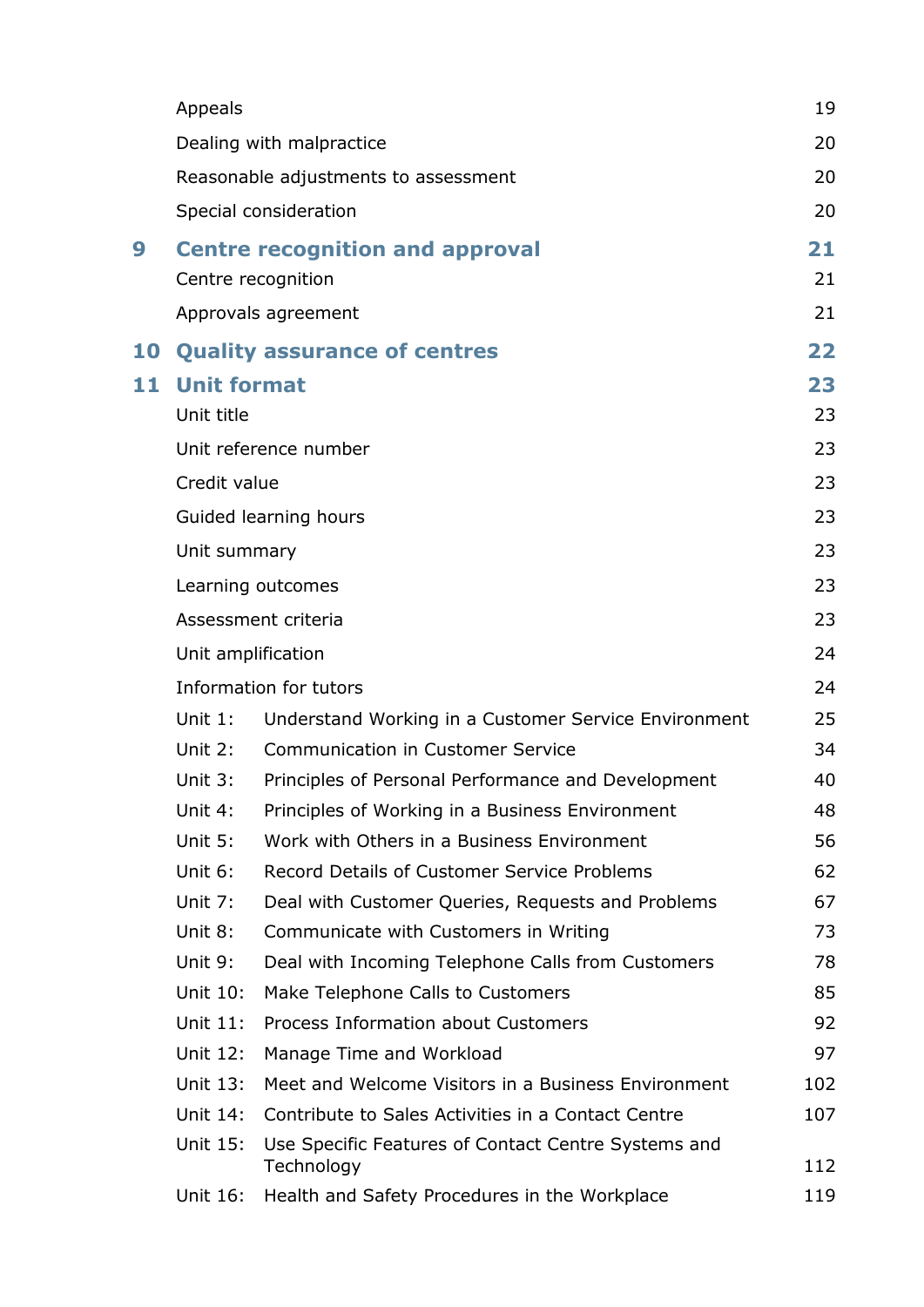|                                                              | Unit 17: Processing Sales Orders                                                                                                                                     | 124 |  |  |
|--------------------------------------------------------------|----------------------------------------------------------------------------------------------------------------------------------------------------------------------|-----|--|--|
|                                                              | Unit 18: Meeting Customers' After Sales Needs                                                                                                                        | 131 |  |  |
|                                                              | 12 Further information and useful publications                                                                                                                       | 135 |  |  |
|                                                              | 13 Professional development and training                                                                                                                             | 136 |  |  |
| <b>14 Contact us</b>                                         |                                                                                                                                                                      | 138 |  |  |
|                                                              | <b>Annexe A: Skills CFA Assessment Strategy for</b><br>Competence units (S/NVQ) in Business Administration,<br><b>Customer Service and Management and Leadership</b> | 139 |  |  |
|                                                              | <b>Annexe B: Skills CFA Contact Centres Operations</b><br><b>Assessment Strategy</b>                                                                                 | 147 |  |  |
|                                                              |                                                                                                                                                                      |     |  |  |
| <b>Annexe C: Skills CFA Sales Assessment Strategy</b><br>149 |                                                                                                                                                                      |     |  |  |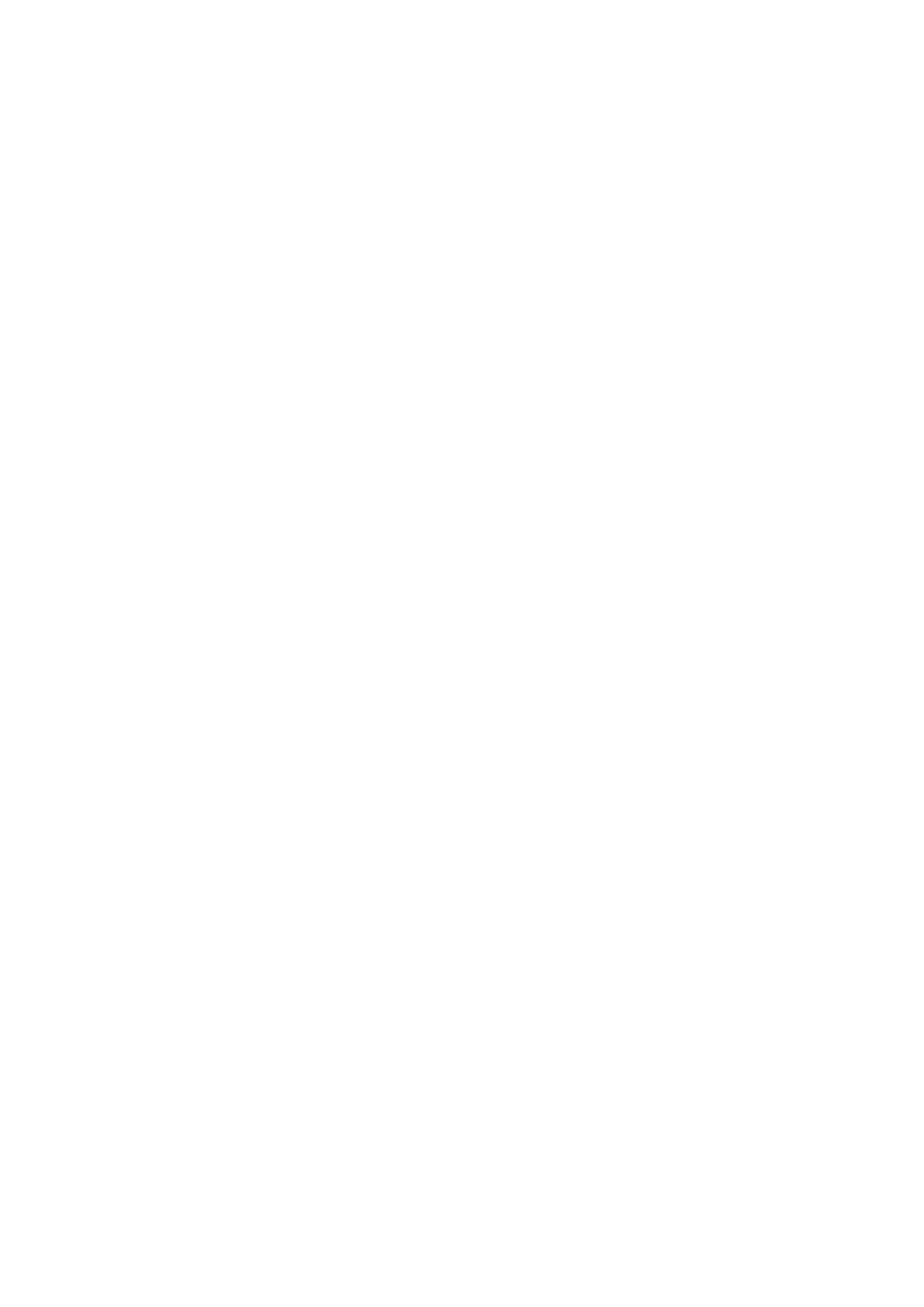# **Purpose of this specification**

This specification sets out:

- the objectives of the qualification
- the combination of units that a learner must have completed before the qualification will be awarded and any pathways
- any other requirements that a learner must have satisfied before they will be assessed or before the qualification will be awarded
- the knowledge, skills and understanding that will be assessed as part of the qualification
- the method of any assessment and any associated requirements relating to it
- the criteria against which a learner's level of attainment will be measured (such as assessment criteria)
- assessment requirements and/or evidence requirements required as specified by the relevant Sector Skills Council/Standards Setting Body
- assessment requirements/strategy as published by the relevant Sector Skills Council/Standards Setting Body.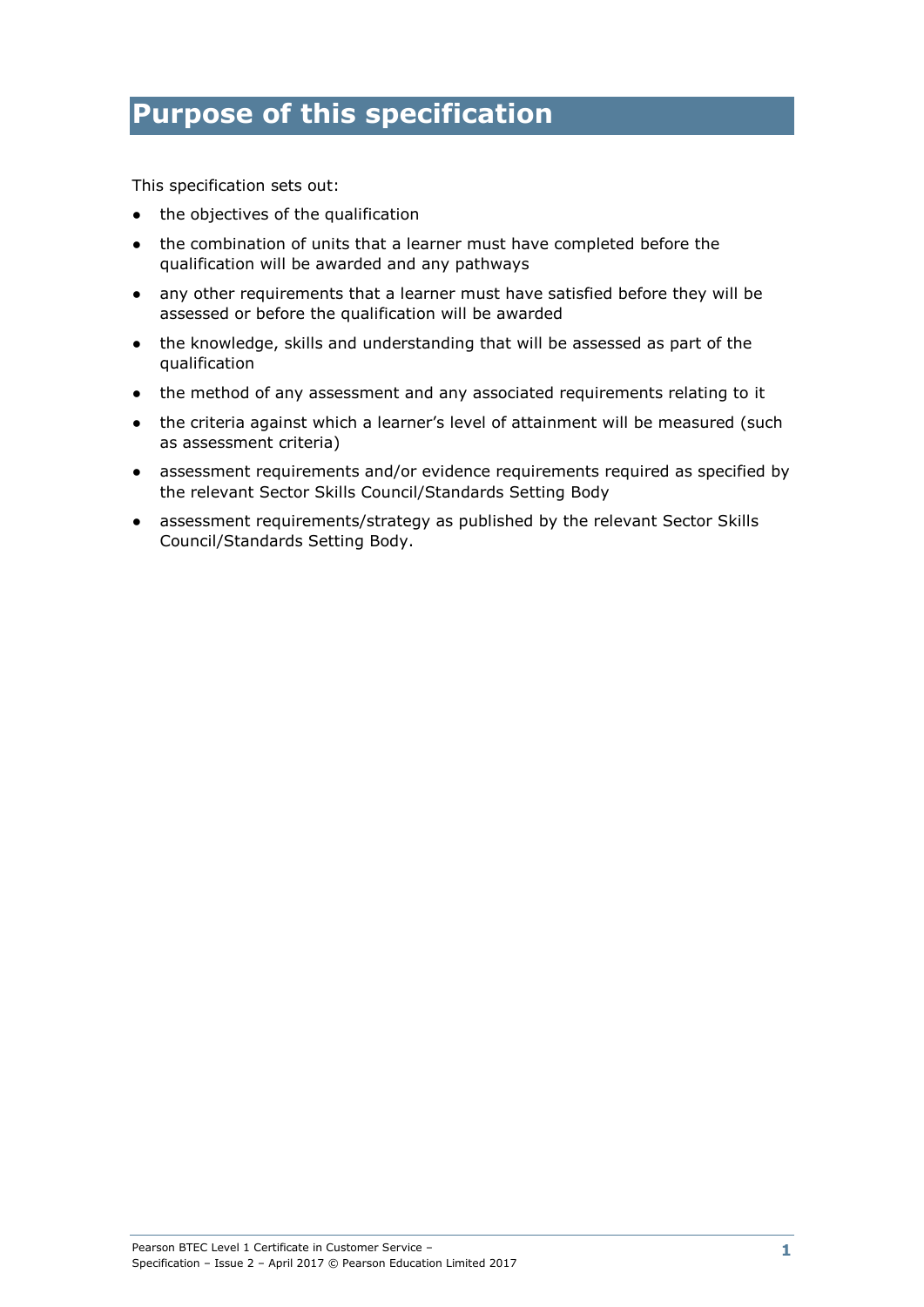# **1 Introducing Pearson BTEC Combined (Competence and Knowledge) qualifications**

# **What are Combined (Competence and Knowledge) qualifications?**

A Combined (Competence and Knowledge) qualification is a work-based qualification that combines competence and technical knowledge to give learners the practical competencies, technical skills and sector-related knowledge they need to be able to carry out a job effectively.

Combined (Competence and Knowledge) qualifications are based on the National Occupational Standards (NOS) for the appropriate sector. NOS define what employees, or potential employees, must be able to do and know, and how well they should undertake work tasks and work roles. At Level 2 and above, these qualifications are recognised as the competence component of Apprenticeship Frameworks. Qualifications at Level 1 can be used in Traineeships, which are stepping-stones to Apprenticeship qualifications. Combined (Competence and Knowledge) qualifications can also be delivered as stand-alone for those who wish to take a work-based qualification.

Combined (Competence and Knowledge) qualifications are outcome based with no fixed learning programme – allowing flexible delivery that meets the individual learner's needs. They are suitable for those in employment and for those studying at college who have a part-time job or access to a substantial work placement so that they are able to demonstrate the competencies that are required for work.

Most learners will work towards their qualification in the workplace or in settings that replicate the working environment as specified in the assessment requirements/strategy for the sector. Colleges, training centres and employers can offer these qualifications provided they have access to appropriate physical and human resources.

#### **Total Qualification Time (TQT)**

For all regulated qualifications, Pearson specifies a total number of hours that it is estimated learners will require to complete and show achievement for the qualification – this is the Total Qualification Time (TQT). The TQT value indicates the size of a qualification.

Within the TQT, Pearson identifies the number of Guided Learning Hours (GLH) that we estimate a centre delivering the qualification might provide. Guided learning means activities, such as lessons, tutorials, online instruction, supervised study and giving feedback on performance, that directly involve tutors and assessors in teaching, supervising and invigilating learners. Guided learning includes the time required for learners to complete external assessment under examination or supervised conditions.

In addition to guided learning, other required learning directed by tutors or assessors will include private study, preparation for assessment and undertaking assessment when not under supervision, such as preparatory reading, revision and independent research.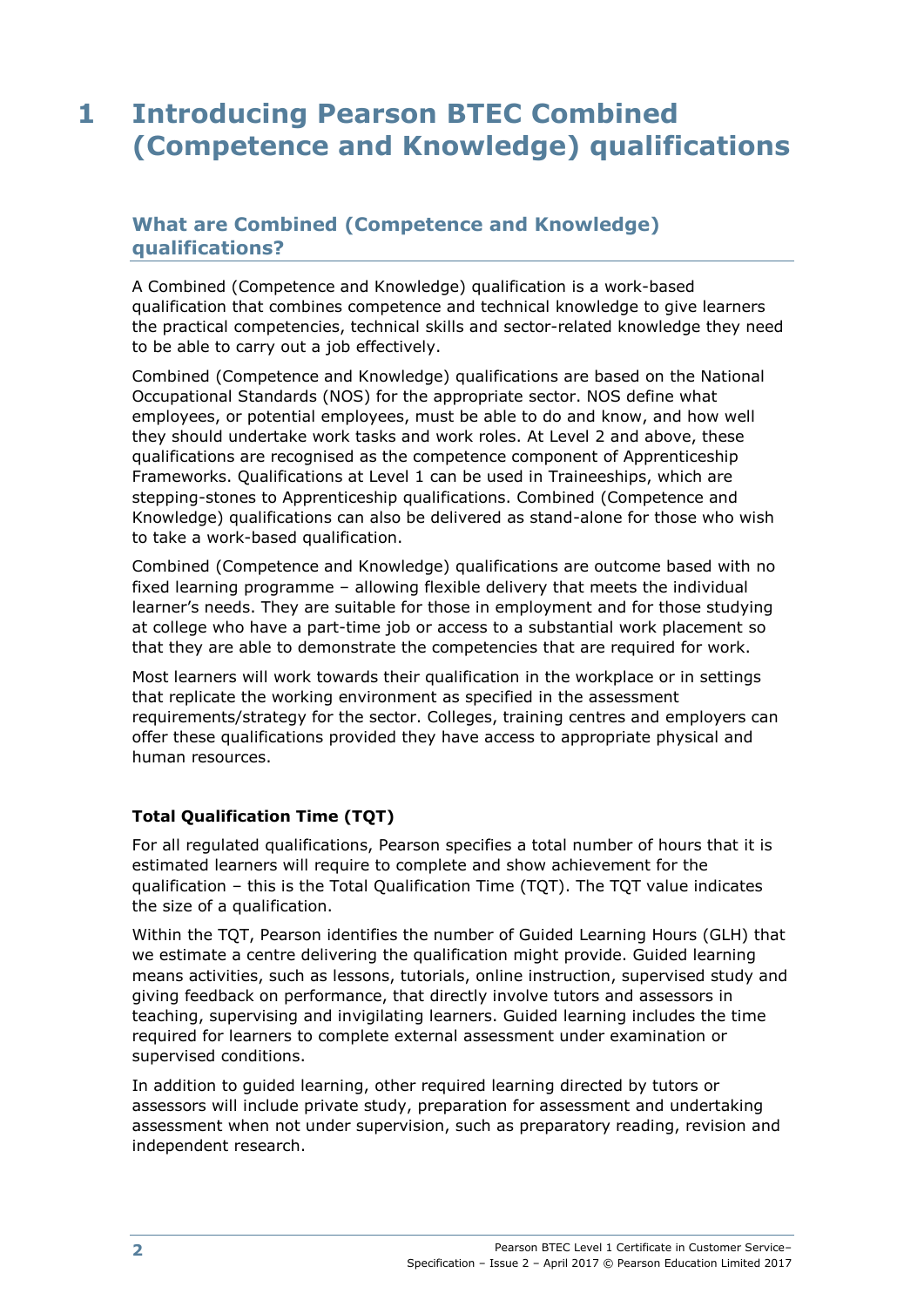TQT is assigned after consultation with employers and training providers delivering the qualifications.

There are three sizes of Combined (Competence and Knowledge) qualifications:

- Award a qualification with a TQT value of 120 or less (equivalent to a range of1–12 credits)
- Certificate a qualification with a TQT value in the range of 121–369 (equivalent to a range of 13–36 credits)
- Diploma a qualification with a TQT value of 370 or more (equivalent to 37 credits and above).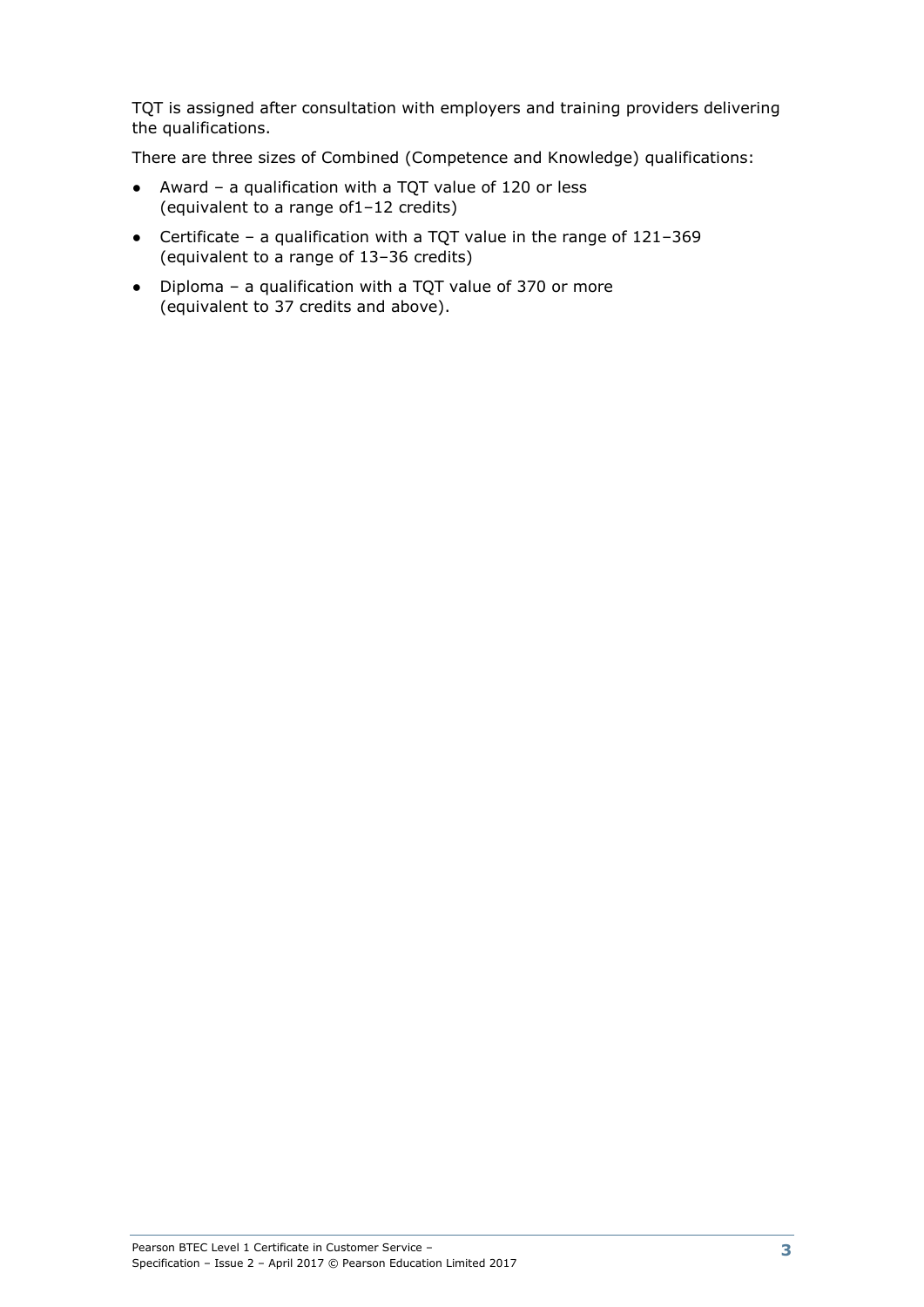# **2 Qualification summary and key information**

| <b>Qualification title</b>     | <b>Pearson BTEC Level 1 Certificate in</b><br><b>Customer Service</b>                                                                                                                                                                                 |
|--------------------------------|-------------------------------------------------------------------------------------------------------------------------------------------------------------------------------------------------------------------------------------------------------|
| Qualification Number (QN)      | 601/3392/2                                                                                                                                                                                                                                            |
| Regulation start date          | 28/05/2014                                                                                                                                                                                                                                            |
| Operational start date         | 01/09/2014                                                                                                                                                                                                                                            |
| Approved age ranges            | $14 - 16$                                                                                                                                                                                                                                             |
|                                | $16 - 18$                                                                                                                                                                                                                                             |
|                                | $19+$                                                                                                                                                                                                                                                 |
|                                | Please note that sector-specific requirements or<br>regulations may prevent learners of a particular<br>age from embarking on this qualification. Please<br>refer to the qualification Assessment Strategy in<br>Annexe A.                            |
| Credit value                   | 23                                                                                                                                                                                                                                                    |
| Assessment                     | Portfolio of Evidence (internal assessment).                                                                                                                                                                                                          |
| Total Qualification Time (TQT) | 230                                                                                                                                                                                                                                                   |
| Guided learning hours          | 143                                                                                                                                                                                                                                                   |
| Grading information            | The qualification and units are graded pass/fail.                                                                                                                                                                                                     |
| Entry requirements             | No prior knowledge, understanding, skills or<br>qualifications are required before learners<br>register for this qualification. However, centres<br>must follow the Pearson Access and Recruitment<br>policy (see Section 7, Access and Recruitment). |

Centres will need to use the Qualification Number (QN) when they seek public funding for their learners. As well as a QN, each unit within a qualification has a unit reference number (URN).

The qualification title, unit titles and QN will appear on each learner's final certificate. Centres should tell learners this when recruiting them and registering them with Pearson. There is more information about certification in our *UK Information Manual,* available on our website at: qualifications.pearson.com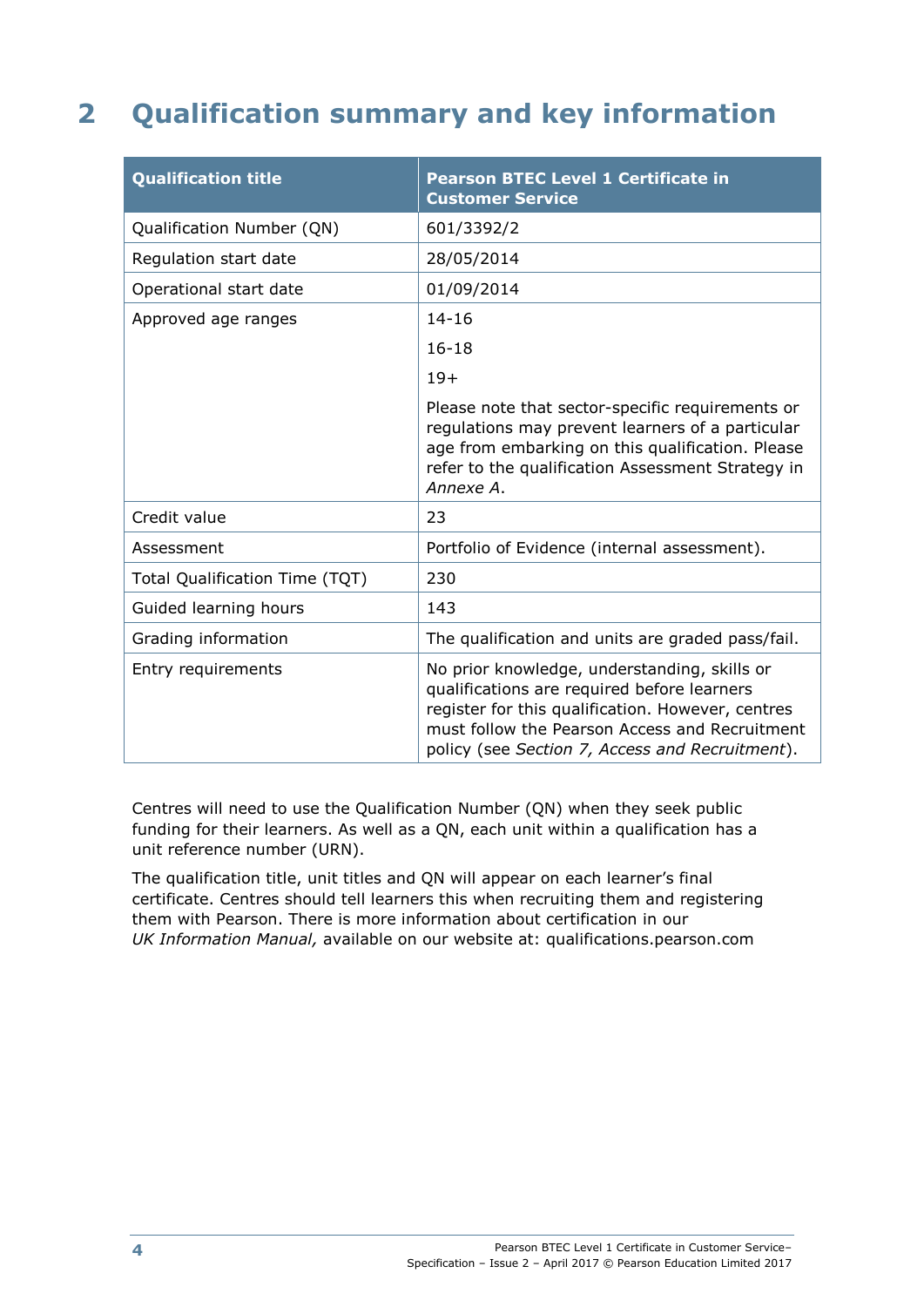# **3 Qualification rationale**

# **Qualification objectives**

The Pearson BTEC Level 1 Certificate in Customer Service is for learners who work in, or who want to work in a supporting role in the customer service sector. It is suitable for learners who have little or no previous experience of the sector, including those returning to work after unemployment, NEET learners and school leavers.

It gives learners the opportunity to:

- develop and demonstrate skills, knowledge and attitudes for working in a customer service role, carrying out a range of routine service-related tasks including communicating and dealing directly with customers
- develop their own personal growth and engagement in learning through the development of personal, learning and thinking skills (PLTS)
- have existing skills recognised
- achieve a nationally-recognised Level 1 qualification.

## **Relationship with previous qualifications**

This qualification is a direct replacement for the Pearson Edexcel Level 1 Certificate in Customer Service (QCF), which expired in September 2014, and the Pearson BTEC Level 1 Award in Customer Service (QCF), which expired in December 2014.

#### **Progression opportunities**

Learners who achieve the Pearson BTEC Level 1 Certificate in Customer Service can progress to the Intermediate Apprenticeship in Customer Service at Level 2, which includes the Pearson BTEC Level 2 Diploma in Customer Service or to a Level 2 qualification such as the following:

- Pearson BTEC Level 2 Award in Principles of Customer Service)
- Pearson BTEC Level 2 Certificate in Principles of Customer Service (

Learners could also progress to employment in customer service in a supporting role, for example:

- Customer Service Assistant
- Telesales Operative
- Help Desk Assistant
- Call Centre Advisor.

The Pearson BTEC Level 1 Certificate in Customer Service includes a number of Business and Administration units in its structure, providing a potential foundation for future study in this subject area.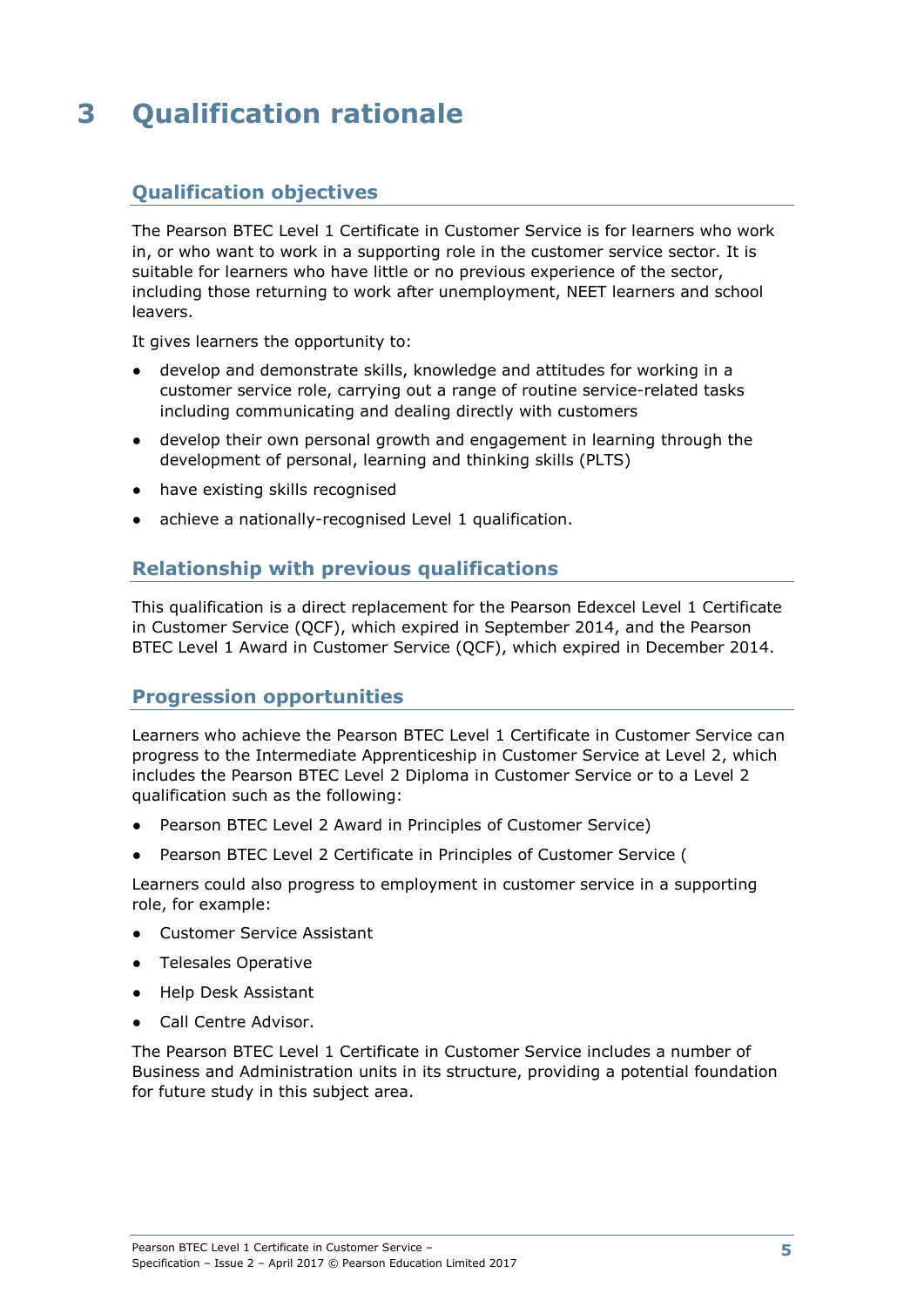# **Industry support and recognition**

This qualification is supported by Skills CFA, the Sector Skills Council for pan-sector business skills, which includes the customer service sector.

# **Relationship with National Occupational Standards**

This qualification is based on the National Occupational Standards (NOS) in Customer Service, which were set and designed by Skills CFA, the Sector Skills Council for the sector.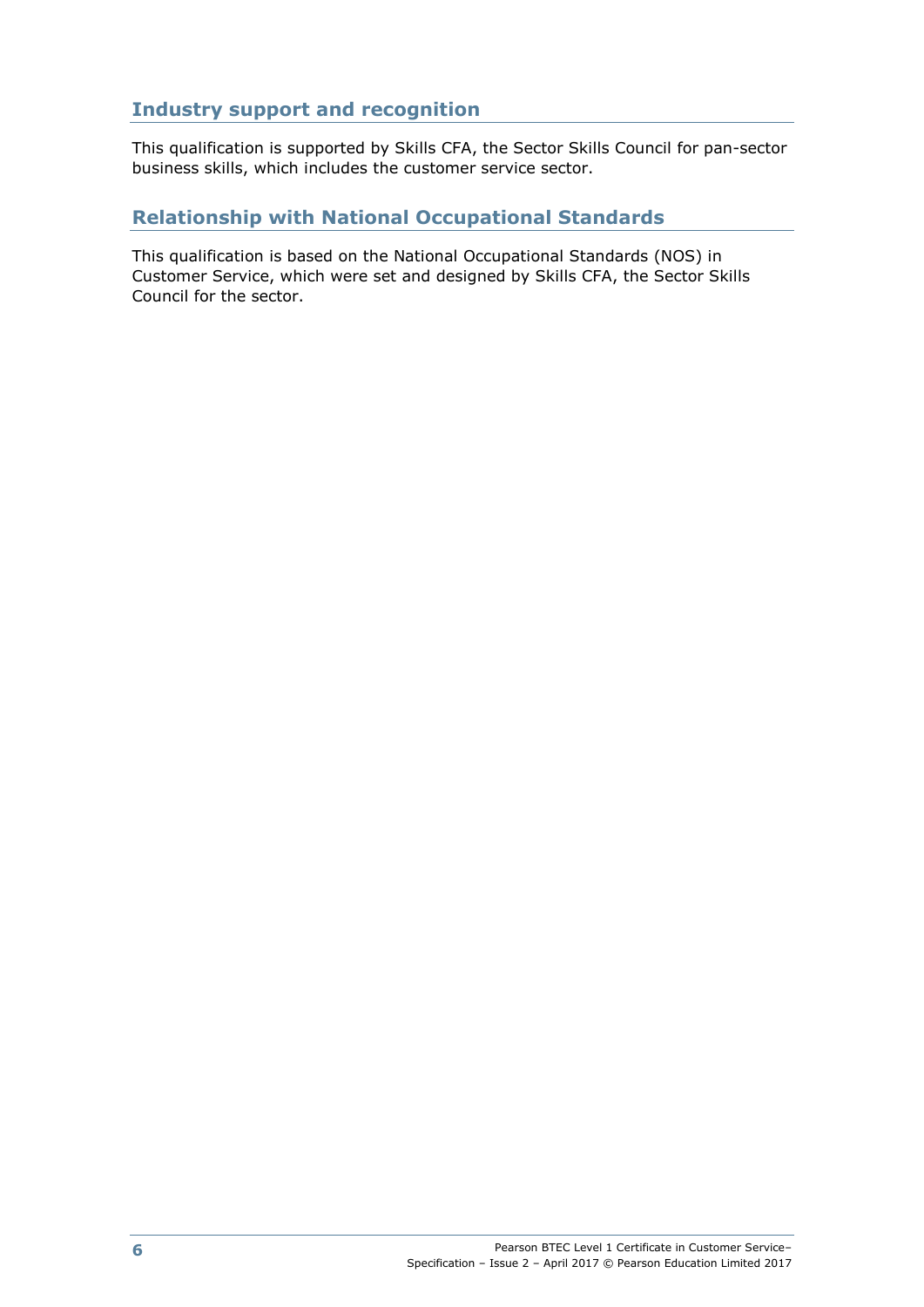# **4 Qualification structure**

# **Pearson BTEC Level 1 Certificate in Customer Service**

The learner will need to meet the requirements outlined in the table below before the qualification can be awarded.

| Minimum number of credits that must be achieved                                                                          | 23 |
|--------------------------------------------------------------------------------------------------------------------------|----|
| Number of mandatory credits that must be achieved from Group A                                                           | 14 |
| Minimum number of optional credits that must be achieved (either from<br>Group B only, or from both Group B and Group C) |    |
| Minimum number of optional credits that must be achieved from Group B                                                    | b  |
| Maximum number of optional credits that may be achieved from Group C                                                     |    |

| <b>Unit</b>    | <b>Unit</b><br>reference<br>number | <b>Group A: Mandatory units</b><br>Learners must achieve all 14<br>credits from this group.        | <b>Level</b>   | <b>Credit</b>  | <b>Guided</b><br>learning<br>hours |
|----------------|------------------------------------|----------------------------------------------------------------------------------------------------|----------------|----------------|------------------------------------|
| $\mathbf{1}$   | L/506/2083                         | Understand Working in a<br><b>Customer Service Environment</b>                                     | $\mathbf{1}$   | 3              | 25                                 |
| $\overline{2}$ | Y/506/2085                         | Communication in Customer<br>Service                                                               | $\mathbf{1}$   | $\overline{2}$ | 14                                 |
| 3              | L/506/1791                         | Principles of Personal Performance<br>and Development                                              | $\mathbf{1}$   | $\overline{3}$ | 30                                 |
| 4              | R/506/1792                         | Principles of Working in a<br><b>Business Environment</b>                                          | $\mathbf{1}$   | $\overline{4}$ | 25                                 |
| 5              | Y/506/1793                         | Work with Others in a Business<br>Environment                                                      | $\mathbf{1}$   | $\overline{2}$ | 18                                 |
| <b>Unit</b>    | <b>Unit</b><br>reference<br>number | <b>Group B: Optional units</b><br>Learners must achieve a minimum<br>of 6 credits from this group. | Level          | <b>Credit</b>  | <b>Guided</b><br>learning<br>hours |
|                |                                    |                                                                                                    |                |                |                                    |
| 6              | A/506/2094                         | <b>Record Details of Customer</b><br>Service Problems                                              | $\mathbf{1}$   | 3              | 14                                 |
| $\overline{7}$ | A/506/2113                         | Deal with Customer Queries,<br>Requests and Problems                                               | $\mathbf{1}$   | 3              | 11                                 |
| 8              | T/506/2126                         | Communicate with Customers in<br>Writing                                                           | $\overline{2}$ | 3              | 20                                 |
| 9              | H/506/2154                         | Deal with Incoming Telephone<br><b>Calls from Customers</b>                                        | $\overline{2}$ | $\overline{3}$ | 16                                 |
| 10             | K/506/2155                         | Make Telephone Calls to<br>Customers                                                               | $\overline{2}$ | 3              | 16                                 |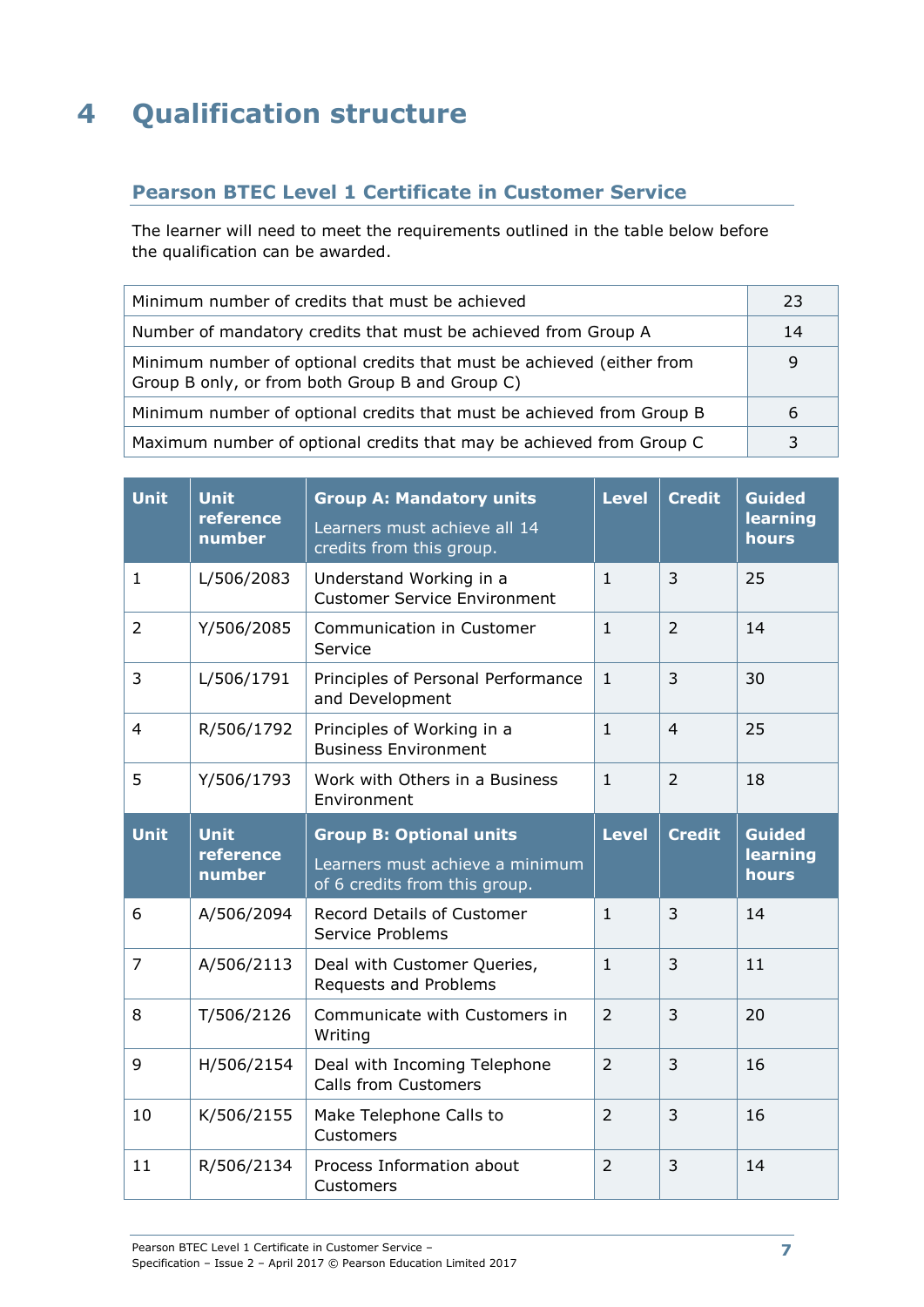| <b>Unit</b> | <b>Unit</b><br>reference<br>number | <b>Group C: Optional units</b><br>Learners may achieve a maximum<br>of 3 credits from this group. | <b>Level</b>   | <b>Credit</b>            | <b>Guided</b><br>learning<br>hours |
|-------------|------------------------------------|---------------------------------------------------------------------------------------------------|----------------|--------------------------|------------------------------------|
| 12          | H/506/1795                         | Manage Time and Workload                                                                          | $\mathbf{1}$   | $\mathbf{1}$             | 10                                 |
| 13          | A/506/1799                         | Meet and Welcome Visitors in a<br><b>Business Environment</b>                                     | $\mathbf{1}$   | $\overline{2}$           | 20                                 |
| 14          | F/503/0392                         | Contribute to Sales Activities in a<br><b>Contact Centre</b>                                      | $\overline{1}$ | 3                        | 6                                  |
| 15          | F/503/0361                         | Use Specific Features of Contact<br>Centre Systems and Technology                                 | $\mathbf{1}$   | 3                        | 12                                 |
| 16          | T/505/4673                         | Health and Safety Procedures in<br>the Workplace                                                  | $\overline{2}$ | $\overline{2}$           | 16                                 |
| 17          | M/502/8587                         | Processing Sales Orders                                                                           | $\mathcal{P}$  | $\overline{\phantom{0}}$ | 17                                 |
| 18          | R/502/8601                         | Meeting Customers' After Sales<br><b>Needs</b>                                                    | $\overline{2}$ | 3                        | 14                                 |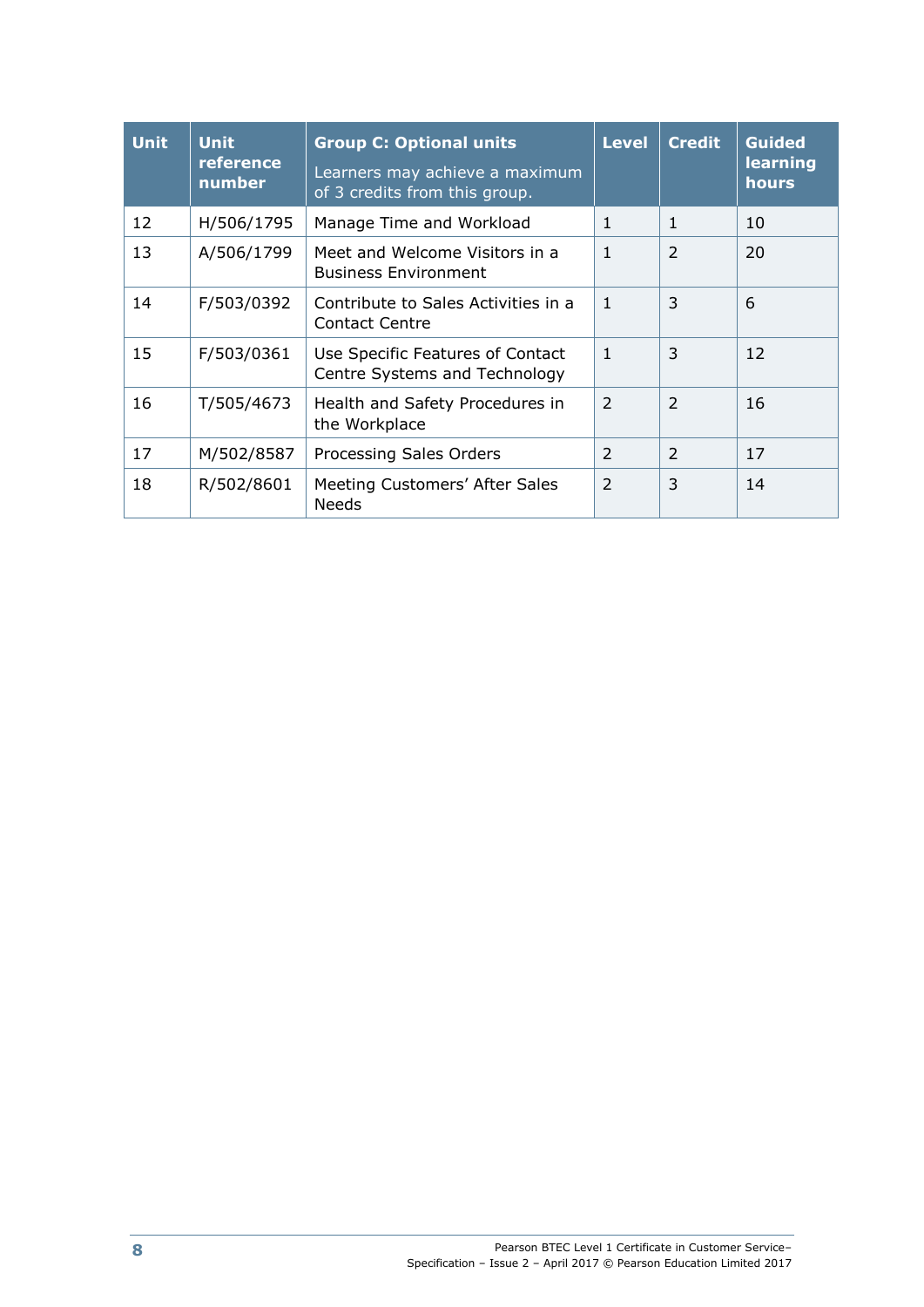# **5 Programme delivery**

Centres are free to offer these qualifications using any mode of delivery, for example full time, part time, evening only, distance learning, that meets learners' needs. Learners must be in employment or working with a training provider on a programme so that they can develop and demonstrate the occupational competence required.

Whichever mode of delivery is used, centres must make sure that learners have access to specified resources and to the sector specialists delivering and assessing the units. Centres must adhere to the Pearson policies that apply to the different modes of delivery, in particular the policy *Collaborative Arrangements for the Delivery of Vocational Qualifications* on our website at www.edexcel.com/policies

There are various approaches to delivering a successful competence-based qualification. The section below outlines elements of good practice that centres can adopt in relation to learner recruitment, preparation and support, training and assessment delivery, and employer engagement.

## **Elements of good practice**

### **Learner recruitment, preparation and support**

Good practice in relation to learner recruitment, preparation and support includes:

- providing initial advice and guidance, including work tasters, to potential learners to give them an insight into the relevant industry and the learning programme
- using a range of appropriate and rigorous selection methods to ensure that learners are matched to the programme best suited to their needs
- carrying out a thorough induction for learners to ensure that they completely understand the programme and what is expected of them. The induction can include, for example, the requirements of the programme, an initial assessment of current competency levels, assessment of individual learning styles, identification of training needs, an individual learning plan, details of training delivery, the assessment process. It is good practice to involve employers in the induction process, this helps them to understand what will be taking place during the programme and enables them to start building a relationship with the centre to support the effective delivery of the programme
- keeping in regular contact with the learner to keep them engaged and motivated, and ensuring that there are open lines of communication with the learner, the assessor, the employer and teaching staff.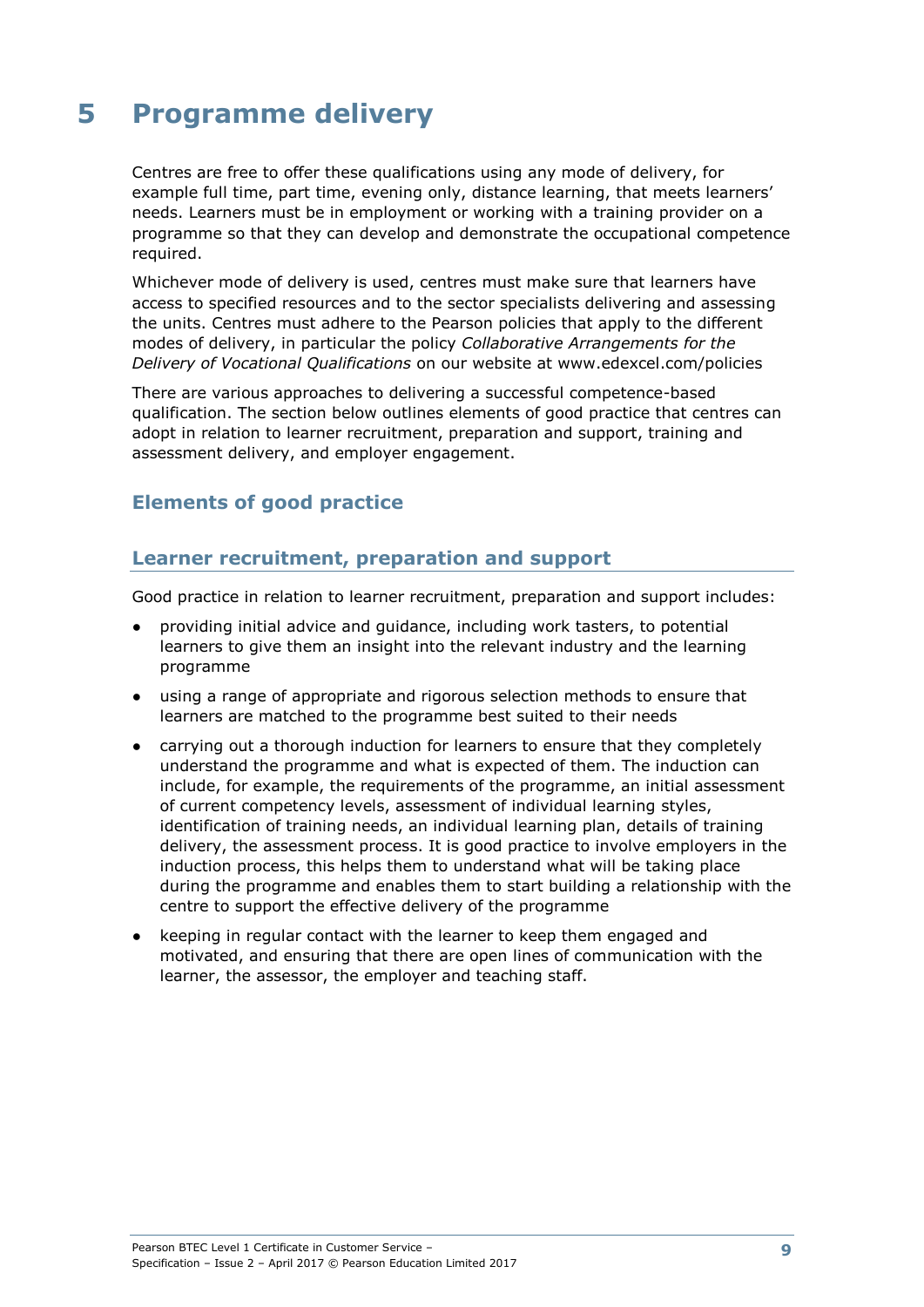# **Training and assessment delivery**

Good practice in relation to training and assessment delivery includes:

- offering flexible delivery and assessment to meet the needs of the employer and learner, through the use of a range of approaches, for example virtual learning environments (VLEs), online lectures, video, printable online resources, virtual visits, webcams for distance training, e-portfolios
- balancing on-the-job and off-the-job training to meet the knowledge and competence requirements of the programme:
	- o off-the-job: the nature of Combined (Competence and Knowledge) qualifications means that the development of technical- and sector-related knowledge is integral to learners achieving them. As a result, learners need to have sufficient time away from the work environment to focus on developing their technical and industry knowledge, and transferable and practical skills related to their job role. Tutors need to use a range of teaching and learning methods to deliver this training effectively, for example demonstration, observation and imitation, practising ('trial and error'), feedback on performance from experts and peers, reflective practice, real-world problem solving, enquiry-based learning, simulation and role play, peer learning, virtual environments, questioning, discussions
	- o on-the-job: planning opportunities with the employer for the development and practising of skills on the job. The on-the-job element of the programme offers opportunities for assessment and plays an important role in developing the learner's routine expertise, resourcefulness, craftspersonship and business-like attitude. It is important that there is intentional structuring of practice and guidance to supplement the learning and development provided through engagement in everyday work activities. Teaching and learning methods, such as coaching, mentoring, shadowing, reflective practice, collaboration and consultation, could be used in this structured on-the-job learning
- developing a holistic approach to assessment by matching evidence to different assessment criteria, learning outcomes and units as appropriate, thereby reducing the assessment burden on learners and assessors. It is good practice to draw up an assessment plan that aligns the units with the learning process and the acquisition of knowledge and skills, and which indicates how and when the units will be assessed. In producing the plan, the assessor should work closely with the learner to identify any activities that relate to more than one unit or learning outcome and to agree the best way to collect a single piece of evidence that meets the assessment requirements sufficiently. The assessment guidance given in the units identifies opportunities to assess units holistically, helping centres to develop assessment plans
- discussing and agreeing with the learner and employer suitable times, dates and work areas where assessment will take place. Learners and employers should be given regular and relevant feedback on performance and progress.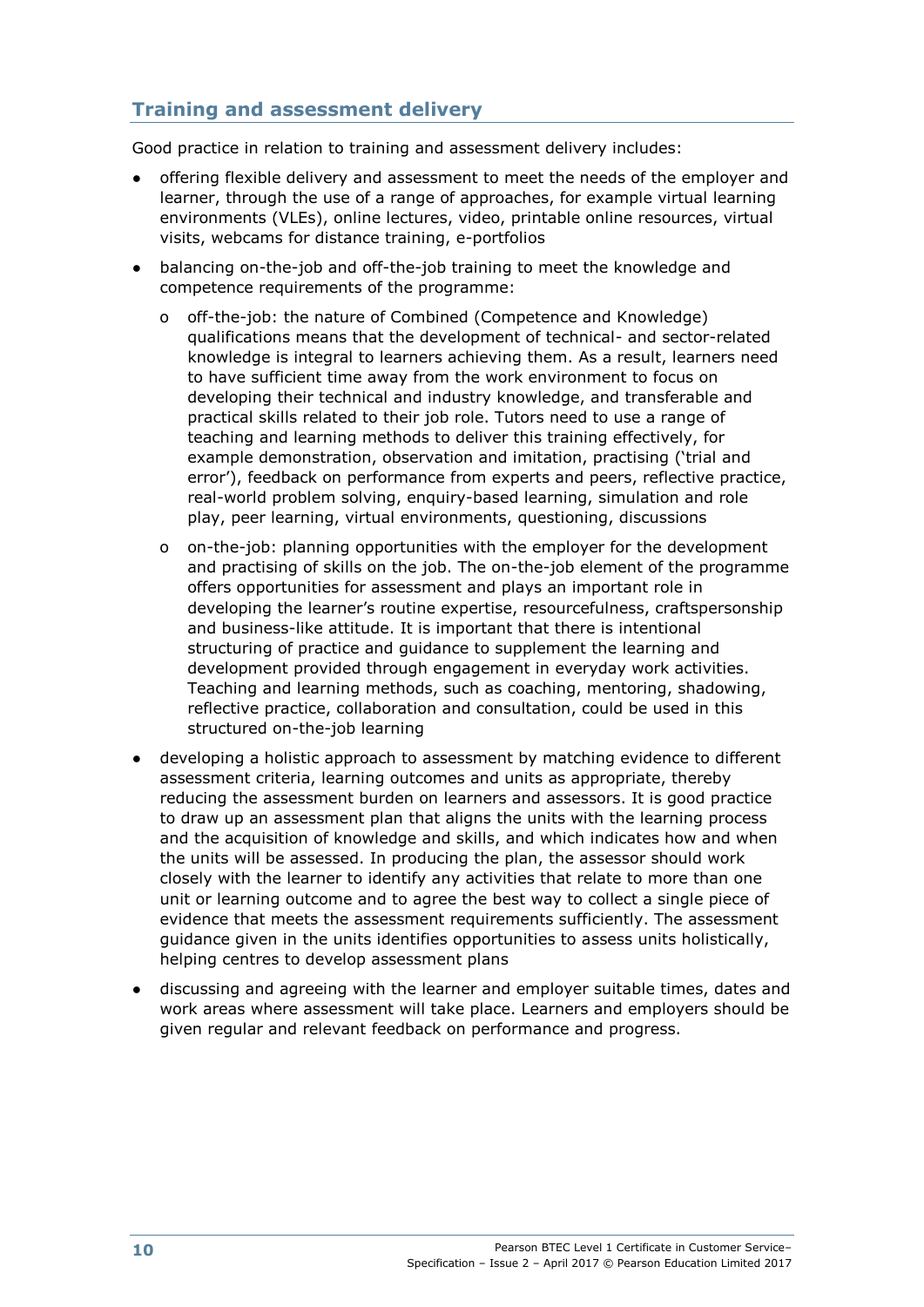## **Employer engagement**

Good practice in relation to employer engagement includes:

- communicating with employers at the start of the programme to understand their business context and requirements so that the programme can be tailored to meet their needs
- working with the employer to ensure that learners are allocated a mentor in the workplace to assist them in the day-to-day working environment and to act as a contact for the assessor/tutor
- helping the employer to better understand their role in the delivery of the programme. It is important that employers understand that sufficient and relevant work must be given to learners in order to provide a culture of learning and to ensure that they are given every opportunity to participate in aspects of continuous professional development (CPD).

## **Delivery guidance for Pearson BTEC Level 1 Certificate in Customer Service**

The following delivery guidance is not intended to be prescriptive. Those delivering the programme of learning can adapt the guidance to meet the needs of learners, employers and the specific context.

This qualification comprises both practical and knowledge-based units. The mandatory units cover knowledge requirements and underpin the practical elements of the qualification. Delivery of the mandatory units can involve a wide range of methods, including:

- presentations covering key legislation surrounding roles in customer service, the standards required in a customer service role in a business environment, personal development, and key aspects of communication and how these may affect the level of customer service provided
- discussion class and small group discussions focusing on particular aspects of a role in a customer service environment
- role play for example, answering telephone calls, examples of good and bad customer service, and dealing with customers within scenarios from different industries or settings.

Group work is also a valid method of delivery, but it should be remembered that when being assessed, learners must produce individual pieces of work clearly showing that the relevant assessment criteria have been met.

Many of the units overlap in their content and complement each other, allowing delivery to take place holistically, covering several parts of units or criteria at the same time.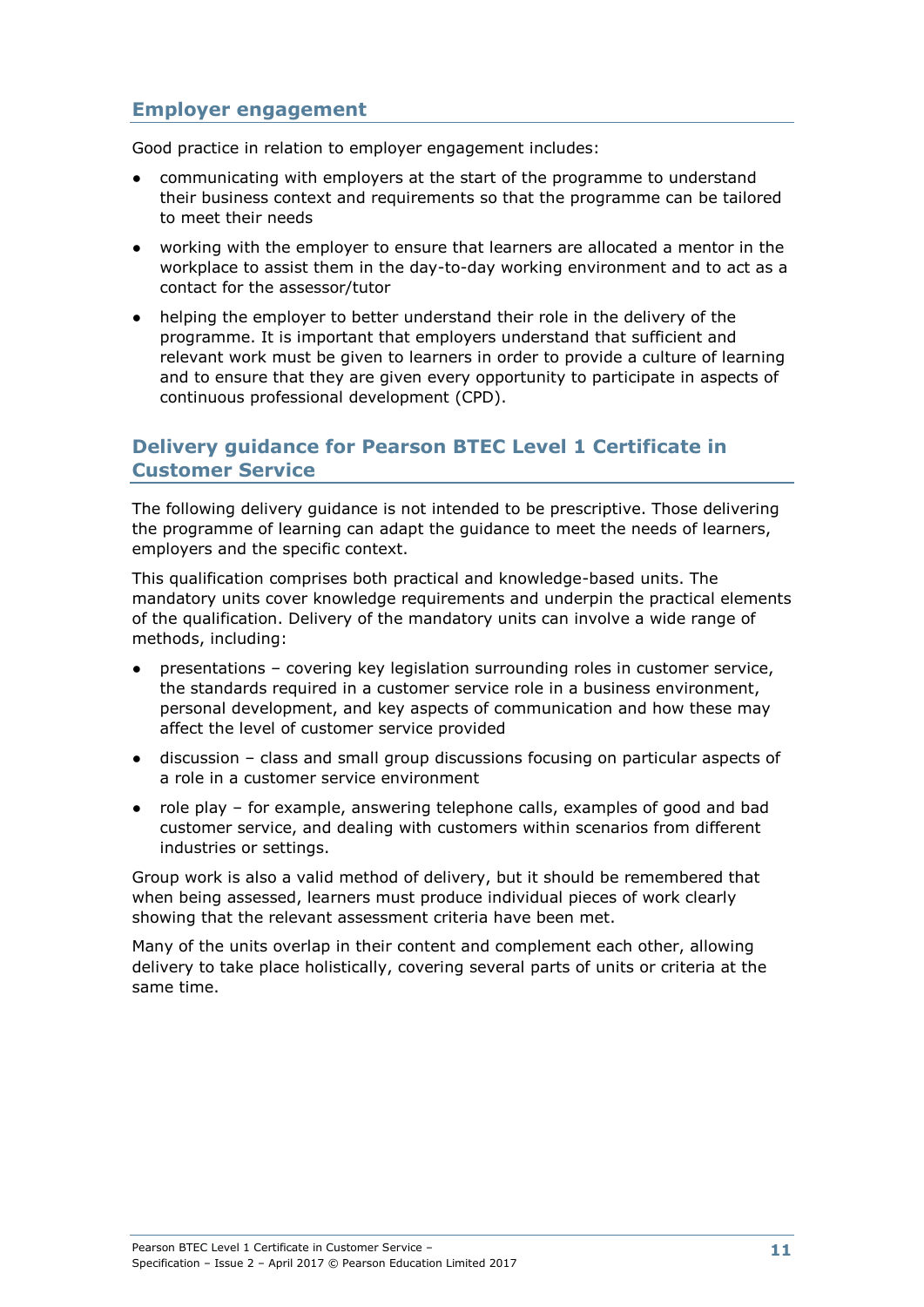Delivery of this qualification would benefit from access to a workplace where learners have the opportunity to demonstrate the skills required in a customer service environment. Units could be linked and delivered holistically, for example *Unit 2: Communication in Customer Service* could be taught in conjunction with *Unit 7: Deal with Customer Queries, Requests and Problems*, *Unit 8: Communicate with Customers in Writing*, *Unit 9: Deal with Incoming Telephone Calls from Customers*, or *Unit 10: Make Telephone Calls to Customers*. Delivering these units holistically would give learners the opportunity to reinforce learning which has previously taken place in the classroom, allowing them to link together key customer service concepts and aspects of working in a customer service environment. Learners could gain experience in communicating with both internal and external customers in a business environment, allowing them to recognise opportunities to contribute to the business in a positive way by delivering good customer service.

An alternative delivery method would be for learners to undertake a work placement or work experience in an appropriate environment where customer service is a key part of the role. This will allow learners to develop the skills required, especially in the area of communication. Learners could benefit from the opportunity to experience different types of customer service, for example they could work in an office environment (call centre) or in the retail or hospitality sector.

For the practical units demonstration could be used, particularly for the use of equipment such as telephone systems and payment systems. Tutors could also use role play, particularly in the use of telephones, where one learner could be a customer with the other acting as a customer service adviser, taking calls and dealing with customer queries and complaints. This method of delivery could cover several units, including *Unit 2: Communication in Customer Service*, *Unit 9: Deal with Incoming Telephone Calls from Customers* and *Unit 10: Make Telephone Calls to Customers*. Tutors could write a short scenario or brief for learners and learners could create their own script for answering the telephone in the correct manner before reflecting on their performance after the role play has been completed.

Visiting speakers working at different levels in customer service could add value to the delivery of this qualification. Speakers could be given time to discuss with learners what is expected of a customer service representative and how the role can be developed, so that learners can strive to develop their skills in order to further their career. Speakers could also focus on different customer service roles in the sector and the industries where customer service is of particular importance. Links could be made with *Unit 1: Understand Working in a Customer Service Environment* and *Unit 3: Principles of Personal Performance and Development*. Tutors could direct speakers to ensure that key concepts are covered during the visit.

Learners could be given an opportunity to interview a practitioner currently employed by a local organisation in a customer service role, allowing learners to ask key questions about the role, looking at a typical role on a day-to-day basis and looking at the contribution that a customer service representative makes to the overall organisation. Learners could work in small groups developing key questions to ask the speaker and recording their answers during the discussion. Tutors could also direct learners in this activity so that key concepts are covered. This could link with several units, for example *Unit 8: Communicate with Customers in Writing*, *Unit 11: Process Information About Customers*, *Unit 17: Processing Sales Orders* and *Unit 18: Meeting Customers' After Sales Needs*.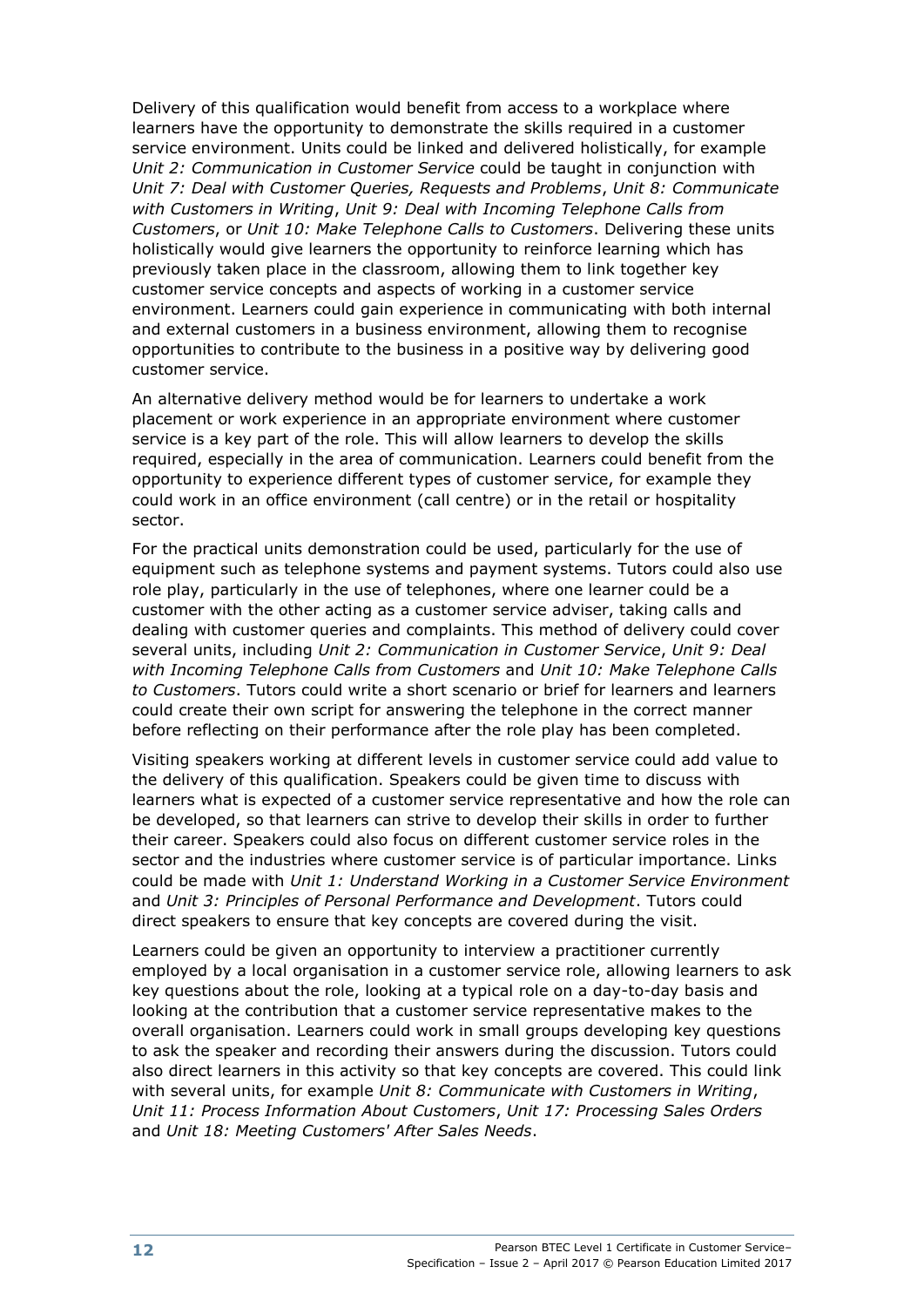The use of case studies focusing on well-known organisations could also be used to deliver this qualification, and could help tutors to highlight the differences between good and bad customer service, linking with *Unit 2: Communication in Customer Service*. Tutors could also consider using scenario-based briefs to allow learners to carry out role play exercises covering key customer service activities.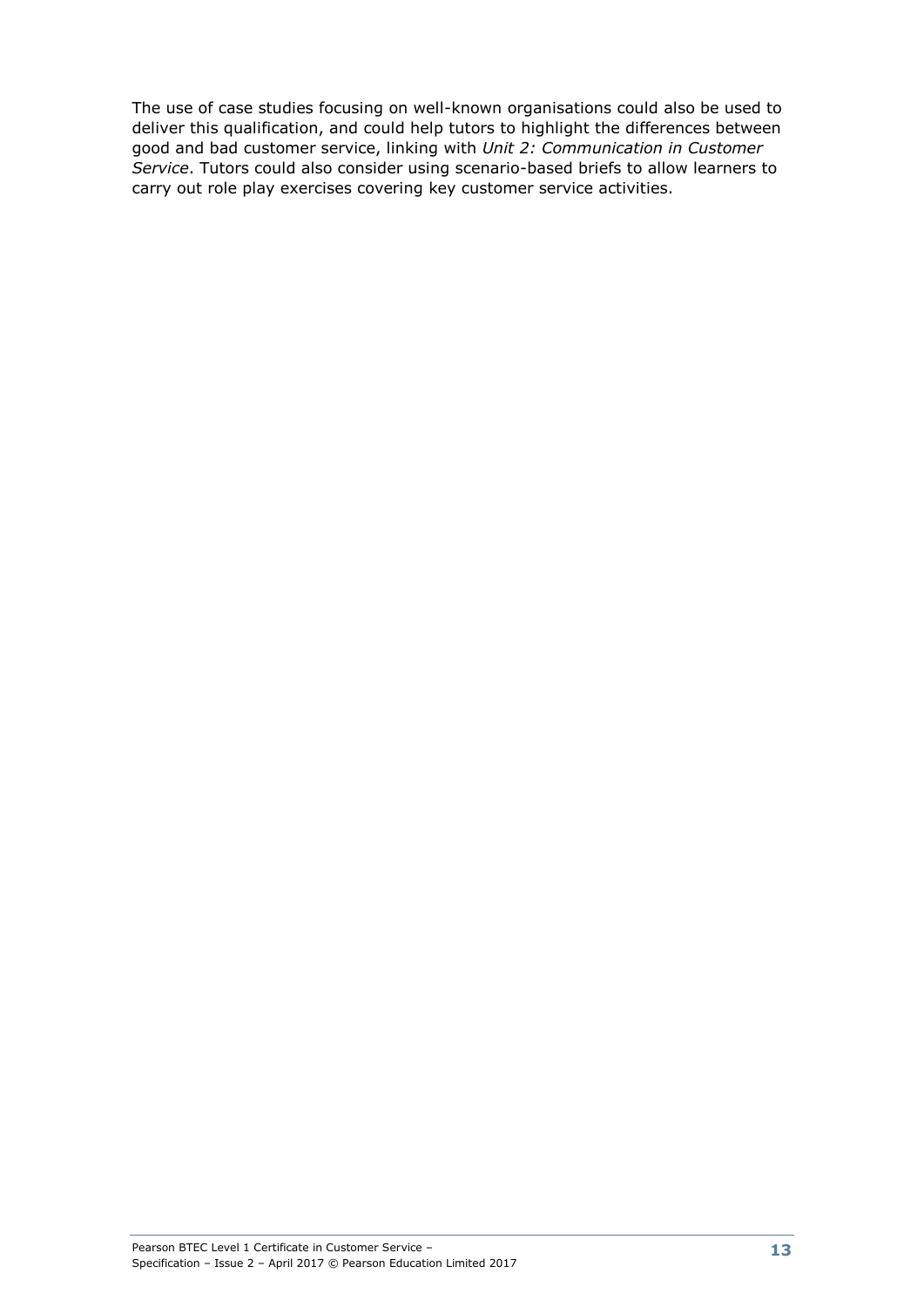# **6 Centre resource requirements**

As part of the approval process, centres must make sure that the resource requirements below are in place before offering the qualification.

- Centres must have the appropriate physical resources to support delivery and assessment of the qualification. For example, a workplace in line with industry standards, or a Realistic Working Environment (RWE), where permitted, as specified in the assessment requirements/strategy for the sector, equipment, IT, learning materials, teaching rooms.
- Where RWE is permitted, it must offer the same conditions as the normal day-to-day working environment, with a similar range of demands, pressures and requirements for cost-effective working.
- Centres must meet any specific human and physical resource requirements outlined in the Skills CFA assessment strategy in *Annexe A*. Staff assessing learners must meet the occupational competence requirements within the overarching assessment requirements/strategy for the sector.
- There must be systems in place to ensure continuing professional development for staff delivering the qualification.
- Centres must have appropriate health and safety policies, procedures and practices in place for the delivery and assessment of the qualification.
- Centres must deliver the qualification in accordance with current equality legislation. For further details on Pearson's commitment to the Equality Act 2010, please see *Section 7, Access and recruitment*. For full details on the Equality Act 2010, please go to www.legislation.gov.uk

#### **Specific resource requirements**

As well as the general requirements above, there are specific resource requirements that centres must meet.

Unit 14: Contribute to Sales Activities in a Contact Centre

Unit 15: Use Specific Features of Contact Centre Systems and Technology

#### **Unit Resources required**

Centres should ensure that learners undertaking these units have access to the relevant equipment and software expected within a contact centre environment.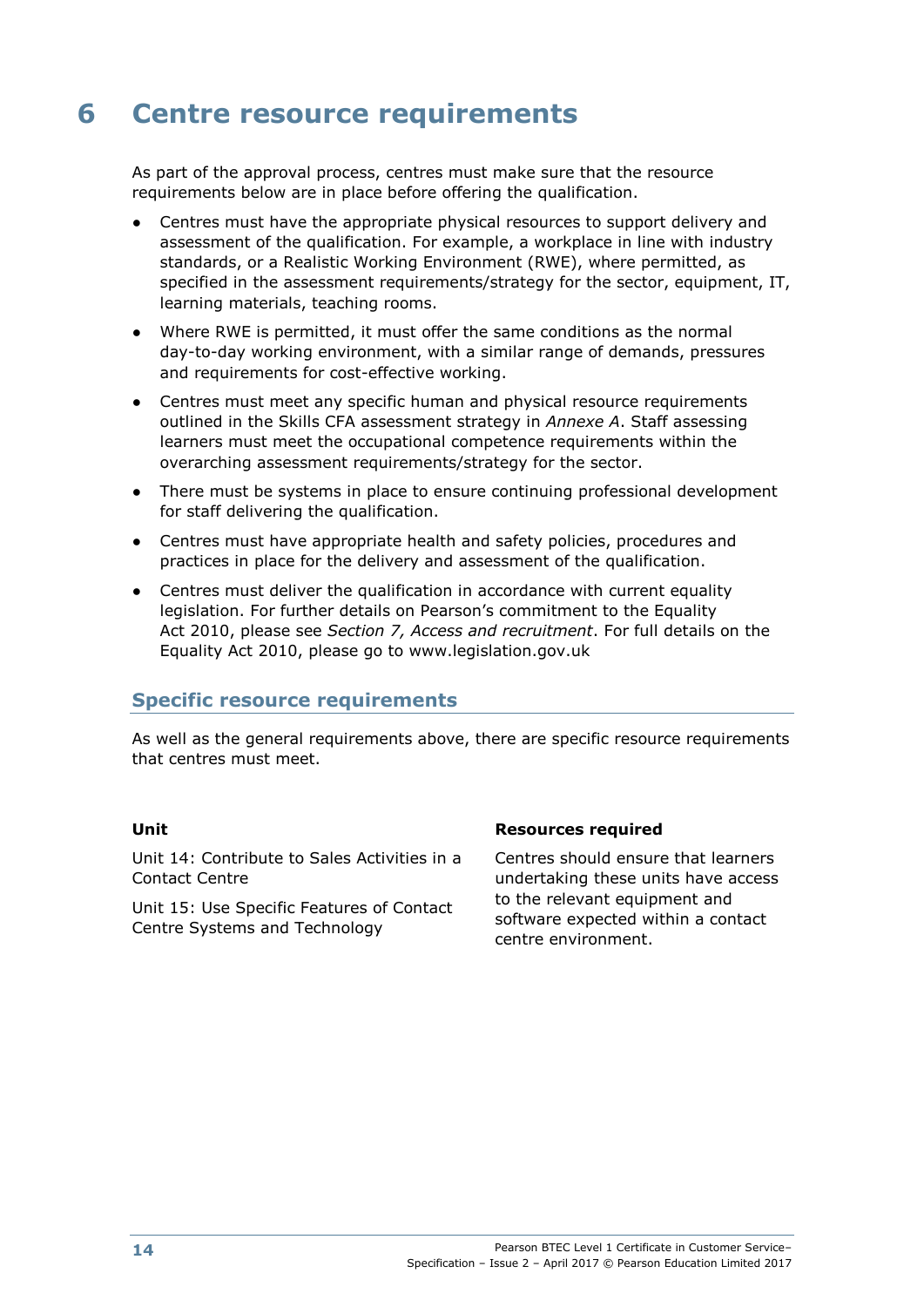# **7 Access and recruitment**

Our policy on access to our qualifications is that:

- they should be available to everyone who is capable of reaching the required standards
- they should be free from barriers that restrict access and progression
- there should be equal opportunities for all wishing to access the qualifications.

Centres must ensure that their learner recruitment process is conducted with integrity. This includes ensuring that applicants have appropriate information and advice about the qualification to ensure that it will meet their needs.

Learners may be aged between 14 and 16 and therefore potentially vulnerable. Where learners are required to spend time in and are assessed in work settings, it is the centre's responsibility to ensure that the work environment is safe.

### **Prior knowledge, skills and understanding**

No prior knowledge, understanding, skills or qualifications are required before learners register for this qualification.

### **Access to qualifications for learners with disabilities or specific needs**

Equality and fairness are central to our work. Pearson's Equality Policy requires all learners to have equal opportunity to access our qualifications and assessments and that our qualifications are awarded in a way that is fair to every learner.

We are committed to making sure that:

- learners with a protected characteristic (as defined by the Equality Act 2010) are not, when they are undertaking one of our qualifications, disadvantaged in comparison to learners who do not share that characteristic
- all learners achieve the recognition they deserve from undertaking a qualification and that this achievement can be compared fairly to the achievement of their peers.

For learners with disabilities and specific needs, the assessment of their potential to achieve the qualification must identify, where appropriate, the support that will be made available to them during delivery and assessment of the qualification. Please see the information regarding reasonable adjustments and special consideration in *Section 8, Assessment*.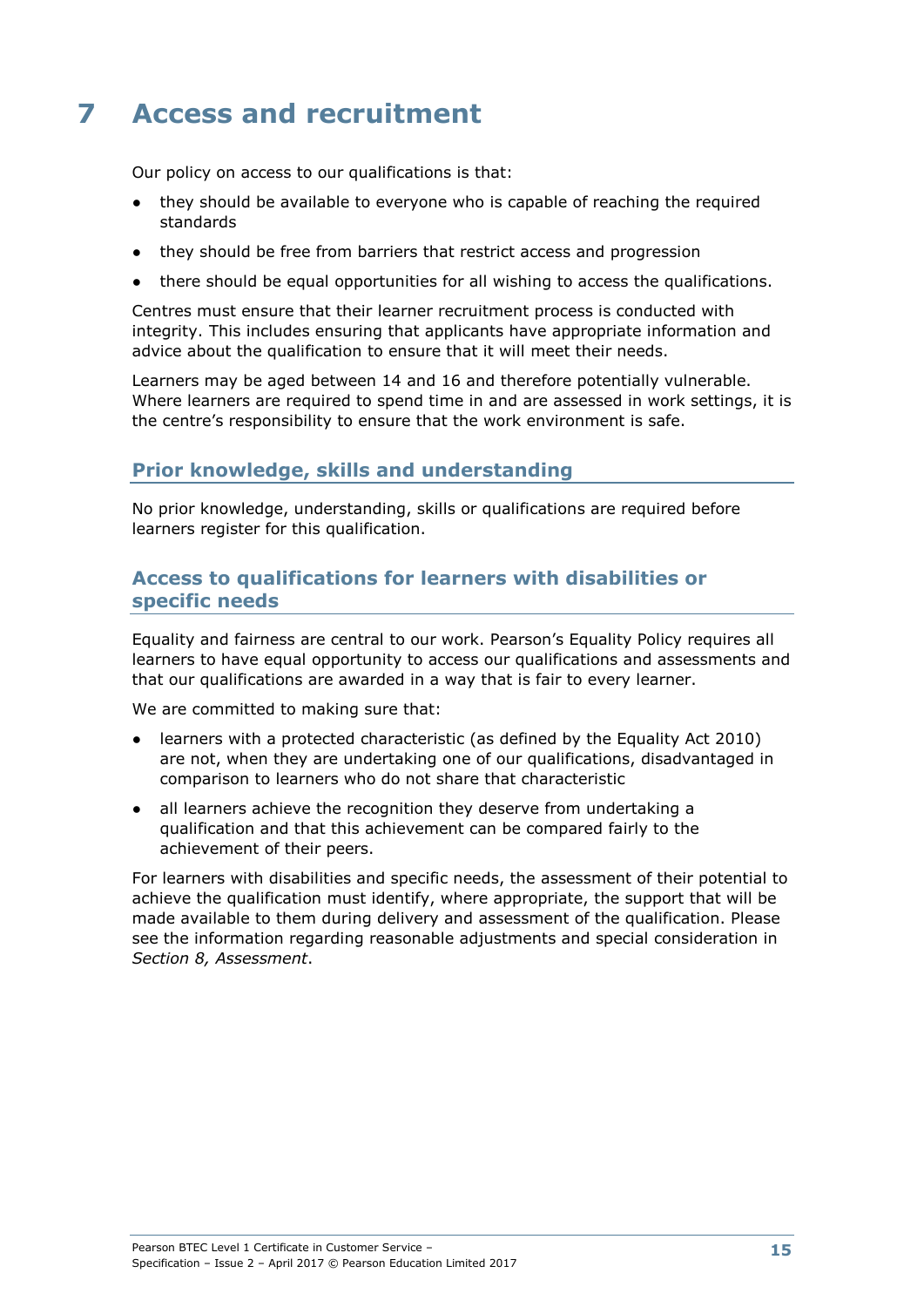# **8 Assessment**

This qualification contains both knowledge and competence units that are all internally assessed. The type of unit, whether knowledge or competence, is stated in the unit information section at the start of each unit. Information on the internal assessment requirements for both competence and knowledge units is given later in this section.

To achieve a pass for the full qualification, the learner must achieve all the units required in the stated qualification structure.

#### **Language of assessment**

Assessment of internally assessed units may be in English, Welsh or Irish. If assessment is to be carried out in either Welsh or Irish then centres must inform Pearson at the point of learner registration.

A learner taking the qualification may be assessed in British or Irish Sign Language where it is permitted for the purpose of reasonable adjustment.

Further information on the use of language in qualifications is available in our policy document *Use of languages in qualifications policy*.

Further information on access arrangements can be found in the Joint Council for Qualifications (JCQ) document *Access Arrangements, Reasonable Adjustments and Special Consideration for General and Vocational Qualifications*.

Both of the documents above are on our website at http://qualifications.pearson.com/en/support/support-topics/understanding-ourqualifications/policies-for-centres-learners-and-employees.html

#### **Competence units**

All competence units in this qualification are assessed through an internally and externally quality assured portfolio made up of evidence gathered during the course of the learner's work.

Each competence unit has specified learning outcomes and assessment criteria. To pass each unit the learner must:

- achieve **all** the specified learning outcomes
- satisfy **all** the assessment criteria by providing sufficient and valid evidence for each criterion
- prove that the evidence is their own.

The learner must have an assessment record that identifies the assessment criteria that have been met. The assessment record should be cross-referenced to the evidence provided. The assessment record should include details of the type of evidence and the date of assessment. Suitable centre documentation should be used to form an assessment record.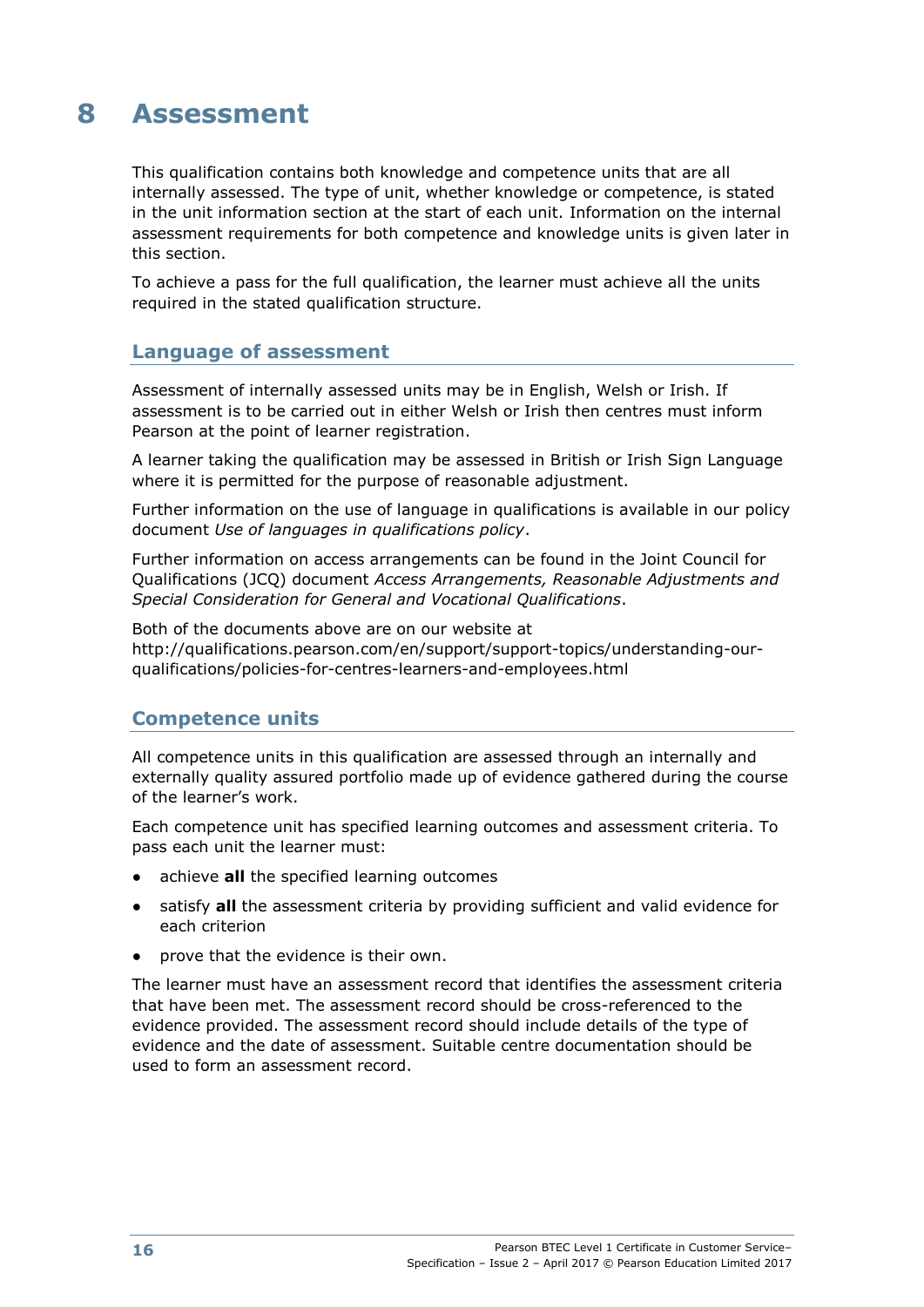It is important that the evidence provided to meet the assessment criteria for each unit is:

| <b>Valid</b>      | relevant to the standards for which competence is claimed                                                                    |
|-------------------|------------------------------------------------------------------------------------------------------------------------------|
| <b>Authentic</b>  | produced by the learner                                                                                                      |
| <b>Current</b>    | sufficiently recent to create confidence that the same skill,<br>understanding or knowledge persist at the time of the claim |
| <b>Reliable</b>   | indicates that the learner can consistently perform at this level                                                            |
| <b>Sufficient</b> | fully meets the requirements of the standards                                                                                |

Learners can provide evidence of occupational competence from:

- **current practice** where evidence is generated from a current job role
- a **programme of development** where evidence comes from assessment opportunities built into a learning programme. The evidence provided must meet the requirements of the Sector Skills Council's assessment requirements/strategy.
- the **Recognition of Prior Learning (RPL)** where a learner can demonstrate that they can meet a unit's assessment criteria through knowledge, understanding or skills they already possess, without undertaking a course of development. They must submit sufficient, reliable, authentic and valid evidence for assessment. Evidence submitted based on RPL should give the centre confidence that the same level of skill, understanding and knowledge exists at the time of claim as existed at the time the evidence was produced. RPL is acceptable for accrediting a unit, several units, or a whole qualification.

Further guidance is available in our policy document *Recognition of Prior Learning Policy and Process*, available on our website at: http://qualifications.pearson.com/en/support/support-topics/understanding-ourqualifications/policies-for-centres-learners-and-employees.html

a combination of the above.

#### **Assessment strategy**

The Assessment Strategy for the customer service-specific competence units in this qualification is given in *Annexe A*. It sets out the overarching assessment principles and the framework for assessing the units to ensure that the qualification remains valid and reliable. The Assessment Strategy has been developed by Skills CFA in partnership with employers, training providers, awarding organisations and the regulatory authorities.

Imported units in this qualification are governed by the Assessment Strategies in Annexes B and C. The unit assessment requirements section in each unit states where these strategies apply.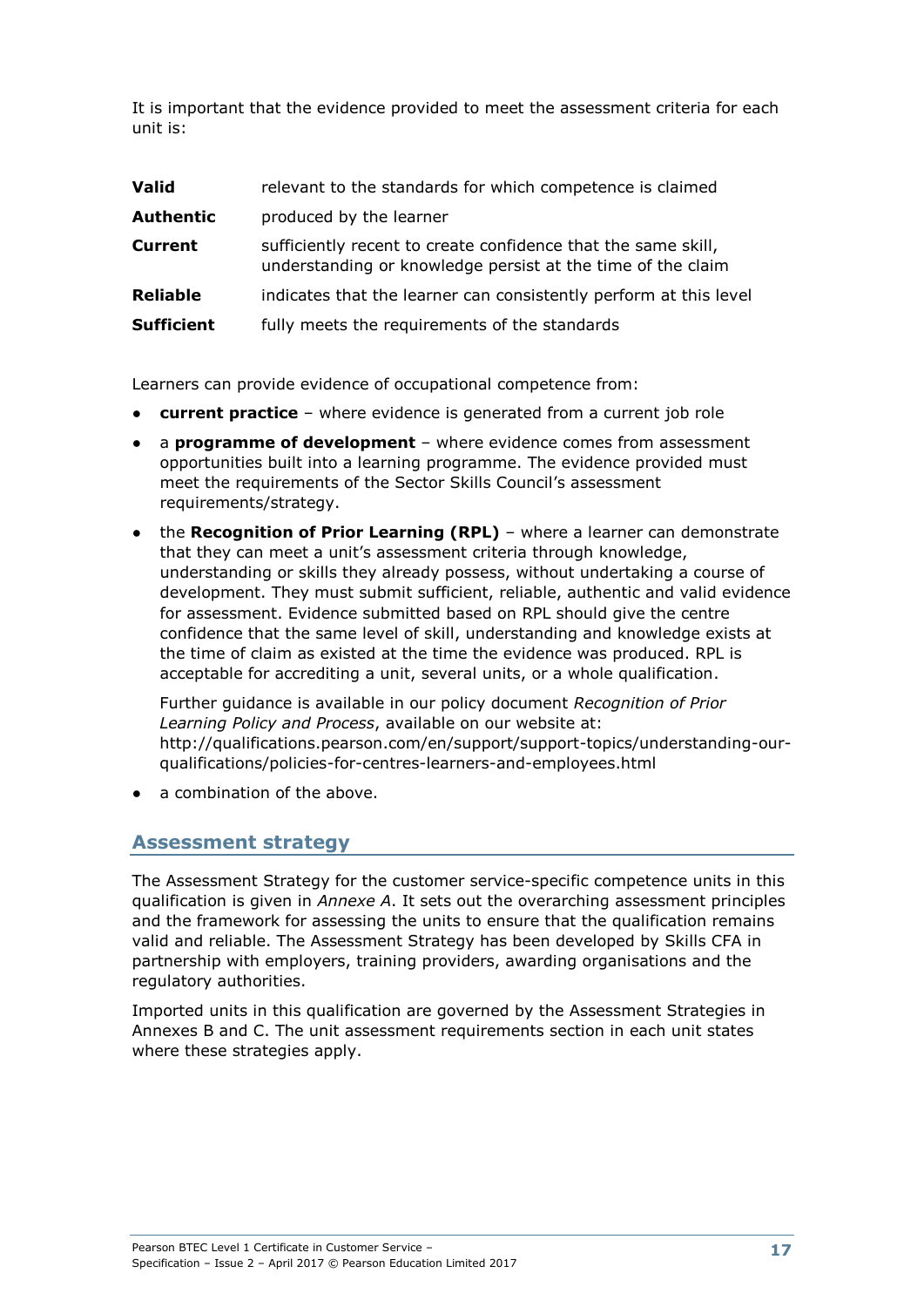# **Types of evidence**

To achieve a competence unit, the learner must gather evidence showing that they have met the required standard specified in the assessment criteria, Pearson's quality assurance arrangements (see *Section 10, Quality assurance of centres*) and the requirements of the relevant Assessment Strategies in *Annexes A, B* and *C*.

In line with the Assessment Strategies, evidence for the competence units can take a variety of forms as indicated below:

- direct observation of the learner's performance by their assessor  $(0)$
- outcomes from oral or written questioning (Q&A)
- products of the learner's work  $(P)$
- personal statements and/or reflective accounts (RA)
- outcomes from simulation  $(S)$  except for Units 8, 9, 10, 11 and 16, which must be assessed in the workplace
- professional discussion (PD)
- assignment, project/case studies (A)
- authentic statements/witness testimony (WT)
- expert witness testimony (EWT)
- evidence of Recognition of Prior Learning (RPL).

Learners can use the abbreviations in their portfolios for cross-referencing purposes.

Learners must provide evidence of their achievement of the knowledge-based learning outcomes and the associated assessment criteria in competence units – achievement of these cannot be inferred from performance. Centres must ensure that the assessment methods used are appropriate for the specific learning outcomes and assessment criteria and are in line with the Assessment Strategies in *Annexes A*, *B* and *C*. Guidance may need to be given to learners before the assessment is conducted to clarify the requirements of different command verbs. This will ensure that evidence provided has sufficient breadth and depth to meet the assessment requirements. The *Unit assessment guidance* given in each unit is useful in supporting centres with the assessment process.

Learners can use one piece of evidence to prove their knowledge, skills and understanding across different assessment criteria and/or across different units. It is not necessary for learners to have each assessment criterion assessed separately. They should be encouraged to reference evidence to the relevant assessment criteria. However, the evidence provided for each unit must reference clearly the unit that is being assessed. Evidence must be available to the assessor, the internal verifier and the Pearson standards verifier.

Any specific evidence requirements for a unit are given in the unit's *Assessment* section.

Further guidance on the requirements for centre quality assurance and internal verification processes is available on our website at: qualifications.pearson.com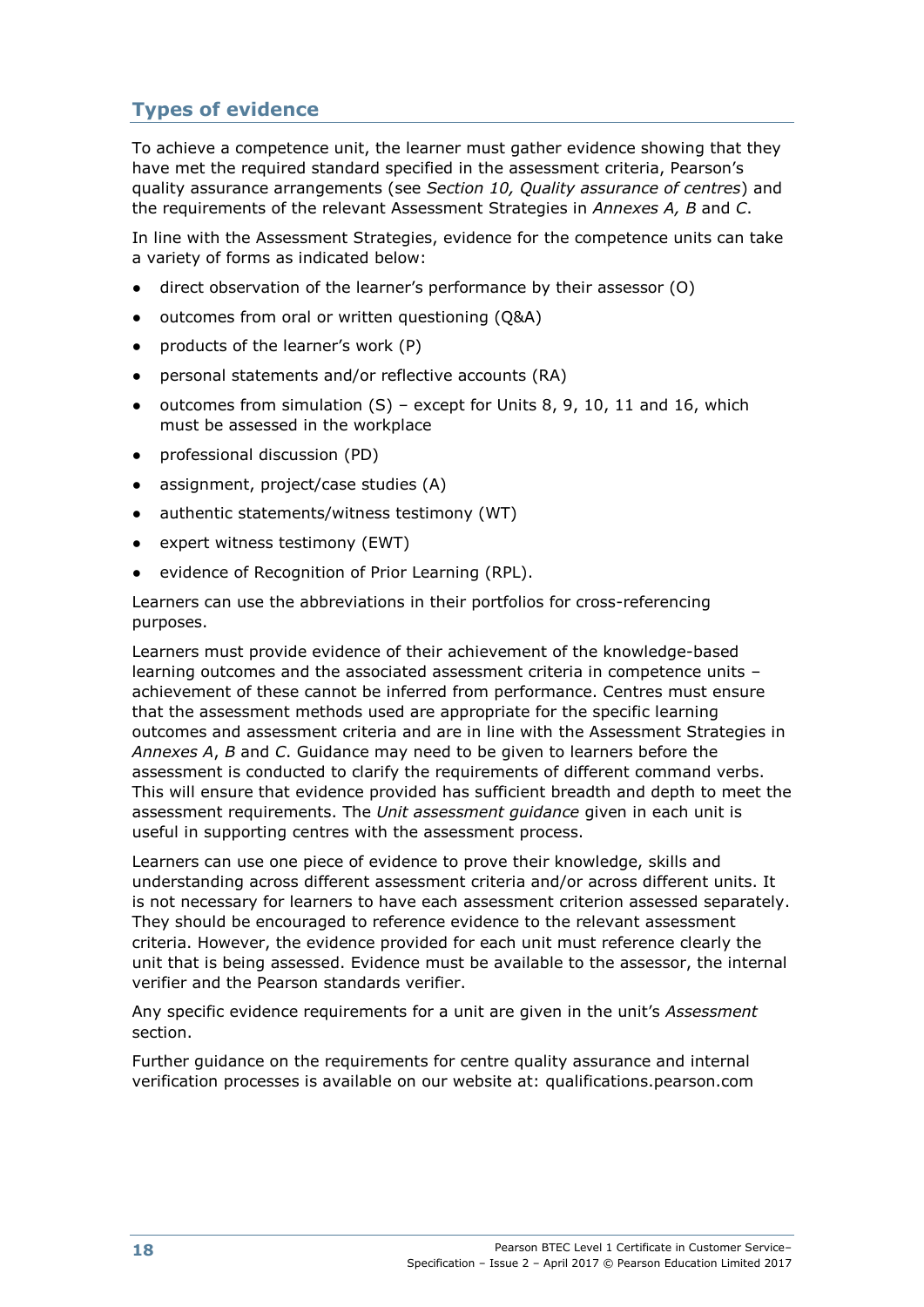# **Knowledge units**

All knowledge units are assessed through an internally and externally quality assured Portfolio of Evidence. All assessments created by centres for the development of portfolio evidence must be fit for purpose and based on the unit assessment criteria. To pass each internally assessed knowledge unit the learner must:

- achieve **all** the specified learning outcomes
- meet the standard determined by the assessment criteria by providing sufficient and valid evidence
- prove that the evidence is their own.

Assessment tasks and activities must enable learners to produce valid, sufficient, authentic and appropriate evidence that relates directly to the learning outcomes and assessment criteria in the context of the *Unit amplification*. When devising the assessments, centres need to look closely at the verb used for each assessment criterion to ensure that learners can provide evidence with sufficient breadth and depth to meet the requirements.

Centres need to produce assessment briefs for learners to show what evidence is required. Assessment briefs should indicate clearly which assessment criteria are being targeted. Centres are encouraged to create strong links between the assessment of the knowledge units and the competence units to reinforce the relationship between knowledge and understanding and the job-related competencies.

Unless otherwise indicated in the *Unit assessment guidance* for each unit, the centre can decide the form of assessment evidence (for example presentations, projects, tests, extended writing) as long as the methods chosen allow learners to produce valid, sufficient and reliable evidence of meeting the assessment criteria.

For guidance on internal assessment methods, please refer to the *Guide to Assessing Work Based Learning Qualifications*, available on our website at: qualifications.pearson.com

## **Appeals**

Centres must have a policy for dealing with appeals from learners. Appeals may relate to incorrect assessment decisions or unfairly conducted assessment. The first step in such a policy is a consideration of the evidence by a Lead Internal Verifier or other member of the programme team. The assessment plan should allow time for potential appeals after learners have been given assessment decisions.

Centres must document all learners' appeals and their resolutions. There is more information on the appeals process in our policy document *Enquiries and Appeals about Pearson Vocational Qualifications,* available on our website at: http://qualifications.pearson.com/en/support/support-topics/understanding-ourqualifications/policies-for-centres-learners-and-employees.html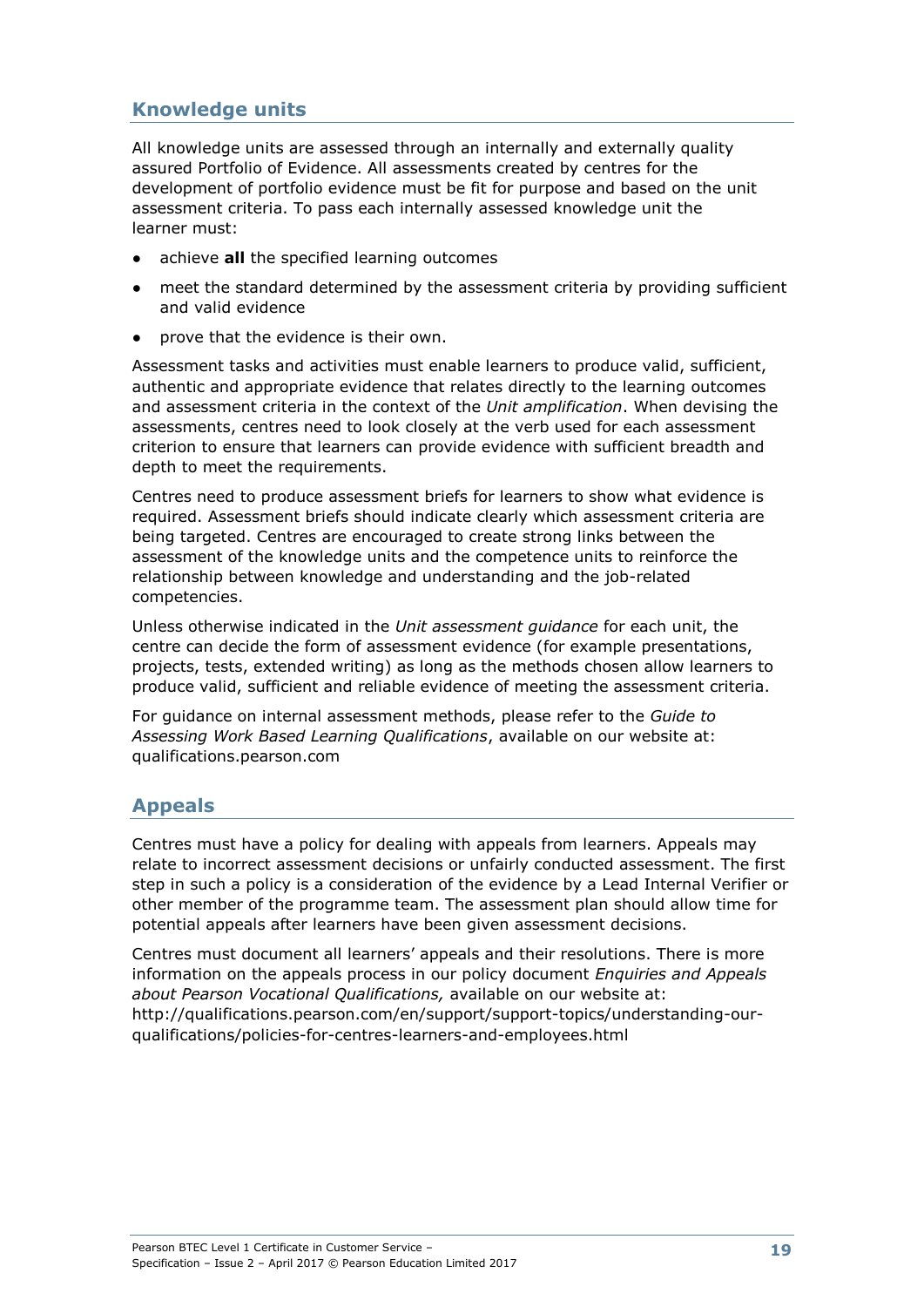# **Dealing with malpractice**

Centres must have a policy for dealing with malpractice by learners. This policy must follow the *Centre guidance for dealing with malpractice* and the JCQ document *Suspected Malpractice in Examinations and Assessments – JCQ Policies and Procedures*, available on our website at:

http://qualifications.pearson.com/en/support/support-topics/understanding-ourqualifications/policies-for-centres-learners-and-employees.html. Centres must report malpractice to Pearson, particularly if any units have been subject to quality assurance or certification.

## **Reasonable adjustments to assessment**

Centres are able to make adjustments to assessments to take account of the needs of individual learners in line with the guidance given in the document *Pearson supplementary guidance for reasonable adjustment and special consideration in vocational internally assessed units*, available on our website. In most instances, adjustments can be achieved by following the guidance, for example allowing the use of assistive technology, adjusting the format of the evidence. We can advise you if you are uncertain as to whether an adjustment is fair and reasonable. Any reasonable adjustment must reflect the normal learning or working practice of a learner in a centre or working within the occupational area.

Further information on access arrangements can be found in the Joint Council for Qualifications (JCQ) document *Access Arrangements, Reasonable Adjustments and Special Consideration for General and Vocational Qualifications*, available on our website.

## **Special consideration**

Centres must operate special consideration in line with the guidance given in our document *Supplementary guidance for reasonable adjustment and special consideration in vocational internally assessed units*. Special consideration may not be applicable in instances where:

- assessment requires the demonstration of practical competence
- criteria have to be met fully
- units/qualifications confer licence to practice.

Centres cannot apply their own special consideration – applications for special consideration must be made to Pearson and can be made on a case-by-case basis only. A separate application must be made for each learner and certification claims must not be made until the outcome of the application has been received.

Further information on special consideration can be found in the Joint Council for Qualifications (JCQ) document *Access Arrangements, Reasonable Adjustments and Special Consideration for General and Vocational Qualifications*.

Both of the documents mentioned above are on our website at: http://qualifications.pearson.com/en/support/support-topics/understanding-ourqualifications/policies-for-centres-learners-and-employees.html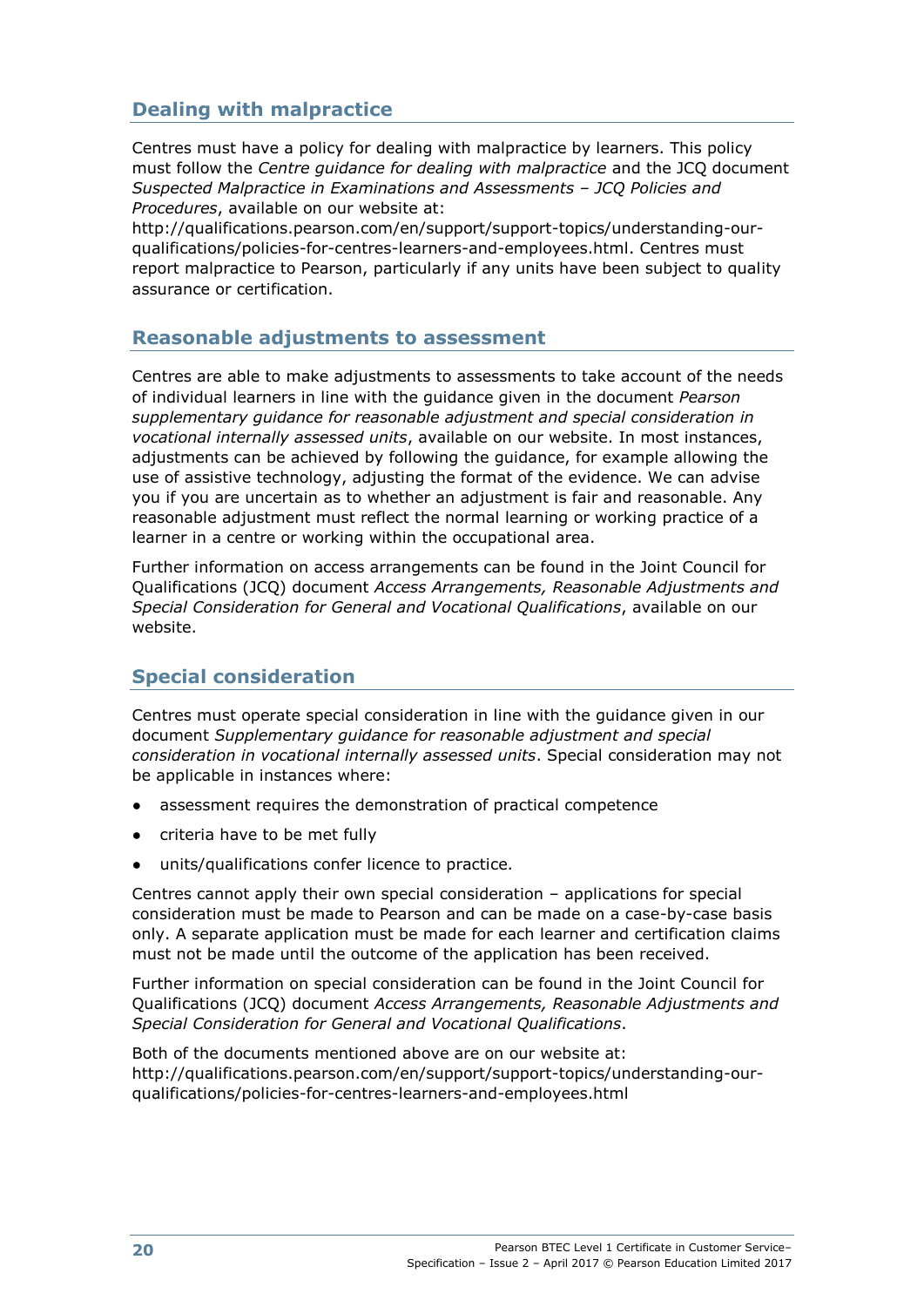# **9 Centre recognition and approval**

### **Centre recognition**

Centres that have not previously offered BTEC vocational qualifications need to apply for and be granted centre recognition and approval as part of the process for approval to offer individual qualifications.

Existing centres will be given 'automatic approval' for a new qualification if they are already approved for a qualification that is being replaced by a new qualification and the conditions for automatic approval are met.

Guidance on seeking approval to deliver BTEC vocational qualifications is available at qualifications.pearson.com

#### **Approvals agreement**

All centres are required to enter into an approval agreement, which is a formal commitment by the head or principal of a centre, to meet all the requirements of the specification and any associated codes, conditions or regulations. Pearson will act to protect the integrity of the awarding of qualifications. If centres do not comply with the agreement, this could result in the suspension of certification or withdrawal of approval.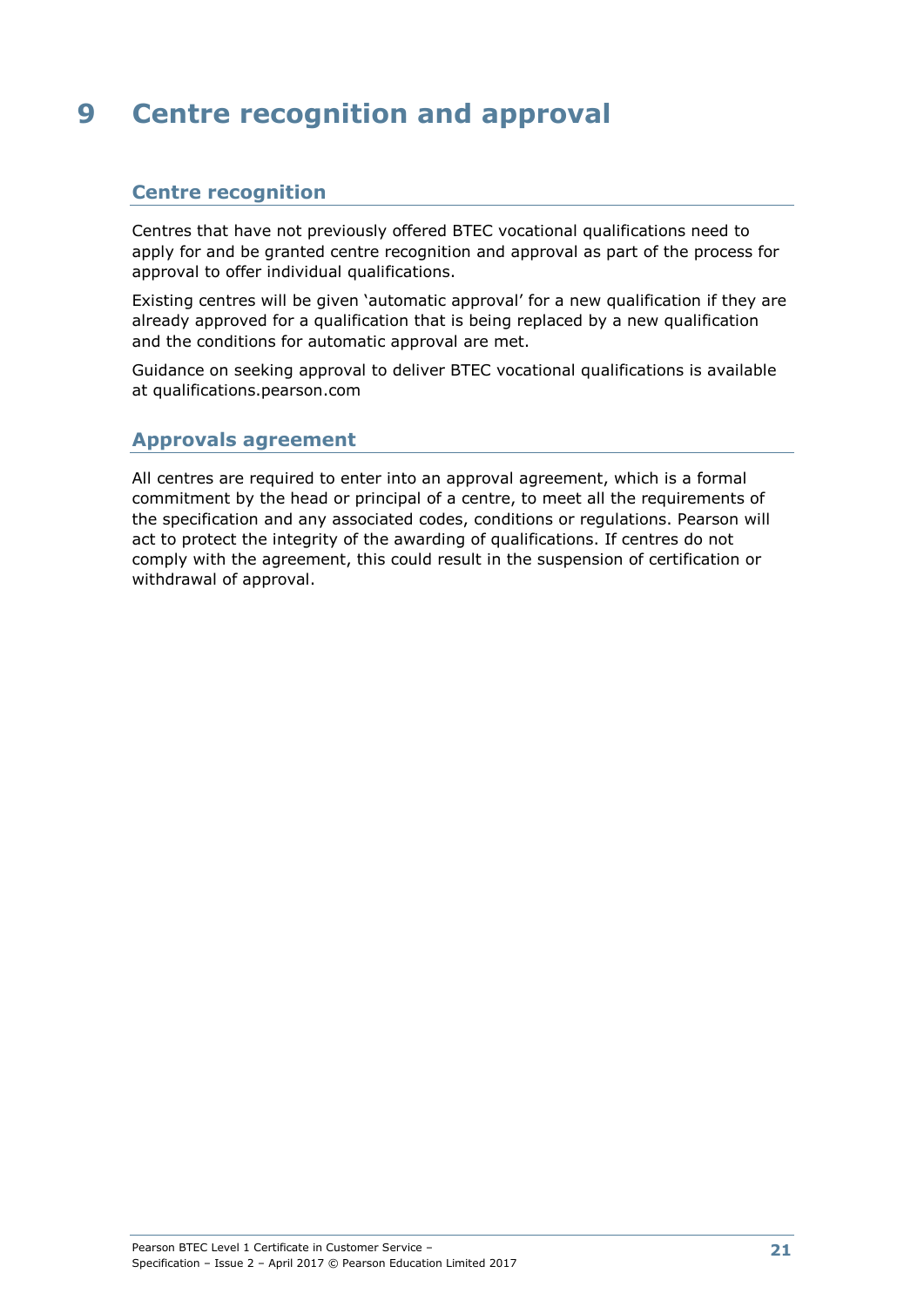# **10 Quality assurance of centres**

Quality assurance is at the heart of vocational qualifications. Centres are required to declare their commitment to ensuring quality and to giving learners appropriate opportunities that lead to valid and accurate assessment outcomes.

Centres must follow quality assurance requirements for standardisation of assessors and internal verifiers and the monitoring and recording of assessment processes. Pearson uses external quality assurance procedures to check that all centres are working to national standards. It gives us the opportunity to identify and provide support to safeguard certification and quality standards. It also allows us to recognise and support good practice.

Centres offering Combined (Competence and Knowledge) qualifications will usually receive two standards verification visits per year (a total of two days per year). The exact frequency and duration of standards verifier visits will reflect the centre's performance, taking account of the:

- number of assessment sites
- number and throughput of learners
- number and turnover of assessors
- number and turnover of internal verifiers.

For centres offering a full Pearson BTEC Apprenticeship (i.e. all elements of the Apprenticeship are delivered with Pearson through registration of learners on a BTEC Apprenticeship framework) a single standards verifier will normally be allocated to verify all elements of the BTEC Apprenticeship programme. Centres should make use of our one-click learner registration to access this facility. If a centre is also offering stand-alone NVQs/Competence-based qualifications in the same sector as a full BTEC Apprenticeship, the same standards verifier should be allocated. If a centre is also offering stand-alone BTEC qualifications in the same sector as a full BTEC Apprenticeship, a different quality assurance model applies.

In order for certification to be released, confirmation is required that the National Occupational Standards (NOS) for assessment and verification, and for the specific occupational sector are being met consistently.

For further details, please go to the *NVQ Quality Assurance Centre Handbook,* the *BTEC Apprenticeships Quality Assurance Handbook* and the *Pearson Edexcel NVQs, SVQs and competence-based qualifications – Delivery Requirements and Quality Assurance Guidance* on our website at qualifications.pearson.com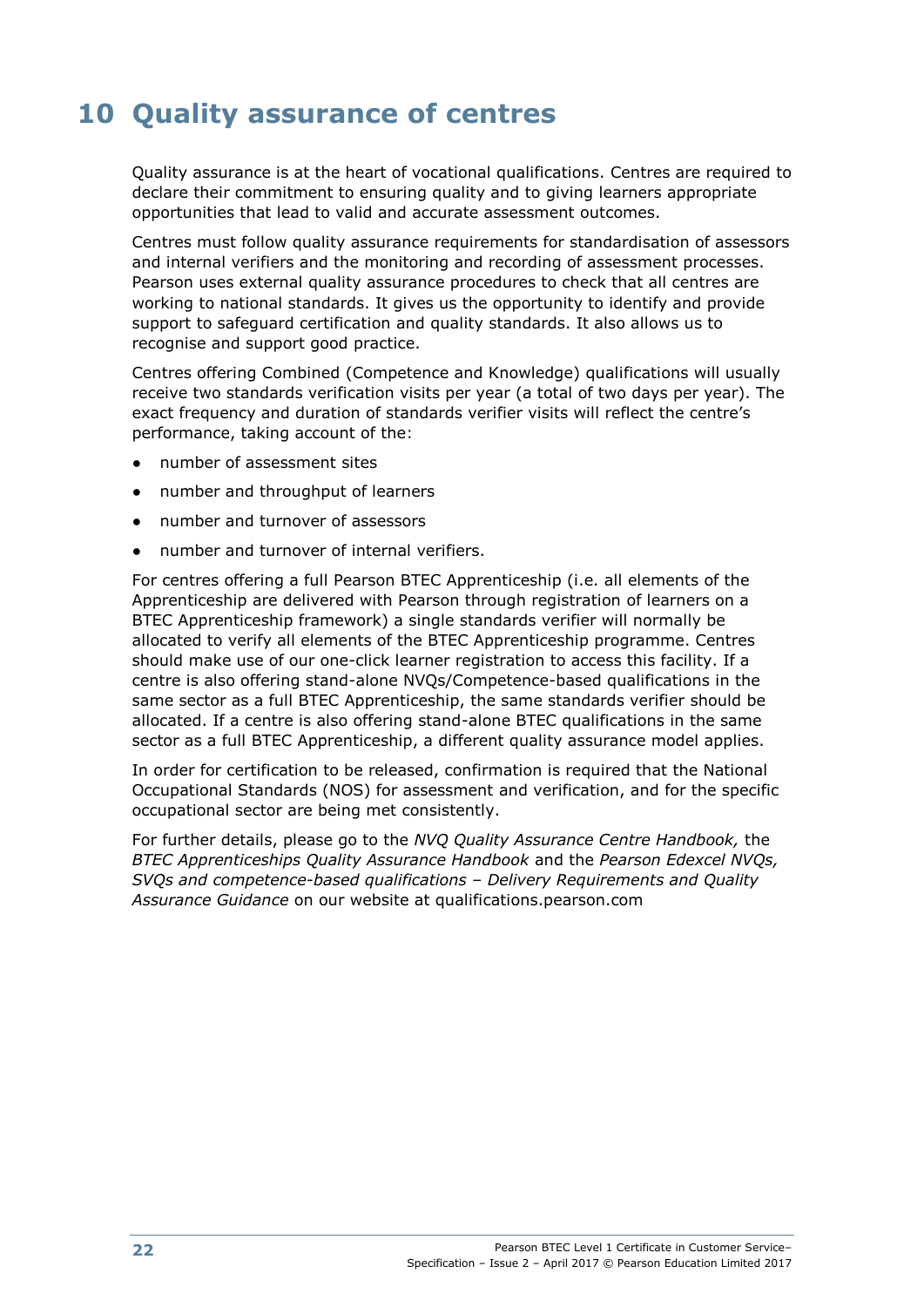# **11 Unit format**

Each unit has the following sections.

### **Unit title**

This is the formal title of the unit that will appear on the learner's certificate

#### **Unit reference number**

Each unit is assigned a unit reference number that appears with the unit title on the Register of Regulated Qualifications.

#### **Level**

All units and qualifications have a level assigned to them. The level assigned is informed by the level descriptors by Ofqual, the qualifications regulator.

### **Credit value**

All units have a credit value. When a learner achieves a unit, they gain the specified number of credits. The minimum credit value is 1 and credits can be awarded in whole numbers only.

## **Guided learning hours**

Guided Learning Hours (GLH) is the number of hours that a centre delivering the qualification needs to provide. Guided learning means activities that directly or immediately involve tutors and assessors in teaching, supervising, and invigilating learners, for example lectures, tutorials, online instruction and supervised study.

#### **Unit summary**

This summarises the purpose of the unit and the learning the unit offers.

#### **Learning outcomes**

The learning outcomes set out what a learner will know, understand or be able to do as the result of a process of learning.

#### **Assessment criteria**

The assessment criteria describe the requirements a learner is expected to meet to demonstrate that a learning outcome has been achieved.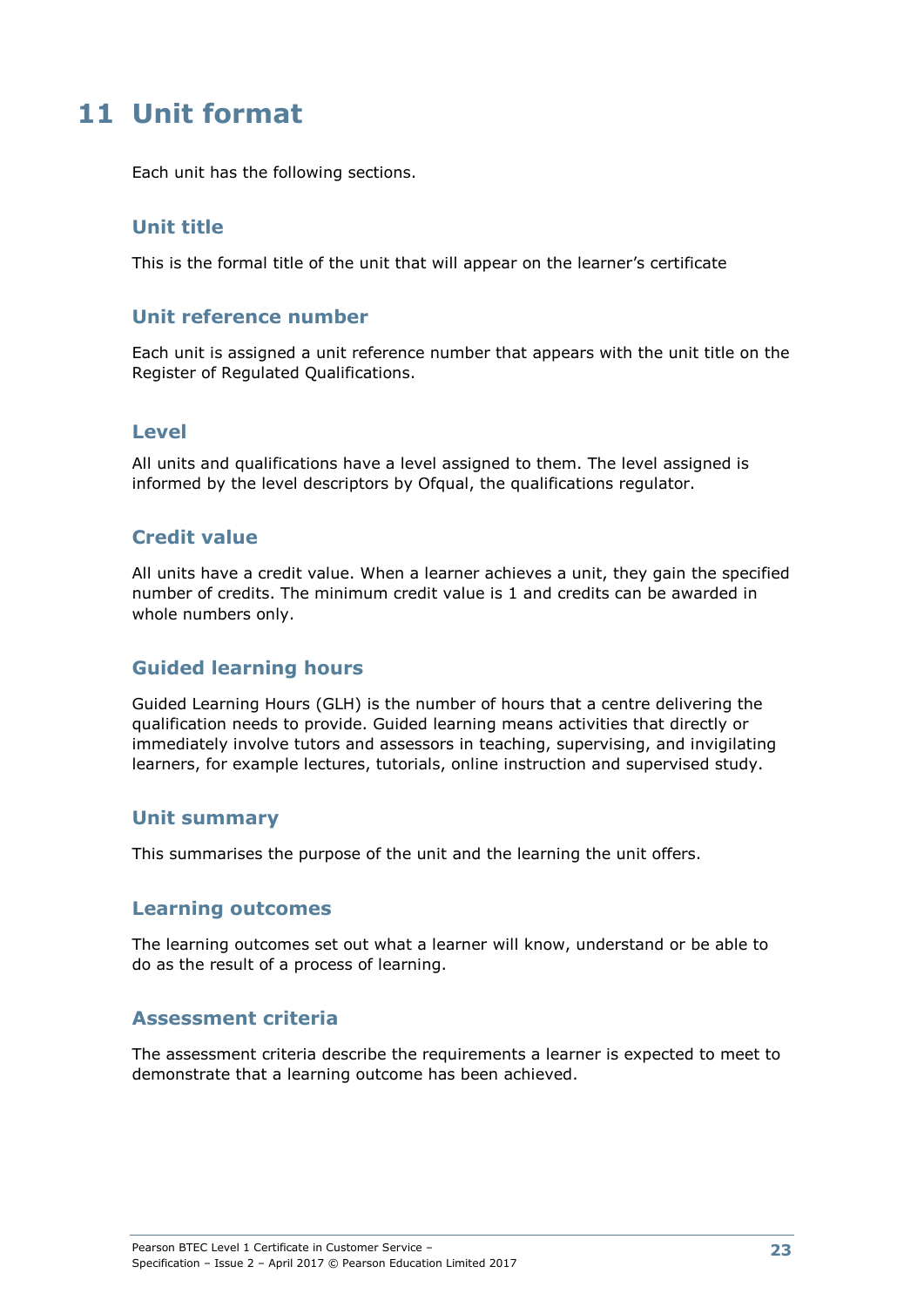# **Unit amplification**

Unit amplification sets out the range of subject material required for the programme of learning and specifies the knowledge and understanding required for achievement of the unit. It enables centres to design and deliver a programme of learning that will enable learners to achieve each learning outcome and to meet the standard determined by the assessment criteria.

Where relevant and/or appropriate, unit amplification is informed by the underpinning knowledge and understanding requirements of related National Occupational Standards (NOS).

#### **Relationship between amplification and assessment criteria**

Although it is not a requirement that all of the amplification is assessed, learners should be given the opportunity to cover it all. However, the indicative amplification (see below) will need to be covered in a programme of learning to enable learners to meet the standard determined in the assessment criteria.

#### **Amplification structure**

- Amplification is given only for those assessment criteria associated with knowledge-based learning outcomes. Assessment criteria for competence learning outcomes are not amplified as the related activities are organisation specific.
- Where a knowledge-based assessment criterion is context specific, it is indicated by the following, or similar, statement: *'The knowledge to meet this AC depends on particular organisational requirements and context. Learners need to apply knowledge specific to their organisation to meet this AC'*. Where appropriate, general information is given to support the delivery of the content needed to satisfy the assessment criteria.
- Content in brackets is content that must be covered and delivered.
- Where content is specified as 'e.g.' (indicative content) it means that it could be covered in delivery or replaced with other, similar content.

#### **Legislation**

Legislation cited in the units is current at time of publication. The most recent legislation should be taught and assessed internally. External assessments will also cover the most recent legislation.

## **Information for tutors**

This section gives tutors information on delivery and assessment. It contains the following subsections.

- *Suggested resources*  lists resource materials that can be used to support the teaching of the unit, for example books, journals, websites.
- *Assessment* gives information about the assessment requirements that learners need to satisfy in order to achieve the unit. This section also gives guidance on the assessment activities that can be used to gather the evidence required to achieve the unit. This section should be read in conjunction with the assessment criteria, learning outcomes and unit amplification.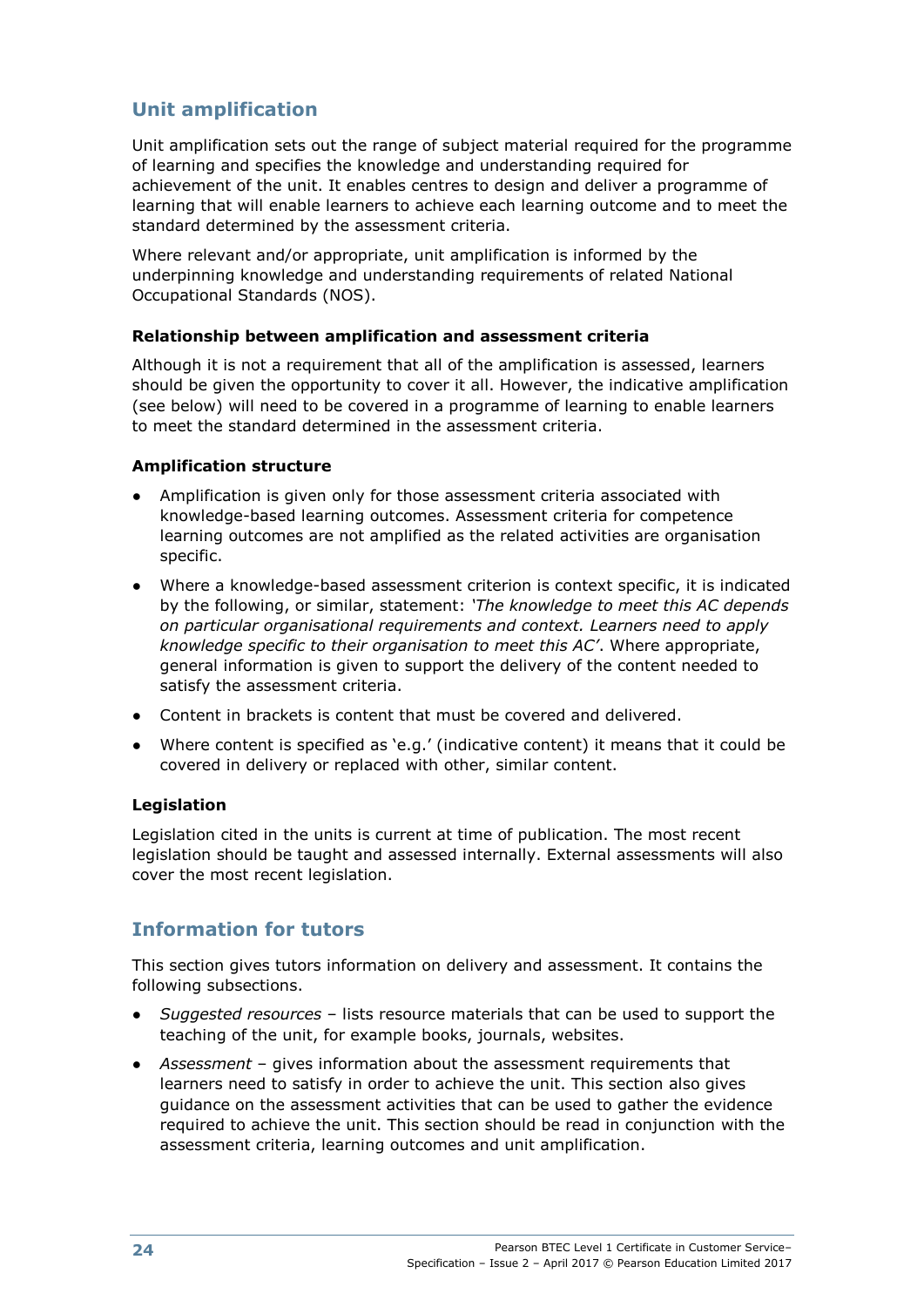| <b>Unit 1:</b>                    | <b>Understand Working in</b><br>a Customer Service<br><b>Environment</b> |
|-----------------------------------|--------------------------------------------------------------------------|
| Unit reference number: L/506/2083 |                                                                          |
| Level:                            | 1                                                                        |
| <b>Credit value:</b>              | 3                                                                        |
| <b>Guided learning hours:</b>     | 25                                                                       |
| Unit type:                        | <b>Knowledge</b>                                                         |
|                                   |                                                                          |

### **Unit summary**

This unit addresses what good customer service means and why it is so important to the success of an organisation. You will learn about the different types of customer that organisations deal with, how to identify and meet their different needs and, wherever possible, strive to exceed their expectations.

Working effectively in a customer service role is key to the overall success of a business and you will learn about the standards you have to work towards to offer effective customer service. You will learn about current legislative, regulatory and organisational requirements and understand how your personal behaviours and presentation affect your role in a customer service environment.

You will learn how to identify dissatisfied customers, how to resolve the issues within the limits of your responsibility and to whom you report and refer customer complaints and related issues.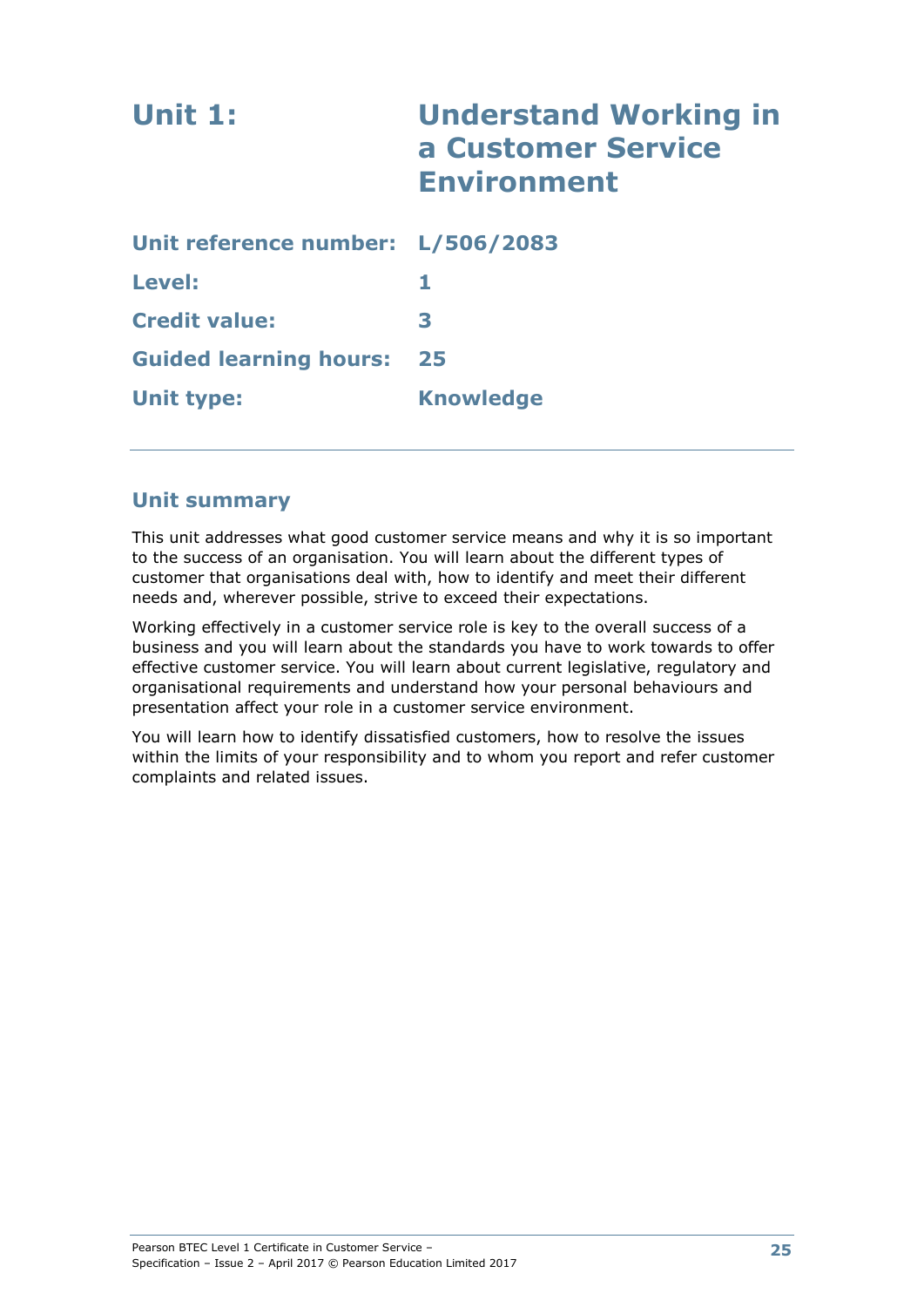# **Learning outcomes and assessment criteria**

To pass this unit, the learner needs to demonstrate that they can meet all the learning outcomes for the unit. The assessment criteria outline the requirements the learner is expected to meet to achieve the unit.

|   | <b>Learning outcomes</b>                       |     | <b>Assessment criteria</b>                                                                                                                      |
|---|------------------------------------------------|-----|-------------------------------------------------------------------------------------------------------------------------------------------------|
| 1 | Know the importance of customer<br>service     |     | 1.1 State what is meant by "customer<br>service"                                                                                                |
|   |                                                |     | 1.2 State why effective customer<br>service is important to an<br>organisation                                                                  |
| 2 | Know the factors affecting customer<br>service | 2.1 | Outline the difference between an<br>internal and an external customer                                                                          |
|   |                                                |     | 2.2 State how to identify customers'<br>needs and expectations                                                                                  |
|   |                                                | 2.3 | List information sources needed to<br>deliver reliable customer service                                                                         |
|   |                                                |     | 2.4 Describe the relationship between<br>customer expectations and<br>customer satisfaction                                                     |
| 3 | Know how to work in a customer<br>service role |     | 3.1 Identify personal behaviours that<br>can positively affect customers'<br>perceptions of an organisation and<br>its products and/or services |
|   |                                                |     | 3.2 Identify the job roles within a team<br>delivering customer service                                                                         |
|   |                                                | 3.3 | State the standards of personal<br>presentation and behaviour<br>expected by customer service staff<br>in different organisations               |
|   |                                                | 3.4 | State standards and practices that<br>relate to a service offer within<br>different types of organisation                                       |
|   |                                                | 3.5 | Describe how legislation and<br>organisational requirements affect<br>what can be promised or carried<br>out in a customer service role         |
|   |                                                | 3.6 | Describe the procedures for<br>protecting customers' personal<br>information and safety                                                         |
|   |                                                | 3.7 | State the importance of protecting<br>customers' personal information<br>and safety                                                             |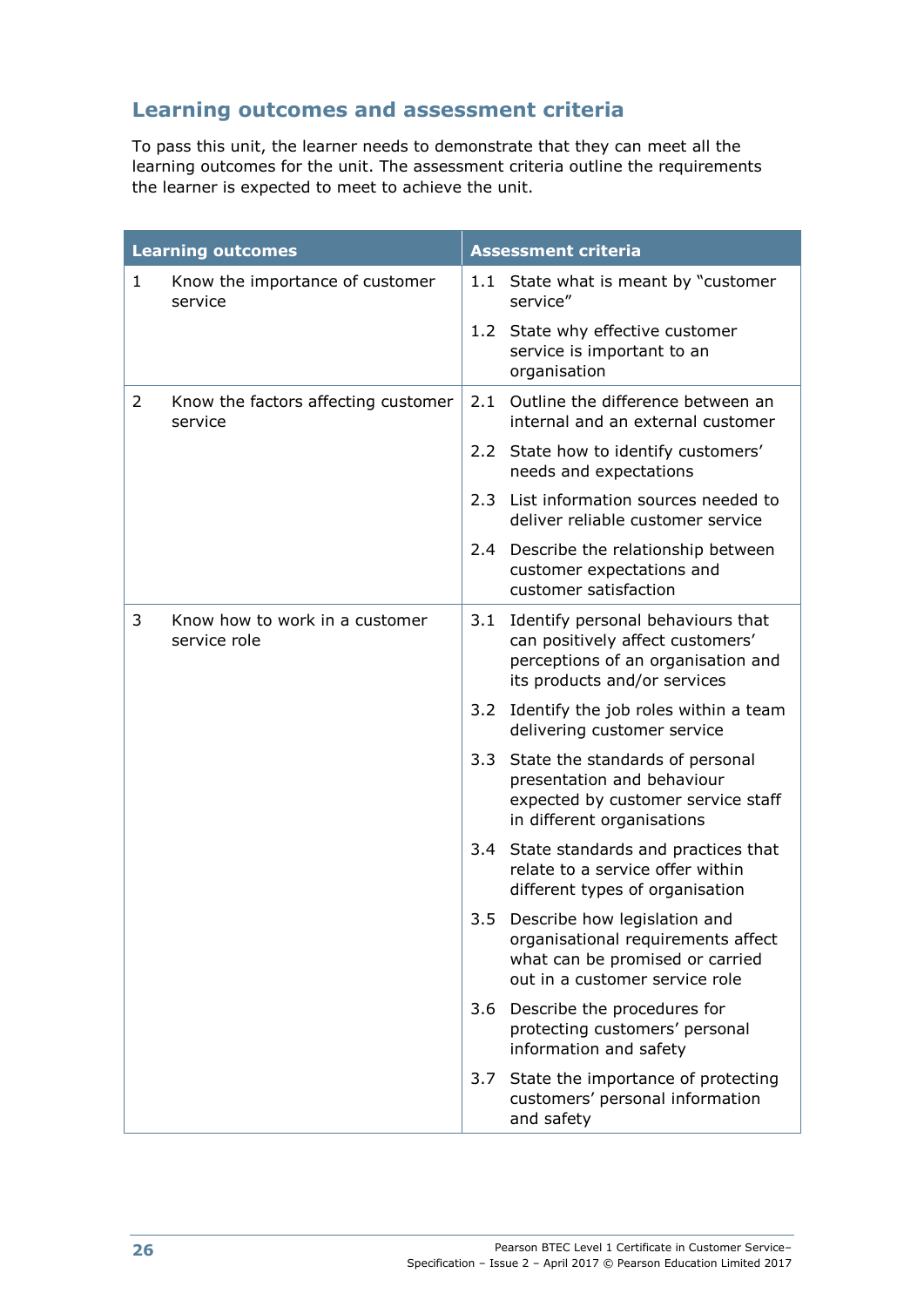| <b>Learning outcomes</b> |                                                              | <b>Assessment criteria</b> |                                                                                              |  |
|--------------------------|--------------------------------------------------------------|----------------------------|----------------------------------------------------------------------------------------------|--|
| 4                        | Know how to refer customer<br>queries and problems to others | 4.1                        | Describe types of customer<br>behaviour that show when a<br>customer is dissatisfied         |  |
|                          |                                                              |                            | 4.2 State the procedures to be followed<br>when dealing with customer queries<br>or problems |  |
|                          |                                                              |                            | 4.3 State to whom to refer customer<br>queries and problems                                  |  |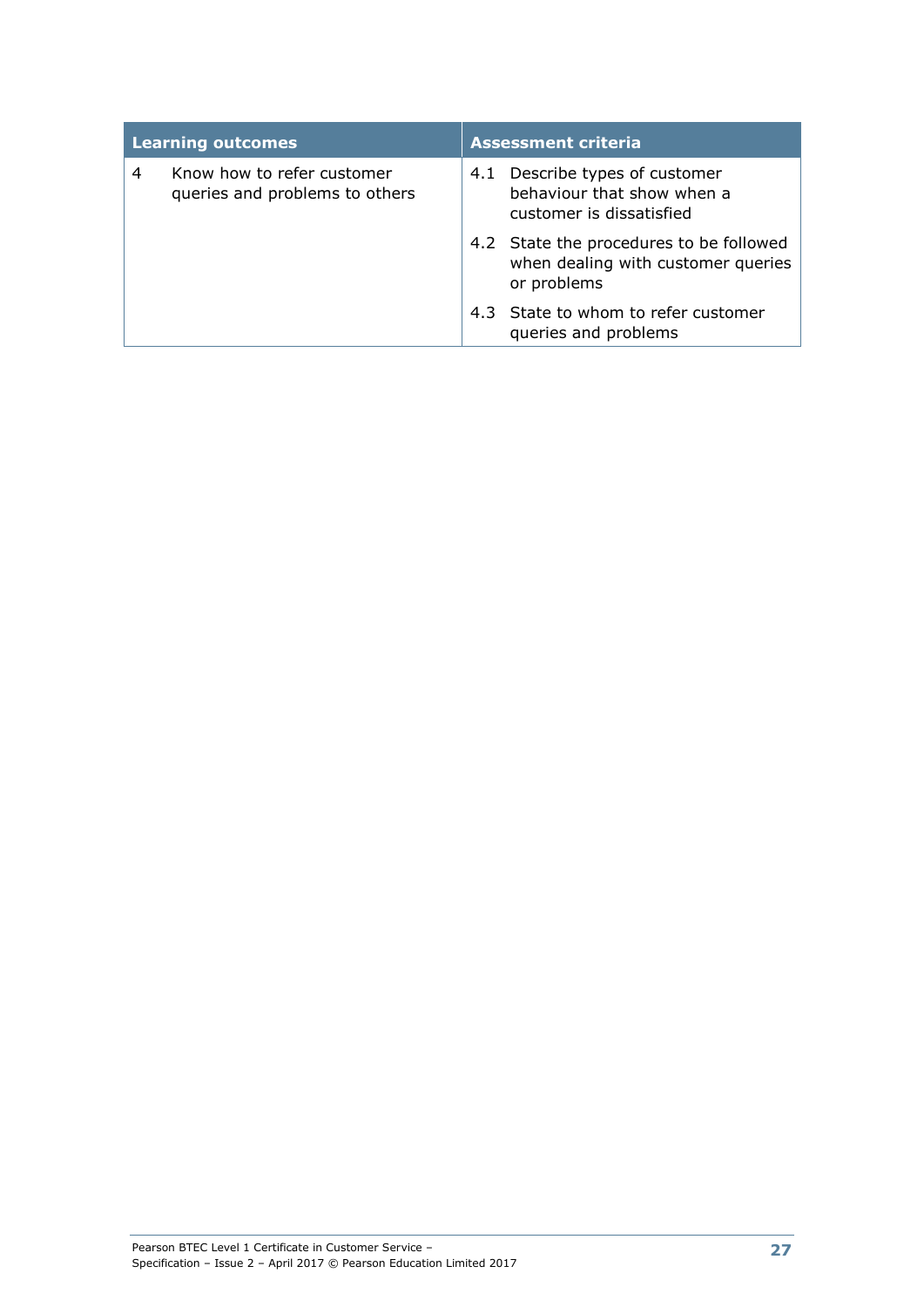#### **AC1.1: State what is meant by "customer service"**

 *Customer service:* the service provided to customers in relation to goods or services purchased, used or obtained to meet customer needs and expectations

#### **AC1.2: State why effective customer service is important to an organisation**

 *Importance to an organisation:* encourages repeat business, improves organisation's reputation and image, improves customer confidence in dealing with organisation, increases customer satisfaction

#### **AC2.1: Outline the difference between an internal and an external customer**

- *Internal customers:* working within the organisation (colleagues, supervisors, staff working in other departments), working with the organisation (manufacturers, suppliers, distributors)
- *External customers:* outside the organisation (customers obtaining or paying for goods and/or services)

#### **AC2.2: State how to identify customers' needs and expectations**

- *Needs:* customers' requirements of the product or service (features, benefits, specific functions)
- *Expectations:* customers' ideas of how the product or service will meet their needs (realistic, unrealistic)
- *Identifying customers' needs:* asking questions, e.g. open, closed, leading, questionnaires, surveys, focus groups; observing body language

#### **AC2.3: List information sources needed to deliver reliable customer service**

 *Information sources:* staff working in same organisation, e.g. manager, supervisor, those with specialist knowledge; external, e.g. suppliers, sales representatives, regulators; records, e.g. sales history, customer information; product information, e.g. sales literature, specifications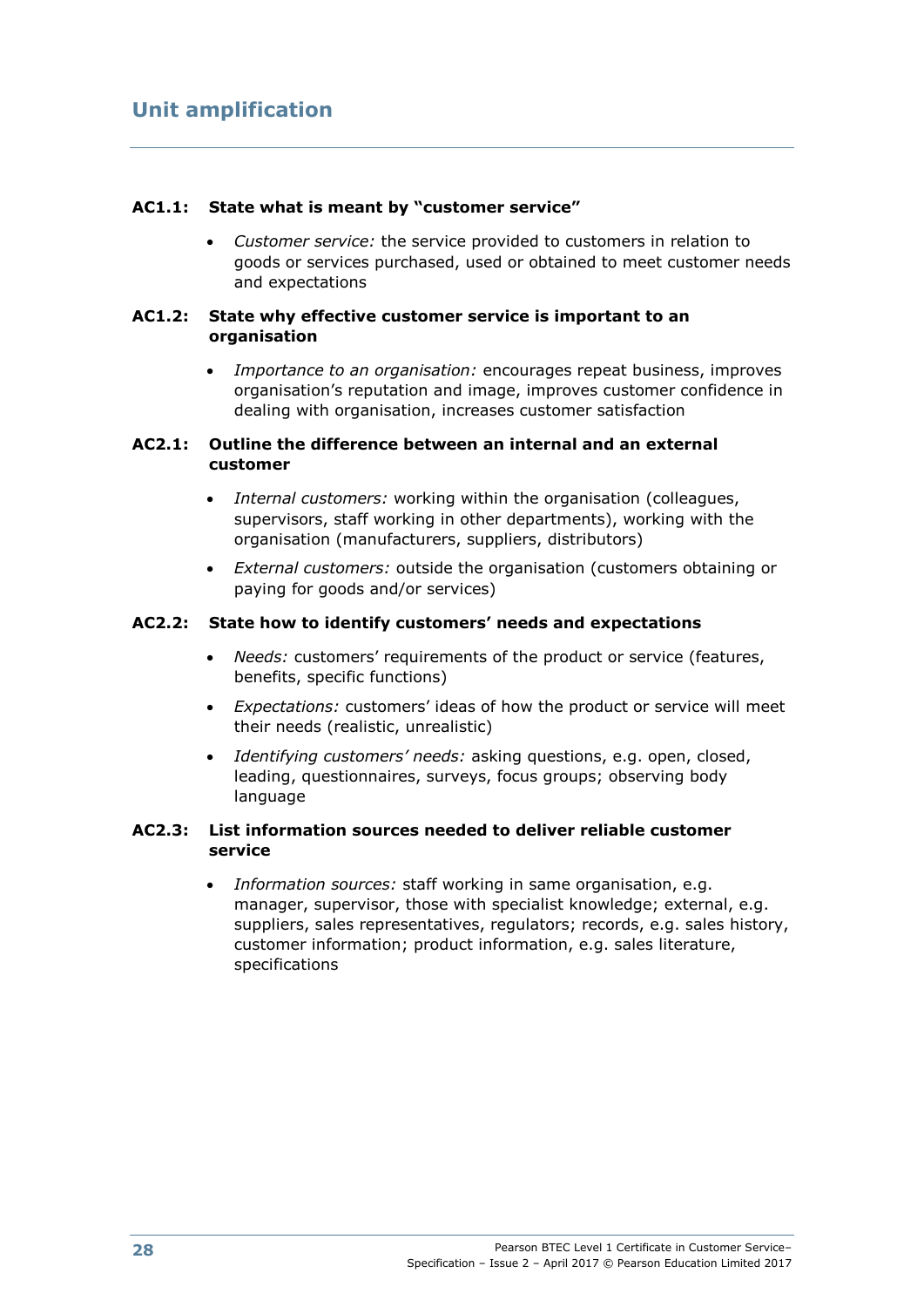## **AC2.4: Describe the relationship between customer expectations and customer satisfaction**

- *Customer expectations:* customers' ideas of how the product or service will meet their needs (realistic, unrealistic)
- *Customer satisfaction:* customers' opinions of how the product or service meets or exceeds their needs after purchasing goods or using services (happy, value for money, quality, fit for purpose)
- *Relationship:* customer satisfaction is dependent on how realistic customer expectations are; if customer expectations are unrealistic, the organisation may never satisfy customers even if their products or services reach a high standard

## **AC3.1: Identify personal behaviours that can positively affect customers' perceptions of an organisation and its products and/or services**

- *Personal behaviours:* positive attitudes (polite, friendly, approachable, knowledgeable); negative attitudes (rude, impatient, careless)
- *Customer perceptions:* individual views and opinions of the organisation and the quality of products and services

## **AC3.2: Identify the job roles within a team delivering customer service**

 *Job roles:* e.g. managers/supervisors (handling and resolving complaints, ensuring organisational targets are met, managing teams), sales assistants (attracting sales, retaining customers, providing after sales support), receptionists (greeting customers/visitors, answering queries), administrators (answering and resolving queries/complaints, processing orders, recording customers' use of service and sales history)

## **AC3.3: State the standards of personal presentation and behaviour expected by customer service staff in different organisations**

- *Standard of personal presentation:* business clothing (smart, clean, professional, minimal jewellery), good standard of personal hygiene, e.g. clean and brushed hair, clean and filed fingernails, no body odour
- *Personal behaviour:* polite, patient, professional, clearly spoken, approachable

## **AC3.4: State standards and practices that relate to a service offer within different types of organisation**

- *Service offer:* extent and limits of customer service an organisation offers (pricing and range of goods unique to the organisation), service level agreements (SLAs) - what an organisation will do to meet/exceed customer needs
- *Standards and practices:* providing good customer service (agreed organisational procedures, meeting or exceeding customer needs), products and services (quality, value for money, specifications)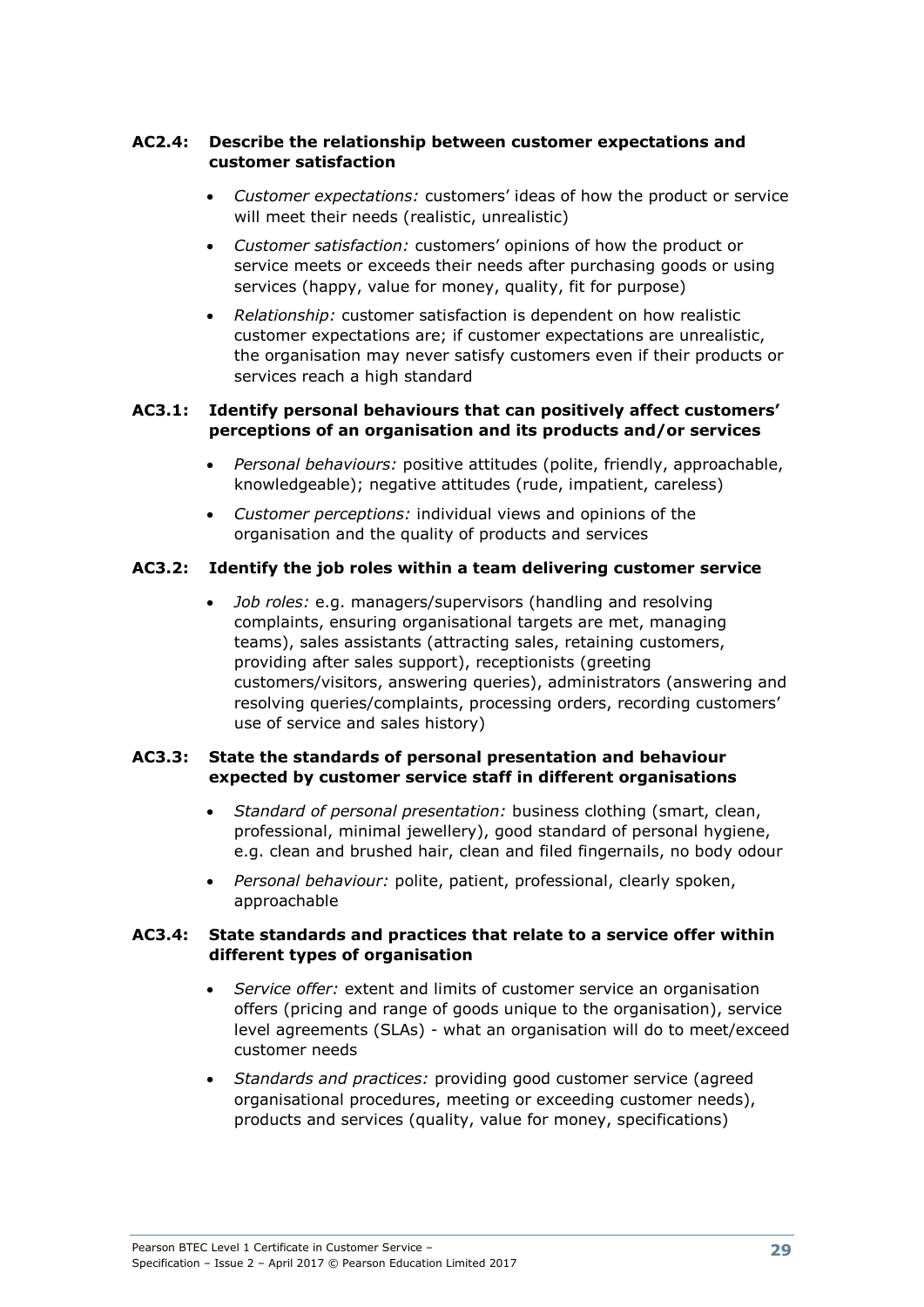## **AC3.5: Describe how legislation and organisational requirements affect what can be promised or carried out in a customer service role**

- *Legislation:* Sale of Goods Act 1979, Consumer Credit Act 1974, Trade Descriptions Act 1968, Supply of Goods and Services Act 1982, Consumer Protection Act 1987, The Consumer Protection from Unfair Trading Regulations 2008, Data Protection Act 1998
- *Organisational requirements:* agreed policies and procedures, accepted standard of customer service

## **AC3.6: Describe the procedures for protecting customers' personal information and safety**

- *Customers' personal information:* name, address (home, email), telephone number (home, mobile), date of birth, payment details (bank account number, credit/debit card numbers)
- *Customers' safety:* preventing injury or harm (accidents, hazardous premises/working practices)
- *Procedures:* working safely (following organisational procedures, adhering to legislation (Health and Safety at Work Act 1974, Control of Substances Hazardous to Health Regulations 2002 (COSHH), RIDDOR, Data Protection Act 1998, Consumer Protection Act 1987)

## **AC3.7: State the importance of protecting customers' personal information and safety**

 *Importance:* e.g. avoids injury to customers, prevents customer complaints, protects customers from fraud attacks, prevents prosecution, avoids expensive compensation costs to the organisation, protects the reputation of the organisation

## **AC4.1: Describe types of customer behaviour that show when a customer is dissatisfied**

- *Customer dissatisfaction:* when the service or product supplied by an organisation fails to meet customers' needs and expectations
- *Types of dissatisfied customer behaviour:* angry, rude, aggressive, impatient
- *Description of behaviours:* e.g. shouting at customer service staff, using inappropriate language, body language, physical contact against staff, disagreeing with service provided

## **AC4.2: State the procedures to be followed when dealing with customer queries or problems**

- *Queries relating to:* product or service, e.g. use, specifications, limitations, price, conditions, access
- *Problems relating to:* product, e.g. failure, fault, breakdown, not meeting customer needs; service obtained, e.g. not meeting customer expectations, access, support, information; after-sales service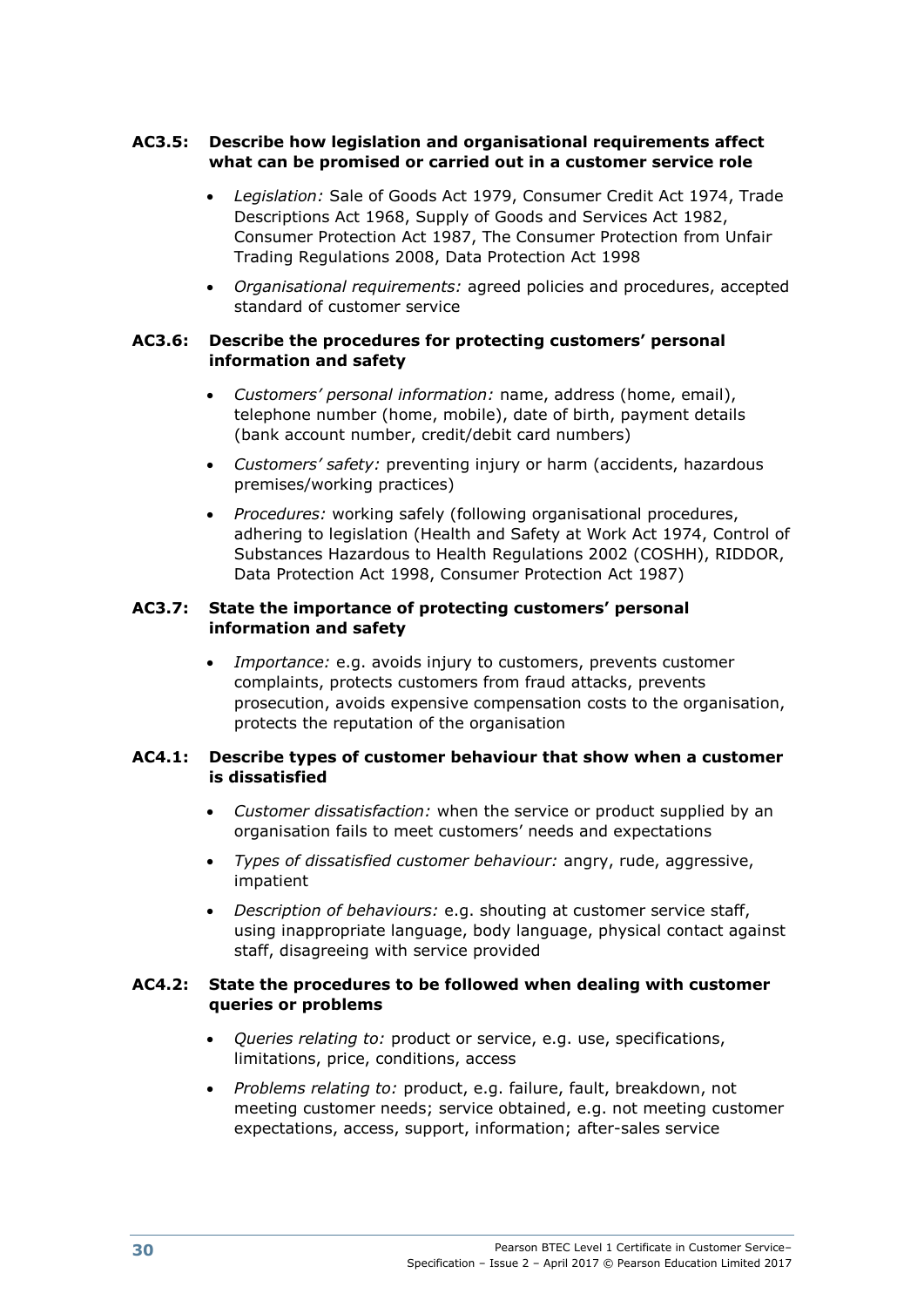### **AC4.3: State to whom to refer customer queries and problems**

- *Queries relating to:* product or service, e.g. use, specifications, limitations, price, conditions, access
- *Problems relating to:* product, e.g. failure, fault, breakdown, not meeting customer needs; service obtained, e.g. not meeting customer expectations, access, support, information; after-sales service
- *Refer to:* e.g. manager, supervisor, supplier, manufacturer, sales staff, administrator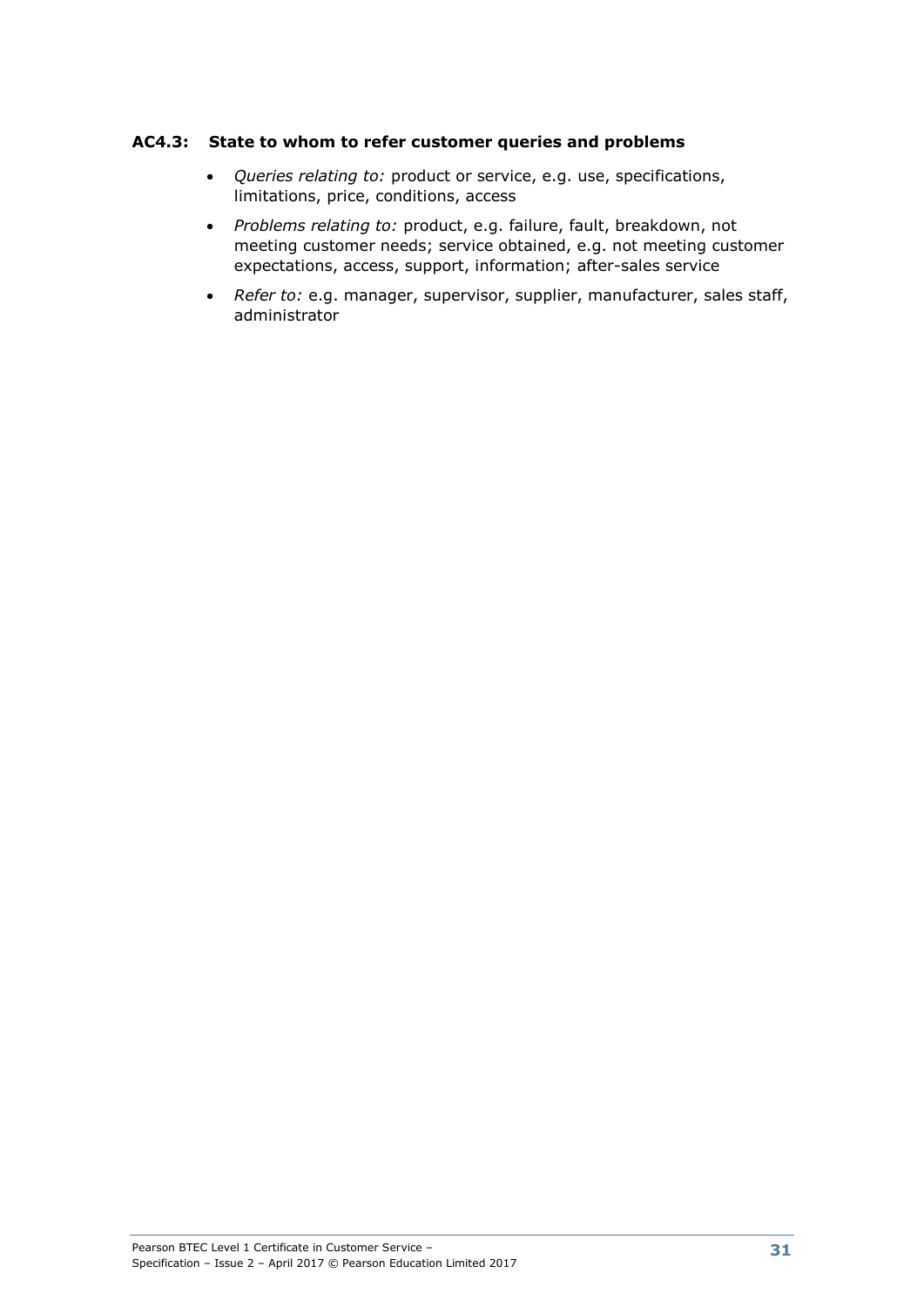## **Information for tutors**

## **Suggested resources**

#### **Books**

#### **Tutor resource**

Watkinson M – *The Ten Principles Behind Great Customer Experiences* (FT Publishing International, 2013) ISBN 9780273775089

#### **Tutor and learner resources**

Kamin M – *10 Steps to Successful Customer Service* (ASTD Press, 2010) ISBN 9781562865900

McManus S – *The Customer Service Pocket Book* (Management Pocket Books Ltd, 2013) ISBN 978190661055

Timm P – *Customer Service: Career Success Through Customer Loyalty (5th edition)* (Prentice Hall, 2010) ISBN 9780135063972

#### **Magazine**

*Customer Focus* – magazine produced by the Institute of Customer Service, has information on customer service practice, including topical issues relating to the customer service industry

#### **Websites**

www.businessballs.com – Businessballs, information on different business-related topics suited to this unit, for example complaint letters, body language, customer service, games to improve skills and understanding of relevant topics

www.instituteofcustomerservice.com – Institute of Customer Service (ICS), information on customer satisfaction surveys, research information on improving customer service levels in business, and a source of other customer service resources

#### **Assessment**

To pass this unit the evidence that the learner presents for assessment must demonstrate that they have met the required standard specified in the learning outcomes and assessment criteria.

To ensure that the assessment tasks and activities enable learners to produce valid, sufficient, authentic and appropriate evidence that meets the assessment criteria, centres should apply the *Unit assessment guidance* given below. This guidance should be read in conjunction with *Section 8 Assessment*.

Wherever possible, centres should adopt a holistic approach to assessing the units in the qualification. This gives the assessment process greater rigour and minimises repetition, time and the burden of assessment on all parties involved in the process.

#### **Unit assessment requirements**

There are no sector-related assessment requirements for this unit.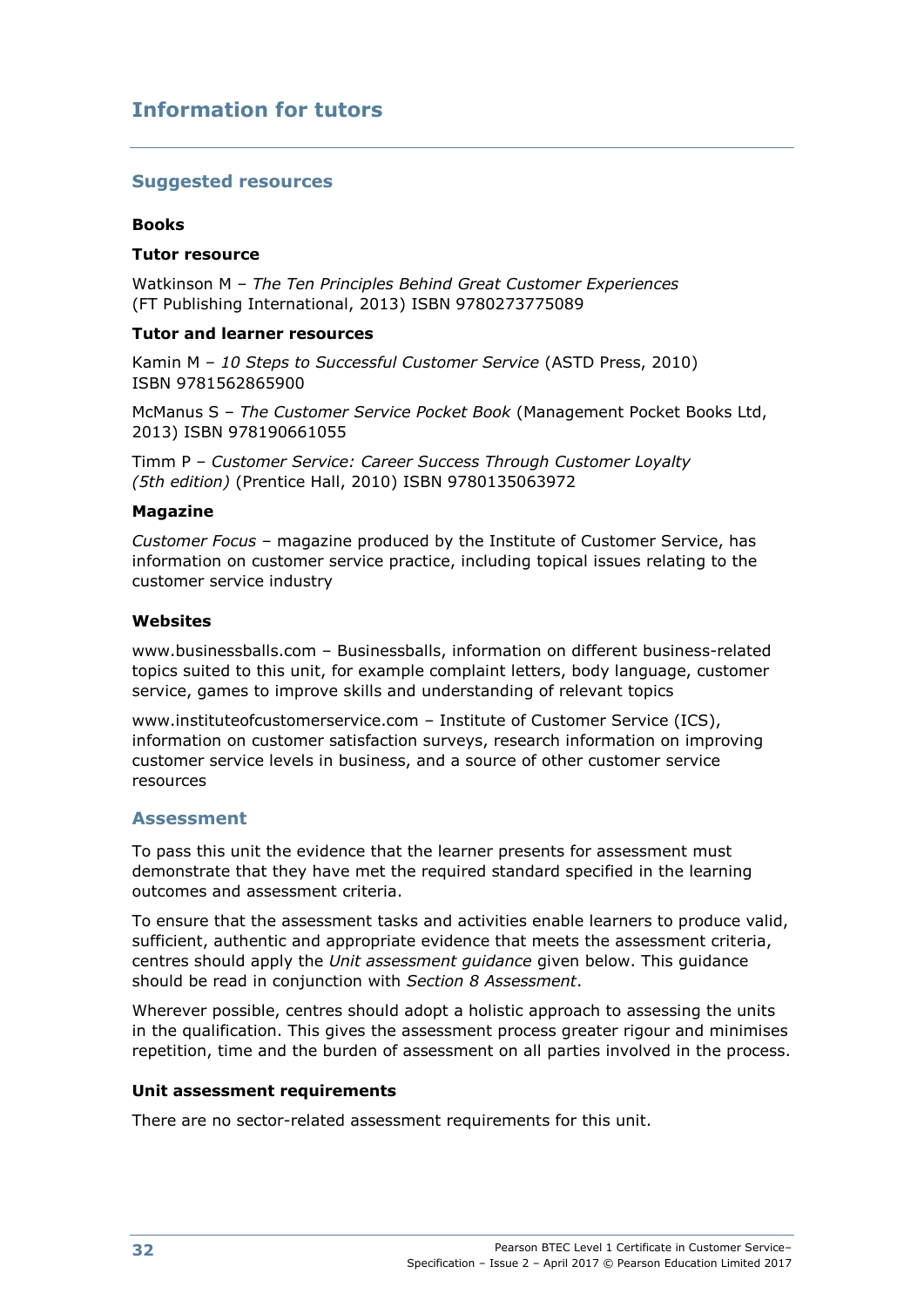### **Unit assessment guidance**

This guidance supports assessors in making decisions about how best to assess each unit and the evidence needed to meet the requirements. Centres can adapt the guidance for learners and the particular assessment context, as appropriate.

To demonstrate achievement of this knowledge unit, tutors could plan to collect evidence from question and answer (Q&A) sessions, either conducted orally or through written responses, and reflective accounts. Tutors should help learners to develop their knowledge of the skills required to work in a customer service role and encourage independent research and learning. Learners should be encouraged to reflect on their experience of having worked in a customer service environment or, from a customer's perspective, of receiving customer service.

To meet all the requirements of learning outcomes 1, 2, 3 and 4 tutors could set tasks for learners to explore the meaning and importance of each assessment criterion. These could be followed by an opportunity, such as group discussion, for learners to share their experiences of either providing or receiving customer service. Once these key outcomes have been covered, tutors could plan to collect evidence of individual learner competence using the most appropriate method of assessment listed above, ensuring that it is suited to the individual needs of the learner. The final evidence collected must be the learner's own work and must demonstrate individual achievement of the assessment criteria.

To achieve AC1.2, learners must state at least two reasons why effective customer service is important to an organisation.

To meet AC2.2, learners must state at least two ways of identifying customers' needs and expectations. For AC2.3, learners must list at least three information sources needed to deliver reliable customer service.

To achieve AC3.1, learners must identify at least two personal behaviours that can positively affect customers' perceptions of an organisation and its products and/or services. For AC3.2, learners must identify all job roles within a customer service team consisting of at least three different job roles. For AC3.3, learners must state standards of personal presentation and behaviour expected in at least two different organisations. To achieve AC3.5, AC3.6 and AC3.7, learners' responses must be at the appropriate breadth and depth to meet the level of demand and should cover legislative, regulatory and organisational requirements.

To meet AC4.1, learners must describe at least three types of behaviour that show when a customer is dissatisfied.

If centres use evidence produced orally, the assessor should produce Observation Records which have sufficient detail to show why the assessor decided that each learning outcome has been met. Supporting evidence in the form of written materials, documents and learners' notes should be retained as part of the assessment evidence to enable internal and external quality assurance processes to be conducted. Tutors and assessors should ensure that the correct operative verbs, as used in the assessment criteria, are included in all assessments.

Wherever possible, the learning outcomes in this unit should be assessed holistically across the qualification.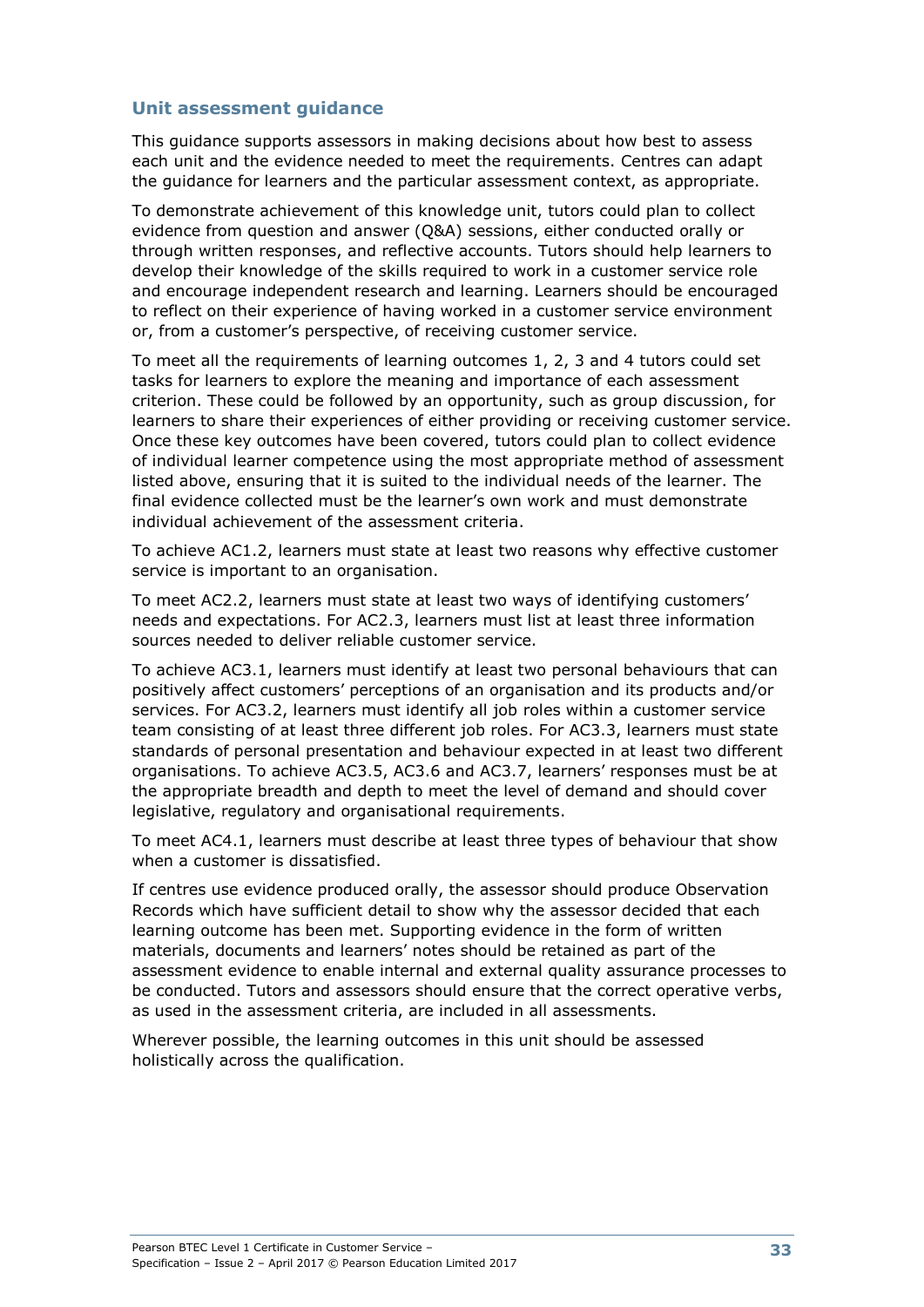| Unit 2:                           | <b>Communication in</b><br><b>Customer Service</b> |
|-----------------------------------|----------------------------------------------------|
| Unit reference number: Y/506/2085 |                                                    |
| Level:                            |                                                    |
| <b>Credit value:</b>              | $\mathbf{2}$                                       |
| <b>Guided learning hours:</b>     | 14                                                 |
| <b>Unit type:</b>                 | <b>Competence</b>                                  |
|                                   |                                                    |

## **Unit summary**

In this unit you will learn how to communicate with customers from within the organisation in which you work and with customers who you deal with externally. The ability to communicate effectively at work is an essential skill that you will need to demonstrate in your customer service role and you will learn about a range of methods that will improve your skills in this area.

You will learn how and when to adjust your communication style by altering the language and tone you use, being aware of your body language and understanding how active listening skills can affect the customer's experience, with the aim of ensuring that a good level of customer service is consistently provided.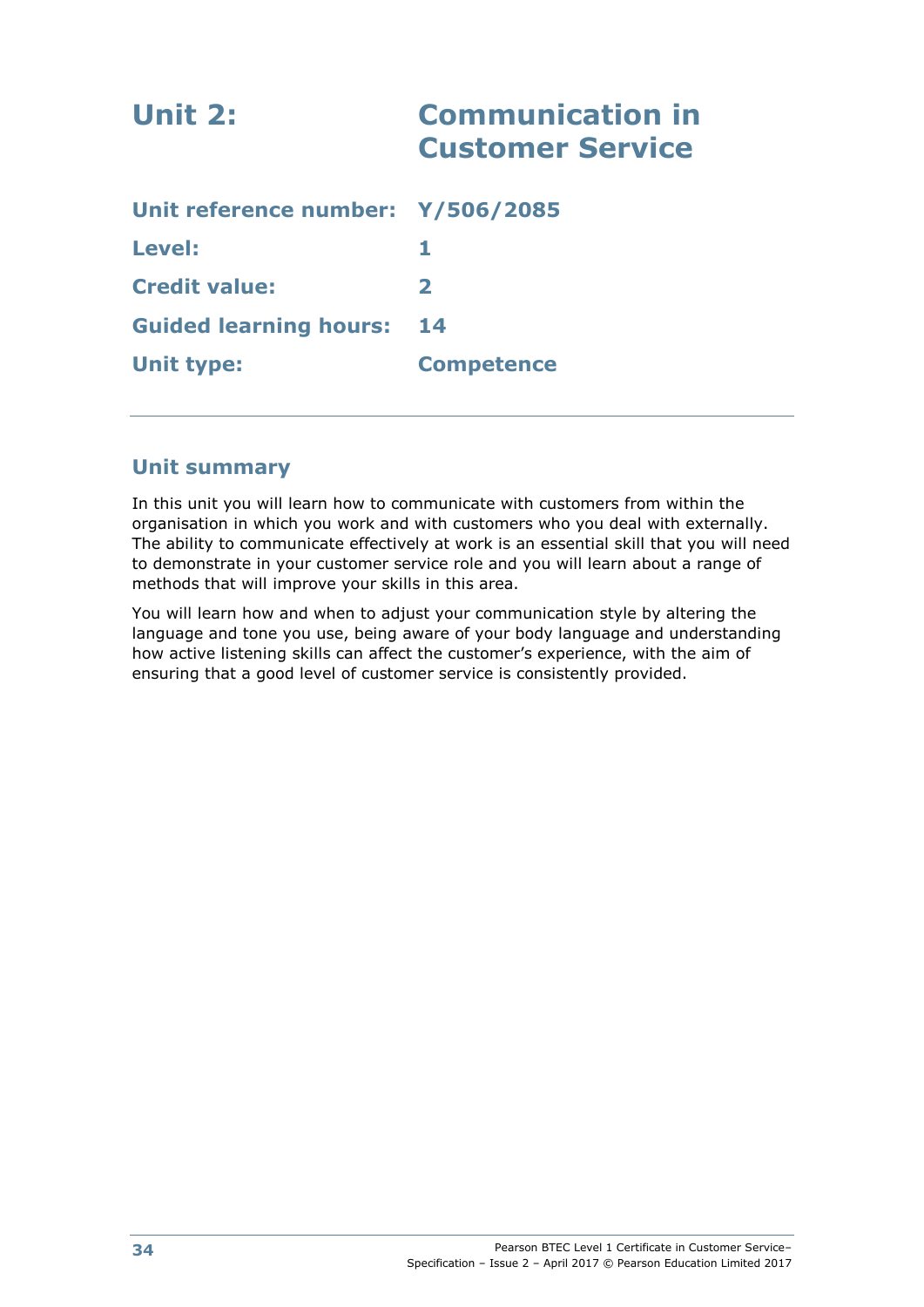# **Learning outcomes and assessment criteria**

To pass this unit, the learner needs to demonstrate that they can meet all the learning outcomes for the unit. The assessment criteria outline the requirements the learner is expected to meet to achieve the unit.

|              | <b>Learning outcomes</b>                              |     | <b>Assessment criteria</b>                                                                                                  |
|--------------|-------------------------------------------------------|-----|-----------------------------------------------------------------------------------------------------------------------------|
| $\mathbf{1}$ | Know how to communicate in a<br>customer service role | 1.1 | Describe different methods of<br>communicating with customers and<br>when it is appropriate to use them                     |
|              |                                                       |     | 1.2 Give examples of positive and<br>negative customer service language                                                     |
|              |                                                       |     | 1.3 State the importance of speaking<br>clearly                                                                             |
|              |                                                       |     | 1.4 Describe how tone of voice can<br>affect how customers perceive their<br>experience                                     |
|              |                                                       | 1.5 | Describe how body language<br>conveys what someone is thinking<br>or feeling                                                |
|              |                                                       |     | 1.6 Define the term "active listening"                                                                                      |
|              |                                                       |     | 1.7 List the types of information<br>needed to communicate effectively<br>with customers                                    |
|              |                                                       | 1.8 | State why it is important to pass<br>information and messages to<br>colleagues                                              |
| 2            | Be able to communicate with<br>customers              |     | 2.1 Listen "actively" to what customers<br>are saying                                                                       |
|              |                                                       |     | 2.2 Check their own understanding of<br>customers' needs                                                                    |
|              |                                                       | 2.3 | Summarise information for<br>customers                                                                                      |
|              |                                                       | 2.4 | Check that customers are satisfied<br>with the information provided                                                         |
|              |                                                       | 2.5 | Follow organisational standards of<br>behaviour and communication<br>when interacting with customers                        |
|              |                                                       | 2.6 | Adhere to organisational policies<br>and procedures, legal and ethical<br>requirements when communicating<br>with customers |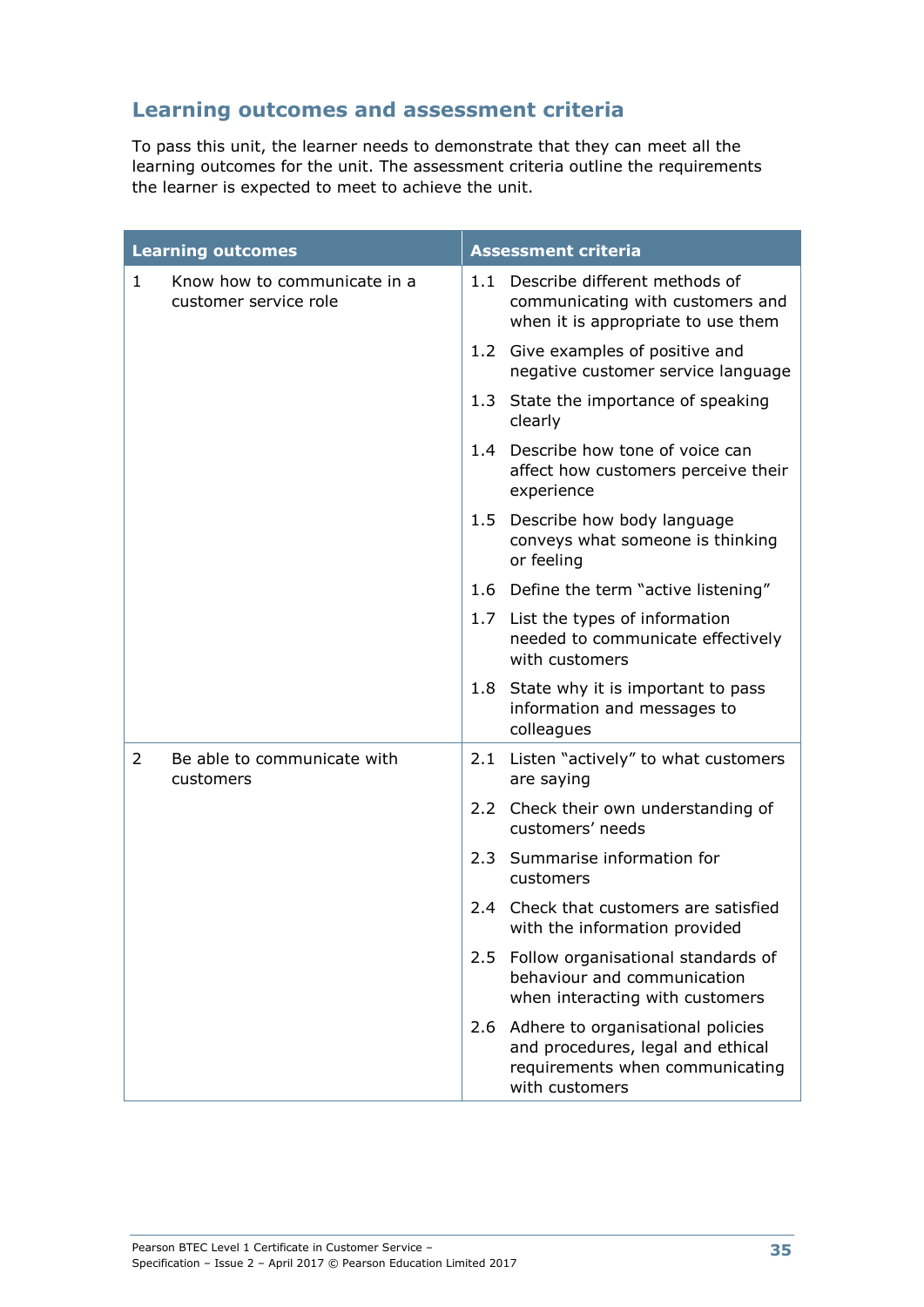## **AC1.1: Describe different methods of communicating with customers and when it is appropriate to use them**

- *Methods:* written, e.g. letter, email, leaflets; verbal, e.g. telephone, face to face, demonstrations
- *Appropriateness dependent on:* e.g. urgency, formality, customer preference and needs, organisational policy and purpose, legislation

#### **AC1.2: Give examples of positive and negative customer service language**

- *Positive language:* consistently courteous/polite, appropriate greeting and close, e.g. 'Good morning – how may I help you?' or 'Thank you, hope to see you again soon', respectful
- *Negative language:* impolite, disrespectful, casual, unprofessional, e.g. 'No, I can't help' or 'Wait, I'm busy'

### **AC1.3: State the importance of speaking clearly**

- *Speaking clearly:* tone, volume, speed, language, appropriate use of jargon/technical words
- *Importance:* e.g. ensures customers' understanding, maintains good working relationships, passing on information accurately, avoids misinterpretation which could lead to complaints, conflicts and compensation costs

### **AC1.4: Describe how tone of voice can affect how customers perceive their experience**

- *Tone:* pitch (high, low, monotone, variation), volume (loud, soft), speed (fast, slow)
- *Effect on customers' perception:* opinion and trust of service and organisation effect on attention (interest/boredom)

## **AC1.5: Describe how body language conveys what someone is thinking or feeling**

- *Body language:* non-verbal methods of communication, body movements, e.g. crossed arms, posture, fidgeting; distance between people, facial expressions, e.g. smiling, frowning, eye movements
- *Conveys feelings and thoughts:* e.g. happy (smiling, expressive hand/arm movements), sad (downturned facial expression, bent posture), angry (crossed arms, upright stance, rapid eye movements), agreement (nodding head, fixed eye contact, smiling), disapproval (shaking head, crossed arms, frowning), fear (wide eyed, fixed/nonmoving body movements, rapid breathing), surprise (animated body movements and facial expression, smiling)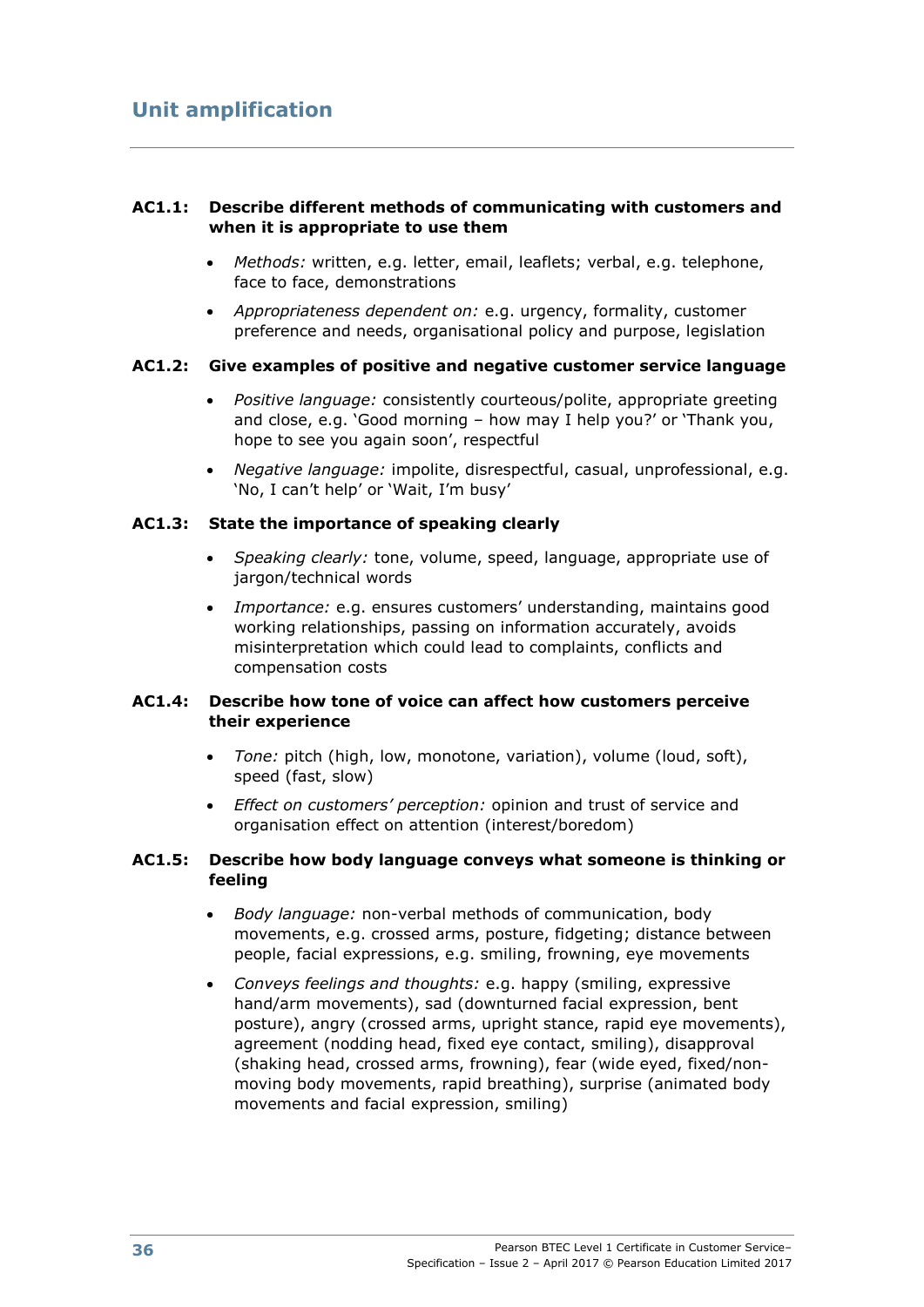## **AC1.6: Define the term "active listening"**

 *Active listening:* attentive, allowing customer to speak without interruption, body language (good eye contact, open, nodding), taking notes, repeating back to confirm understanding, answering with 'yes' or other appropriate terms

### **AC1.7: List the types of information needed to communicate effectively with customers**

- *Types of information:* e.g. identifying customer needs and expectations, asking questions, conducting surveys and questionnaires, detailed knowledge of product or service (features/benefits, limitations), sales records, purchase history
- *Communicate effectively:* speaking clearly (language, tone, volume, speed), appropriate method (face to face, remote, verbal, letter, email, website), within agreed timescales (customers, organisation)

### **AC1.8: State why it is important to pass information and messages to colleagues**

- *Information and messages:* e.g. queries, requests, complaints, meetings, appointments, deliveries, promises, updates on products/services
- *Colleagues:* working in own department, working in other departments, managers, supervisors, team members, staff, contract/specialist staff
- *Importance:* e.g. to meet customer needs and expectations, to ensure problems and complaints are resolved effectively, to avoid customer complaints, to protect the image and reputation of the business, to enable staff to work effectively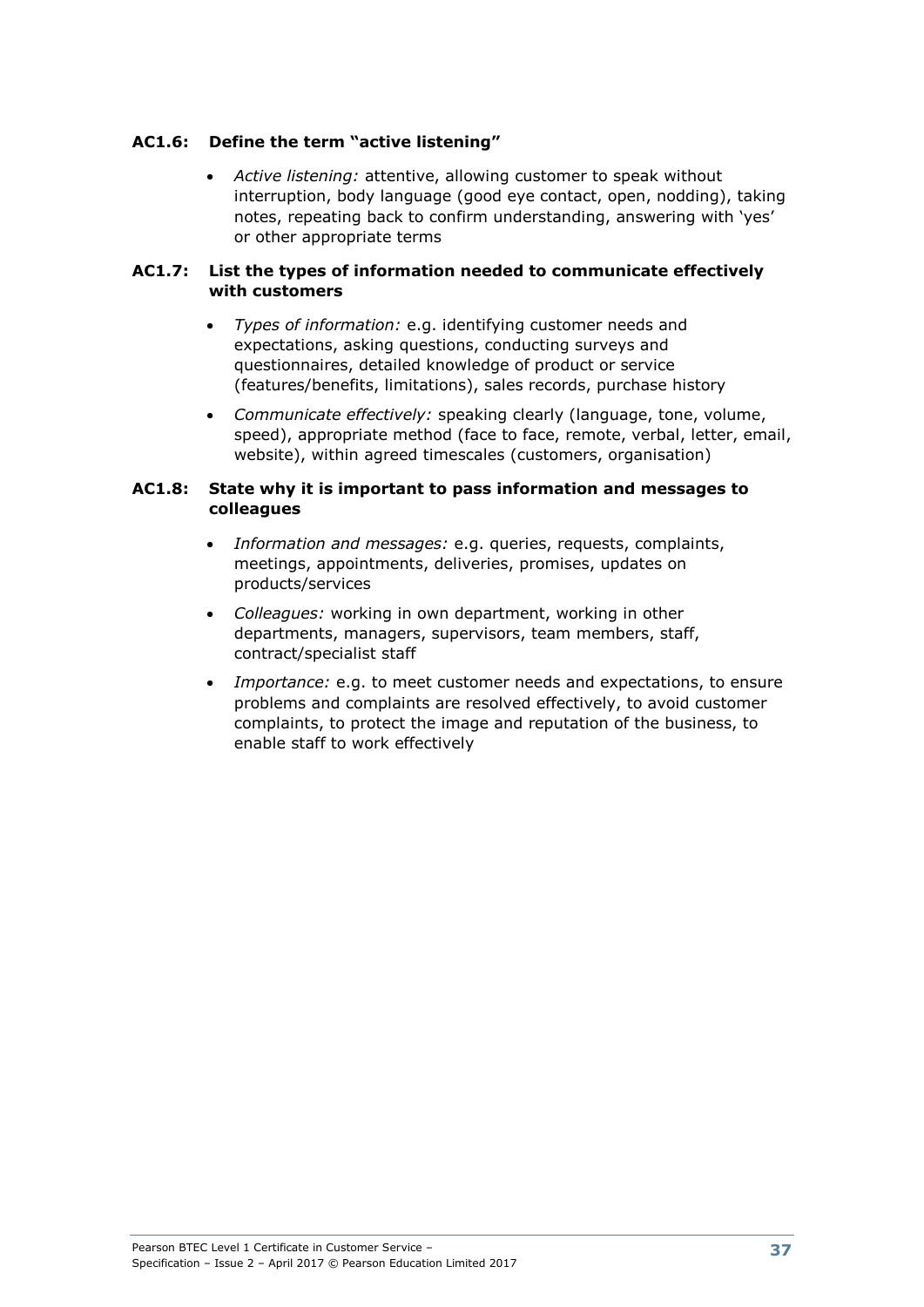## **Information for tutors**

### **Suggested resources**

#### **Books**

#### **Tutor resource**

Watkinson M – *The Ten Principles Behind Great Customer Experiences* (FT Publishing International, 2013) ISBN 9780273775089

#### **Tutor and learner resources**

Kamin M – *10 Steps to Successful Customer Service* (ASTD Press, 2010) ISBN 9781562865900

McManus S – *The Customer Service Pocket Book* (Management Pocket Books Ltd, 2013) ISBN 978190661055

Timm P – *Customer Service: Career Success through Customer Loyalty* (5th edition) (Prentice Hall, 2010) ISBN 978013506397)

#### **Magazine**

*Customer Focus* – magazine produced by the Institute of Customer Service, has information on customer service practice, including topical issues relating to the customer service industry

#### **Websites**

www.businessballs.com – Businessballs, information on different business-related topics suited to this unit, for example complaint letters, body language, customer service, games to improve skills and understanding of relevant topics

www.instituteofcustomerservice.com – Institute of Customer Service (ICS), information on customer satisfaction surveys, research information on improving customer service levels in business, and a source of other customer service resources

#### **Assessment**

To pass this unit the evidence that the learner presents for assessment must demonstrate that they have met the required standard specified in the learning outcomes and assessment criteria and the requirements of the Assessment Strategy.

To ensure that the assessment tasks and activities enable learners to produce valid, sufficient, authentic and appropriate evidence that meets the assessment criteria, centres should apply the *Unit assessment guidance* and the requirements of the Assessment Strategy below.

Wherever possible, centres should adopt an holistic approach to assessing the units in the qualification. This gives the assessment process greater rigour and minimises repetition, time and the burden of assessment on all parties involved in the process.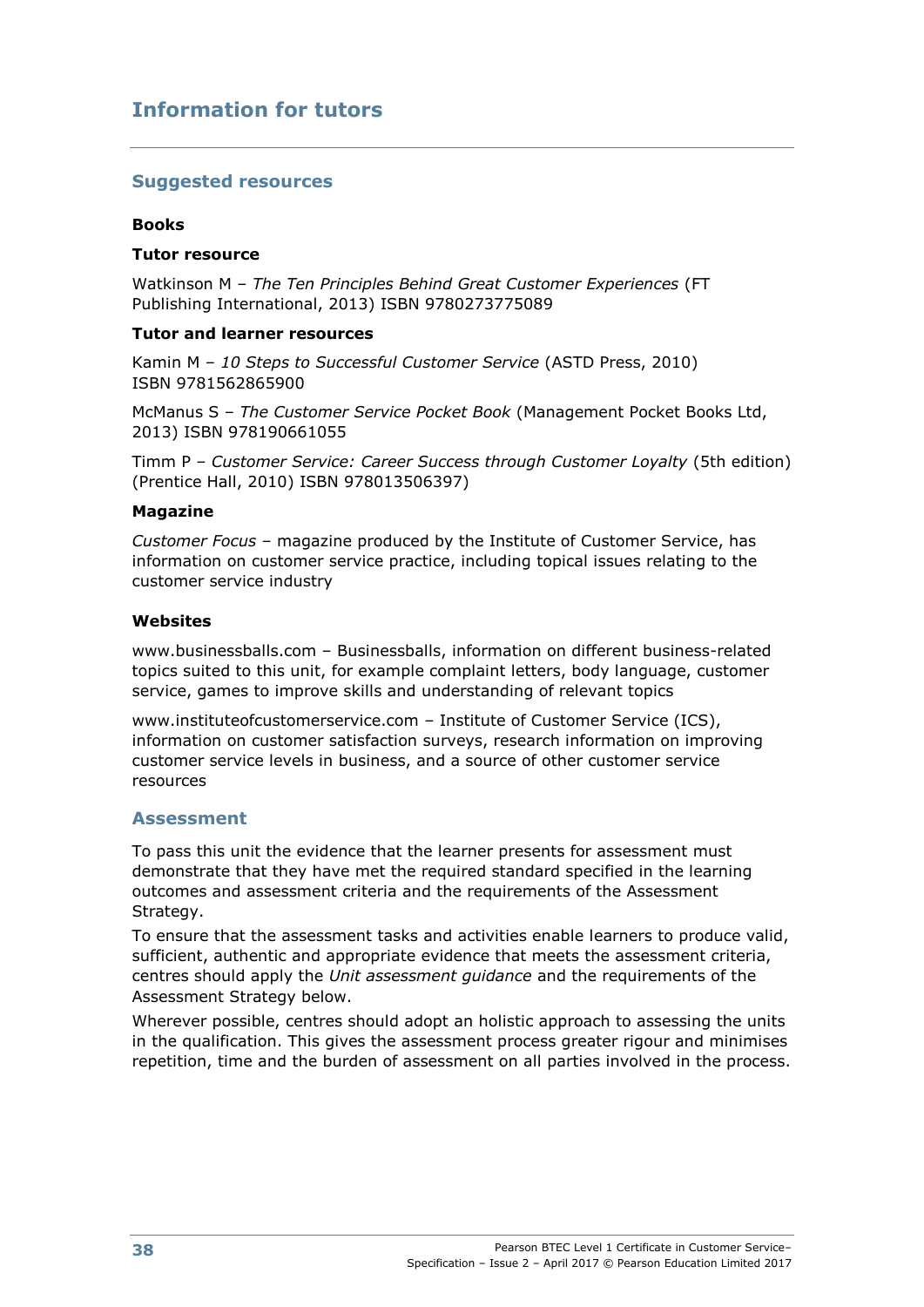#### **Unit assessment requirements**

Simulation is allowed for this unit and so the unit may be assessed either under real workplace conditions or in a Realistic Work Environment (RWE). Please refer to the Skills CFA Assessment Strategy in *Annexe A* for further guidance on the use of simulation and RWE.

## **Unit assessment guidance**

This guidance supports assessors in making decisions about how best to assess each unit and the evidence needed to meet the requirements. Centres can adapt the guidance for learners and the particular assessment context, as appropriate.

This unit may be assessed in a real working environment or in a Realistic Working Environment (RWE). If an RWE is used for assessment, it must provide an environment that replicates the key characteristics of the workplace in which the skills and knowledge to be assessed are normally employed.

The primary source of evidence for demonstrating achievement of learning outcome 2 is direct observation of the learner carrying out work activities relating to communicating with customers. To achieve AC2.1, AC2.2, AC2.3 and AC2.4 communication could relate to face-to-face interactions with customers and should demonstrate an appropriate level of competence to meet the level of demand for this unit.

The evidence collected by direct observation could be supported with authenticated reflective accounts and work products provided by the learner, detailing examples of customers they have communicated with, either at work or in the RWE. To support the claims further, tutors could obtain a statement from an expert witness, for example the learner's manager or supervisor, to support the overall claim and in particular the requirements for AC2.5 and AC2.6 as these may be more difficult to substantiate.

Question and answer (Q&A) sessions could be used to corroborate the competence of the learner for AC2.5 and AC2.6, as well as to meet the requirements of all the knowledge ACs in LO1. Learners' responses to the knowledge ACs must be at the appropriate breadth and depth to meet the level of demand for the knowledge ACs.

To achieve AC1.1, learners must describe at least three different ways of communicating with customers, also describing when it is appropriate to use each of the ways. At least one way must be written and at least one must be verbal. For AC1.3, learners must state at least two reasons why speaking clearly is important. For AC1.5, learners must describe at least three types of body language and the thoughts and feelings that they convey. To meet AC1.7, learners must list at least three types of information needed to communicate effectively with customers. For AC1.8, learners must state at least two reasons why it is important to pass information and messages to colleagues.

If centres use evidence produced orally, the assessor should produce Observation Records which have sufficient detail to show why the assessor decided that each learning outcome has been met. Supporting evidence in the form of written materials, documents and learners' notes should be retained as part of the assessment evidence to enable internal and external quality assurance processes to be conducted. Tutors and assessors should ensure that the correct operative verbs, as used in the assessment criteria, are included in all assessments. If appropriate, tutors could also accept reflective accounts to support the claims for competence.

Wherever possible, the learning outcomes in this unit should be assessed holistically across the qualification.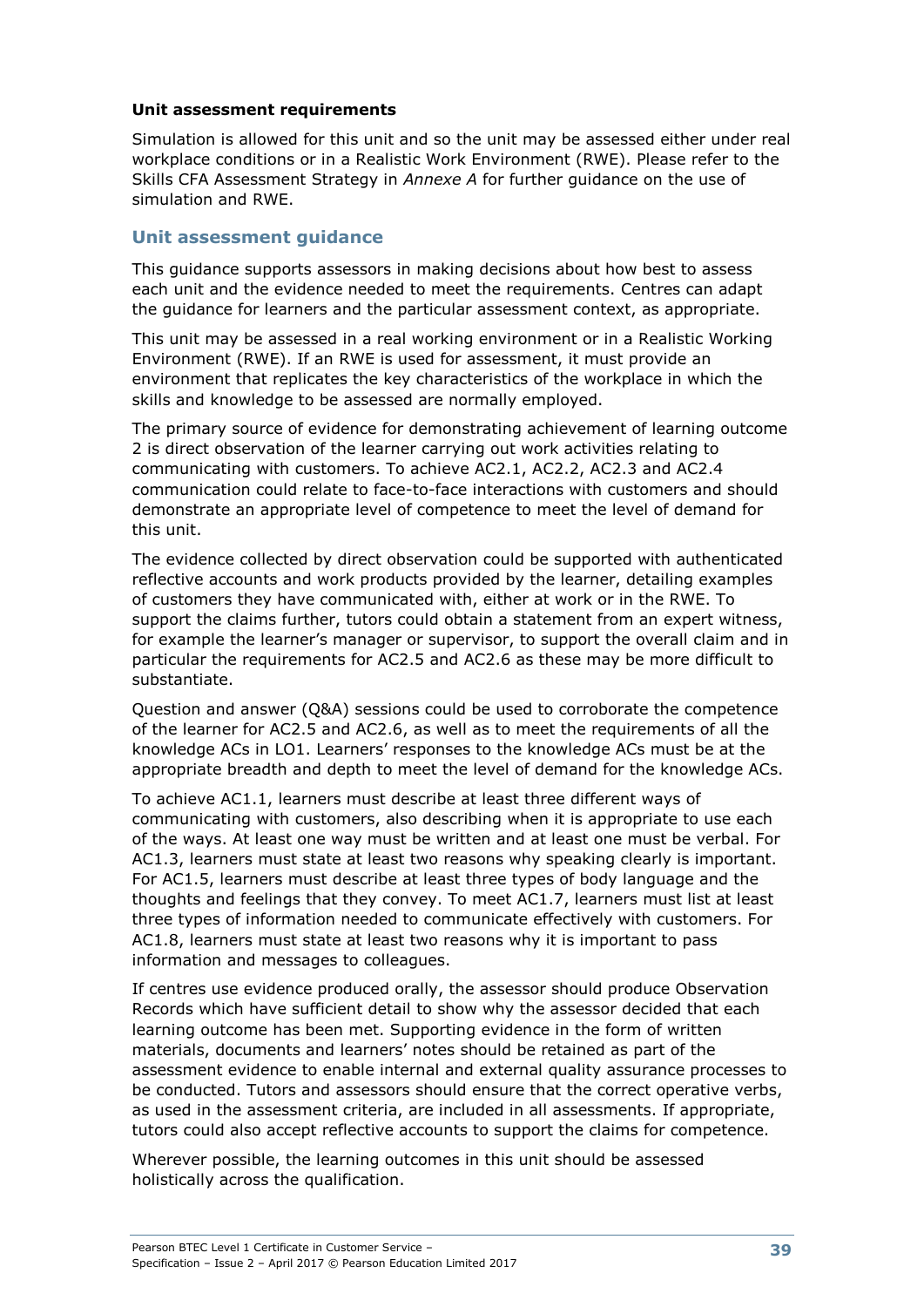| Unit 3:                           | <b>Principles of Personal</b><br><b>Performance and</b><br><b>Development</b> |
|-----------------------------------|-------------------------------------------------------------------------------|
| Unit reference number: L/506/1791 |                                                                               |
| Level:                            |                                                                               |
| <b>Credit value:</b>              | 3                                                                             |
| <b>Guided learning hours:</b>     | 30                                                                            |
| Unit type:                        | <b>Knowledge</b>                                                              |

## **Unit summary**

In all job roles it is important the job holder knows their employment rights and what their employer expects of them. To be an effective team member, a job holder needs to know how to manage their workload and who to report to about progress and highlight any problems. Being able to manage and improve performance is a vital part of personal development and a skill which is required in all job roles.

In this unit you will learn to understand what your rights are as an employee and what your employer's expectations will be. You will know how to manage the tasks allocated to you, what your limitations within your role are, the importance of accepting responsibility for your work and who you need to report to about your progress and any problems you may encounter. You will have the knowledge on how to manage and improve your own development and your manager's part in this.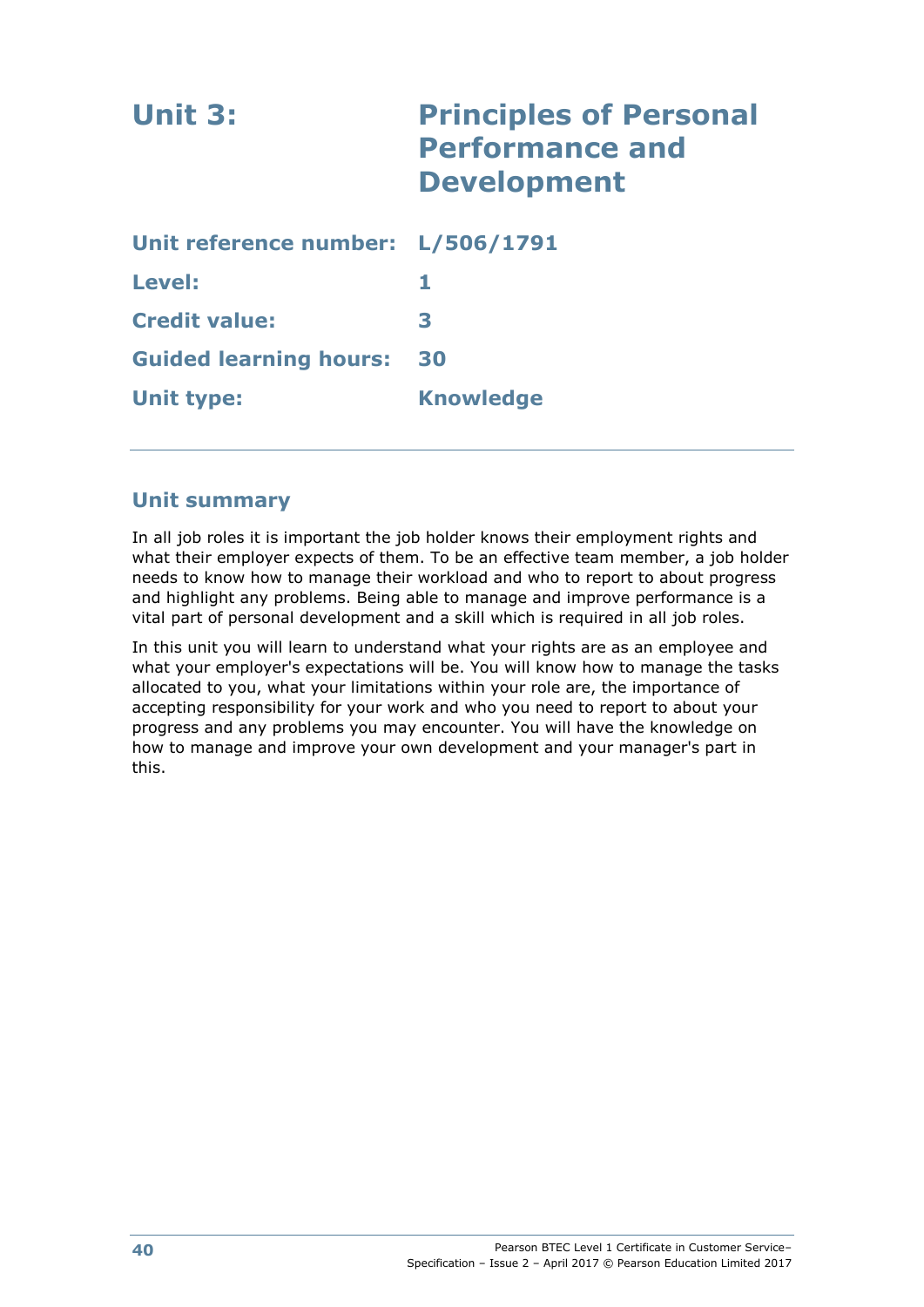## **Learning outcomes and assessment criteria**

To pass this unit, the learner needs to demonstrate that they can meet all the learning outcomes for the unit. The assessment criteria outline the requirements the learner is expected to meet to achieve the unit.

|              | <b>Learning outcomes</b>                                    |                  | <b>Assessment criteria</b>                                                                                |
|--------------|-------------------------------------------------------------|------------------|-----------------------------------------------------------------------------------------------------------|
| $\mathbf{1}$ | Know employees' rights and<br>employers' expectations       | 1.1              | State an organisation's<br>expectations for the conduct of its<br>employees                               |
|              |                                                             | 1.2              | State an employee's rights in<br>relation to their employment                                             |
|              |                                                             | 1.3              | State why it is important to work<br>within employees' rights and<br>employers' expectations              |
|              |                                                             | 1.4              | State where to find information and<br>advice on employees' rights and<br>employers' expectations         |
| 2            | Know how to manage their own<br>work                        | 2.1              | Describe ways of managing<br>allocated tasks to ensure they are<br>completed on time                      |
|              |                                                             | 2.2 <sub>2</sub> | State the purpose of keeping other<br>people informed of progress and<br>problems with work activities    |
|              |                                                             | 2.3              | Explain the importance of accepting<br>responsibility for one's own work                                  |
|              |                                                             |                  | 2.4 State the limits of their own<br>responsibilities at work                                             |
|              |                                                             | 2.5              | State what to do when a problem<br>arises with work activities                                            |
| 3            | Know ways of managing and<br>improving personal performance | 3.1              | State the purpose and benefits of<br>personal development at work                                         |
|              | and development                                             | 3.2              | Describe the purpose of individual<br>and team goals and targets                                          |
|              |                                                             | 3.3              | Explain the use of personal<br>development plans                                                          |
|              |                                                             | 3.4              | Explain the importance of fulfilling<br>a personal development plan                                       |
|              |                                                             | 3.5              | Outline a manager's role in an<br>individual's personal development                                       |
|              |                                                             |                  | 3.6 Outline relevant personal<br>development opportunities and<br>career paths within the<br>organisation |
|              |                                                             | 3.7              | Describe how acting on feedback<br>can benefit a team and<br>organisation                                 |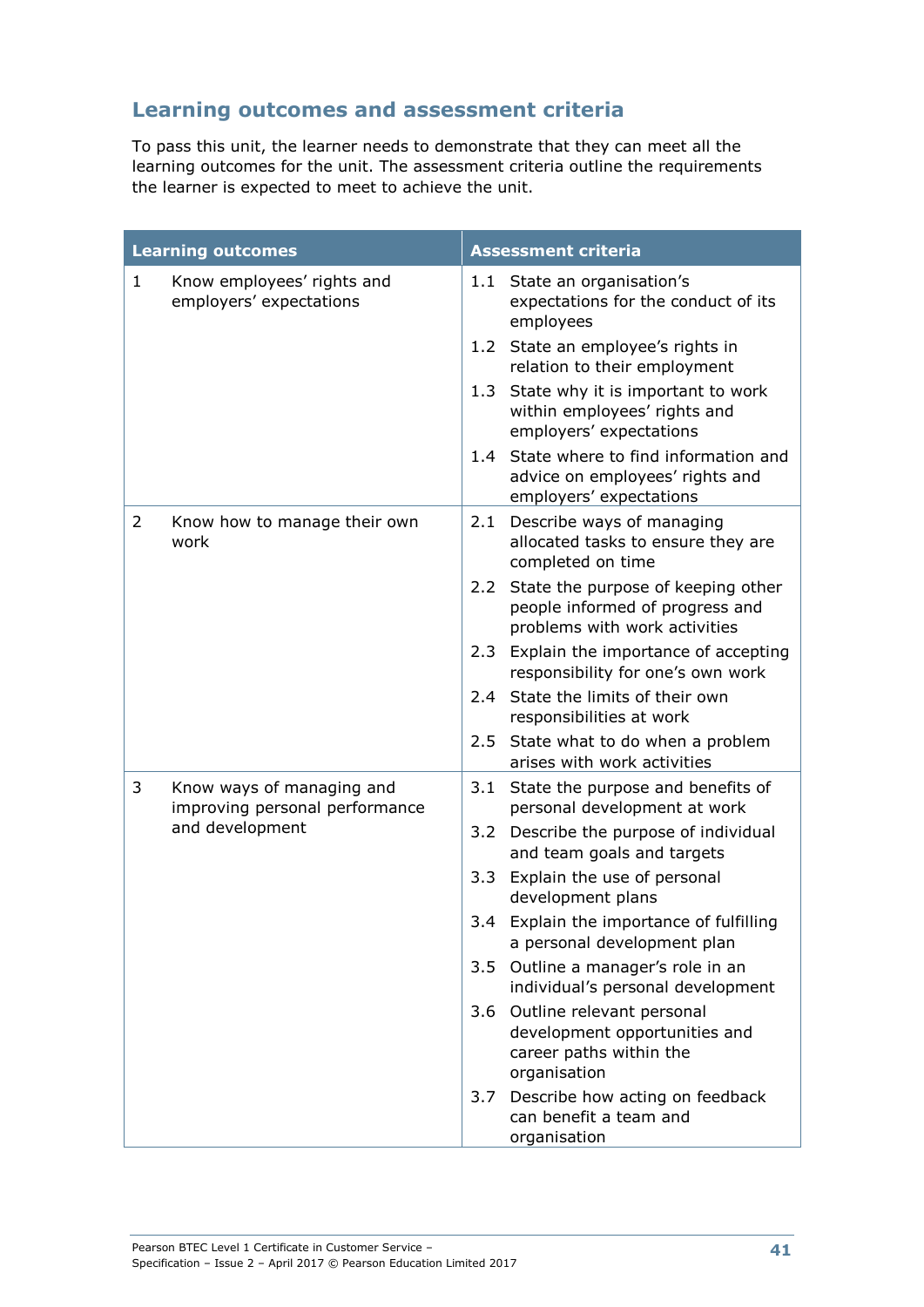## **AC1.1: State an organisation's expectations for the conduct of its employees**

 *Generally expected conduct and behaviour includes:* professional behaviour, e.g. positive attitude, punctual, good personal presentation and hygiene, politeness; work standard, e.g. carrying out work tasks as directed, compliance with the organisations policies and procedures, e.g. Disciplinary Policy

## **AC1.2: State an employee's rights in relation to their employment**

- *Contract of employment or apprenticeship agreement:* including hours of work, salary/wages, holiday entitlement, periods of notice, benefits, discipline and grievance procedures
- *Employee rights:* fair treatment in relation to anti-discrimination and equal opportunities; rights at work, e.g. safe working environment (Health and Safety at Work Act HASAWA); good working conditions, e.g. fair pay/wages, paid holiday time, right to join and form trade union

### **AC1.3: State why it is important to work within employees' rights and employers' expectations**

 *Importance:* e.g. to maintain safety of self and others, to ensure fair treatment in relation to anti-discrimination and equal opportunities, supports good team work, help to achieve business objectives

## **AC1.4: State where to find information and advice on employees' rights and employers' expectations**

 *Information sources:* internal advisers e.g. line manager, human resources department, occupational health, health and safety adviser; external advice, e.g. Department of Work and Pensions; Advisory, Conciliation and Arbitration Services (ACAS); Citizens Advice Bureau (CAB)http://www.gov.uk; documents, e.g. policies and procedures, staff handbook, intranet, trade unions

### **AC2.1: Describe ways of managing allocated tasks to ensure they are completed on time**

 *Workload management:* techniques, e.g. write action/'to do' lists in order of priority, use an organiser or diary, allow time for contingencies, schedule tasks based on personal concentration and energy levels; agree realistic deadlines; ask for help or support when needed; monitor work progress against deadlines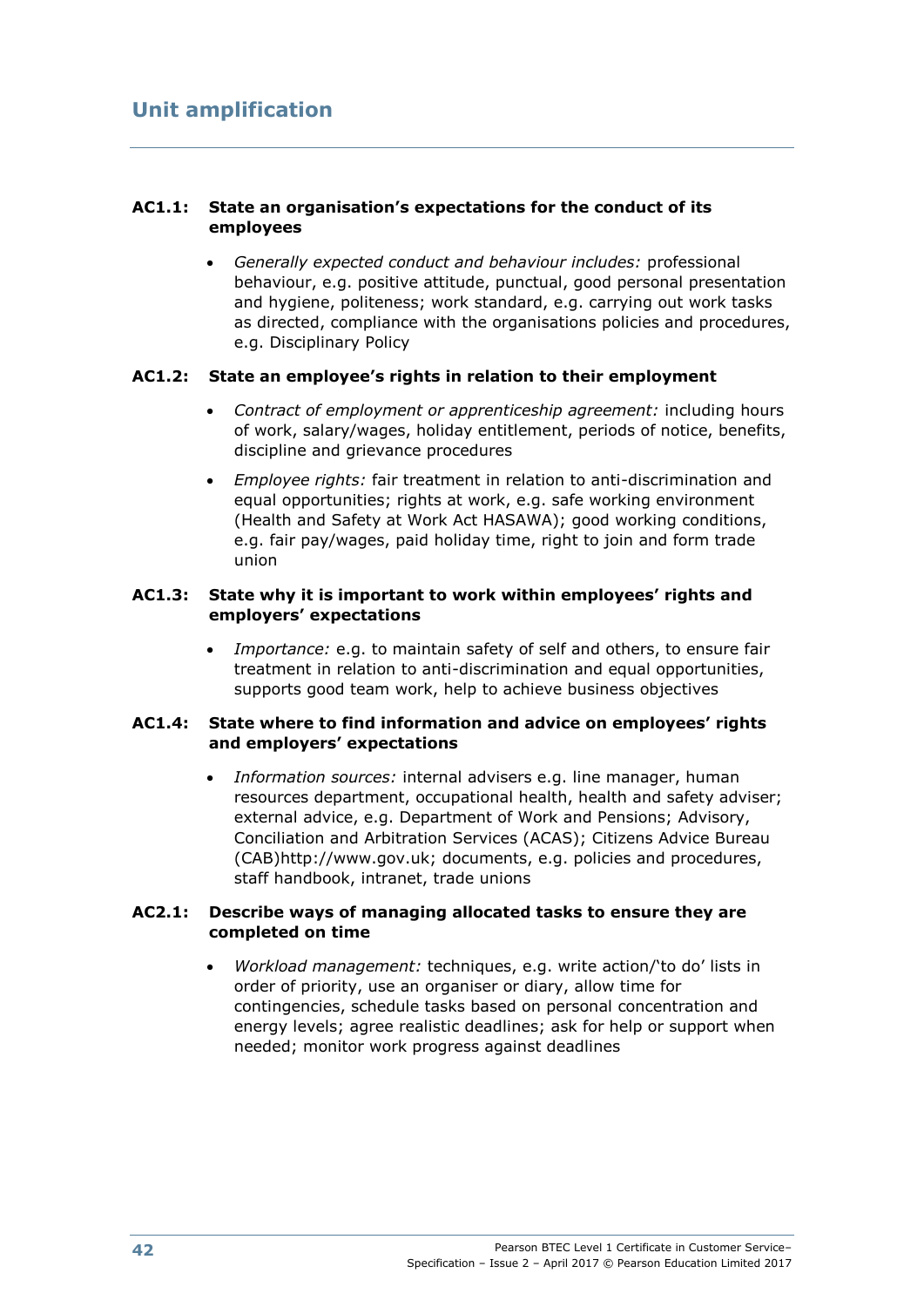## **AC2.2: State the purpose of keeping other people informed of progress and problems with work activities**

 *Purpose of keeping other people informed:* e.g. to ensure deadlines are met, to ensure the work is meeting the requirements, to highlight and address any problems

### **AC2.3: Explain the importance of accepting responsibility for one's own work**

 *Taking responsibility for own work:* e.g. being responsible for quality, meeting deadlines, fulfilling contracted duties, establishes organisational hierarchy

## **AC2.4: State the limits of their own responsibilities at work**

- *The knowledge to meet this AC depends the specific organisational context and the learner's own role within their team. Learners need to apply the knowledge specific to their organisation to meet this AC*
- *Limits of own responsibilities:* understanding the chain of command or organisation hierarchy; understanding own job role and role of team

## **AC2.5: State what to do when a problem arises with work activities**

- *Potential problems:* e.g. missing deadlines, finding work difficult, equipment malfunction, customer dissatisfaction, issues with colleagues
- *Actions to take:* e.g. refer to line manager, Human Resources manager, follow specific organisational procedures

## **AC3.1: State the purpose and benefits of personal development at work**

- *Purpose:* e.g. to improve work performance, to develop skills
- *Benefits:* e.g. become more effective in job role, to enable goals to be set and progress monitored, to increase job satisfaction, provide sense of direction

## **AC3.2: Describe the purpose of individual and team goals and targets**

- *Individual goals and targets:* e.g. to meet deadlines, to improve performance, contribute to achieving team goals, motivation
- *Team goals and targets:* e.g. encourage effective team work, contribute to achieving organisational goals and objectives, improve quality standards

## **AC3.3: Explain the use of personal development plans**

 *Uses:* achieve personal and professional development; motivate employee, improve quality of work; identify future development opportunities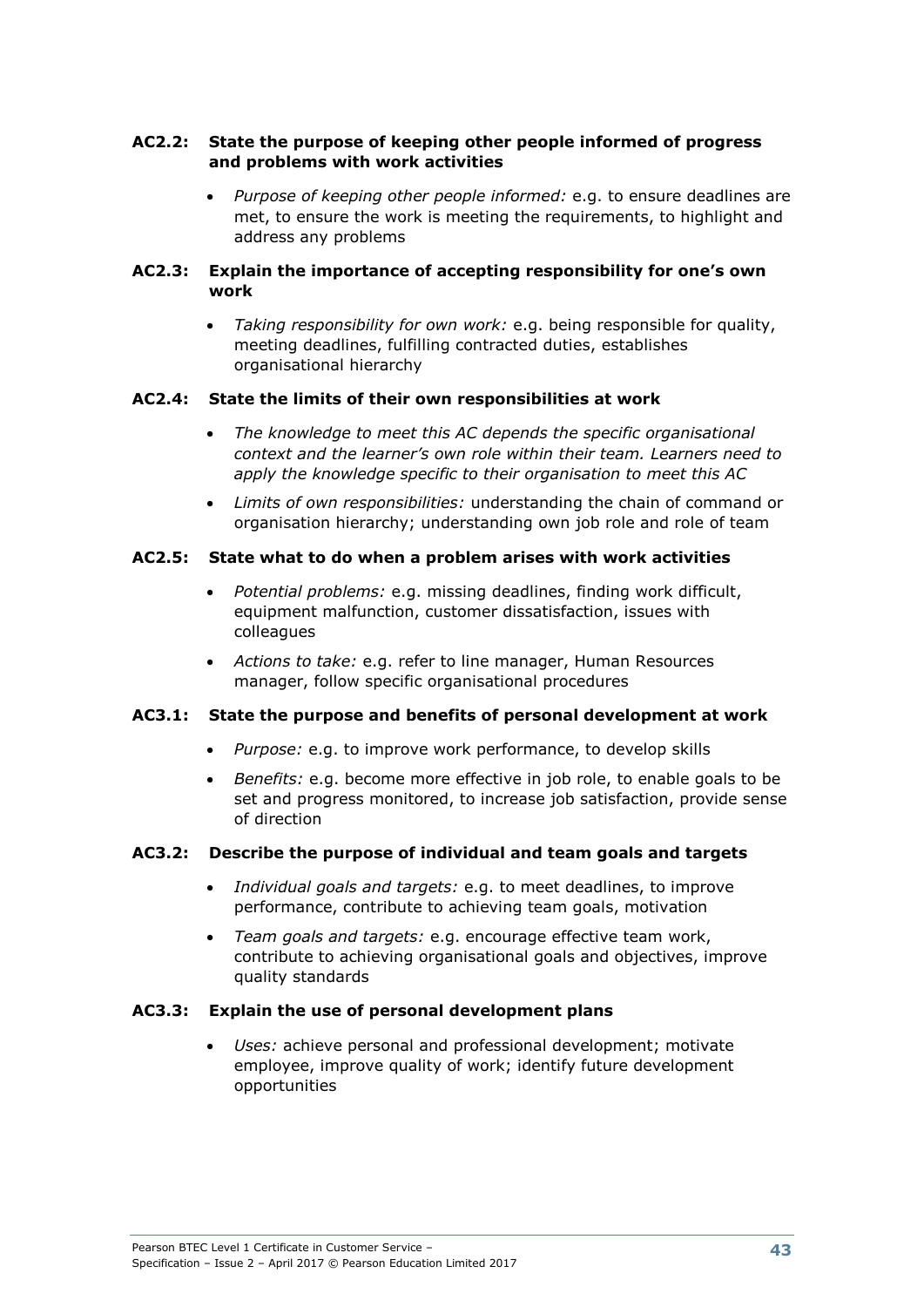## **AC3.4: Explain the importance of fulfilling a personal development plan**

 *Importance:* e.g. personal satisfaction, improves performance in job role, part of job progression, support team in achieving goals

### **AC3.5: Outline a manager's role in an individual's personal development**

 *Manager's role in employee personal development:* to identify training needs, to provide or support training, to review training to ensure goals are met

#### **AC3.6: Outline relevant personal development opportunities and career paths within the organisation**

- *The knowledge to meet this AC depends the specific organisational context and the learner's own career aspirations. Learners need to apply the knowledge specific to their organisation to meet this AC.*
- *General personal development opportunities:* e.g. shadowing colleague, having a mentor, internally delivered training courses, external training courses, virtual training environments

#### **AC3.7: Describe how acting on feedback can benefit a team and organisation**

- *Benefits to team:* e.g. improved effectiveness, improved quality standards, better teamwork
- *Benefits to organisation:* e.g. more likely to achieve goals and objectives, increased output, innovative products or services, good reputation and standards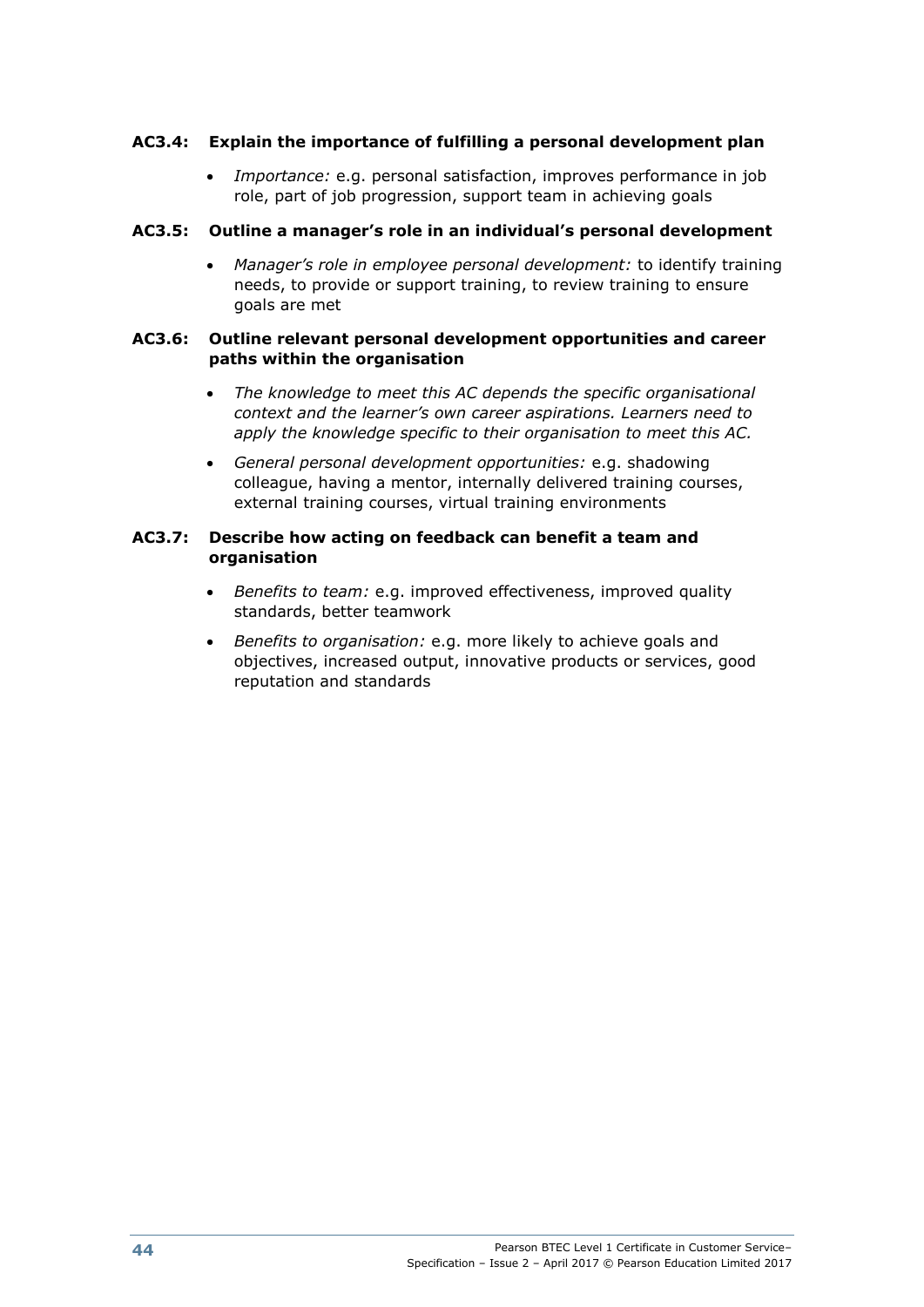# **Information for tutors**

## **Suggested resources**

#### **Books**

ERR workbook produced by CFA

Tetley C – *BTEC Entry 3/Level 1 Business Administration Student Book* (Pearson, 2010) ISBN 9781846909214

#### **Websites**

www.acas.org.uk – Arbitration service, advice on health and wellbeing at work

www.adviceguide.org.uk – Citizens Advice Bureau

www.cfa.uk.com – Council for Administration

www.gov.uk – General rights and responsibilities in the workplace

#### **Assessment**

To pass this unit the evidence that the learner presents for assessment must demonstrate that they have met the required standard specified in the learning outcomes and assessment criteria.

To ensure that the assessment tasks and activities enable learners to produce valid, sufficient, authentic and appropriate evidence that meets the assessment criteria, centres should apply the *Unit assessment guidance* given below. This guidance should be read in conjunction with *Section 8 Assessment*.

Wherever possible, centres should adopt a holistic approach to assessing the units in the qualification. This gives the assessment process greater rigour and minimises repetition, time and the burden of assessment on all parties involved in the process.

#### **Unit assessment requirements**

There are no sector-related assessment requirements for this unit.

## **Unit assessment guidance**

This guidance supports assessors in making decisions about how best to assess each unit and the evidence needed to meet the requirements. Centres can adapt the guidance for learners and the particular assessment context, as appropriate.

To achieve the unit, learners need to provide evidence of an investigation into a specific job role; they could draw on their own work as employees or from work experience. It is advised that learners do not reproduce large chunks of information verbatim from company handbooks or legislation but contextualise it to a job they are familiar with or have investigated.

For learning outcome 1, the learner should not just simply list different legislation or generic expectations of an employee but instead should relate this to a specific organisation to put this in context. For learning outcomes 2 and 3, the learner could draw on their own experiences of planning their work and the personal development process either as employees or from work placements. Alternatively, they could interview people working in suitable administrative roles.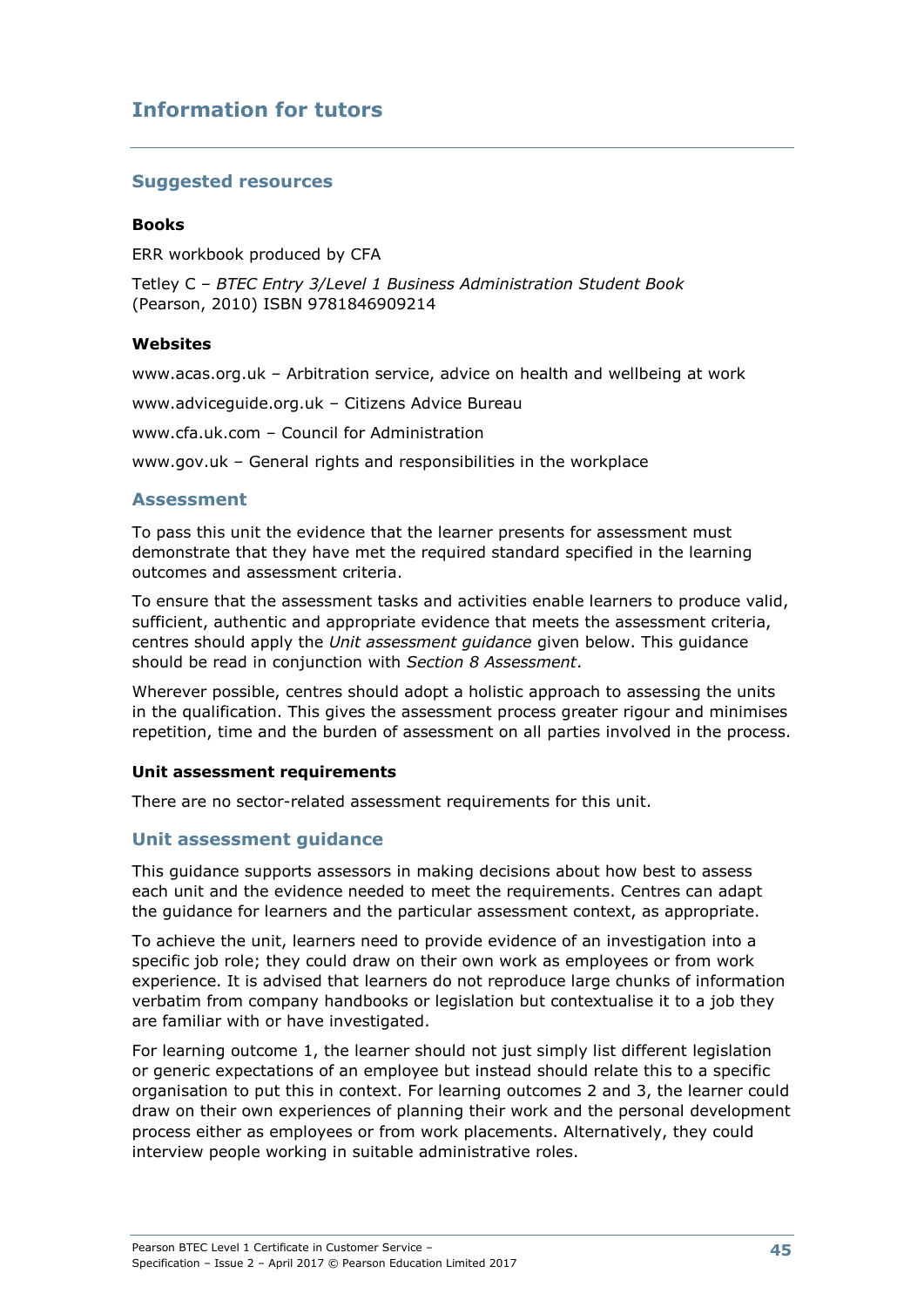A visit from an external, suitably qualified person working within administration would be a suitable candidate to be interviewed.

The requirements given below exemplify the evidence the learner should provide to meet the standard of the assessment criteria and achieve the learning outcomes:

- $AC1.1$  give at least three types of behaviour expected of the employees of a specific organisation
- $\bullet$  AC1.2 give at two rights based on a contract of employment from a specific administrative job role or an apprenticeship contract, and two rights related to legislation and regulations in the context of a specific administrative job role. Learners are not expected to know the details of specific legislation and regulations.
- $\bullet$  AC1.3 give three reasons why it is important to work within employee rights and employers expectations
- AC1.4 give at least two internal and two external sources of information and advice on employee rights and employers expectations
- $AC2.1$  describe at least two ways of managing allocated work tasks
- AC2.2 give two reasons why it is necessary to keep other people informed of progress and problems with work activities
- AC2.3 give two fully explained reasons, using examples, why it is important to accept responsibility for own work
- AC2.4 give at least two points relating to a specific job description and team structure to show the limits of own responsibilities
- AC2.5 state at least three different types of problems that can occur with work activities in the administrative environment and the actions that can be taken to resolve these
- $\bullet$  AC3.1 give two reasons why personal development at work is necessary and two ways in which it benefits the individual and organisations
- AC3.2 give at least two reasons why individual and team goals and targets are necessary; this should be related to an administrative role
- AC3.3 give at least two fully explained reasons, supported by examples, for the use of personal development plans
- $\bullet$  AC3.4 give at least two fully explained reasons, supported by examples, why it is important to fulfil a personal development plan
- AC3.5 give two ways in which a manager can support the development of an individual
- AC3.6 identify at least two career pathways in the business administrative environment that interest them and two different opportunities for personal development that could help them to achieve their career goals
- $\bullet$  AC3.7 describe two ways in which acting on feedback can benefit the organisation and the team; two ways for each.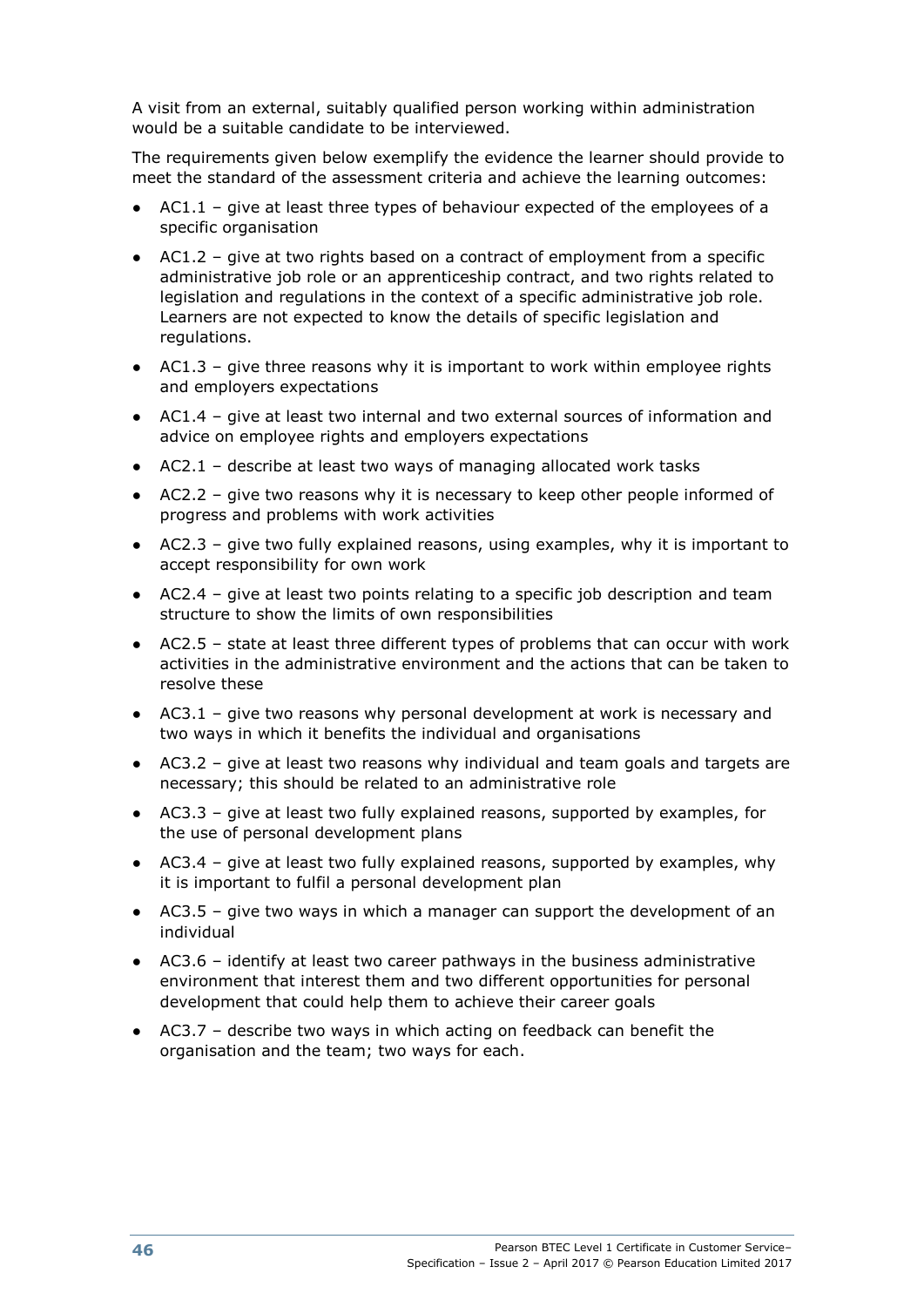It may be possible to assess the unit through a series of question and answer (Q&A) sessions, which could be conducted orally or through written responses. If centres use evidence produced orally the assessor should produce Observation Records, which have sufficient detail to show why the assessor decided that each learning outcome has been met. The supporting evidence in the form of written materials, documents and learners' notes should be retained as part of the assessment evidence to enable internal and external quality assurance processes to be conducted. Tutors and assessors should ensure that the correct operative verbs, as used in the assessment criteria, are included in all assessments.

Wherever possible, the learning outcomes in this unit should be assessed holistically across the qualification.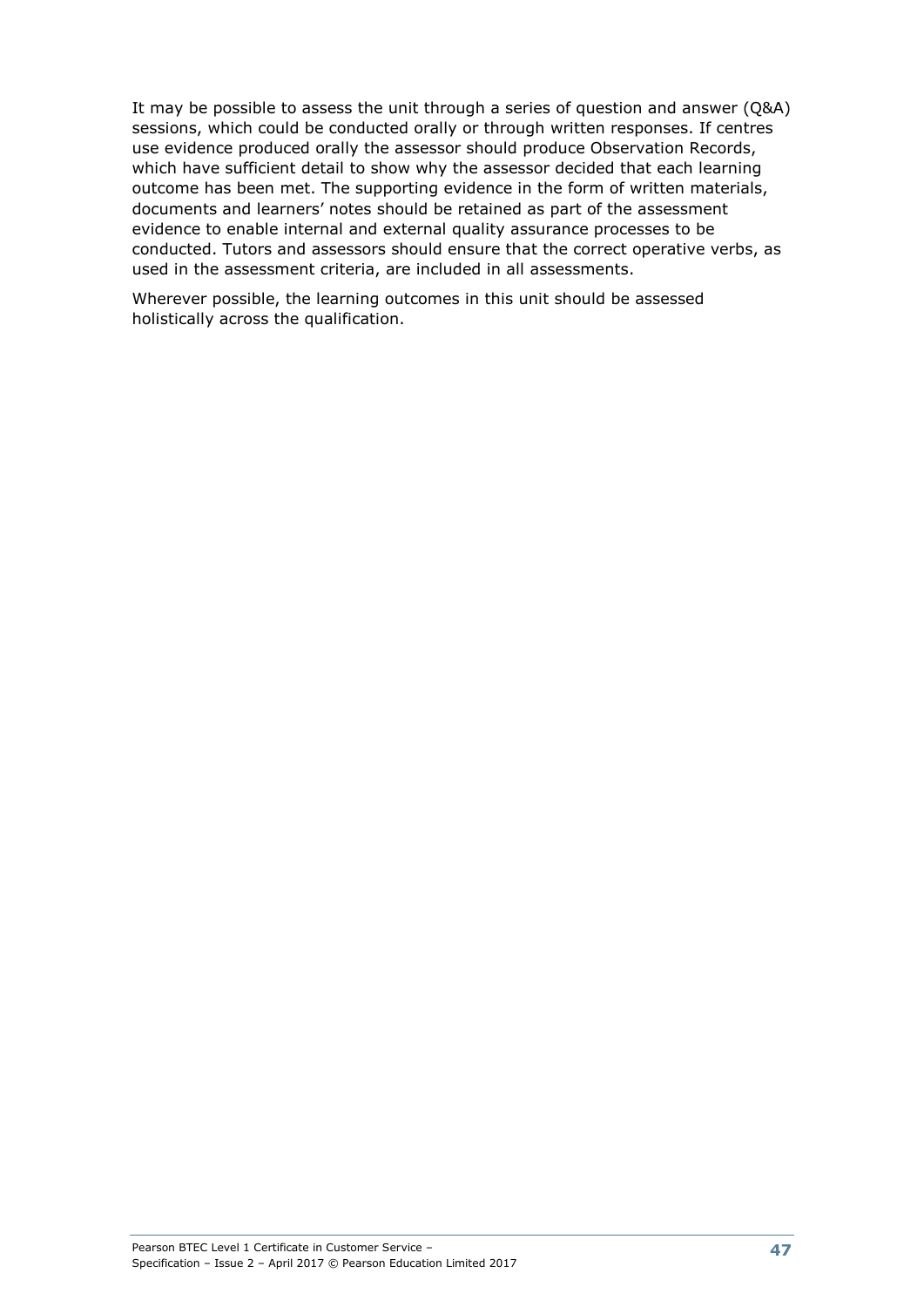| Unit 4:                           | <b>Principles of Working</b><br>in a Business<br><b>Environment</b> |
|-----------------------------------|---------------------------------------------------------------------|
| Unit reference number: R/506/1792 |                                                                     |
| Level:                            | 1                                                                   |
| <b>Credit value:</b>              | 4                                                                   |
| <b>Guided learning hours:</b>     | 25                                                                  |
| <b>Unit type:</b>                 | <b>Knowledge</b>                                                    |

## **Unit summary**

It is important in a business environment to understand the purpose and structure of different business organisations. There are overarching business principles which are common to all businesses. These include the requirements for confidentiality and security in a business especially in relation to data protection requirements. Businesses need to know how to support equality and diversity within their workplace. Environmental sustainability is an increasingly important issue in business organisations and businesses need to consider how best to contribute to this. These business principles impact on everyone working in a business environment.

In this unit you will learn what the purpose and structure of different types of business organisations are, how businesses are organised and the main functions of the different areas in an organisation. You will consider how business organisations can contribute to environmental sustainability and how you can personally contribute to this through your role. You will know about equality and diversity and how these apply to business organisations. You will also understand the need for security and confidentiality within a business organisation.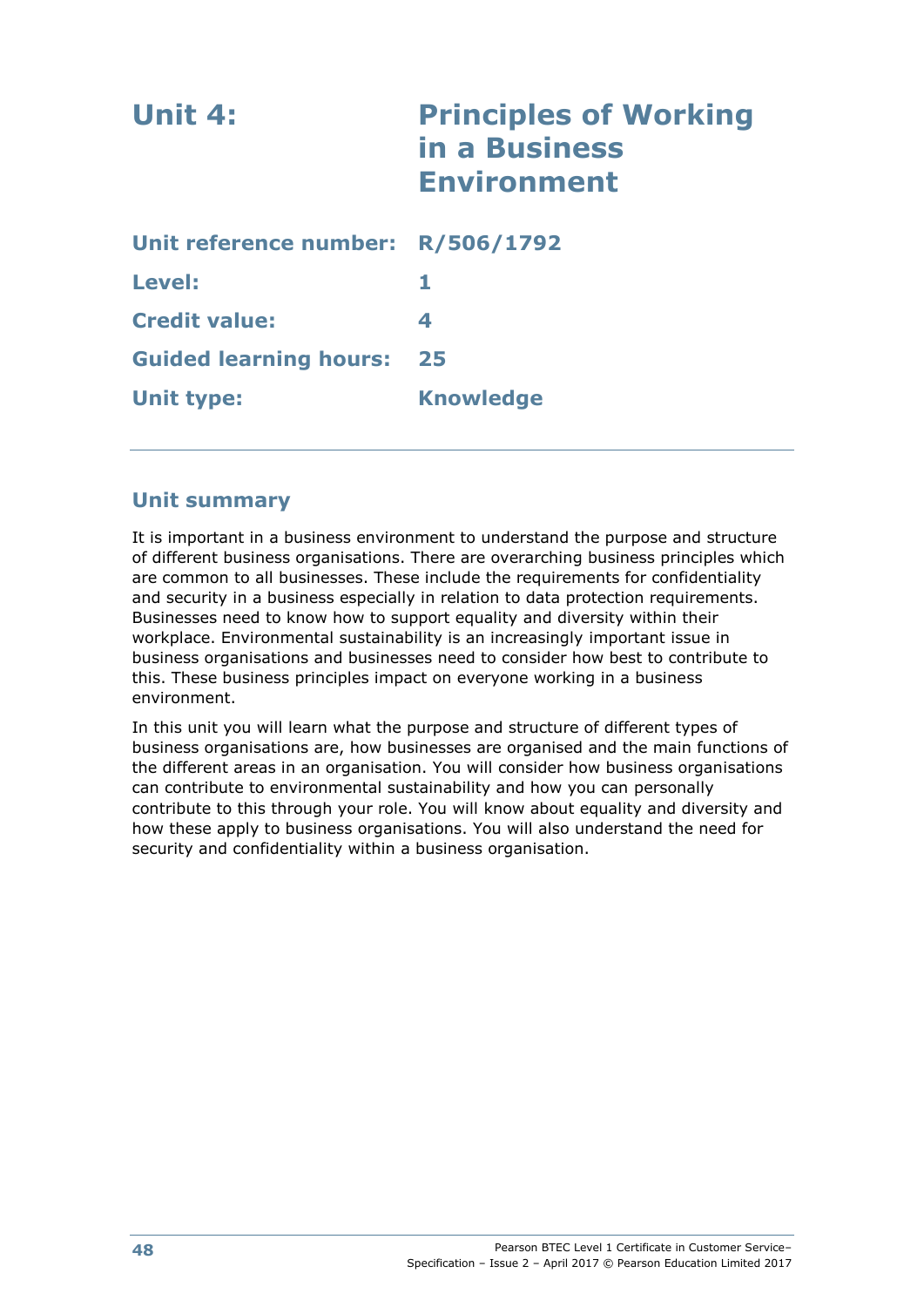# **Learning outcomes and assessment criteria**

To pass this unit, the learner needs to demonstrate that they can meet all the learning outcomes for the unit. The assessment criteria outline the requirements the learner is expected to meet to achieve the unit.

| <b>Learning outcomes</b> |                                                                                | <b>Assessment criteria</b> |                                                                                               |  |
|--------------------------|--------------------------------------------------------------------------------|----------------------------|-----------------------------------------------------------------------------------------------|--|
| $\mathbf{1}$             | Know the purpose and structure of<br>business organisations                    |                            | 1.1 State the purposes of different<br>types of business organisations                        |  |
|                          |                                                                                |                            | 1.2 Explain why it is important for a<br>business to be financially secure                    |  |
|                          |                                                                                |                            | 1.3 State the purposes of an<br>organisational chart                                          |  |
|                          |                                                                                |                            | 1.4 Describe the role of the main<br>functional areas of business<br>organisations            |  |
| 2                        | Know how to contribute to<br>environmental sustainability within               | 2.1                        | State what is meant by<br>"environmental sustainability"                                      |  |
|                          | an organisation                                                                |                            | 2.2 Explain why it is important to keep<br>waste to a minimum                                 |  |
|                          |                                                                                |                            | 2.3 Describe practices that may be<br>used to minimise waste in a<br>business environment     |  |
|                          |                                                                                | 2.4                        | State the standard procedures to<br>be followed when recycling and<br>disposing of waste      |  |
| 3                        | Know how to support equality and<br>diversity within an organisation           | 3.1                        | State the meaning of the terms<br>"equality" and "diversity"                                  |  |
|                          |                                                                                |                            | 3.2 State why it is important to support<br>equality and diversity in the work<br>environment |  |
|                          |                                                                                |                            | 3.3 Describe ways of behaving that<br>show sensitivity and respect for<br>other people        |  |
|                          |                                                                                |                            | 3.4 State the legal requirements<br>relating to equality and diversity                        |  |
| $\overline{4}$           | Know the requirements of<br>confidentiality and security in an<br>organisation | 4.1                        | State the importance of<br>maintaining organisational<br>standards of confidentiality         |  |
|                          |                                                                                |                            | 4.2 Outline how confidentiality<br>requirements affect the workplace                          |  |
|                          |                                                                                | 4.3                        | State the importance of<br>maintaining organisational<br>standards of security                |  |
|                          |                                                                                | 4.4                        | Outline how security requirements<br>affect the workplace                                     |  |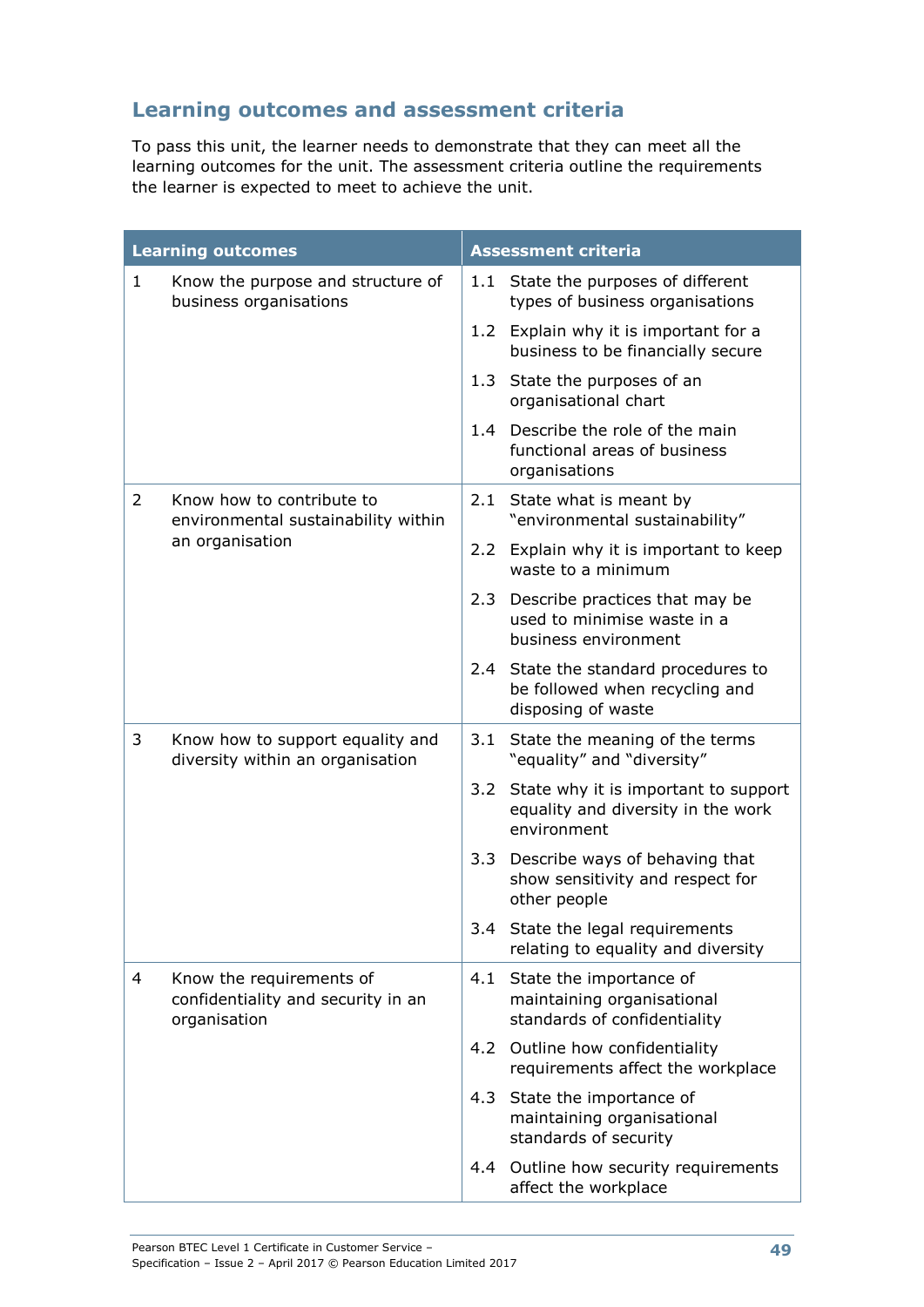## **AC1.1: State the purposes of different types of business organisations**

- *Types of business organisations:* private sector organisations, e.g. sole trader, partnership, companies; public sector organisations, e.g. Local Councils, National Health Service (NHS), government departments
- *Purpose:* private sector, e.g. make a profit, owned by private individuals; public sector, e.g. provide public services, controlled by the government

#### **AC1.2: Explain why it is important for a business to be secure**

- *Financial security:* definition (consistent income, controlling debts and spending, savings)
- *Importance of business financial security:* reasons, e.g. continue in business, pay staff and suppliers, pay debts, expand the business

### **AC1.3: State the purpose of an organisational chart**

- *Organisational chart:* hierarchy, departments, job roles
- *Purpose:* e.g. shows lines of responsibilities, shows the different departments and roles within departments, shows relationships between departments and individuals

### **AC1.4: Describe the role of the main functional areas of business organisations**

- *Marketing:* role, e.g. advertising, sales promotion, market research
- *Human Resource:* role, e.g. recruiting and selecting new staff, training and development
- *Finance:* role, e.g. pays wages, invoices customers, prepare financial reports
- *Production/Operations:* role, e.g. manufacturing goods or providing a service to customers, quality assurance
- *Sales:* role, e.g. finding new markets, after-sales service, customer care
- *Administration:* role, e.g. document production, document retention, mail services
- *Distribution and Warehousing:* role, e.g. storing raw materials, arranging delivery of goods

#### **AC2.1: State what is meant by "environmental sustainability"**

 *Environmental sustainability:* definition, making responsible decisions and implementing appropriate procedures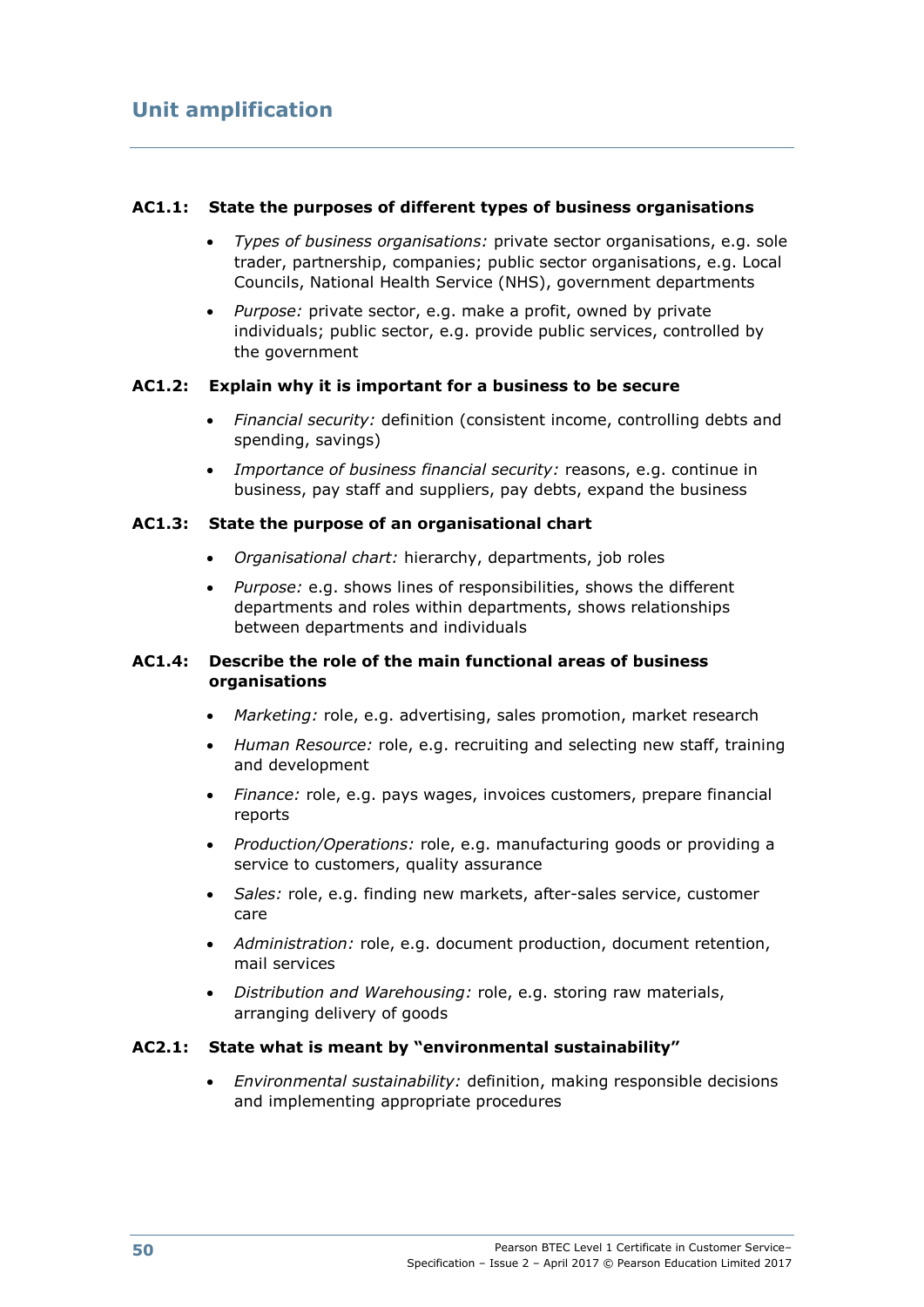## **AC2.2: Explain why it is important to keep waste to a minimum**

 *Keeping waste to a minimum:* e.g. cost effective, reduces the impact of the individual and the business on the environment, improves business image

## **AC2.3: Describe practices that may be used to minimise waste in a business environment**

- *Consumables and resources:* practices, e.g. recycling, only printing documents when necessary, printing double-sided documents, use refillable ink cartridges, reduce printing of graphic and images where possible
- *Facilities and equipment:* practices, e.g. turning off lights and machines when not in use, turning off heat or air conditioning, follow instructions for using machinery and equipment, using energy saving stand-by features on office equipment

#### **AC2.4: State the standard procedures to be followed when recycling and disposing of waste**

 *Recycling and disposing of waste:* separate recyclable materials e.g. glass, paper, from other waste; disposing of waste in correct place; safety aspects of disposing of hazardous waste

### **AC3.1: State the meaning of the terms "equality" and "diversity"**

- *Equality:* definition (not discriminating, equality of opportunity)
- *Diversity:* definition (respecting and valuing individual differences, including: life styles, cultures, ethnicity, religion, gender)

#### **AC3.2: State why it is important to support equality and diversity in the work environment**

 *Supporting equality and diversity in the workplace:* importance to include, shows respect for all people regardless of their personal characteristics; to comply with legislation (Equality Act 2010); improve team working and output; reduces conflict in the work environment

### **AC3.3: Describe ways of behaving that show sensitivity and respect for other people**

 *Showing sensitivity and respect:* ways, e.g. showing respect for the background, values, beliefs and custom of colleagues; being tolerant and open-minded; being aware of other people's needs; using nondiscriminatory language

#### **AC3.4: State the legal requirements relating to equality and diversity**

 *Legislation:* the Equality Act 2010; 9 protected characteristics, i.e. age, disability, gender reassignment, marriage and civil partnership, pregnancy and maternity, race, religion or belief, sex, sexual orientation; discrimination (harassment, victimisation, indirect)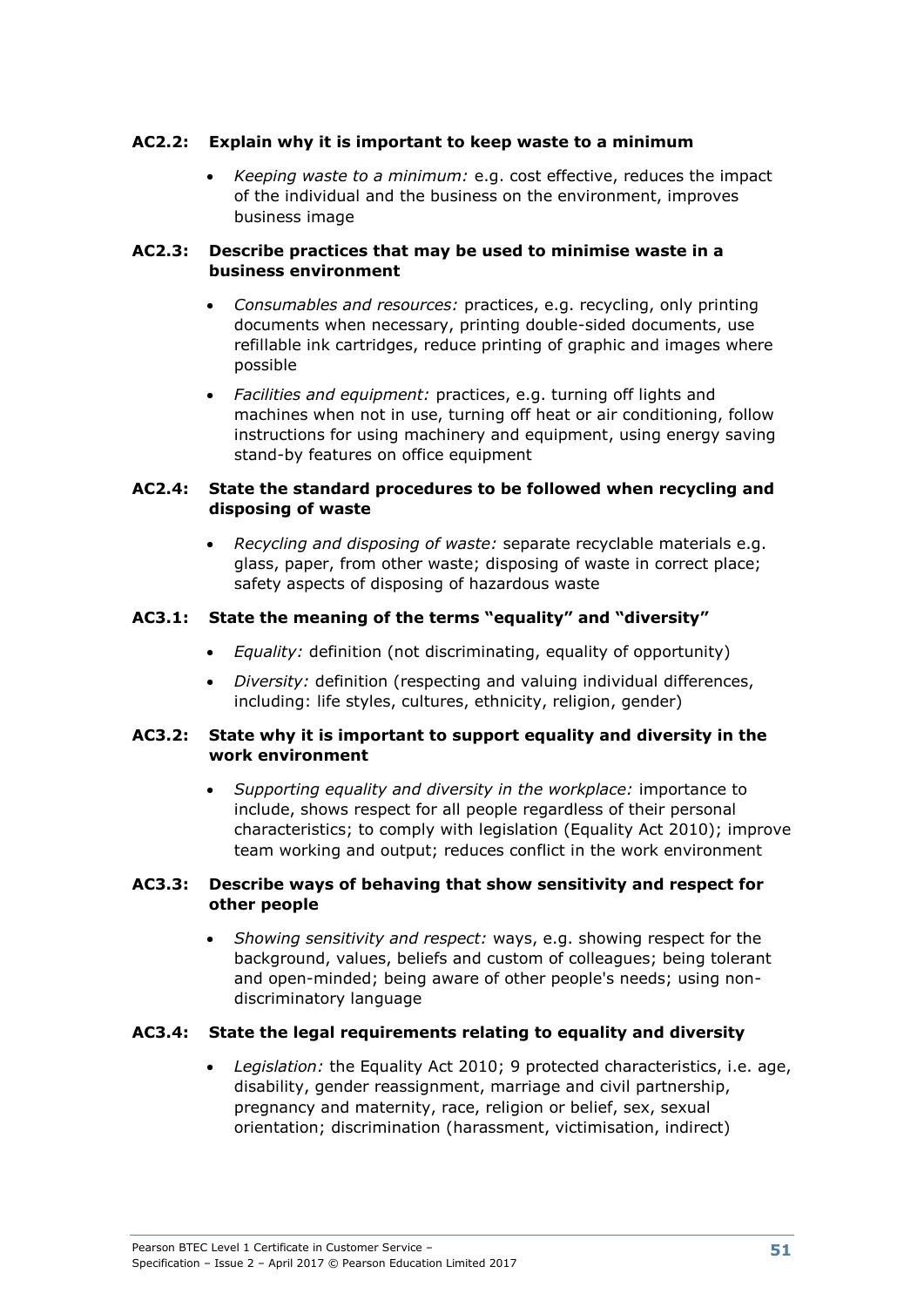## **AC4.1 State the importance of maintaining organisational standards of confidentiality**

- *Confidentiality:* types of confidential information, e.g. employee personal contact details, customers personal contact detail and payment information, business sensitive information
- *Maintaining organisational standards of confidentiality:* importance, e.g. to meet data protection legislation requirements; to protect business sensitive information from competitors, customer trust

## **AC4.2 Outline how confidentiality requirements affect the workplace**

 *How confidentiality requirements affect the workplace:* e.g. procedures to secure personal information of staff and customers, password protected access to files and computer systems, secure file transfer systems

## **AC4.3 State the importance of maintaining organisational standards of security**

- *Security:* including information, people, premises and equipment
- *Maintaining organisational standards of security:* importance, e.g. protect wellbeing of staff and customers, protect premises and equipment from theft and damage

## **AC4.4 Outline how security requirements affect the workplace**

 *How security requirements affect the workplace:* e.g. entry and exit procedures, CCTV monitoring systems, restricted access to particular areas of premises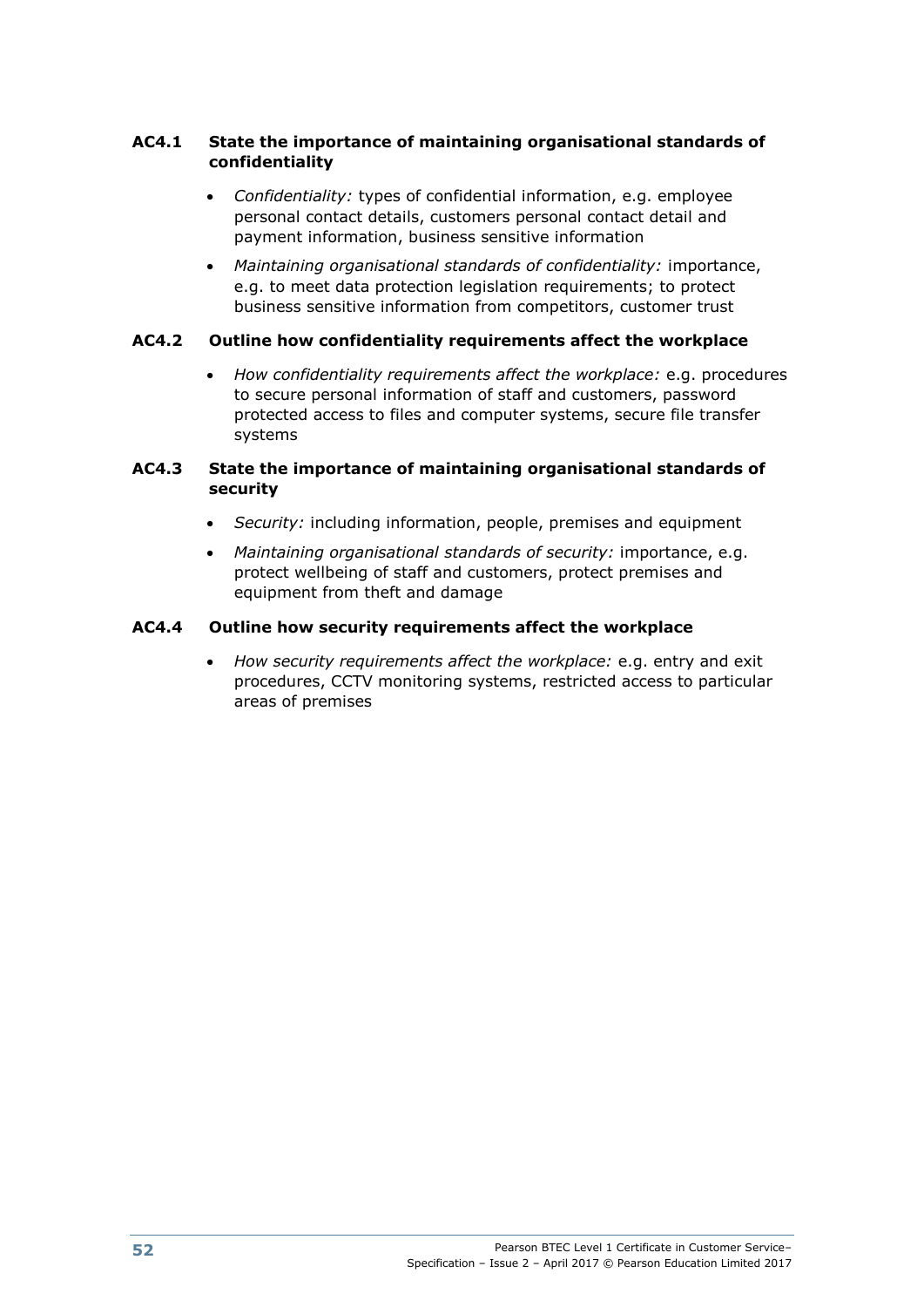## **Information for tutors**

## **Suggested resources**

#### **Books**

Carysforth C, Nield M, Richards C – *BTEC Level 2 First Business Student Book* (Edexcel, 2010) ISBN 9781846906206

ERR workbook produced by CFA

Tetley C – *BTEC Entry 3/Level 1 Business Administration Student Book* (Pearson, 2010) ISBN 9781846909214

#### **Websites**

www.cfa.uk.com – Council for Administration www.data-protection-act.co.uk – Data Protection Act toolkit

### **Assessment**

To pass this unit the evidence that the learner presents for assessment must demonstrate that they have met the required standard specified in the learning outcomes and assessment criteria and the requirements of the assessment strategy.

To ensure that the assessment tasks and activities enable learners to produce valid, sufficient, authentic and appropriate evidence that meet the assessment criteria, centres should apply the *Unit assessment guidance* provided and the requirements of the assessment strategy given below.

Wherever possible, centres should adopt a holistic approach to assessing the units in the qualification. This gives the assessment process greater rigour and minimises repetition, time and the burden of assessment on all parties involved in the process.

#### **Unit assessment requirements**

There are no sector-related assessment requirements for this unit.

## **Unit assessment guidance**

This guidance supports assessors in making decisions about how best to assess each unit and the evidence needed to meet the requirements. Centres can adapt the guidance for learners and the particular assessment context, as appropriate.

To achieve the unit, the learner needs to carry out research into the standards and requirements for working effectively in a specific business organisation. This could be the learner's employer organisation or work experience organisation. Alternatively, the learner could research an organisation with which they are otherwise familiar.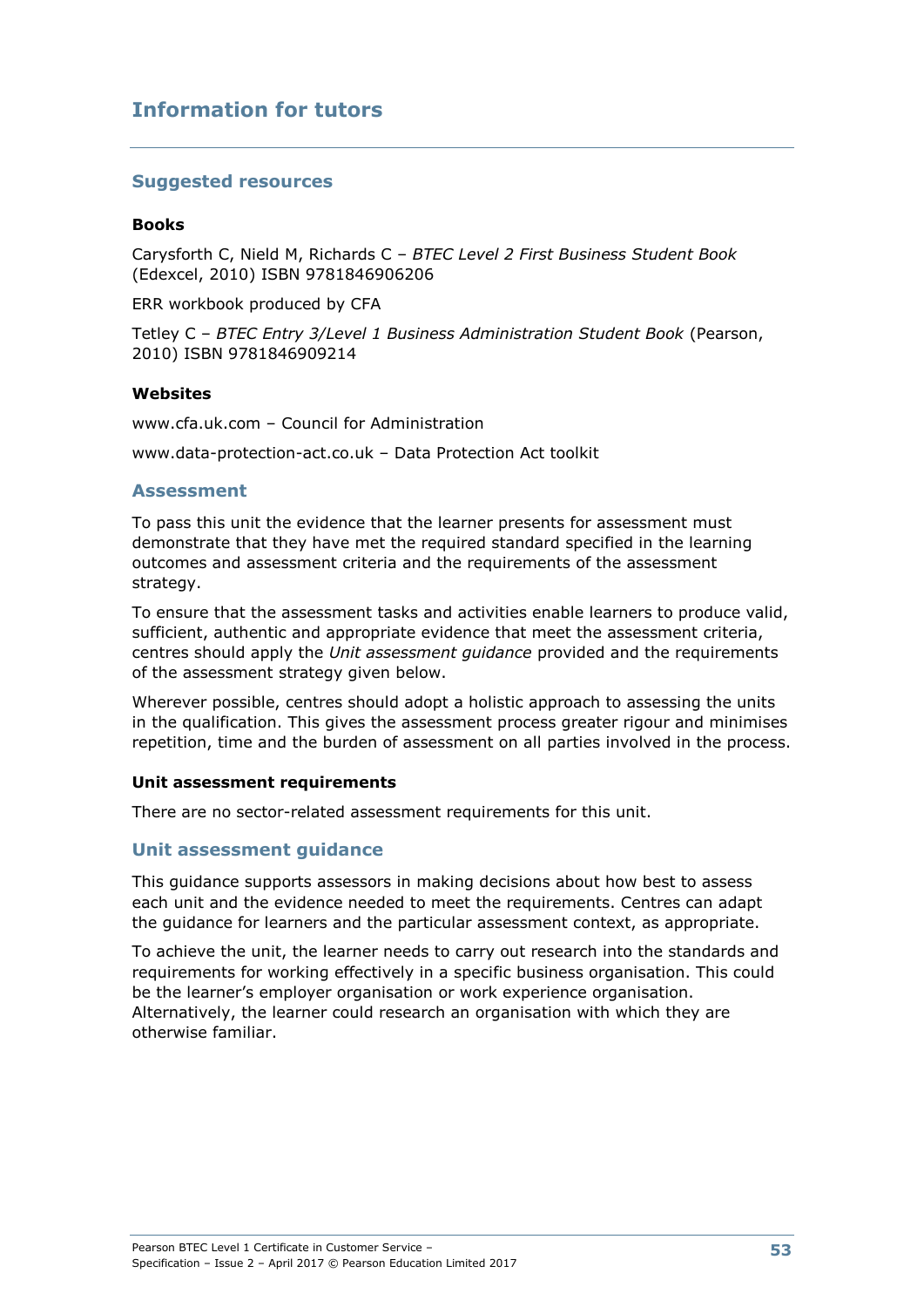Consideration should be given to producing all the required evidence through a single linked project or a series of tasks. For example, the learner could prepare an Induction Pack for a new member of staff that provides information about the organisational policies and standards for working in relation to environmental sustainability, equality and diversity and confidentiality and security. This Induction Pack could include an introduction to the business organisation covering the type of business ownership, whether it is private or public sector and how it is structured in terms of functional areas, using the organisational chart, etc. The evidence presented by the learner for individual learning outcomes could be in the form of presentations, information leaflets, posters, etc.

For learning outcome 1, the learner could apply the assessment criteria to the context of their chosen organisation, as indicated above. The learner could identify the type of business organisation it is and could state its purposes in the context of its business operations, for example, the type of goods and/or services it offers.

For learning outcomes 2, 3 and 4, the learner needs to apply the assessment criteria to their chosen organisation as the learning outcomes indicate application to a particular organisational context.

The requirements given below exemplify the evidence the learner should provide to meet the standard of the assessment criteria and achieve the learning outcomes:

- AC1.1 give at least two purposes of a particular type of business organisation
- $AC1.2$  give two fully explained reasons, supported by examples, why it is important for a business to be financially secure
- AC1.3 give two reasons why an organisation chart is needed
- AC1.4 describe at least two roles of each of the functional areas in a business organisation (at least three functional areas)
- AC2.2 give two fully explained reasons, supported by examples, why it is important for a business organisation to keep waste to a minimum
- $\bullet$  AC2.3 describe at least two practices used in a particular business organisation to minimise waste
- AC2.4 state an organisation's standard procedures for recycling and disposing of waste
- AC3.2 give three reasons why it is important to support equality and diversity in a particular business organisational context
- $\bullet$  AC3.3 describe at least three ways of behaving to show sensitivity and respect to other people in a particular organisation's work environment
- AC3.4 state the nine protected characteristics relating to the concept of harassment and victimisation
- AC4.1 give three reasons why it is important to maintain standards of confidentiality in a particular business organisation
- AC4.2 outline at least two ways in which confidentiality requirements have affected how a particular business organisation operates
- AC4.3 give three reasons why it is important to maintain standards of security in a particular business organisation
- AC4.4 outline at least two ways in which security requirements have affected how a particular business organisation operates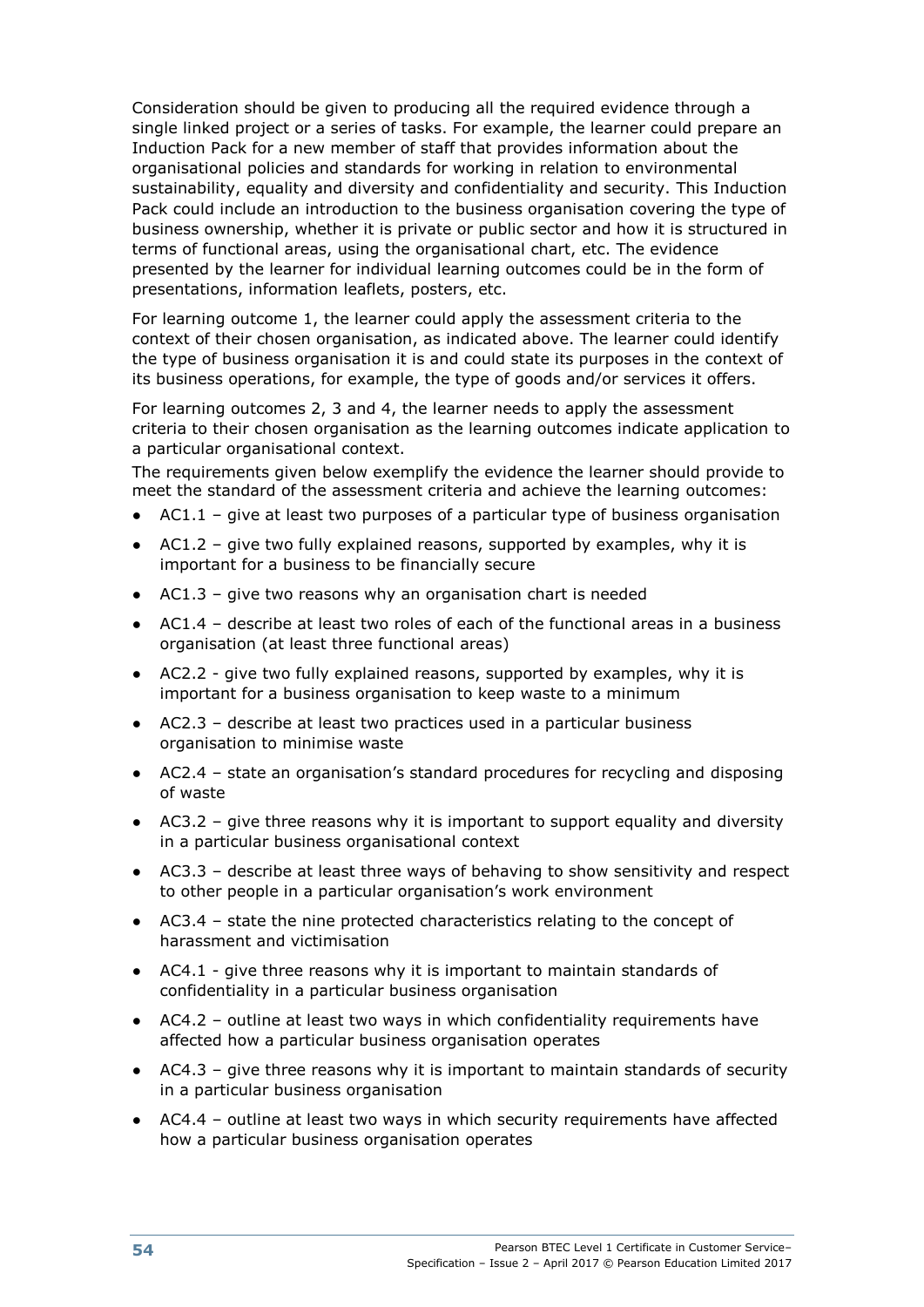It may be possible to assess the unit through a series of question and answer (Q&A) sessions, which could be conducted orally or through written responses. If Q&A is used, the learner still needs to contextualise their responses to a particular organisation, as indicated above. Where centres use evidence produced orally the assessor should produce Observation Records, which have sufficient detail to show why the assessor decided that each learning outcome has been met. Any supporting evidence in the form of written materials, documents and learners' notes should be retained as part of the assessment evidence to enable internal and external quality assurance processes to be conducted. Tutors and assessors should ensure that the correct operative verbs, as used in the assessment criteria, are included in all assessments.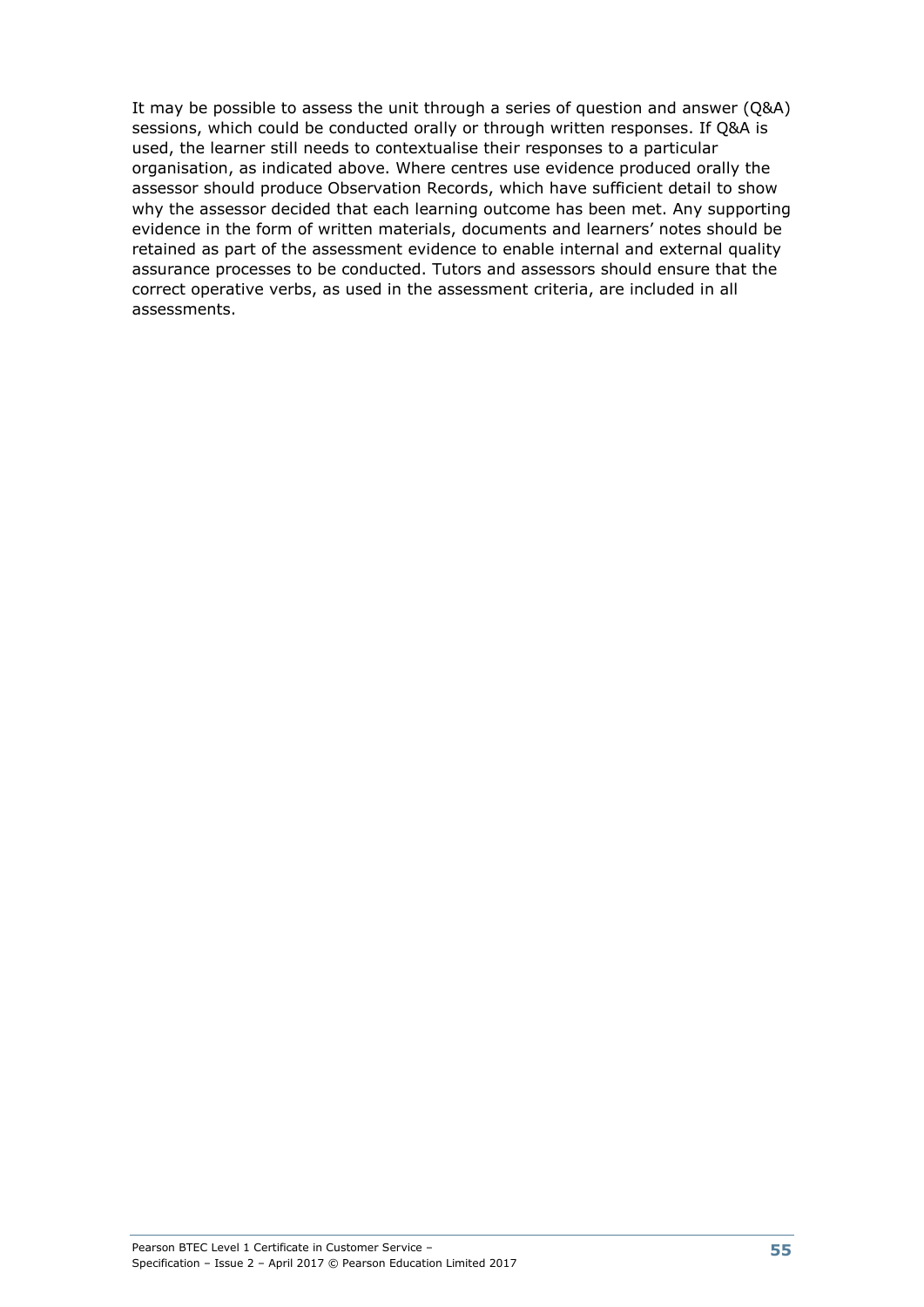| Unit 5:                           | <b>Work with Others in a</b><br><b>Business Environment</b> |
|-----------------------------------|-------------------------------------------------------------|
| Unit reference number: Y/506/1793 |                                                             |
| <b>Level:</b>                     | 1.                                                          |
| <b>Credit value:</b>              | $\mathbf{2}$                                                |
| <b>Guided learning hours:</b>     | 18                                                          |
| <b>Unit type:</b>                 | <b>Competence</b>                                           |

## **Unit summary**

It is important in any work environment to be able to work with other people and to work effectively in a team. This unit is about how to work with others in a business environment, understanding how to behave and the importance of understanding authority in the work environment.

In this unit you will learn how to work with others in a business environment. You will learn the principles of working with others, knowing how your role fits into the team, how your behaviours affect working relationships and what to do if there are problems working with others. You will learn how meeting agreed deadlines, targets, quality standards and the way you treat others will impact on your relationships with your team members and other colleagues in the organisation.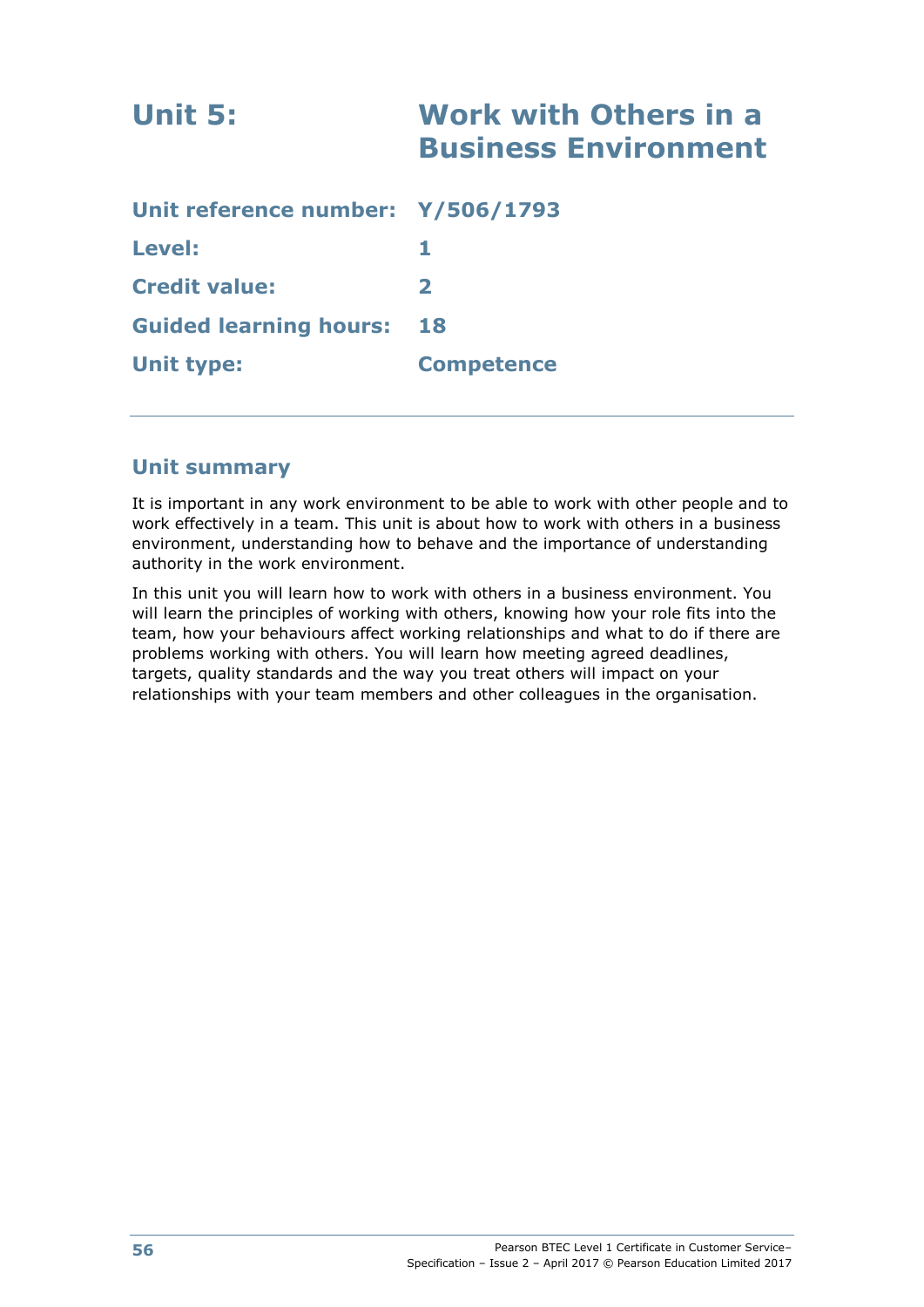# **Learning outcomes and assessment criteria**

To pass this unit, the learner needs to demonstrate that they can meet all the learning outcomes for the unit. The assessment criteria outline the requirements the learner is expected to meet to achieve the unit.

| <b>Learning outcomes</b> |                                                           | <b>Assessment criteria</b> |                                                                                                       |  |
|--------------------------|-----------------------------------------------------------|----------------------------|-------------------------------------------------------------------------------------------------------|--|
| $\mathbf{1}$             | Know how to work with others in a<br>business environment | 1.1                        | Describe how their own role fits in<br>with the role of others in their team                          |  |
|                          |                                                           |                            | 1.2 Describe how their own behaviour<br>can affect teamwork                                           |  |
|                          |                                                           |                            | 1.3 Describe behaviours that show<br>trust, respect and consideration for<br>others                   |  |
|                          |                                                           |                            | 1.4 Outline the importance of following<br>instructions when completing tasks                         |  |
|                          |                                                           |                            | 1.5 State the importance of<br>understanding authority at work                                        |  |
|                          |                                                           |                            | 1.6 State why it is important to behave<br>in a way that does not cause<br>conflict                   |  |
|                          |                                                           |                            | 1.7 State what to do if problems occur<br>when working with others                                    |  |
|                          |                                                           |                            | 1.8 Describe different ways to help<br>colleagues with work activities                                |  |
| 2                        | Be able to work with others in a<br>business environment  | 2.1                        | Meet agreed deadlines, targets and<br>quality standards                                               |  |
|                          |                                                           | 2.2                        | Maintain expected standards of<br>performance                                                         |  |
|                          |                                                           | 2.3                        | Act positively on feedback on own<br>performance                                                      |  |
|                          |                                                           |                            | 2.4 Treat others with courtesy and<br>respect                                                         |  |
|                          |                                                           | 2.5                        | Follow organisational policies and<br>procedures and legal requirements<br>whilst working with others |  |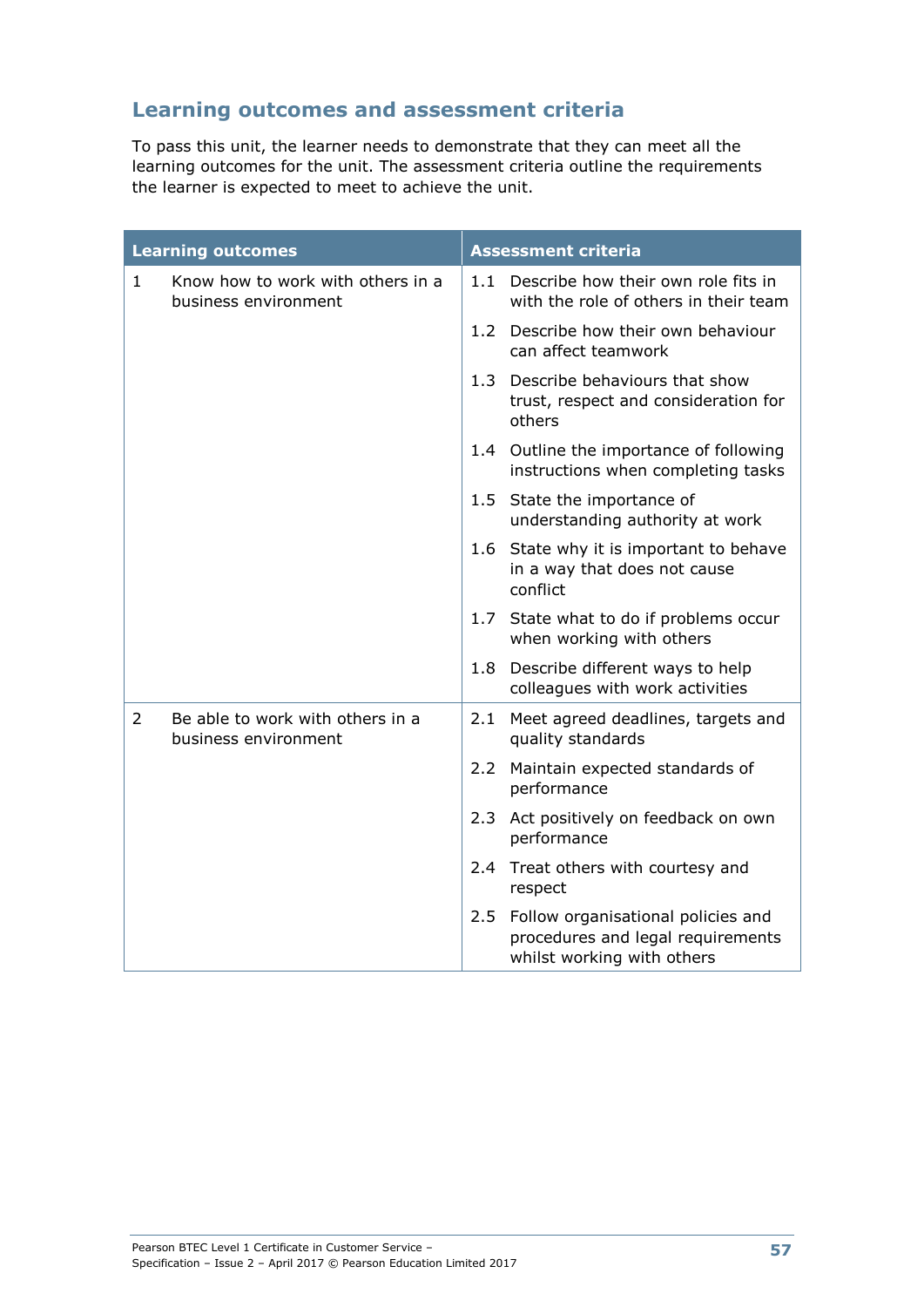## **AC1.1: Describe how their own role fits in with the role of others in their team**

- *The knowledge to meet this AC depends the specific organisational context and the learner's own role within their team. Learners need to apply the knowledge specific to their organisation to meet this AC.*
- *Ways of identifying own role and responsibility:* reviewing job description and person specification; looking at team structure on organisational charts; discussing with team manager or team leader; discussing with human resources department

### **AC1.2: Describe how their own behaviour can affect teamwork**

- *Characteristics of personal behaviour:* verbal communications, e.g. listening skills, speaking skills; body language; attitude; punctuality; reliability; self-confidence; motivation and enthusiasm; respect for others
- *Impact of positive behaviour:* e.g. improves team productivity, helps to achieve team targets, builds positive working relationships
- *Impact of negative behaviour:* e.g. causes team conflict, poor working relationships in team, possible reduction in team productivity and output, potential for inconsistent work standards

### **AC1.3: Describe behaviours that show trust, respect and consideration for others**

 *Behaviours that show trust, respect and consideration for others:* e.g. being polite, offering to help, working to agreed standards, being sensitive and respectful to personal and cultural differences, accepting responsibility for mistakes and errors

### **AC1.4: Outline the importance of following instructions when completing tasks**

- *Receiving instructions:* listen; ask questions to clarify; repeat the instructions back to the person giving them; check if there is anything else; make notes
- *Importance of following instructions when completing tasks:* e.g. safety of self and others, tasks are completed to the organisation's standards, comply with legislation and regulation, complete the task on time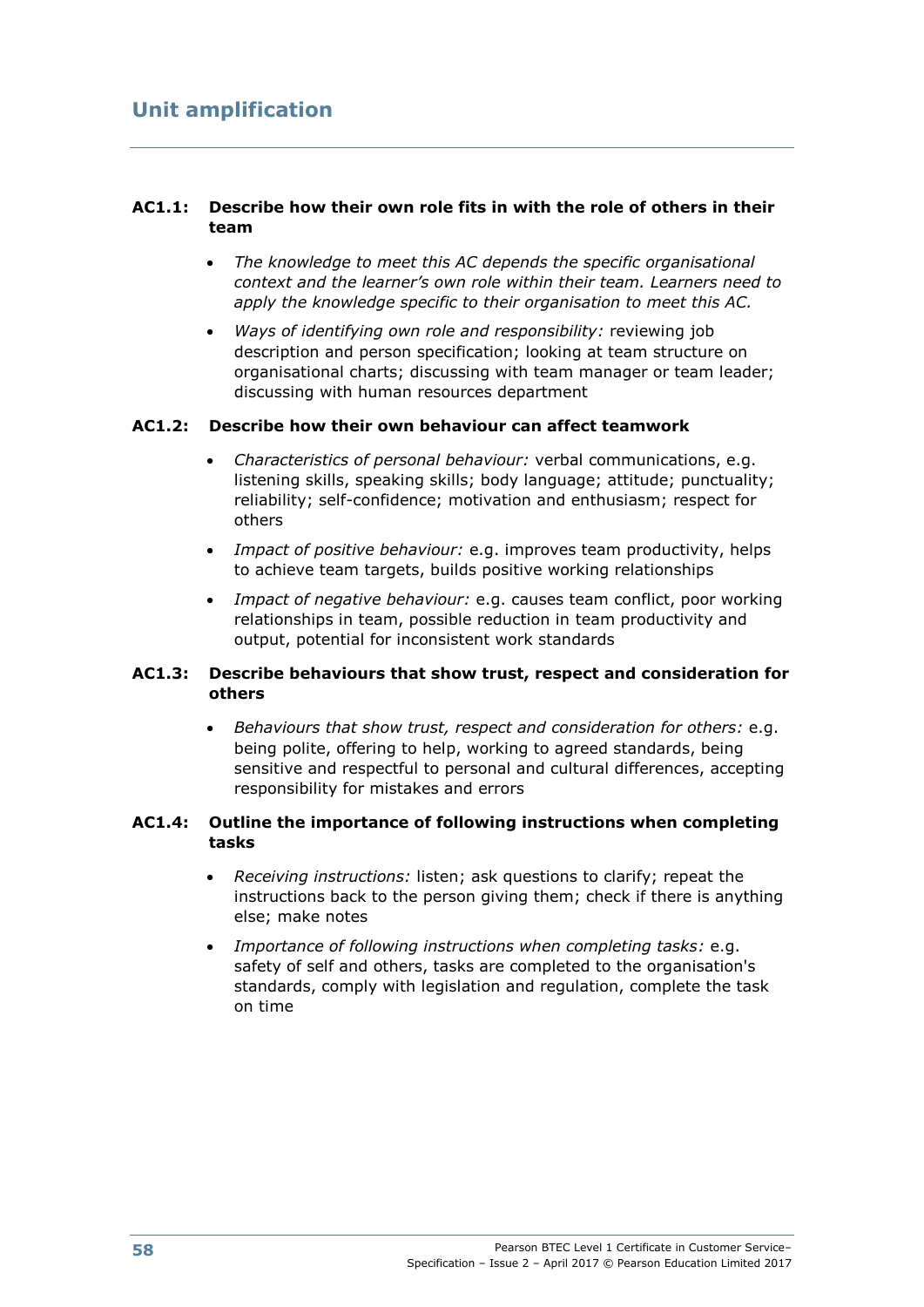## **AC1.5: State the importance of understanding authority at work**

- *Authority at work:* the right to use power over the behaviour of others; power or right to make decisions or give instructions; responsibility for business activities, e.g. team leader, line manager
- *The importance of understanding authority:* e.g. knowing who to refer and report to, knowing the limits of own authority, complying with organisational procedures and policies, knowing where to get help

#### **AC1.6: State why it is important to behave in a way that does not cause conflict**

- *Behaviours that cause conflict*: e.g. not admitting to mistakes/errors made, blaming others, poor and inconsistent work, poor attendance and punctuality, negative communications
- *Importance:* e.g. avoid upsetting other team members, create positive working relationships, show respect for colleagues

### **AC1.7: State what to do if problems occur when working with others**

- *Potential problems:* disagreements; personality clash; misunderstandings; poor performance; missed deadlines; stress
- *Actions to take:* discuss ways to resolve the problems directly with the relevant colleagues; speak to line manager; contact the human resources department/manager; use formal conflict resolution procedures

## **AC1.8: Describe different ways to help colleagues with work activities**

 *Ways to help colleagues with work activities:* e.g. offering to carry out some of the colleague's tasks, sharing new techniques, helping them with planning and prioritising activities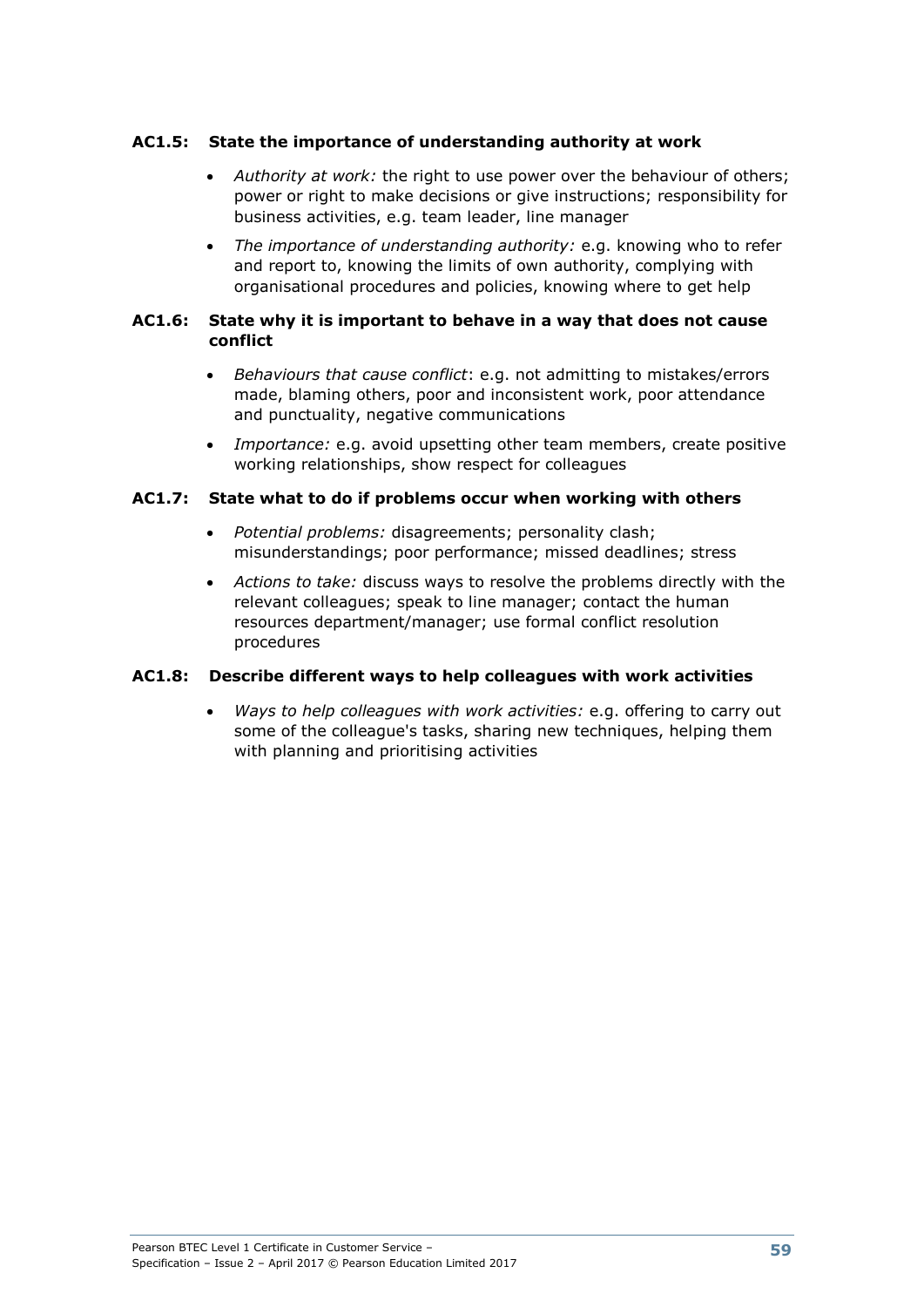## **Information for tutors**

## **Suggested resources**

#### **Book**

Carysforth C, Neild M, Richards C – *BTEC Level 2 First Business Student Book* (Edexcel, 2010) ISBN 9781846906206

#### **Websites**

www.cfa.uk.com – Council for Administration

### **Assessment**

To pass this unit the evidence that the learner presents for assessment must demonstrate that they have met the required standard specified in the learning outcomes and assessment criteria and the requirements of the Assessment Strategy.

To ensure that the assessment tasks and activities enable learners to produce valid, sufficient, authentic and appropriate evidence that meets the assessment criteria, centres should apply the *Unit assessment guidance* and the requirements of the Assessment Strategy given below.

Wherever possible, centres should adopt a holistic approach to assessing the units in the qualification. This gives the assessment process greater rigour and minimises repetition, time and the burden of assessment on all parties involved in the process.

#### **Unit assessment requirements**

Simulation is allowed for this unit and so the unit may be assessed either under real workplace conditions or in a Realistic Work Environment (RWE). Please refer to the Skills CFA Assessment Strategy in *Annexe A* for further guidance on the use of simulation and RWE.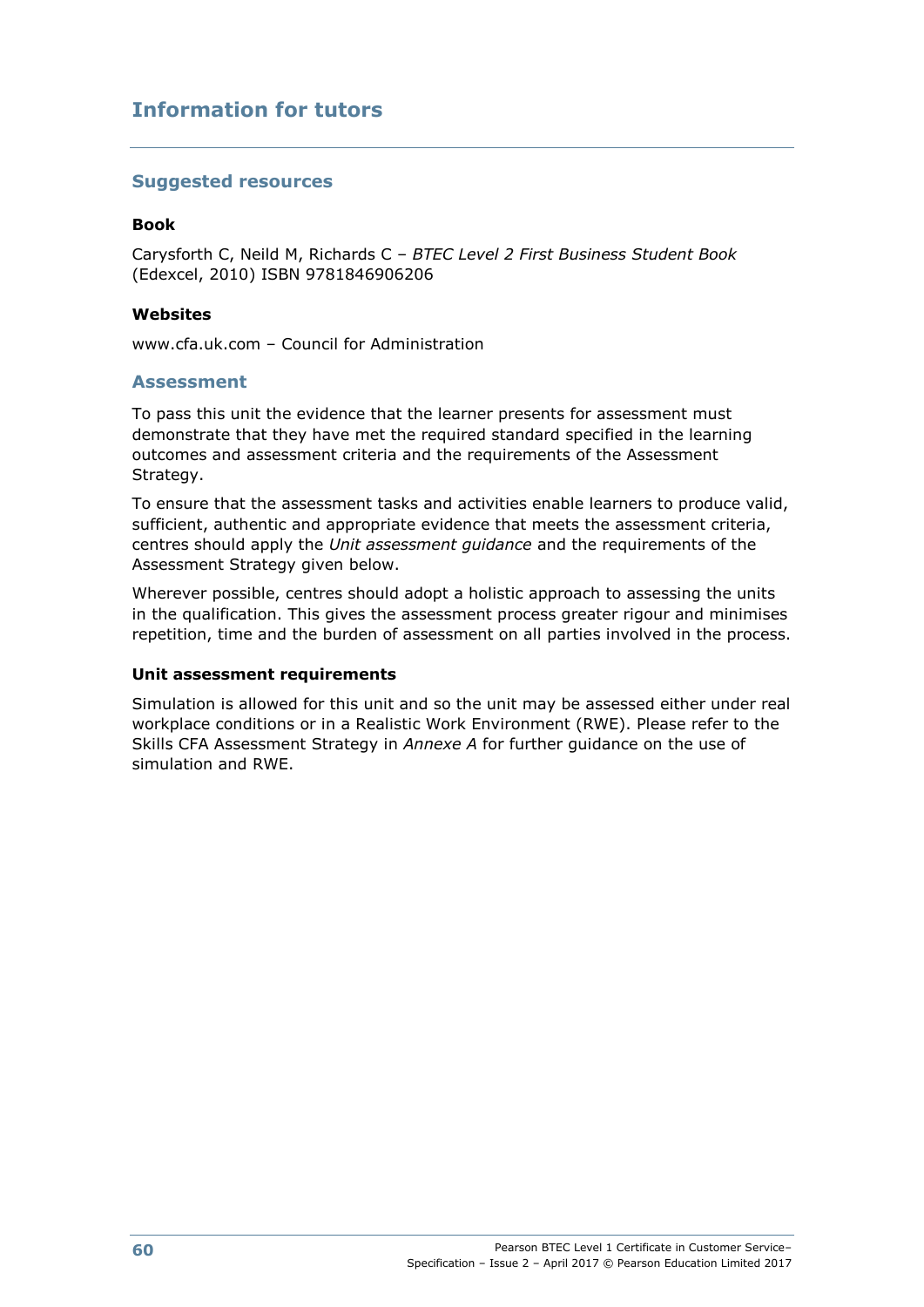### **Unit assessment guidance**

This guidance supports assessors in making decisions about how best to assess each unit and the evidence needed to meet the requirements. Centres can adapt the guidance for learners and the particular assessment context, as appropriate.

The main source of evidence for demonstrating achievement of learning outcome 2 is direct observation of the learner carrying out their work activities, whether in a real work environment or in a Realistic Work Environment (RWE). Work products arising from the learner's completed tasks could be examined to provide further evidence, particularly for AC2.1. The evidence from observation and work products should be supported by question and answer (Q&A) sessions or a learner diary; for example learners could be asked about the deadlines and expected standards for the completed work and how they ensured that they met them. They could also be asked to describe how they acted positively on feedback received. Witness testimony from colleagues or a line manager could be used to confirm evidence for the achievement of all the assessment criteria as well as to confirm the learner's competence over a period of time.

Question and answer (Q&A) sessions or a learner diary could also be used to meet the requirements of the knowledge assessment criteria in learning outcome 1. The Q&A could be asked during a direct observation of learning outcome 2 to give the learner the opportunity to link and apply their knowledge to their workplace activities. For example, learners could be asked to describe how they treat others with courtesy and respect and, if appropriate, what other positive behaviours they can adopt to do so – this links AC1.3 to AC2.4. Similarly, AC1.4 could be linked to AC2.1 by asking learners to state why it was important for them to follow instructions in completing the tasks. Learners' work products could be used as a basis for the Q&A session. If a learner diary is used, then the entries should be contextualised to the learners' work activities to link and apply the knowledge requirements in a similar manner as with the Q&A. Learners' answers must have sufficient range and breadth to meet the requirements. For example, learners would need to state at least three reasons why it is important to behave in a way that does not cause conflict to meet AC1.6 sufficiently.

Wherever possible, the learning outcomes in this unit should be assessed holistically across the qualification.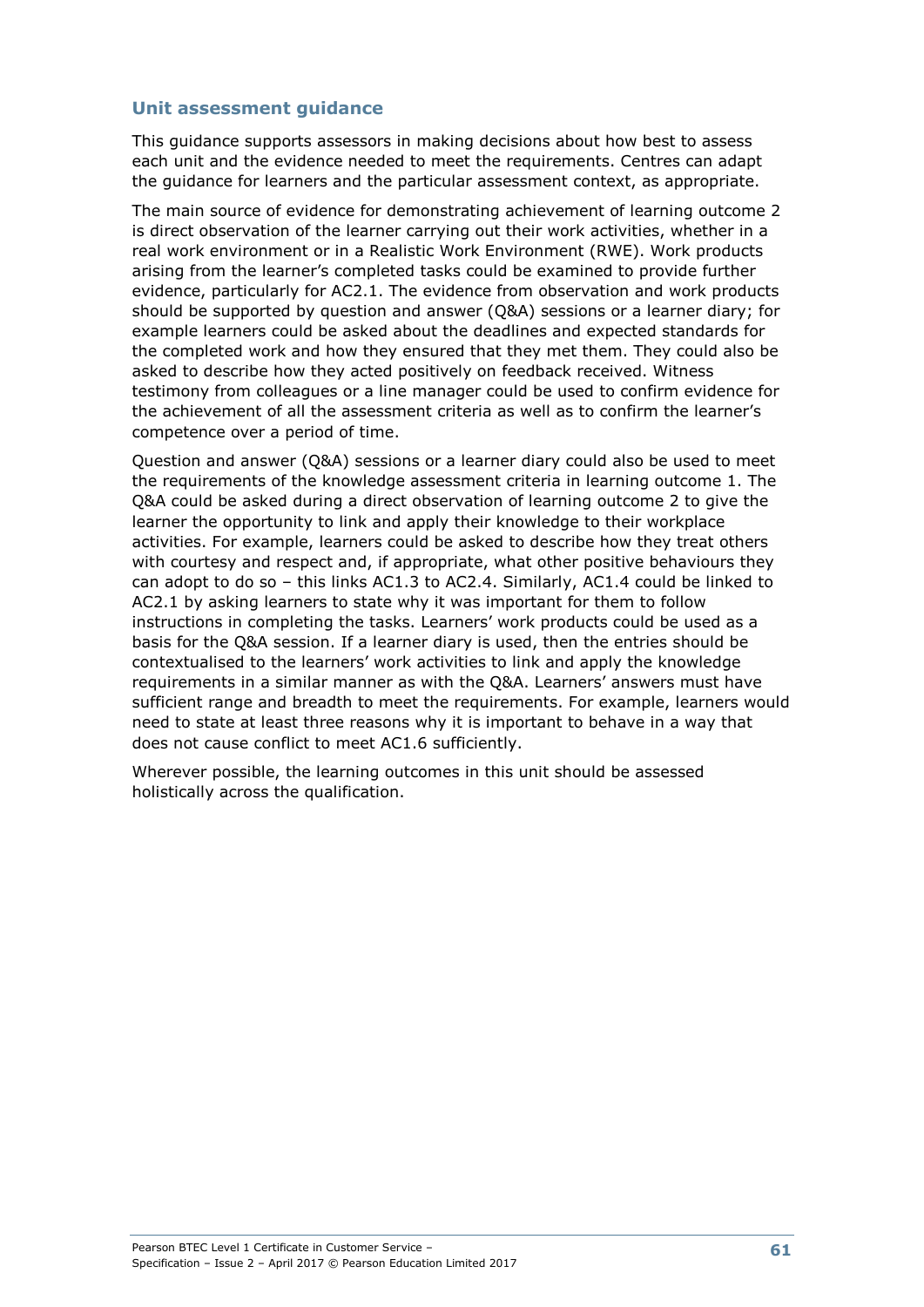| Unit 6:                           | <b>Record Details of</b><br><b>Customer Service</b><br><b>Problems</b> |
|-----------------------------------|------------------------------------------------------------------------|
| Unit reference number: A/506/2094 |                                                                        |
| <b>Level:</b>                     | 1                                                                      |
| <b>Credit value:</b>              | 3                                                                      |
| <b>Guided learning hours:</b>     | 14                                                                     |
| <b>Unit type:</b>                 | <b>Competence</b>                                                      |

## **Unit summary**

The key outcomes for this unit relate to customer problems, how to recognise them and who you should refer them to. You will learn about the different reasons for customer dissatisfaction and how to question customers correctly in order to identify and resolve their problems to meet their needs and expectations.

You will learn about how positive personal behaviours and communication styles can affect your relationship with your customers and help you to deal with problems effectively. While working in your customer service role you will have the opportunity to learn and develop customer service skills and to demonstrate that you are able to deal with problems in line with organisational and legal requirements.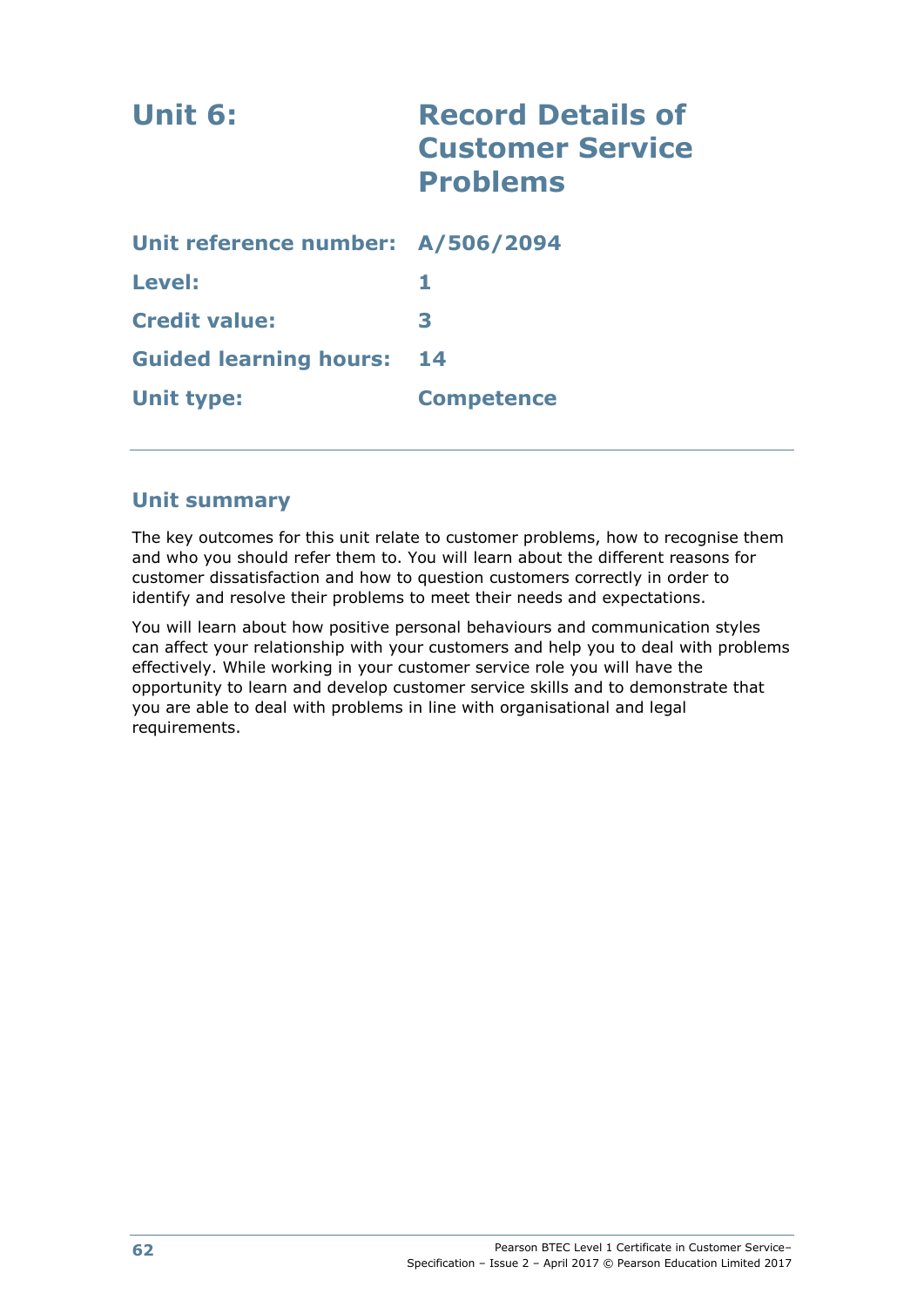# **Learning outcomes and assessment criteria**

To pass this unit, the learner needs to demonstrate that they can meet all the learning outcomes for the unit. The assessment criteria outline the requirements the learner is expected to meet to achieve the unit.

|              | <b>Learning outcomes</b>                                                  |         | <b>Assessment criteria</b>                                                                                               |
|--------------|---------------------------------------------------------------------------|---------|--------------------------------------------------------------------------------------------------------------------------|
| $\mathbf{1}$ | Know how to process details of<br>customers' problems                     |         | 1.1 Describe how to recognise when<br>customers are raising problems                                                     |
|              |                                                                           |         | 1.2 State why reference codes are used<br>to identify customers and specific<br>transactions                             |
|              |                                                                           |         | 1.3 Describe different types of<br>questions to ask when processing<br>details of customers' problems                    |
|              |                                                                           |         | 1.4 Describe how to behave and<br>communicate with customers who<br>are dissatisfied                                     |
|              |                                                                           |         | 1.5 Describe when, why and to whom<br>to refer customers' problems                                                       |
| 2            | Be able to gather and record details<br>from customers who raise problems | 2.1     | Respond to customers calmly and<br>professionally                                                                        |
|              |                                                                           |         | 2.2 Take details that will identify<br>individual customers                                                              |
|              |                                                                           | $2.3 -$ | Identify the nature and likely<br>causes of problems                                                                     |
|              |                                                                           |         | 2.4 Check their own understanding of<br>what customers see as a problem                                                  |
|              |                                                                           |         | 2.5 Record details of customers'<br>problems                                                                             |
|              |                                                                           |         | 2.6 Adhere to organisational policies<br>and procedures, legal and ethical<br>requirements when dealing with<br>problems |
| 3            | Be able to refer details of<br>customers' problems to colleagues          | 3.1     | Refer customers' problems to the<br>appropriate people                                                                   |
|              |                                                                           | 3.2     | Explain to customers what is<br>happening, without making<br>promises                                                    |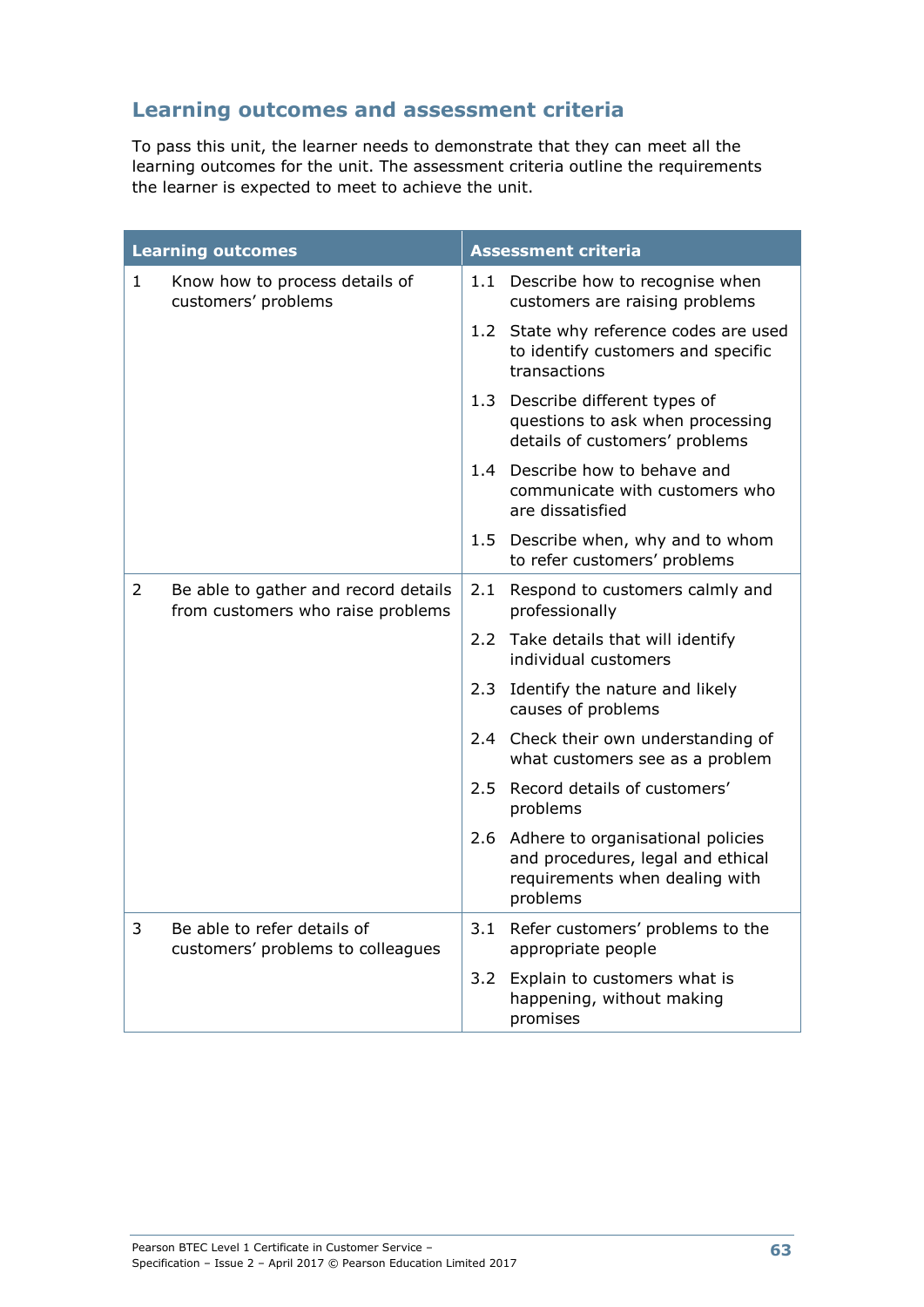### **AC1.1: Describe how to recognise when customers are raising problems**

- *Customer problems:* product or service fails to meet needs or expectations
- *Recognising problems:* dissatisfied customers, e.g. complaints, returns; body language, e.g. closed posture, frowning; communication style, e.g. abrupt, formal, impolite; behaviour, e.g. aggressive

### **AC1.2: State why reference codes are used to identify customers and specific transactions**

- *Types of reference codes:* purchase/order number, till transaction number, receipt number, booking reference
- *Use of codes:* e.g. to monitor and analyse (sales, products sold, service used), quick identification (finding the name of the staff member who dealt with the transaction, resolving complaints, providing effective follow up service, resolving queries)

## **AC1.3: Describe different types of questions to ask when processing details of customers' problems**

 *Types of questions:* open to encourage long answers (how, why, when), closed to gain short answers, specific to obtain more information, probing to clarify detail, detailed to confirm understanding

### **AC1.4: Describe how to behave and communicate with customers who are dissatisfied**

- *Behaviour:* e.g. keep calm, be sympathetic, show understanding, be professional, show respect, avoid getting angry
- *Communication:* language (speed, tone, volume), active listening, body language (open, relaxed, respect personal space), follow organisation's procedures (house style)

## **AC1.5: Describe when, why and to whom to refer customers' problems**

- *When to report problems:* according to service level agreements, following organisational procedure, within agreed deadlines, according to customer requirements/expectations
- *Reasons for reporting problems:* e.g. maintain customer goodwill, resolve problems, avoid complaints, protect reputation (organisation, personal, industry), meet deadlines/agreements, when level of authority required to resolve the problem exceeds agreed levels
- *Who to report to:* e.g. manager, supervisor, technical expert, supplier, service provider; in line with organisational procedures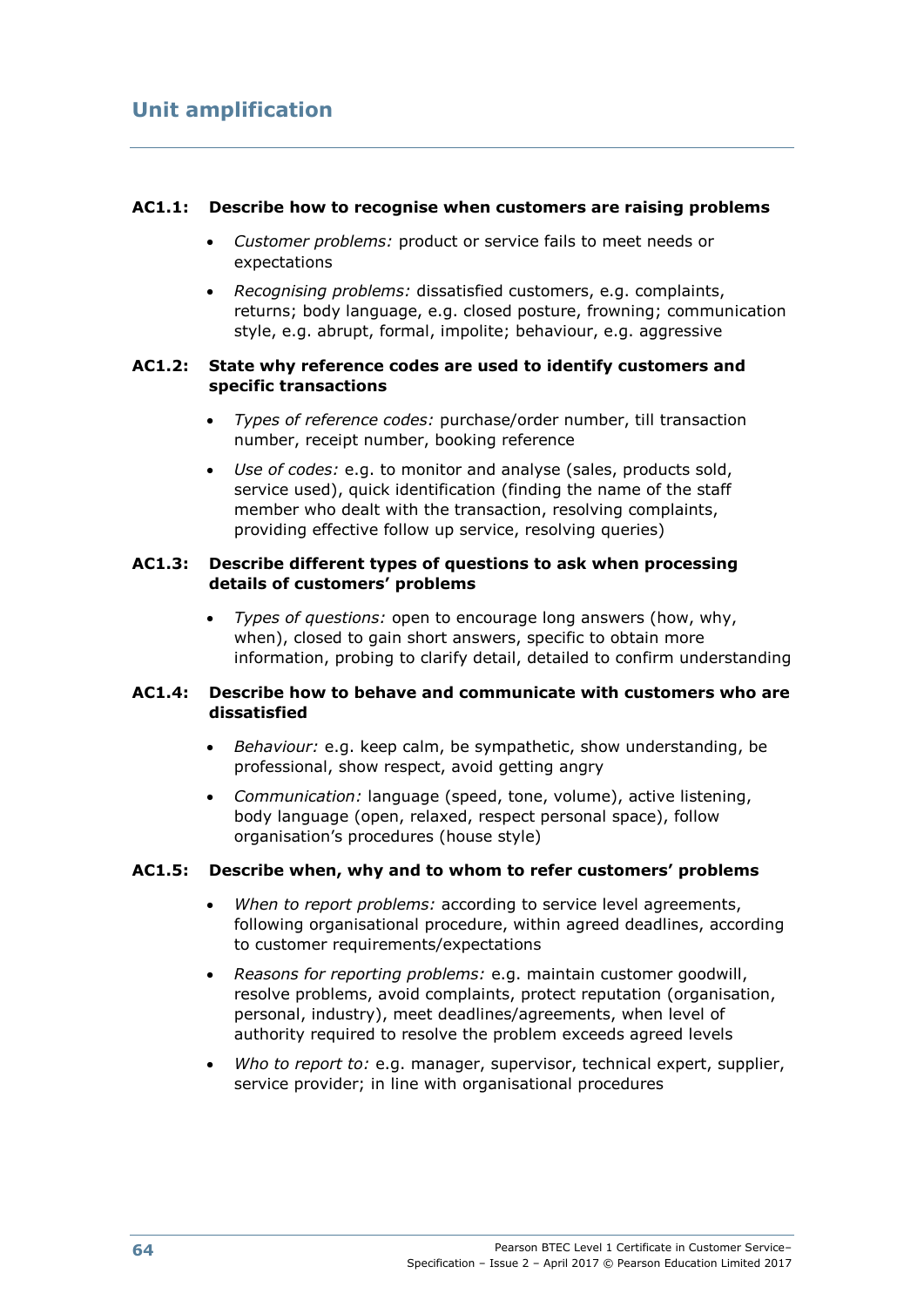### **Suggested resources**

#### **Books**

#### **Tutor resource**

Watkinson M – *The Ten Principles Behind Great Customer Experiences* (FT Publishing International, 2013) ISBN 9780273775089

#### **Tutor and learner resources**

Kamin M – *10 Steps to Successful Customer Service* (ASTD Press, 2010) ISBN 9781562865900

McManus S – *The Customer Service Pocket Book* (Management Pocket Books Ltd, 2013) ISBN 978190661055

Timm P – *Customer Service: Career Success through Customer Loyalty* (5th edition) (Prentice Hall, 2010) ISBN 978013506397)

#### **Magazine**

*Customer Focus* – magazine produced by the Institute of Customer Service, has information on customer service practice, including topical issues relating to the customer service industry

#### **Websites**

www.businessballs.com – Businessballs, information on different business-related topics suited to this unit, for example complaint letters, body language, customer service, games to improve skills and understanding of relevant topics

www.instituteofcustomerservice.com – Institute of Customer Service (ICS), information on customer satisfaction surveys, research information on improving customer service levels in business, and a source of other customer service resources

#### **Assessment**

To pass this unit the evidence that the learner presents for assessment must demonstrate that they have met the required standard specified in the learning outcomes and assessment criteria and the requirements of the Assessment Strategy.

To ensure that the assessment tasks and activities enable learners to produce valid, sufficient, authentic and appropriate evidence that meets the assessment criteria, centres should apply the *Unit assessment guidance* and the requirements of the Assessment Strategy below.

Wherever possible, centres should adopt an holistic approach to assessing the units in the qualification. This gives the assessment process greater rigour and minimises repetition, time and the burden of assessment on all parties involved in the process.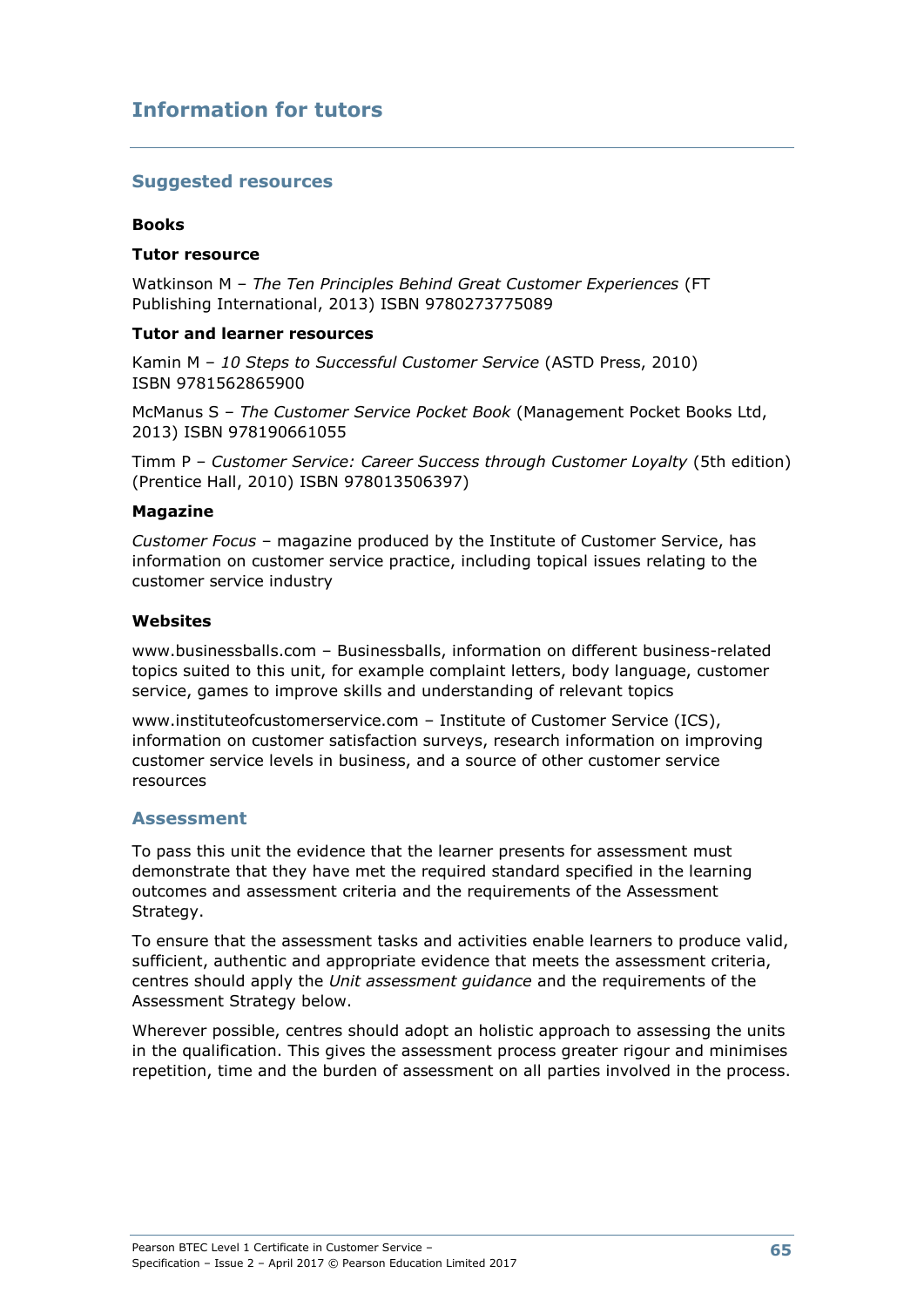### **Unit assessment requirements**

Simulation is allowed for this unit and so the unit may be assessed either under real workplace conditions or in a Realistic Work Environment (RWE). Please refer to the Skills CFA Assessment Strategy in *Annexe A* for further guidance on the use of simulation and RWE.

# **Unit assessment guidance**

This guidance supports assessors in making decisions about how best to assess each unit and the evidence needed to meet the requirements. Centres can adapt the guidance for learners and the particular assessment context, as appropriate.

This unit may be assessed in a real working environment or in a Realistic Working Environment (RWE). If an RWE is used for assessment, it must provide an environment that replicates the key characteristics of the workplace in which the skills and knowledge to be assessed are normally employed.

The primary source of evidence for demonstrating achievement of learning outcomes 2 and 3 is direct observation of the learner carrying out work activities relating to gathering and recording customer problems and referring problems to others. Learners could demonstrate these skills either in a work environment or in an RWE. They should be competent in dealing with a range of customers with different problems, in different situations and in following the correct organisational, legal and ethical procedures.

The evidence collected by direct observation could be supported by authenticated reflective accounts and work products provided by the learner, detailing examples of customers they have dealt with. To support the claims further, tutors could obtain a statement from an expert witness, for example the learner's manager or supervisor, to support the overall claim and, in particular, the requirements for AC2.6 as this may be more difficult to substantiate.

Question and answer (Q&A) sessions could be used to corroborate the competence of the learner for AC2.6 and AC3.1, as well as meet the requirements of all the knowledge ACs in learning outcome 1. Learners' responses to the knowledge assessment criteria must be at the appropriate breadth and depth to meet the level of demand for the knowledge ACs.

To achieve AC1.1, learners must describe at least three ways to recognise when customers are raising problems. For AC1.2, learners must state at least two reasons why reference codes are used when dealing with customer problems. To meet AC1.3, learners must describe at least three different types of questions to ask when processing details of customers' problems. For AC1.4, learners must describe at least three appropriate behaviour and communication styles to be used when dealing with dissatisfied customers.

If centres use evidence produced orally, the assessor should produce Observation Records which have sufficient detail to show why the assessor decided that each learning outcome has been met. Supporting evidence in the form of written materials, documents and learners' notes should be retained as part of the assessment evidence to enable internal and external quality assurance processes to be conducted. Tutors and assessors should ensure that the correct operative verbs, as used in the assessment criteria, are included in all assessments. Where appropriate and agreed, tutors could accept reflective accounts to support the claims for knowledge in learning outcome 1.

Wherever possible, the learning outcomes in this unit should be assessed holistically across the qualification.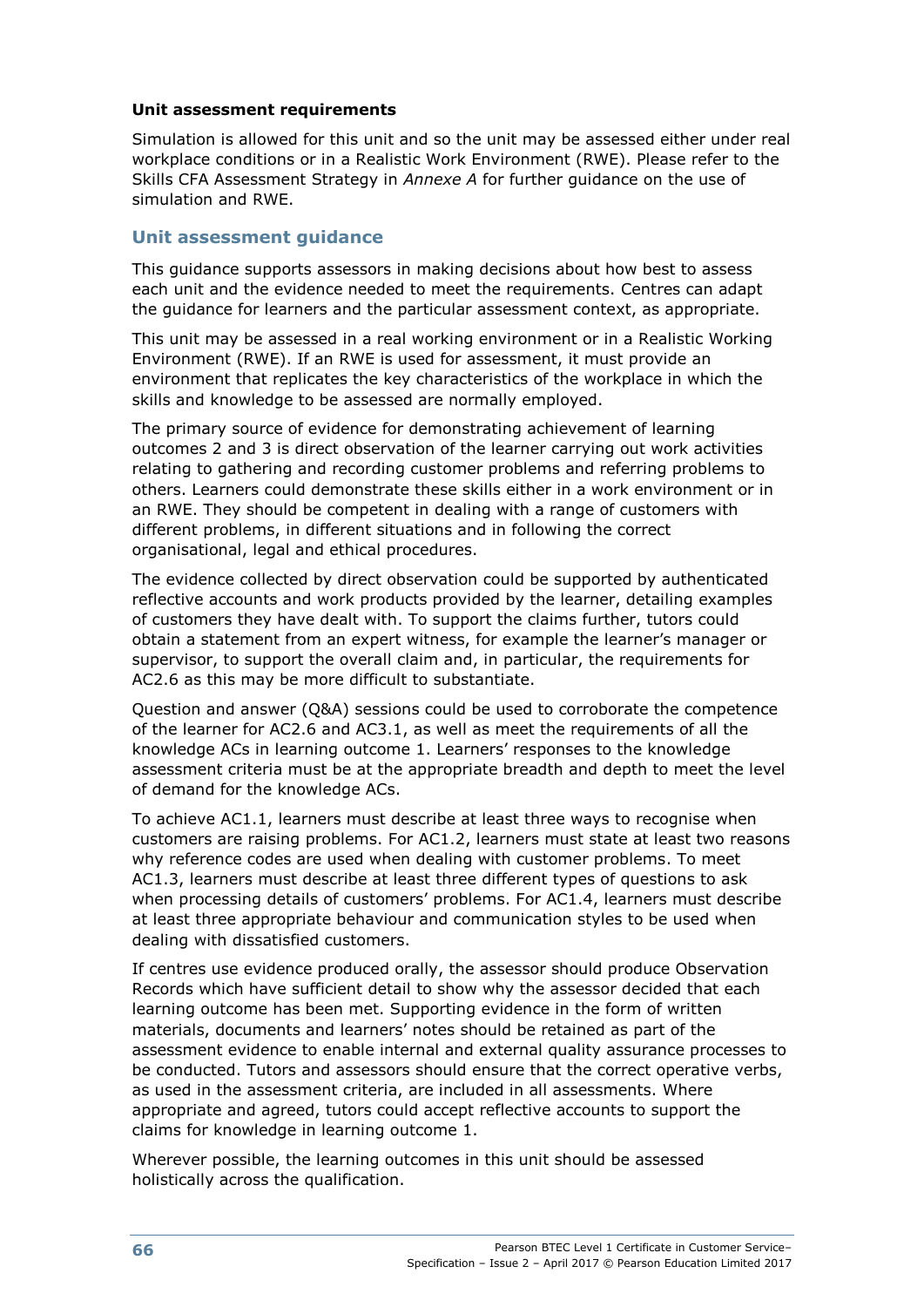| Unit 7:                           | <b>Deal with Customer</b><br><b>Queries, Requests and</b><br><b>Problems</b> |
|-----------------------------------|------------------------------------------------------------------------------|
| Unit reference number: A/506/2113 |                                                                              |
| <b>Level:</b>                     |                                                                              |
| <b>Credit value:</b>              | 3                                                                            |
| <b>Guided learning hours:</b>     | 11                                                                           |
| Unit type:                        | <b>Competence</b>                                                            |

# **Unit summary**

Dealing with customer queries, requests and problems is key for this unit and is an area that you will need to be competent in when working in a customer service environment.

You will learn about the types of queries and problems faced by a customer service advisor, why they occur and who can help you to resolve them to meet the needs and expectations of customers.

You will have the opportunity to demonstrate skills in receiving, responding to and dealing with customer queries and to understand how your behaviour can affect customer response to the service provided. Although you may not have the authority to resolve all customer queries or problems yourself, it is important that you understand who you can approach for help and information to prevent customer complaints.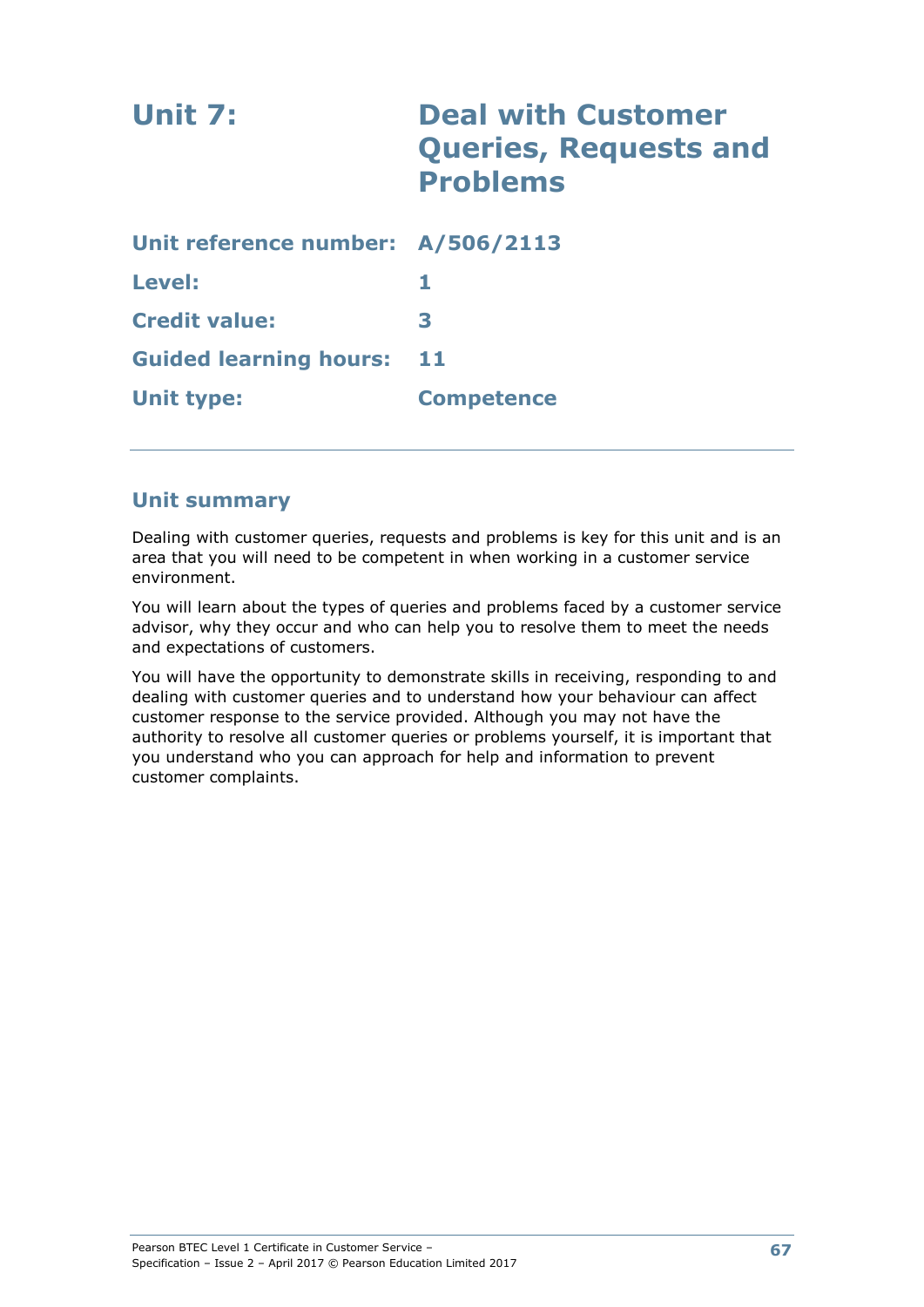# **Learning outcomes and assessment criteria**

To pass this unit, the learner needs to demonstrate that they can meet all the learning outcomes for the unit. The assessment criteria outline the requirements the learner is expected to meet to achieve the unit.

| <b>Learning outcomes</b> |                                                                  | <b>Assessment criteria</b> |                                                                                                                                     |  |
|--------------------------|------------------------------------------------------------------|----------------------------|-------------------------------------------------------------------------------------------------------------------------------------|--|
| $\mathbf{1}$             | Know how to deal with customer<br>queries, requests and problems |                            | 1.1 List queries and requests that<br>customers are likely to have                                                                  |  |
|                          |                                                                  |                            | 1.2 Describe how to identify customers'<br>queries, requests and problems                                                           |  |
|                          |                                                                  | 1.3                        | Describe how to behave and<br>communicate with customers who<br>are dissatisfied                                                    |  |
|                          |                                                                  |                            | 1.4 Describe the kinds of behaviour and<br>communication that could make a<br>situation worse                                       |  |
|                          |                                                                  |                            | 1.5 Describe when, why and from<br>whom to obtain information or help                                                               |  |
|                          |                                                                  |                            | 1.6 State to whom and when problems<br>should be referred                                                                           |  |
| $\overline{2}$           | Be able to deal with customers'<br>queries and requests          |                            | 2.1 Deal with queries and requests in a<br>professional way                                                                         |  |
|                          |                                                                  |                            | 2.2 Provide customers with responses<br>to their queries within the limits of<br>their own authority                                |  |
|                          |                                                                  | 2.3                        | Obtain information or help when<br>queries or requests cannot be<br>answered                                                        |  |
|                          |                                                                  |                            | 2.4 Keep customers informed of<br>progress                                                                                          |  |
| 3                        | Be able to deal with customers'<br>problems                      | 3.1                        | Identify the nature of customers'<br>problems                                                                                       |  |
|                          |                                                                  | 3.2                        | Communicate with customers<br>calmly and confidently                                                                                |  |
|                          |                                                                  | 3.3                        | Resolve problems within the limits<br>of their own authority                                                                        |  |
|                          |                                                                  | 3.4                        | Brief colleagues when referring<br>problems                                                                                         |  |
|                          |                                                                  |                            | 3.5 Check that customers are satisfied<br>with the actions taken                                                                    |  |
|                          |                                                                  |                            | 3.6 Adhere to organisational policies<br>and procedures, legal and ethical<br>requirements when dealing with<br>customers' problems |  |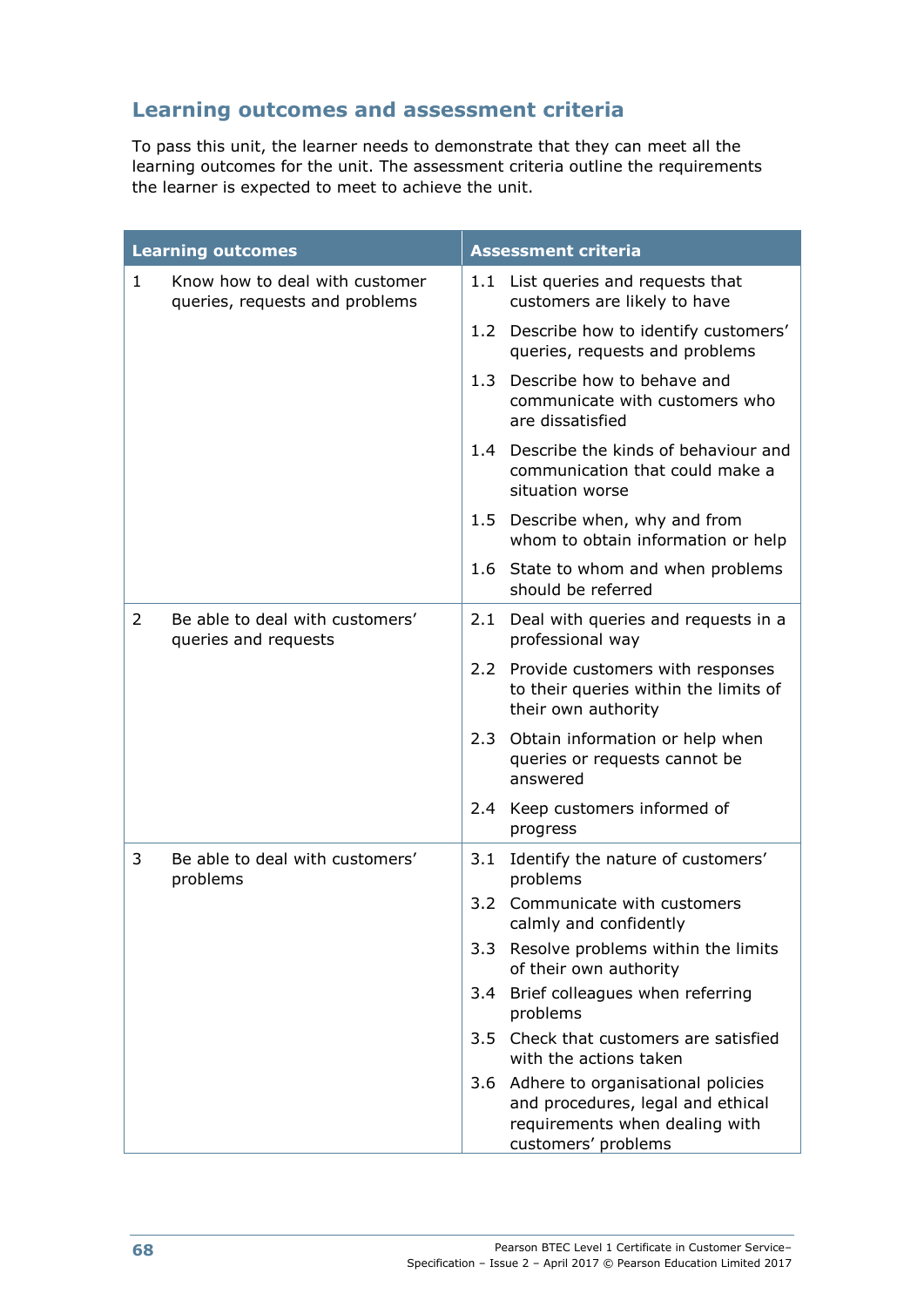### **AC1.1: List queries and requests that customers are likely to have**

- *Queries:* e.g. relating to product or service price/features/benefits, trading times (opening/closing times, outside operating times/support), after sales support, refunds, complaints
- *Requests:* e.g. further information relating to product or service obtained, changes to service provided, additional products or services
- *Customers:* internal customers working within organisation (colleagues, supervisors, staff working in other departments), external customers outside organisation

### **AC1.2: Describe how to identify customers' queries, requests and problems**

- *Queries:* e.g. relating to product or service price/features/benefits, trading times (opening/closing times, outside operating times/support), after sales support, refunds, complaints
- *Requests:* e.g. further information relating to product or service obtained, changes to service provided, additional products or services
- *Problems:* where product or service fails to meet customers' needs or expectations
- *How to identify:* by questioning customers, communication received (face to face, remote), observing body language, interpreting body language

### **AC1.3: Describe how to behave and communicate with customers who are dissatisfied**

- *Behaviour:* e.g. keep calm, be sympathetic, show understanding, be professional, show respect, avoid getting angry
- *Communication:* language (speed, tone, volume), active listening, body language (open, relaxed, respect personal space), follow organisation's procedures
- *Dissatisfied:* when the service or product supplied by an organisation fails to meet customers' needs and expectations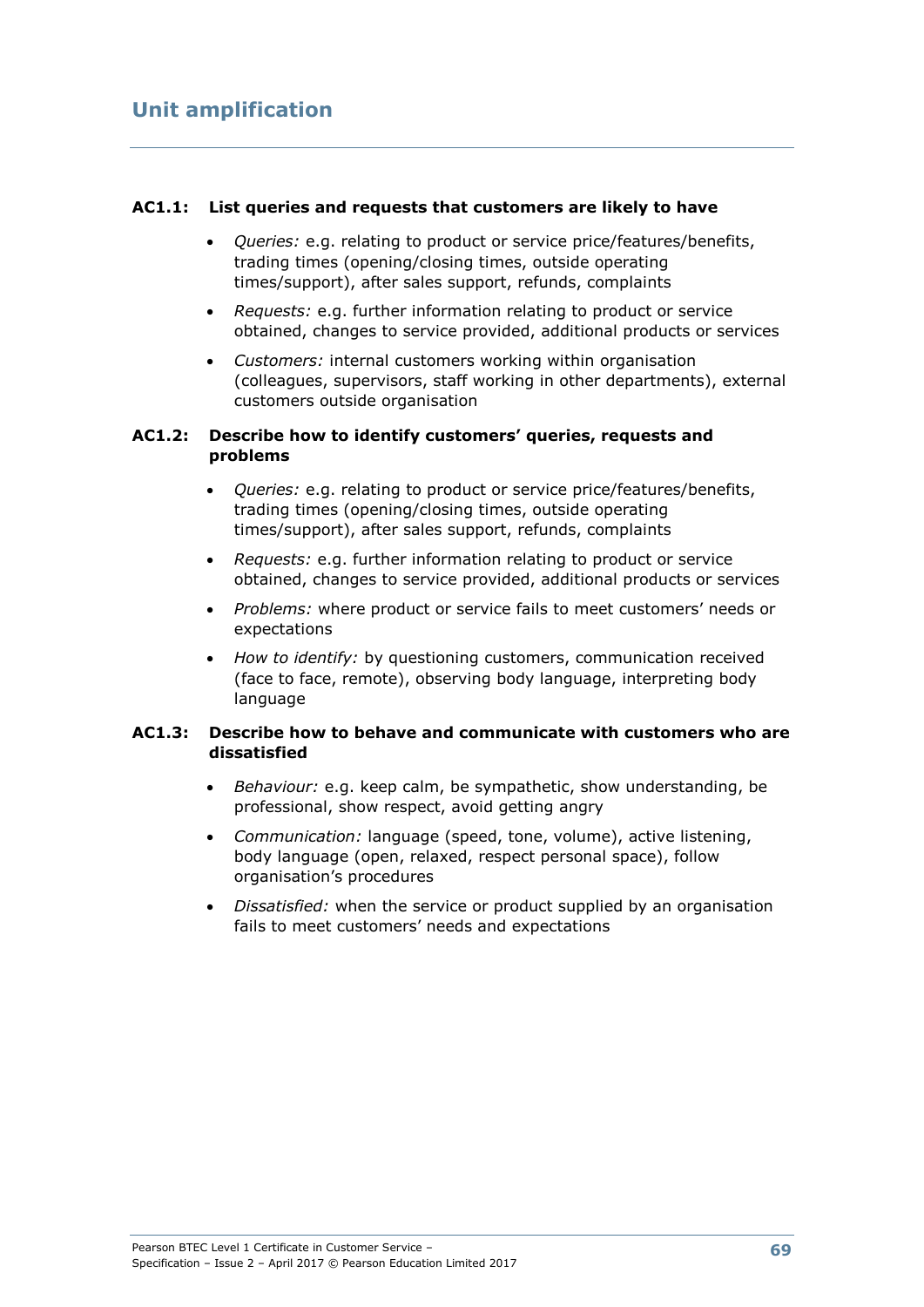### **AC1.4: Describe the kinds of behaviour and communication that could make a situation worse**

- *Make worse:* e.g. customers' feelings (dissatisfaction, anger, frustration, loss of confidence, distrust), organisation (reputation, image, business)
- *Poor behaviour:* e.g. attitude (lazy, impatient, unhelpful), manner (negative, bored, uninterested), rude or casual service style/etiquette, not following agreed practices
- *Poor communication:* style (disagreeing, interrupting, insensitive, demanding, negative), method used (verbal, written, appropriateness), accuracy, within agreed timescales/deadlines

# **AC1.5: Describe when, why and from whom to obtain information or help**

- *When:* problem occurs and is identified, within agreed timescales for customer and organisation, in accordance with service level agreements
- *Why:* to resolve problem, satisfy customers' needs, avoid further complaints/problems, protect organisation's reputation, follow organisational procedures
- *Whom:* responsible person (manager, supervisor, colleague, specialist), customer (internal, external)
- *Information:* e.g. product or service obtained, details of problem, what is required to resolve problem and meet customers' needs and expectations
- *Help:* e.g. sharing work, taking over responsibility, teaching correct procedures, informing, resolving problem

# **AC1.6: State to whom and when problems should be referred**

- *Whom:* responsible person (manager, supervisor, colleague, specialist), external customers (suppliers, distributers, manufacturers)
- *When:* problem occurs and is identified, within agreed customer and or organisational timescales, in accordance with service level agreements, when level of authority required to resolve the problem is exceeded
- *Problems:* where product or service fails to meet customers' needs or expectations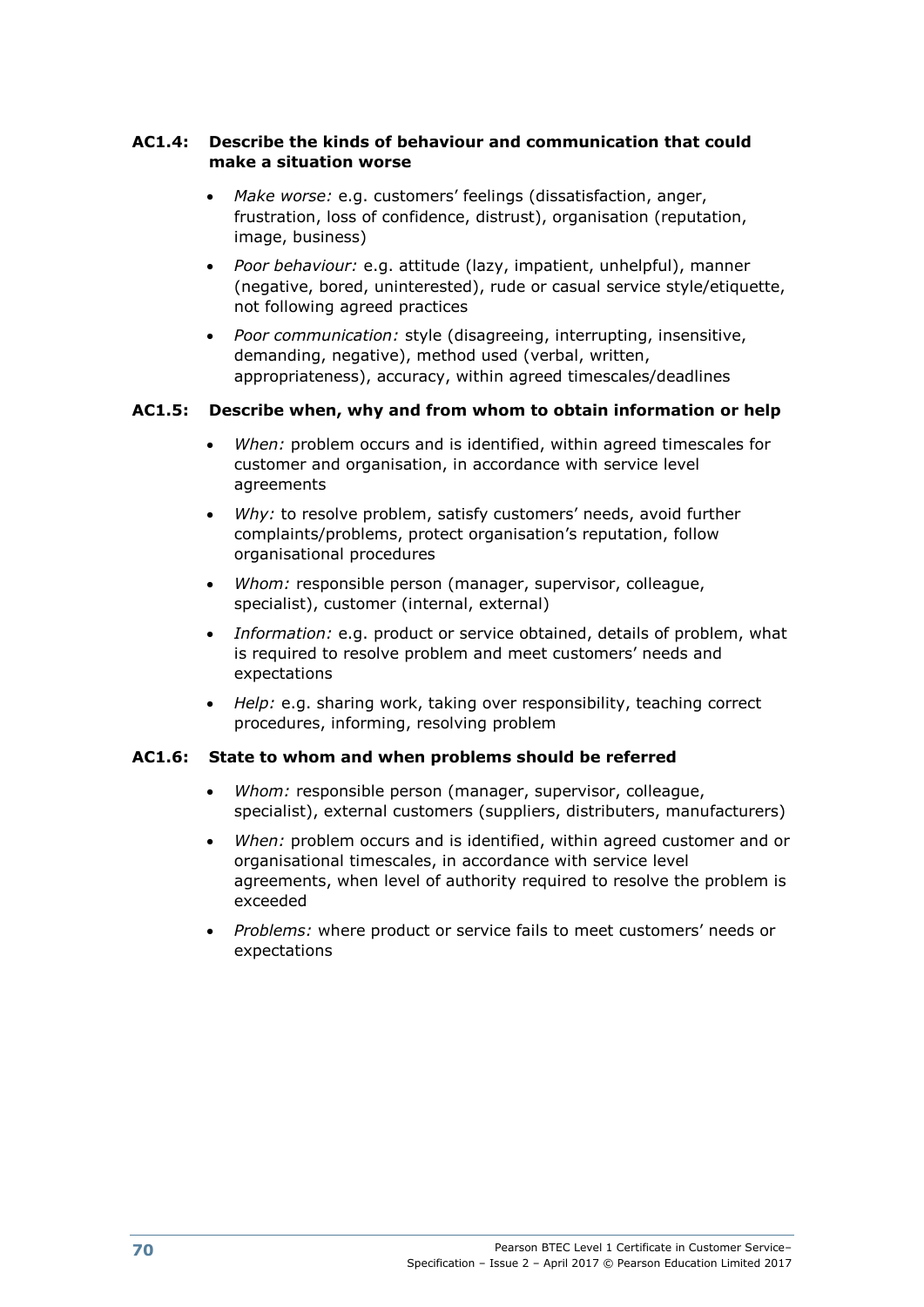## **Suggested resources**

#### **Books**

#### **Tutor resource**

Watkinson M – *The Ten Principles Behind Great Customer Experiences* (FT Publishing International, 2013) ISBN 9780273775089

#### **Tutor and learner resources**

Kamin M – *10 Steps to Successful Customer Service* (ASTD Press, 2010) ISBN 9781562865900

McManus S – *The Customer Service Pocket Book* (Management Pocket Books Ltd, 2013) ISBN 978190661055

Timm P – *Customer Service: Career Success through Customer Loyalty* (5th edition) (Prentice Hall, 2010) ISBN 978013506397)

#### **Magazine**

*Customer Focus* – magazine produced by the Institute of Customer Service, has information on customer service practice, including topical issues relating to the customer service industry

#### **Websites**

www.businessballs.com – Businessballs, information on different business-related topics suited to this unit, for example complaint letters, body language, customer service, games to improve skills and understanding of relevant topics

www.instituteofcustomerservice.com – Institute of Customer Service (ICS), information on customer satisfaction surveys, research information on improving customer service levels in business, and a source of other customer service resources

#### **Assessment**

To pass this unit the evidence that the learner presents for assessment must demonstrate that they have met the required standard specified in the learning outcomes and assessment criteria and the requirements of the Assessment Strategy.

To ensure that the assessment tasks and activities enable learners to produce valid, sufficient, authentic and appropriate evidence that meets the assessment criteria, centres should apply the *Unit assessment guidance* and the requirements of the Assessment Strategy below.

Wherever possible, centres should adopt an holistic approach to assessing the units in the qualification. This gives the assessment process greater rigour and minimises repetition, time and the burden of assessment on all parties involved in the process.

#### **Unit assessment requirements**

Simulation is allowed for this unit and so the unit may be assessed either under real workplace conditions or in a Realistic Work Environment (RWE). Please refer to the Skills CFA Assessment Strategy in *Annexe A* for further guidance on the use of simulation and RWE.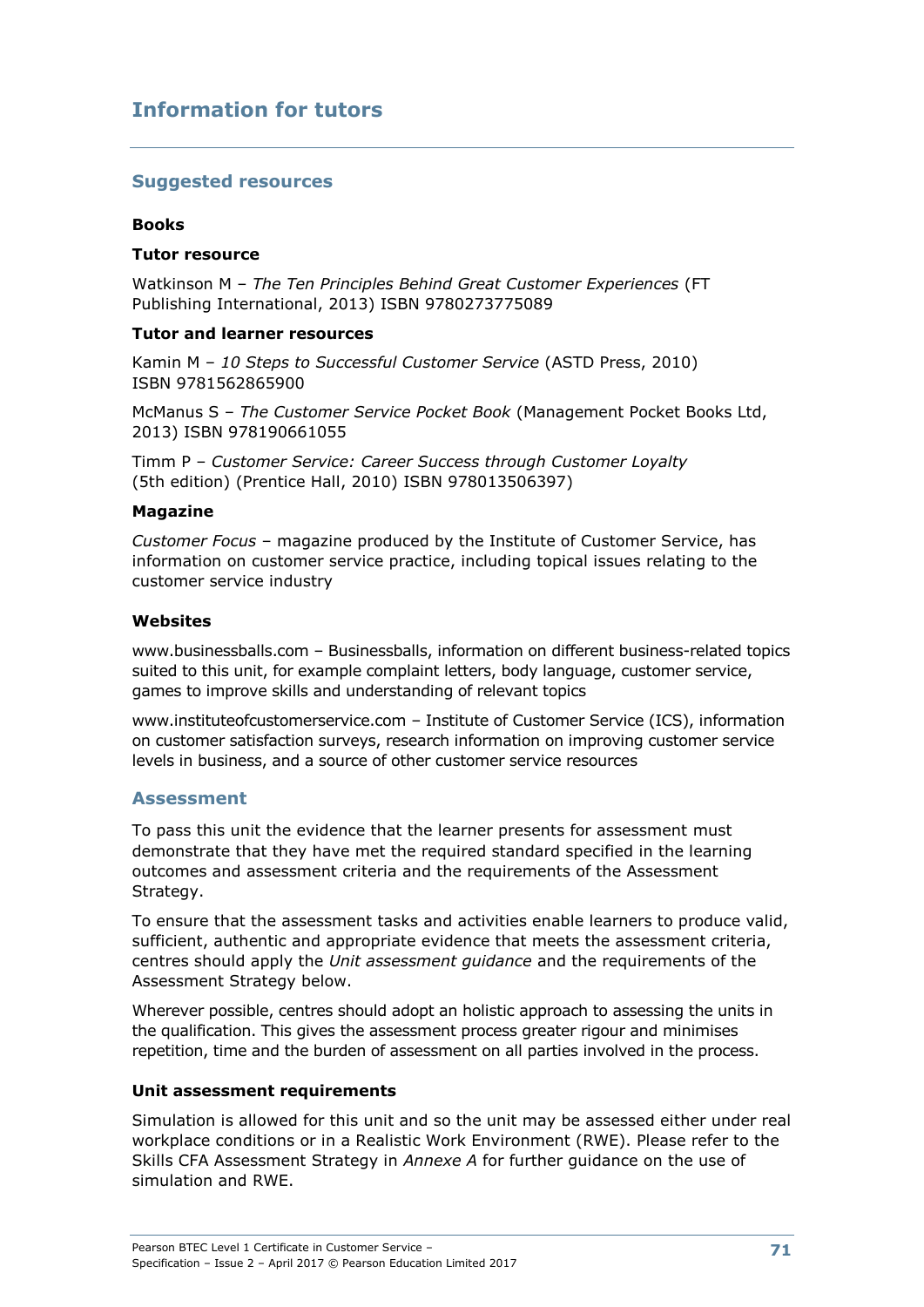## **Unit assessment guidance**

This guidance supports assessors in making decisions about how best to assess each unit and the evidence needed to meet the requirements. Centres can adapt the guidance for learners and the particular assessment context, as appropriate.

This unit may be assessed in a real working environment or in a Realistic Working Environment (RWE). If an RWE is used for assessment, it must provide an environment that replicates the key characteristics of the workplace in which the skills and knowledge to be assessed are normally employed.

The primary source of evidence for demonstrating achievement of LO2 and LO3 is direct observation of the learner carrying out work activities relating to dealing with customers' queries, requests and problems. Learners could demonstrate these skills either in a work environment or in an RWE and should be competent in dealing with a range of customers with different needs and in different situations.

The evidence collected by direct observation could be supported by authenticated reflective accounts and work products provided by the learner, detailing examples of customers they have dealt with. To support the claims further, tutors could obtain a statement from an expert witness, for example the learner's manager or supervisor to support the overall claim and, in particular, the requirements for AC3.3 and AC3.6, as these may be more difficult to substantiate.

Question and answer (Q&A) sessions could be used to corroborate the competence of the learner for AC2.3, AC3.1, AC3.3, AC3.5 and AC3.6, as well as to meet the requirements of all the knowledge ACs in learning outcome 1. Learners' responses to the knowledge assessment criteria must be at the appropriate breadth and depth to meet the level of demand, for example the response to AC3.6 should have sufficient detail about legal and ethical requirements to meet the standards for competence.

To achieve AC1.1, learners must list at least three queries and/or requests that customers are likely to have within the customer service context in which their evidence for learning outcomes 2 and 3 is generated. For AC1.2, learners must describe at least three ways to identify customers' queries, requests and problems. To meet AC1.3, learners must describe at least two ways to behave and at least two ways to communicate with customers who are dissatisfied. For AC1.4, learners must describe at least two types of behaviour and at least two types of communication that could make a situation worse.

If centres use evidence produced orally, the assessor should produce Observation Records which have sufficient detail to show why the assessor decided that each learning outcome has been met. Supporting evidence in the form of written materials, documents and learners' notes should be retained as part of the assessment evidence to enable internal and external quality assurance processes to be conducted. Tutors and assessors should ensure that the correct operative verbs, as used in the assessment criteria, are included in all assessments. Where appropriate and agreed, tutors could accept reflective accounts to support the claims for knowledge in learning outcome 1.

Wherever possible, the learning outcomes in this unit should be assessed holistically across the qualification.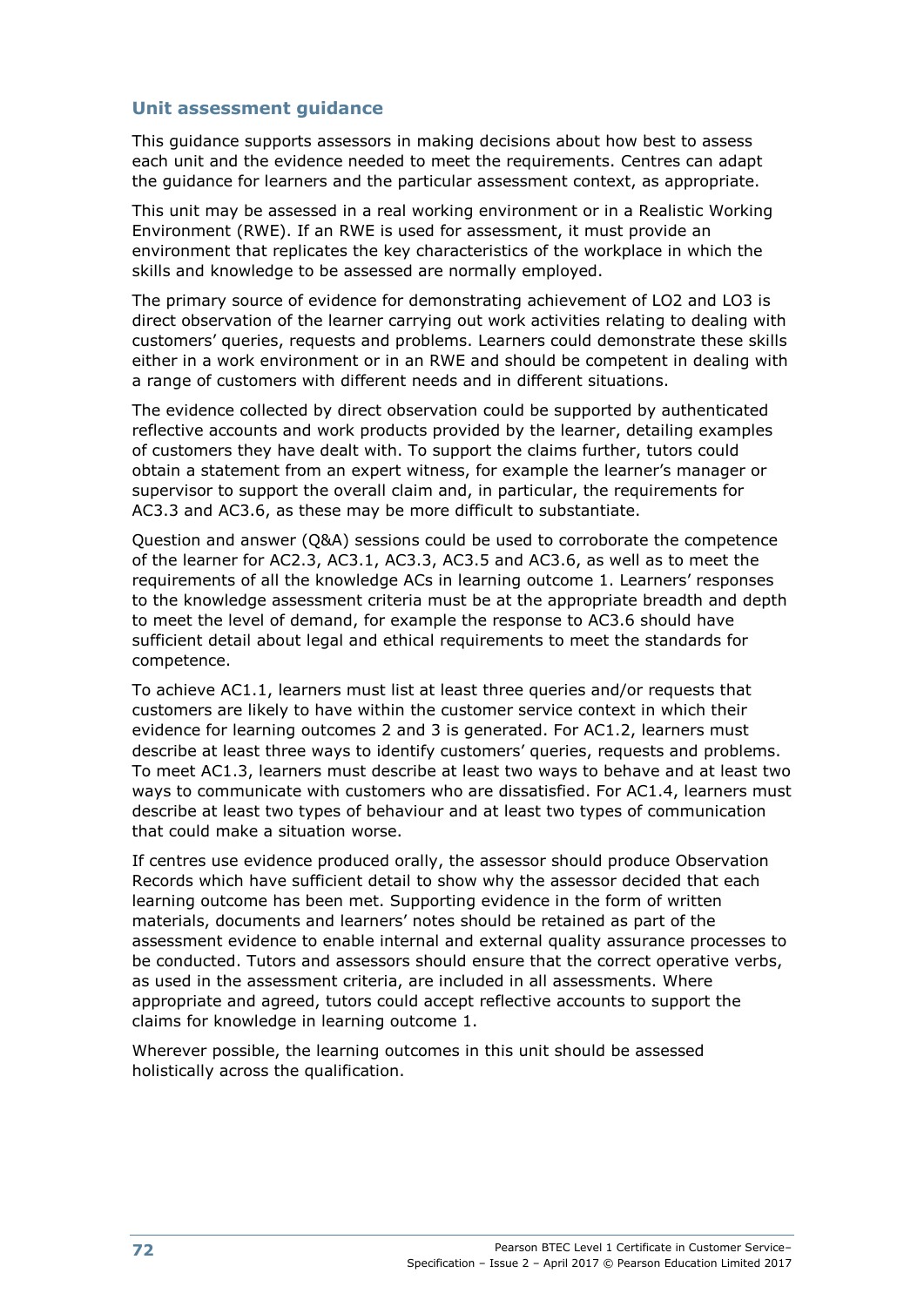| Unit 8:                           | <b>Communicate with</b><br><b>Customers in Writing</b> |
|-----------------------------------|--------------------------------------------------------|
| Unit reference number: T/506/2126 |                                                        |
| Level:                            | $\mathbf{z}$                                           |
| <b>Credit value:</b>              | 3                                                      |
| <b>Guided learning hours:</b>     | 20                                                     |
| <b>Unit type:</b>                 | <b>Competence</b>                                      |

# **Unit summary**

Communicating with customers in writing is an important part of any customer service role. It is vital that it is carried out correctly and effectively in order to provide customer satisfaction and to present a favourable image of the organisation.

In this unit you will develop your knowledge and skills in this area by exploring why it is important to use different forms of written communication for different purposes in customer service, the different practices for producing different forms of written communication, and the benefits and limitations of using written communication with customers. You will gain understanding of the importance of confidentiality and data protection when using written communication with customers.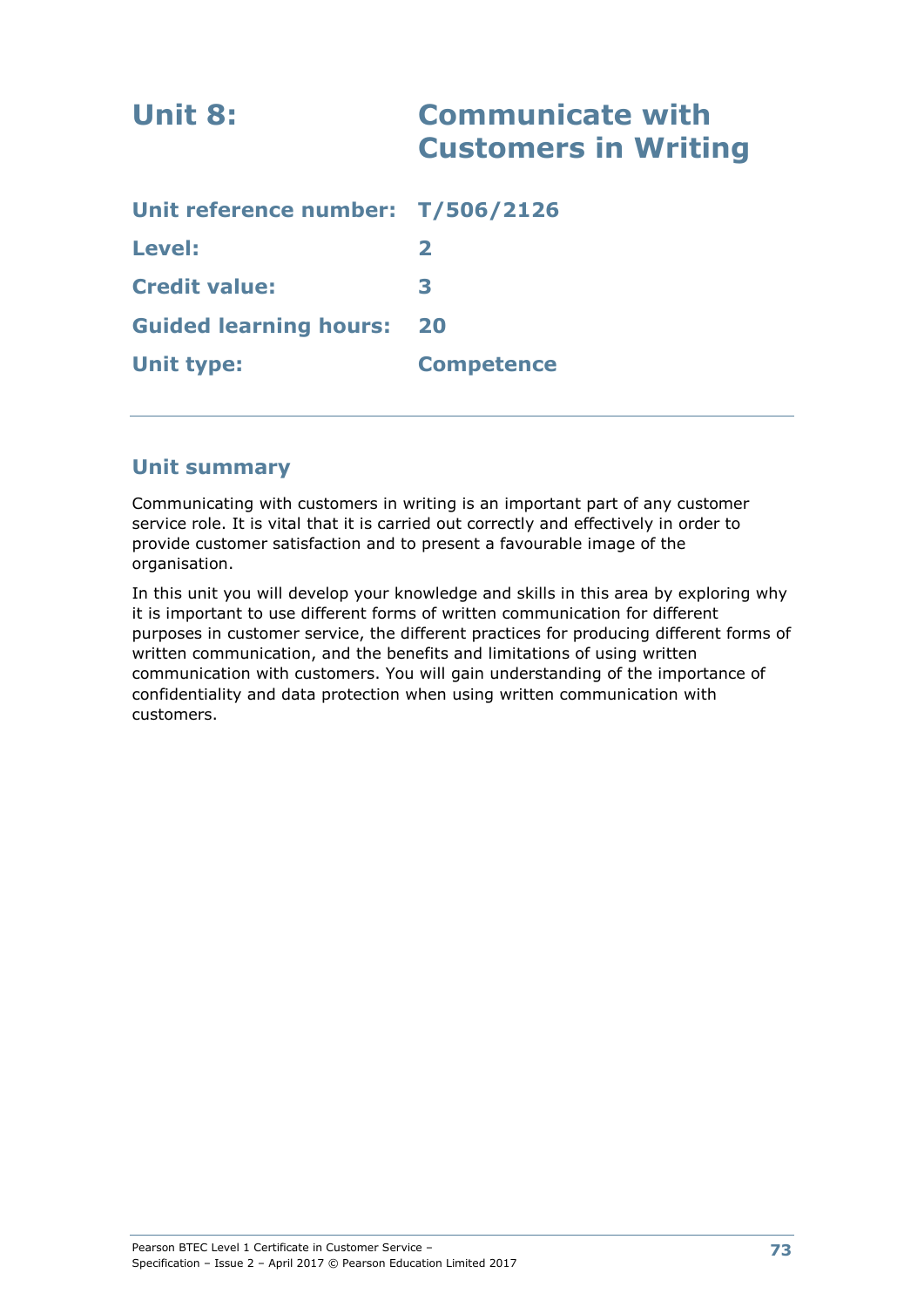# **Learning outcomes and assessment criteria**

To pass this unit, the learner needs to demonstrate that they can meet all the learning outcomes for the unit. The assessment criteria outline the requirements the learner is expected to meet to achieve the unit.

|              | <b>Learning outcomes</b>                                   | <b>Assessment criteria</b> |                                                                                                                                            |  |
|--------------|------------------------------------------------------------|----------------------------|--------------------------------------------------------------------------------------------------------------------------------------------|--|
| $\mathbf{1}$ | Understand how to communicate<br>with customers in writing | 1.1                        | Explain why it is necessary to use<br>different forms of written<br>communication for different<br>purposes                                |  |
|              |                                                            |                            | 1.2 Describe practices for producing<br>different forms of written<br>communications                                                       |  |
|              |                                                            |                            | 1.3 Describe the potential benefits and<br>limitations associated with<br>communicating with customers in<br>writing                       |  |
|              |                                                            |                            | 1.4 Explain the implications of<br>confidentiality and data protection<br>in communicating with customers<br>in writing                    |  |
| 2            | Be able to plan written<br>communications to customers     | 2.1                        | Identify the objective(s) of the<br>communication                                                                                          |  |
|              |                                                            |                            | 2.2 Gather the information needed to<br>draft the communication                                                                            |  |
|              |                                                            |                            | 2.3 Select the form of written<br>communication that is most likely<br>to lead to customer satisfaction<br>within the service offer        |  |
| 3            | Be able to communicate with<br>customers in writing        | 3.1                        | Produce communications that<br>recognise customers' points of view<br>in accordance with organisational<br>standards, styles and tone      |  |
|              |                                                            |                            | 3.2 Use language that is clear and<br>concise, adapting it to meet<br>identified customer needs                                            |  |
|              |                                                            | 3.3                        | Record decisions and actions taken<br>and the reasons for them                                                                             |  |
|              |                                                            |                            | 3.4 Adhere to organisational policies<br>and procedures, legal and ethical<br>requirements when communicating<br>with customers in writing |  |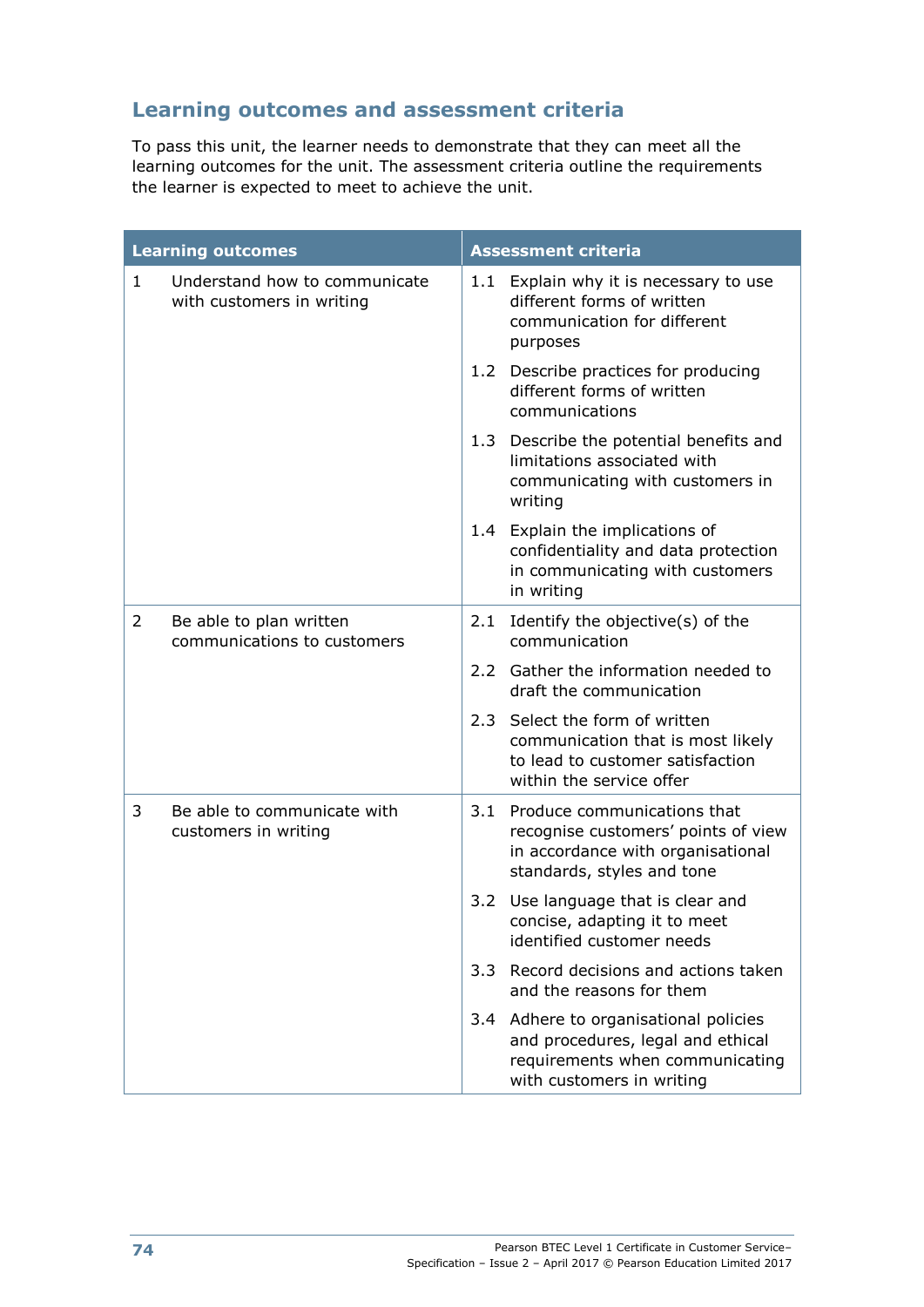# **AC1.1: Explain why it is necessary to use different forms of written communication for different purposes**

- *Written communications:* formats, e.g. letter, newsletter, memorandum, report, notice, email
- *Use of different forms:* different audiences (internal and external); whether formal or informal context; urgency of response; purpose of communications, e.g. deal with problems and complaints, provide information to queries, follow up and after sales, marketing

## **AC1.2: Describe practices for producing different forms of written communications**

 *Practices for producing different forms of written communication:* use of 'house style' and templates; business conventions for written communications (salutations, close, paragraphing); proof-reading conventions (grammar, spelling, sentence construction); circulation, e.g. restricted, open; storage

### **AC1.3: Describe the potential benefits and limitations associated with communicating with customers in writing**

- *Benefits:* e.g. customer and organisation has a written record of communications; customer details can help to generate and maintain a customer database listing; helps with promotion of organisation and offers that may be available to customers
- *Limitations:* e.g. impersonal; inability to use verbal or non-verbal cues; may be poorly written and therefore misunderstood; may not be read by customer; inability to gauge customer reaction to information as it is not face to face

# **AC1.4: Explain the implications of confidentiality and data protection in communicating with customers in writing**

- *Legislation:* Data Protection Act 1998
- *Implications of confidentiality and data protection:* restricted access and use of personal information; information used with appropriate permissions; sensitive internal information could be recorded or distributed in error; the organisation's reputation could end up being tarnished and damaged; organisations can be fined for incorrect use of data; loss of business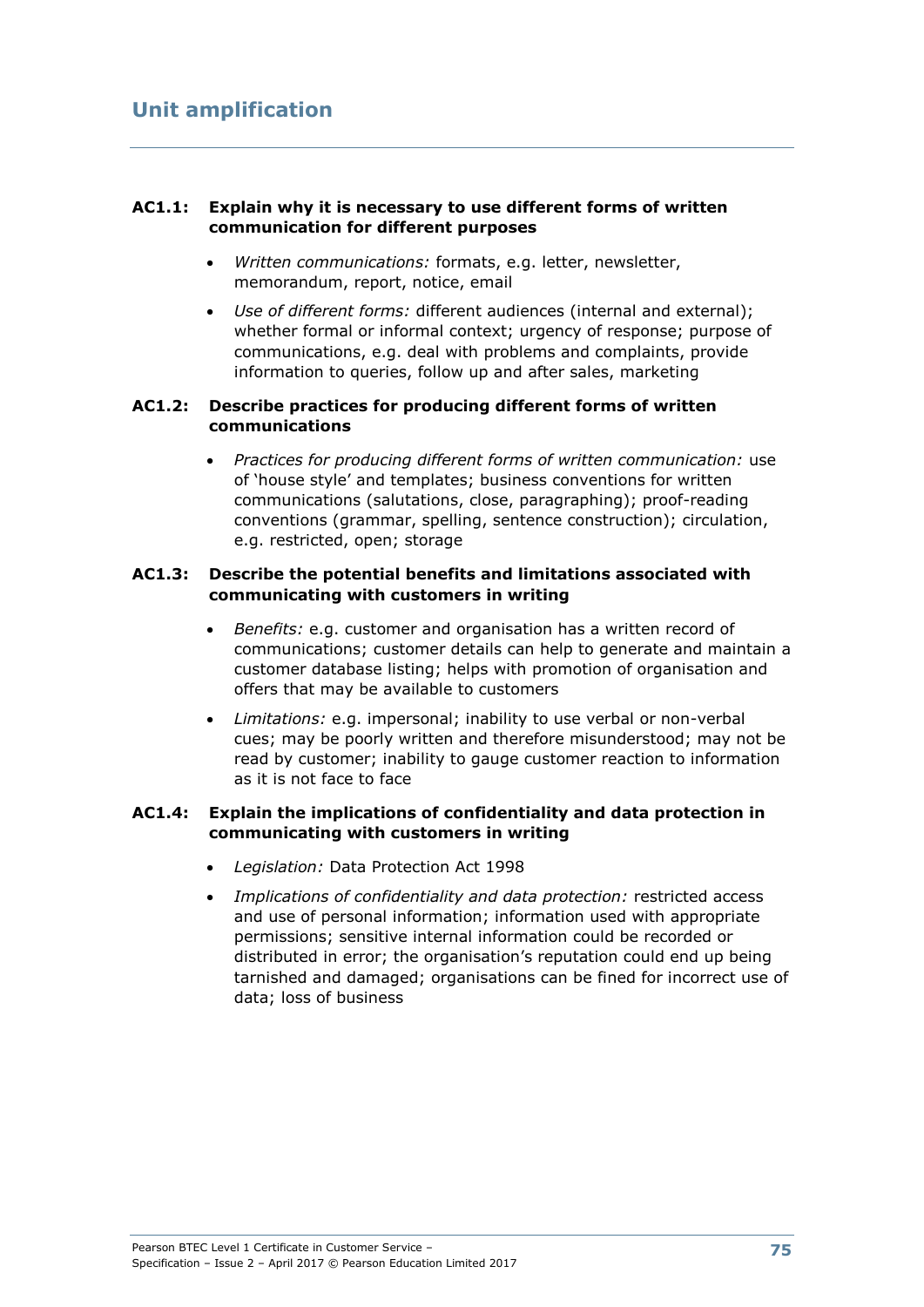# **Suggested resources**

#### **Book**

Lucas R W – *Customer Service Skills for Success*, 5th Edition (McGraw-Hill Higher Education, 2011) ISBN 0071315926

#### **Websites**

www.itgovernance.co.uk – IT Governance Ltd, information on data protection

### **Assessment**

To pass this unit the evidence that the learner presents for assessment must demonstrate that they have met the required standard specified in the learning outcomes and assessment criteria and the requirements of the Assessment Strategy.

To ensure that the assessment tasks and activities enable learners to produce valid, sufficient, authentic and appropriate evidence that meets the assessment criteria, centres should apply the *Unit Assessment guidance* and the requirements of the Assessment Strategy below.

Wherever possible, centres should adopt a holistic approach to assessing the units in the qualification. This gives the assessment process greater rigour and minimises repetition, time and the burden of assessment on all parties involved in the process.

#### **Unit assessment requirements**

This unit must be assessed in the workplace in accordance with Skills CFA Business Administration, Customer Service and Management and Leadership Assessment Strategy in *Annexe A*. Simulation is not allowed for this unit. All evidence of occupational competence should be generated through performance under workplace conditions; this includes evidence of achievement for knowledge-based learning outcomes and associated assessment criteria.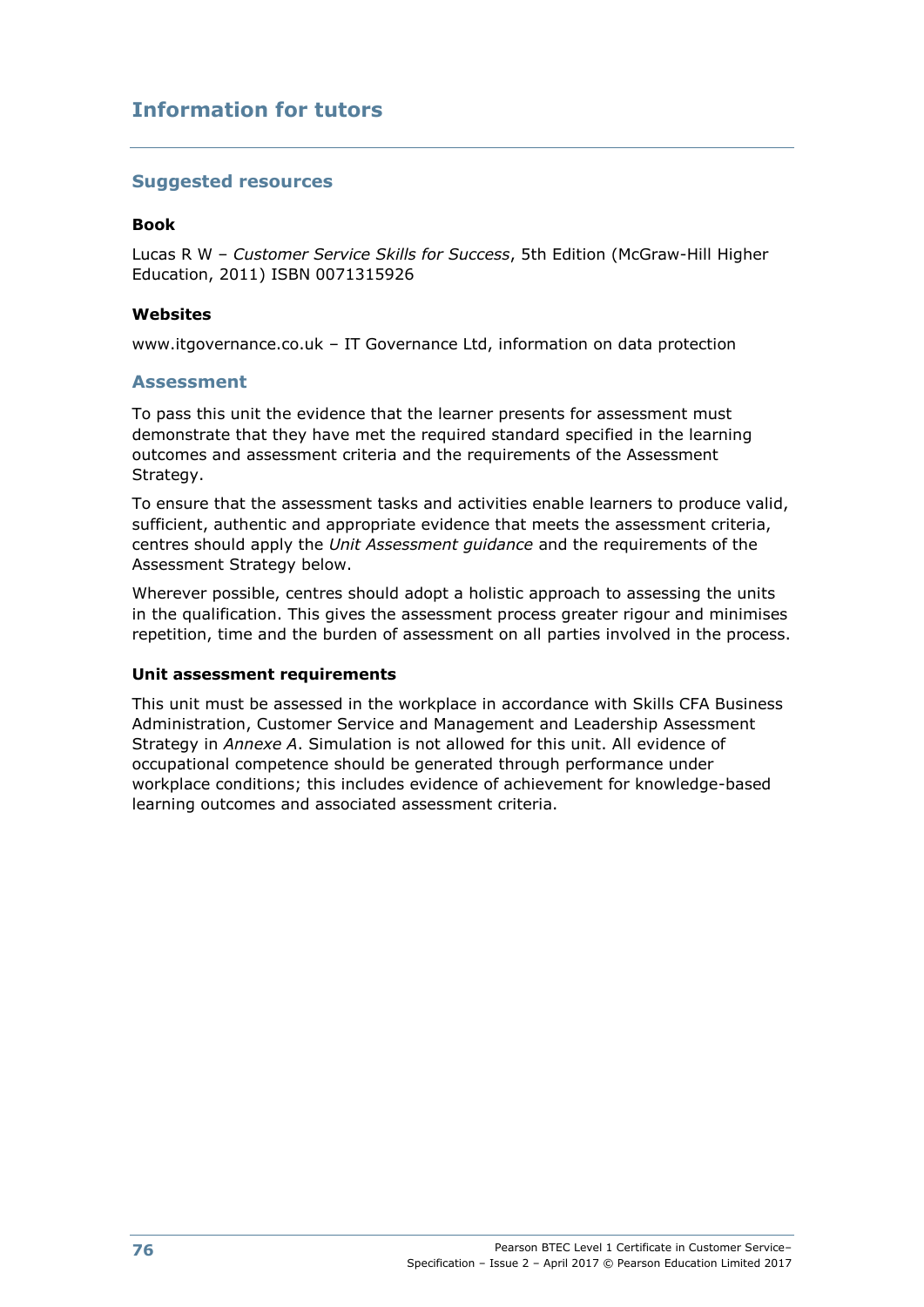### **Unit assessment guidance**

This guidance supports assessors in making decisions about how best to assess each unit and the evidence needed to meet the assessment requirements of the unit. Centres can adapt the guidance for learners and the particular assessment context, as appropriate.

Evidence to demonstrate achievement of learning outcomes 2 and 3 is likely to come from a combination of examination of the learner's work products, witness testimony and question and answer (Q&A). There may be some opportunities to observe the learner in their work environment and, where this is possible, it should be used support the other sources of evidence.

The learner work products could include any written business communications produced, whether in writing or electronically, such as emails, letters, texts or reports. These could be communications to internal or external customers. Work products could also include the learner's personal work notes or records of decisions and actions taken during communications with customers.

The work products should be evaluated and commented on by the assessor. For example, the assessor should examine samples of the business communications (e.g. letters and emails) to assess the learner's use of language to meet AC3.2. However, the products themselves should be kept in their normal place and the assessor should signpost where they are kept. To provide further evidence for the assessment criteria associated with these learning outcomes, this evidence should be supported with a question and answer (Q&A) session around the learner's performance and work products. For example, the learner could be asked to explain why they have chosen a particular method of communication for a specific context (AC2.3) or how they have adapted their language style to meet the identified needs of customers (AC3.2).

Witness testimony is also a suitable assessment method to evidence the less observable assessment criteria (for example AC3.4) within the unit and can be used to corroborate the competence of the learner and support competence over time.

Question and answer (Q&A) sessions are suitable for meeting the requirements of learning outcome 1 and could be integrated into the assessment of learning outcomes 2 and 3 to allow the learner to link and apply their knowledge to their workplace activities. For example, the learner could be asked to relate their explanation of the need to use different types of written communication (AC1.1) to their choice of written communication methods in different situations (AC2.3). Learners may be more comfortable producing a learner diary to evidence achievement of learning outcome 1 and this is also acceptable. The learner's responses must indicate a depth and breadth of knowledge required for the level of demand of the operative verbs.

Evidence of Recognition of Prior Learning (RPL) can also be used within the unit to confirm the learner's competence. Wherever possible, the learning outcomes in this unit should be assessed holistically across the qualification.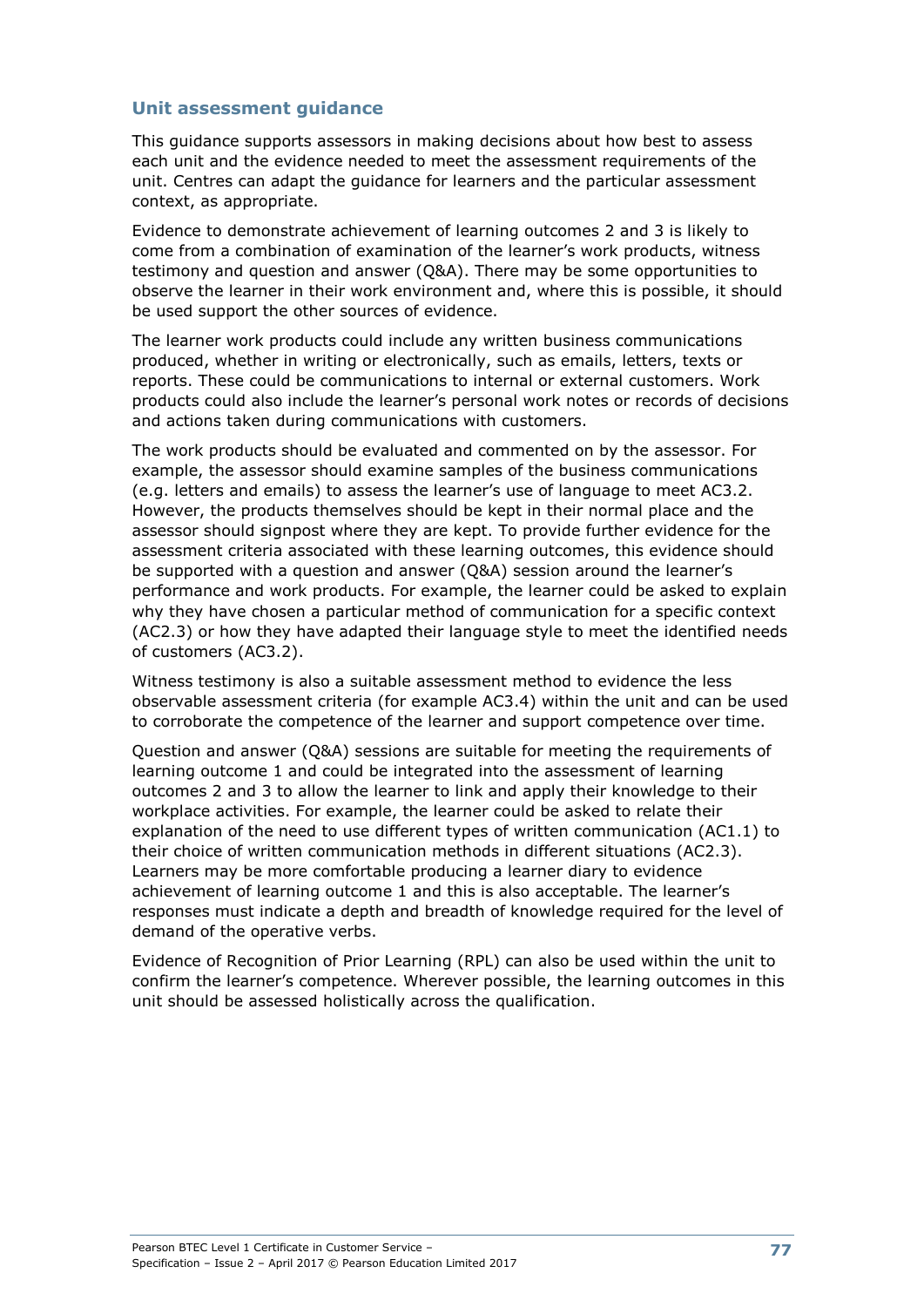| Unit 9:                           | <b>Deal with Incoming</b><br><b>Telephone Calls from</b><br><b>Customers</b> |
|-----------------------------------|------------------------------------------------------------------------------|
| Unit reference number: H/506/2154 |                                                                              |
| Level:                            | $\mathbf{2}$                                                                 |
| <b>Credit value:</b>              | 3                                                                            |
| <b>Guided learning hours:</b>     | 16                                                                           |
| Unit type:                        | <b>Competence</b>                                                            |

# **Unit summary**

Dealing with incoming telephone calls from customers is an important part of most customer service roles. This must be carried out correctly, effectively and using approved organisation salutations in order to provide customers with a favourable image of the organisation.

In this unit you will learn how to deal with incoming telephone calls from customers by understanding what type of guidance organisations should have for dealing with telephone calls. You will learn how to check a caller's identity and what type of information should be kept up to date and accurate. You will also learn how your body language and facial expression can be detected when dealing with incoming calls, and understand what abusive calls are and how to deal with them.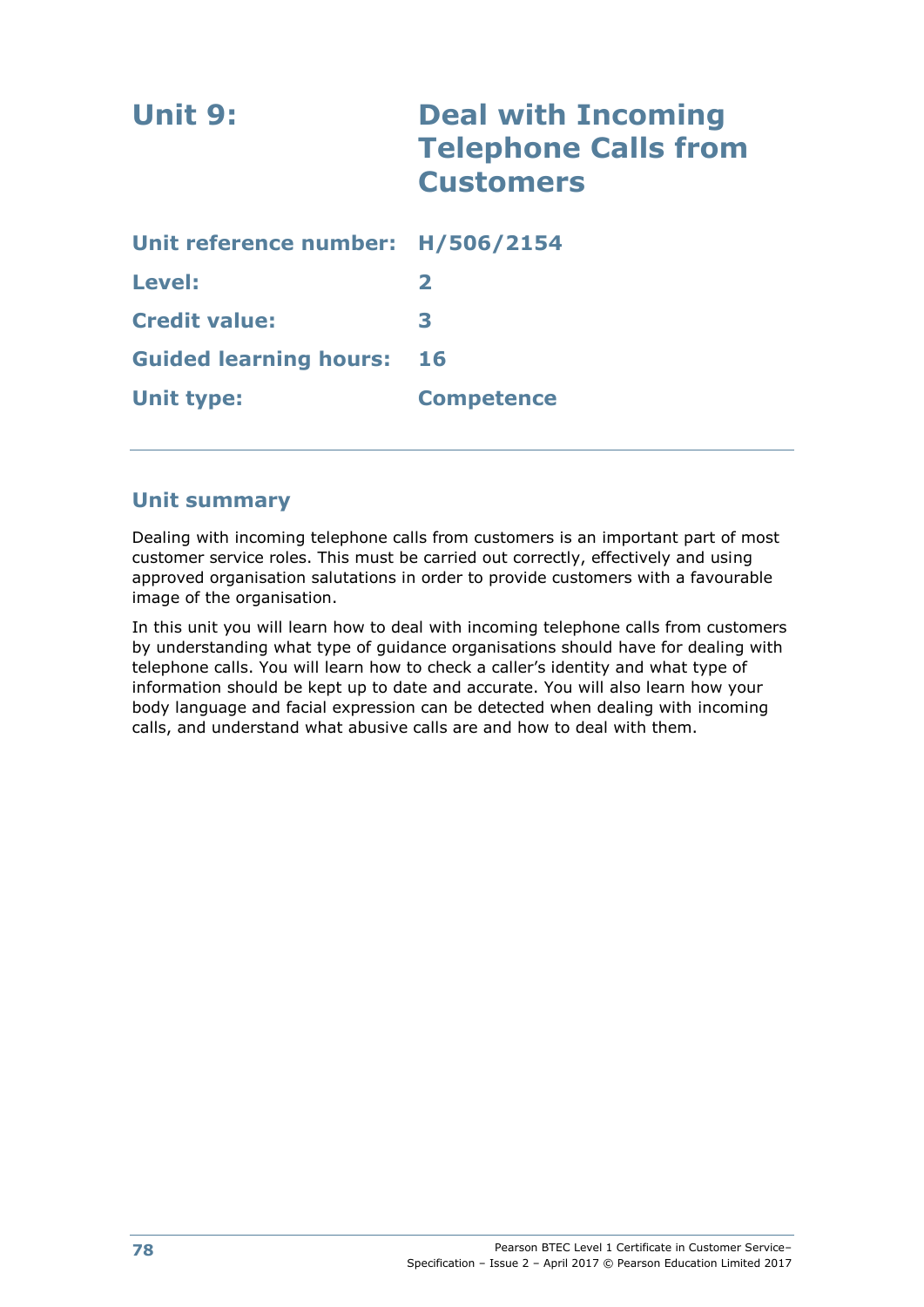# **Learning outcomes and assessment criteria**

To pass this unit, the learner needs to demonstrate that they can meet all the learning outcomes for the unit. The assessment criteria outline the requirements the learner is expected to meet to achieve the unit.

|                | <b>Learning outcomes</b>                                       |     | <b>Assessment criteria</b>                                                                        |
|----------------|----------------------------------------------------------------|-----|---------------------------------------------------------------------------------------------------|
| $\mathbf{1}$   | Understand how to deal with<br>incoming customer calls         | 1.1 | Explain why an organisation should<br>have guidance on dealing with<br>telephone calls            |
|                |                                                                |     | 1.2 Explain why an organisation should<br>have an identity checking process                       |
|                |                                                                | 1.3 | Explain the importance of keeping<br>customer information up to date                              |
|                |                                                                |     | 1.4 Explain the importance of keeping<br>customers informed of the progress<br>of their call      |
|                |                                                                |     | 1.5 Describe how body language and<br>facial expressions can be detected<br>over the telephone    |
|                |                                                                |     | 1.6 Describe different questioning<br>techniques used when dealing with<br>incoming calls         |
|                |                                                                | 1.7 | Explain how to handle abusive calls                                                               |
| $\overline{2}$ | Be able to establish the purpose of<br>incoming customer calls |     | 2.1 Verify the identity of callers in line<br>with organisational guidelines                      |
|                |                                                                | 2.2 | Speak clearly, concisely and<br>politely using speech and tone to<br>create a rapport             |
|                |                                                                | 2.3 | Adapt their own communication<br>style to meet customers' needs                                   |
|                |                                                                |     | 2.4 Listen actively to what customers<br>are saying to collect as much<br>information as possible |
|                |                                                                | 2.5 | Use questioning techniques that are<br>appropriate to the conversation                            |
|                |                                                                | 2.6 | Record information in line with<br>organisational guidelines                                      |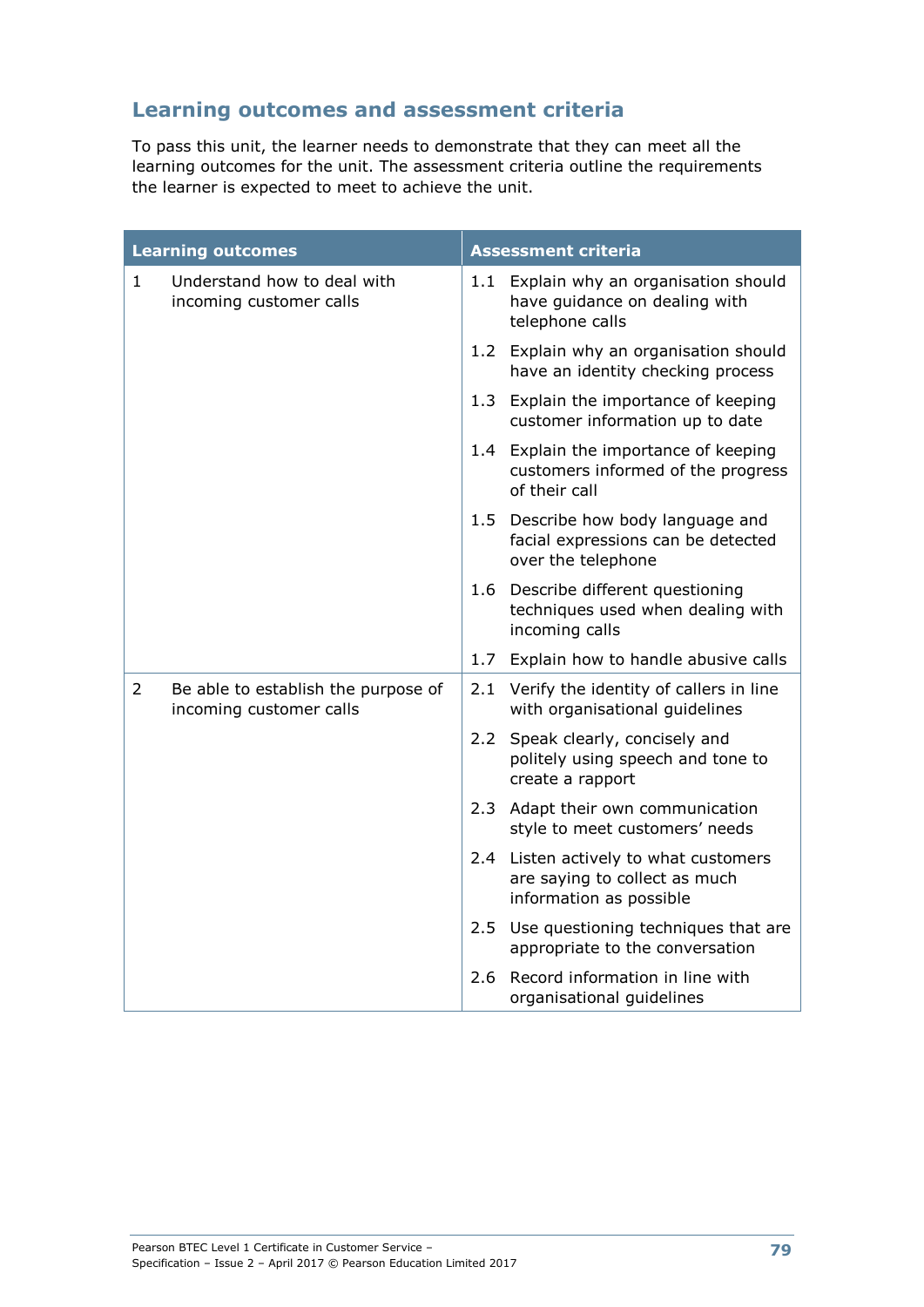| <b>Learning outcomes</b> |                                                         | <b>Assessment criteria</b> |                                                                                        |  |
|--------------------------|---------------------------------------------------------|----------------------------|----------------------------------------------------------------------------------------|--|
| 3                        | Be able to deal with customer<br>questions and requests |                            | 3.1 Respond in a way that best meets<br>customer and organisational<br>requirements    |  |
|                          |                                                         |                            | 3.2 Give clear and concise information<br>that meets customers' needs                  |  |
|                          |                                                         |                            | 3.3 Manage the length of the<br>conversation                                           |  |
|                          |                                                         |                            | 3.4 Confirm that the customer is<br>satisfied with the outcomes of the<br>conversation |  |
|                          |                                                         |                            | 3.5 Complete agreed post-call follow up<br>actions                                     |  |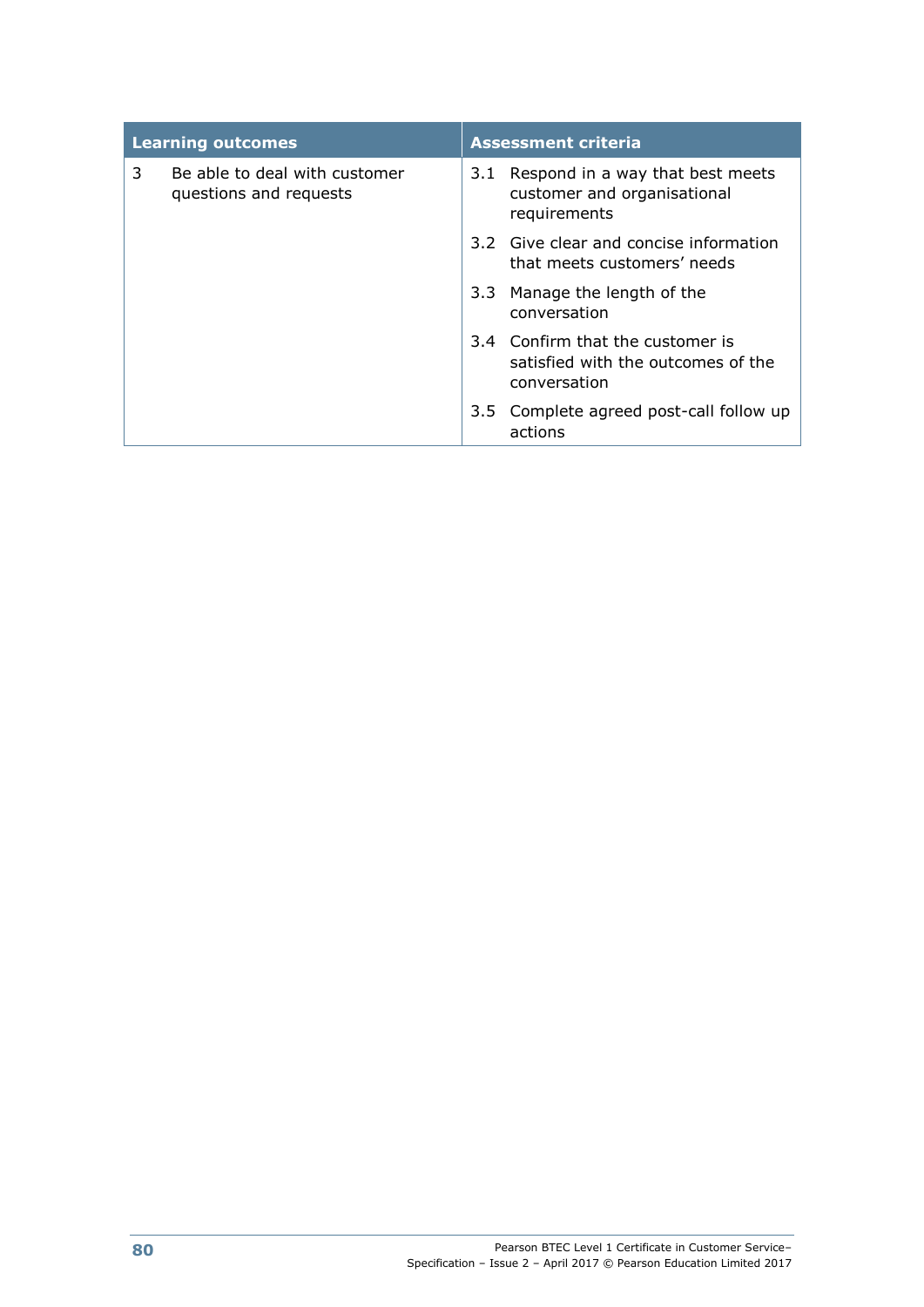# **AC1.1: Explain why an organisation should have guidance on dealing with telephone calls**

- *Types of organisational guidance:* organisational policy, e.g. customer communication policy; organisational procedures, e.g. procedures for handling calls, escalation procedures; agreed ways of working, e.g. telephone greeting script
- *Reasons for organisational guidance:* e.g. to ensure customers are dealt with on the phone in a professional and consistent manner, provide staff with confidence in carrying out their job, ensure that problems and complaints are dealt with efficiently and effectively, to support the organisational branding message and corporate goals

# **AC1.2: Explain why an organisation should have an identity checking process**

- *Identity checking processes:* varies across industries and organisations; could include verifying personal details, password/pin, account activity, account number; three-question check
- *Reason for an organisation identity checking process:* compliance with Data Protection Act (1998); to ensure customers' personal information us handled properly; to prevent fraud; build trust and good relationship with customers; retain customer loyalty; maintain organisation reputation

# **AC1.3: Explain the importance of keeping customer information up to date**

- *Customer information:* type, e.g. personal contact details, payment information, security information,
- *Importance of keeping customer information up to date:* e.g. organisational compliance with the Data Protection Act, support customer loyalty programmes, promotional activities, accurate record keeping

### **AC1.4: Explain the importance of keeping customers informed of the progress of their call**

 *Importance of keeping customers informed:* to manage customer expectations; to inform customers that their queries/problems are being dealt with; to realise customer satisfaction; to show customers that the organisation is caring, values the customer and is trying to meet their needs; to ensure that customers are fully engaged in the service process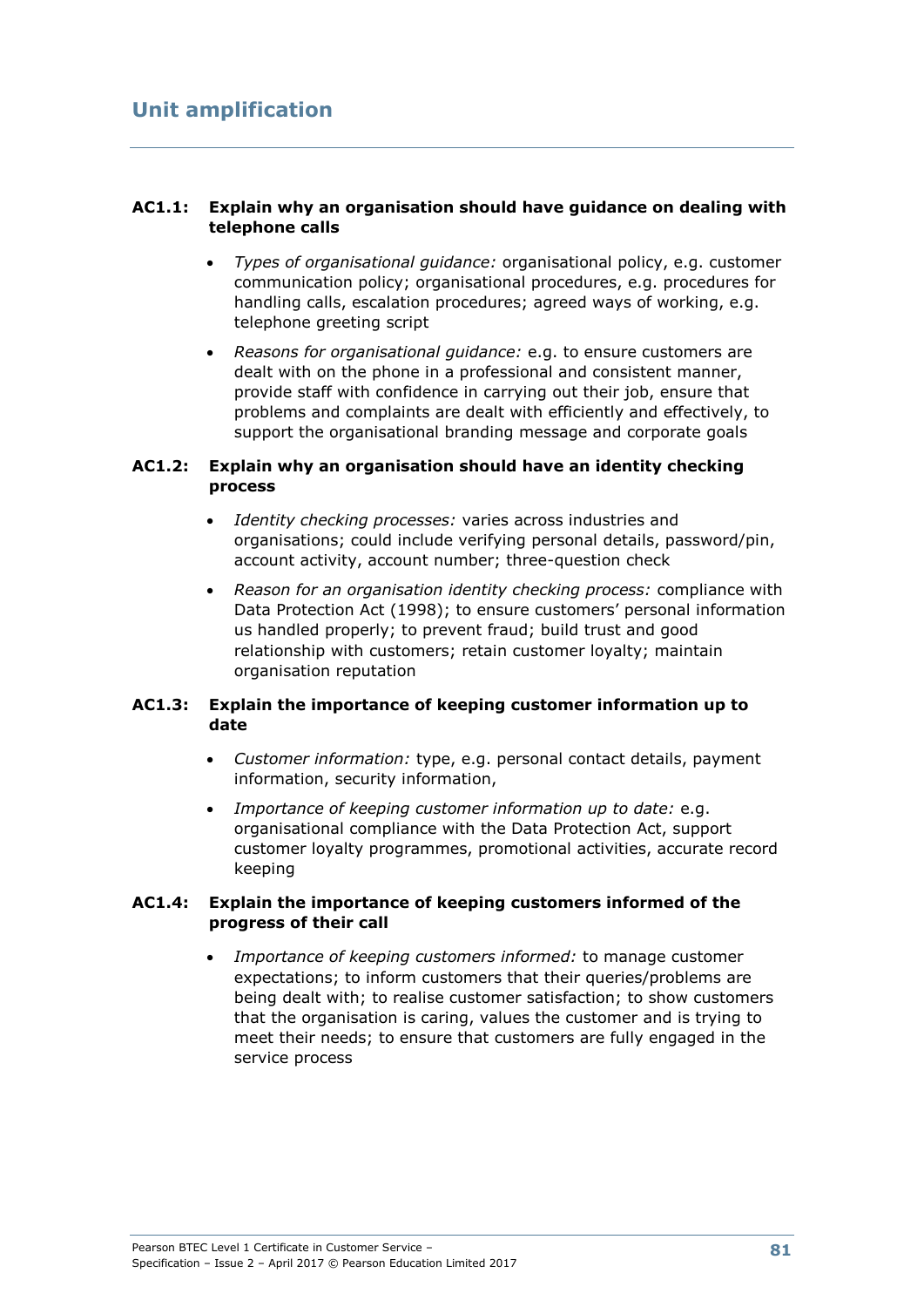## **AC1.5: Describe how body language and facial expressions can be detected over the telephone**

 *How to detect:* tone, pitch and pace of voice; words used; breathing pattern; sighing; clarity of voice

# **AC1.6: Describe different questioning techniques used when dealing with incoming calls**

- *Different questioning techniques:* probing, open, closed, funnel, leading
- *Use of questioning techniques:* e.g. verify customer identify, establish facts related to the call, confirm agreed actions

# **AC1.7: Explain how to handle abusive calls**

- *Abusive calls:* features, e.g. shouting, aggression, threatening behaviour, inappropriate language
- *Handling abusive calls:* e.g. be calm, polite and professional; listen and show empathy; explain and speak slowly and softly; state position and boundaries; be honest with the caller; refer to policies and escalate, if necessary; issue warning of termination of the call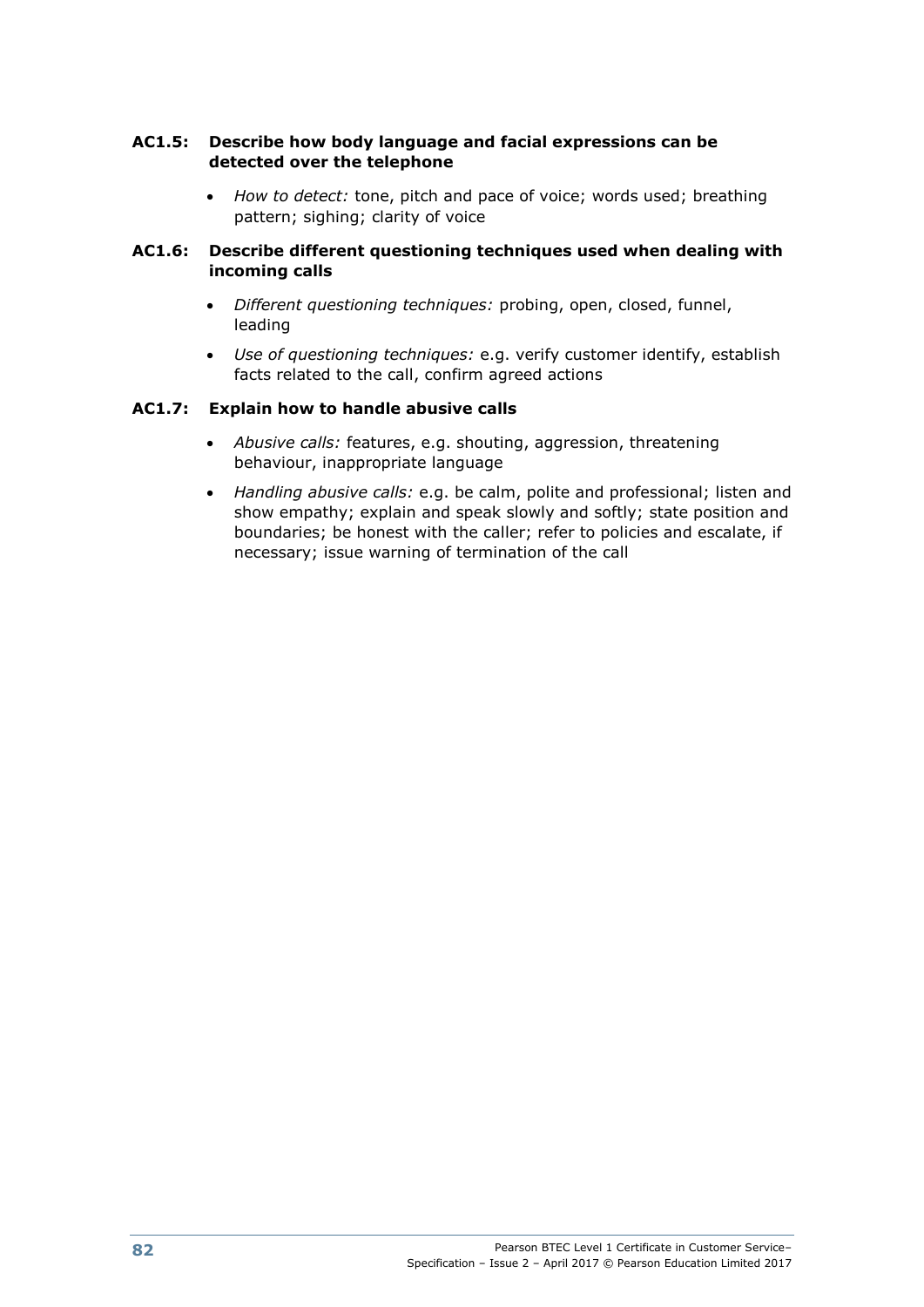# **Suggested resources**

#### **Website**

www.ico.org.uk – Information Commissioner's Office, information on data protection

### **Assessment**

To pass this unit the evidence that the learner presents for assessment must demonstrate that they have met the required standard specified in the learning outcomes and assessment criteria and the requirements of the Assessment Strategy.

To ensure that the assessment tasks and activities enable learners to produce valid, sufficient, authentic and appropriate evidence that meets the assessment criteria, centres should apply the *Unit Assessment guidance* and the requirements of the Assessment Strategy below.

Wherever possible, centres should adopt a holistic approach to assessing the units in the qualification. This gives the assessment process greater rigour and minimises repetition, time and the burden of assessment on all parties involved in the process.

### **Unit assessment requirements**

This unit must be assessed in the workplace in accordance with Skills CFA Business Administration, Customer Service and Management and Leadership Assessment Strategy in *Annexe A.* Simulation is not allowed for this unit. All evidence of occupational competence should be generated through performance under workplace conditions; this includes evidence of achievement for knowledge-based learning outcomes and associated assessment criteria.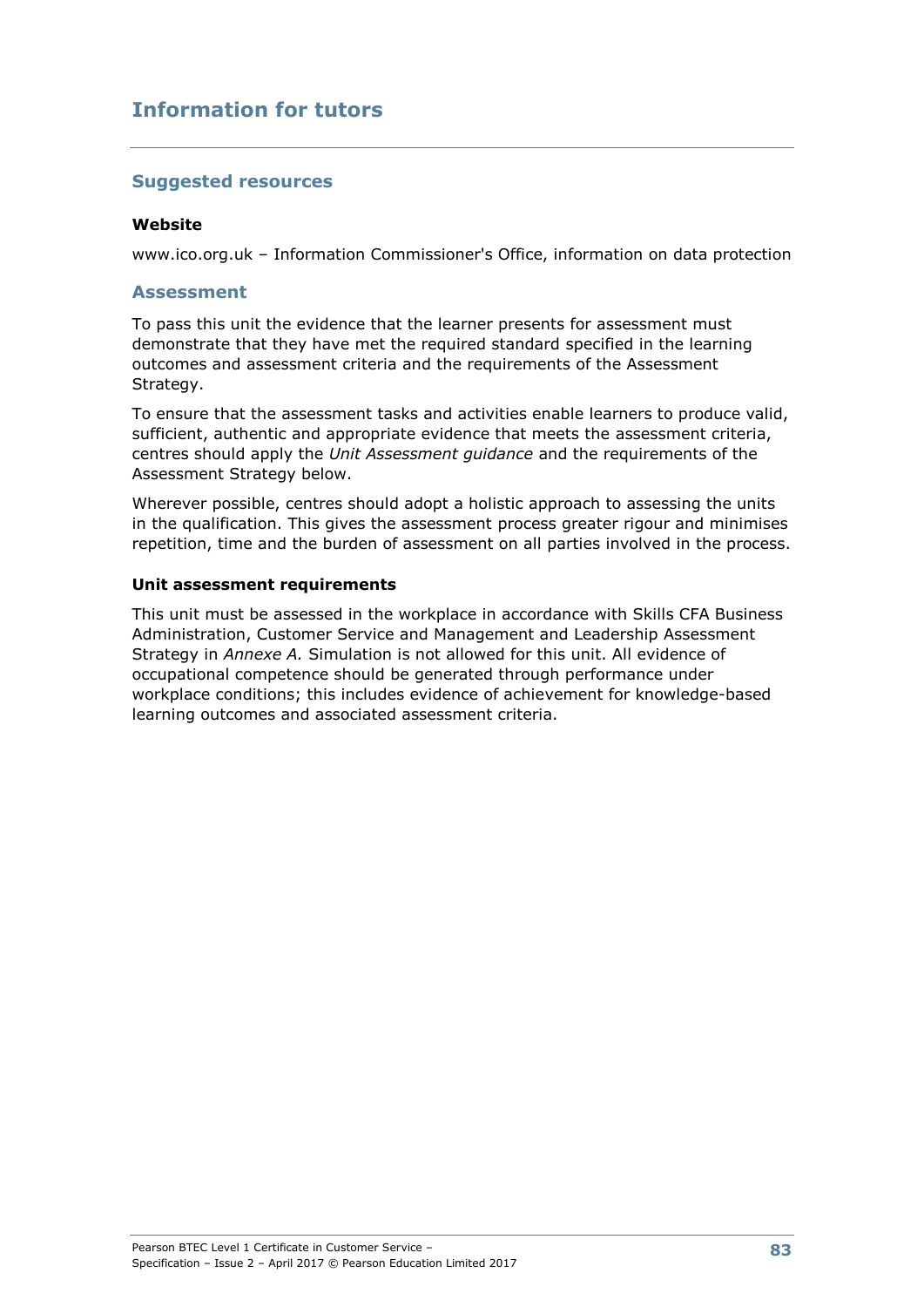# **Unit assessment guidance**

This guidance supports assessors in making decisions about how best to assess each unit and the evidence needed to meet the assessment requirements of the unit. Centres can adapt the guidance for learners and the particular assessment context, as appropriate.

Observation of the learner dealing with incoming calls from customers is the primary source of evidence for this unit. The learner can be observed unobtrusively by the assessor with the use of question and answer (Q&A) sessions (such as for learning outcome 1, AC1.6) to show their underlying knowledge. It is expected that learners will come from a wide variety of workplaces and be dealing with incoming calls from customers.

Product evidence (e.g. notes taken from incoming calls) seen during or separately from an observed performance must be evaluated and commented on by the assessor. Witness testimony is also a suitable assessment method to confirm the learner's competence against the learning outcomes and assessment criteria (for instance AC2.6).

A question and answer (Q&A) session would be an appropriate assessment method for learning outcome 1. Learners may be more comfortable using a learner diary to demonstrate their knowledge level for this learning outcome and this is also acceptable. Learners' responses must be at the appropriate depth and breadth to meet the level of demand of the knowledge assessment criteria; for example, the response for AC1.3 must have sufficient detail about the importance of keeping customer information up to date.

Evidence of Recognition of Prior Learning (RPL) can also be used within the unit to confirm competence. Wherever possible, the learning outcomes in this unit should be assessed holistically across the qualification.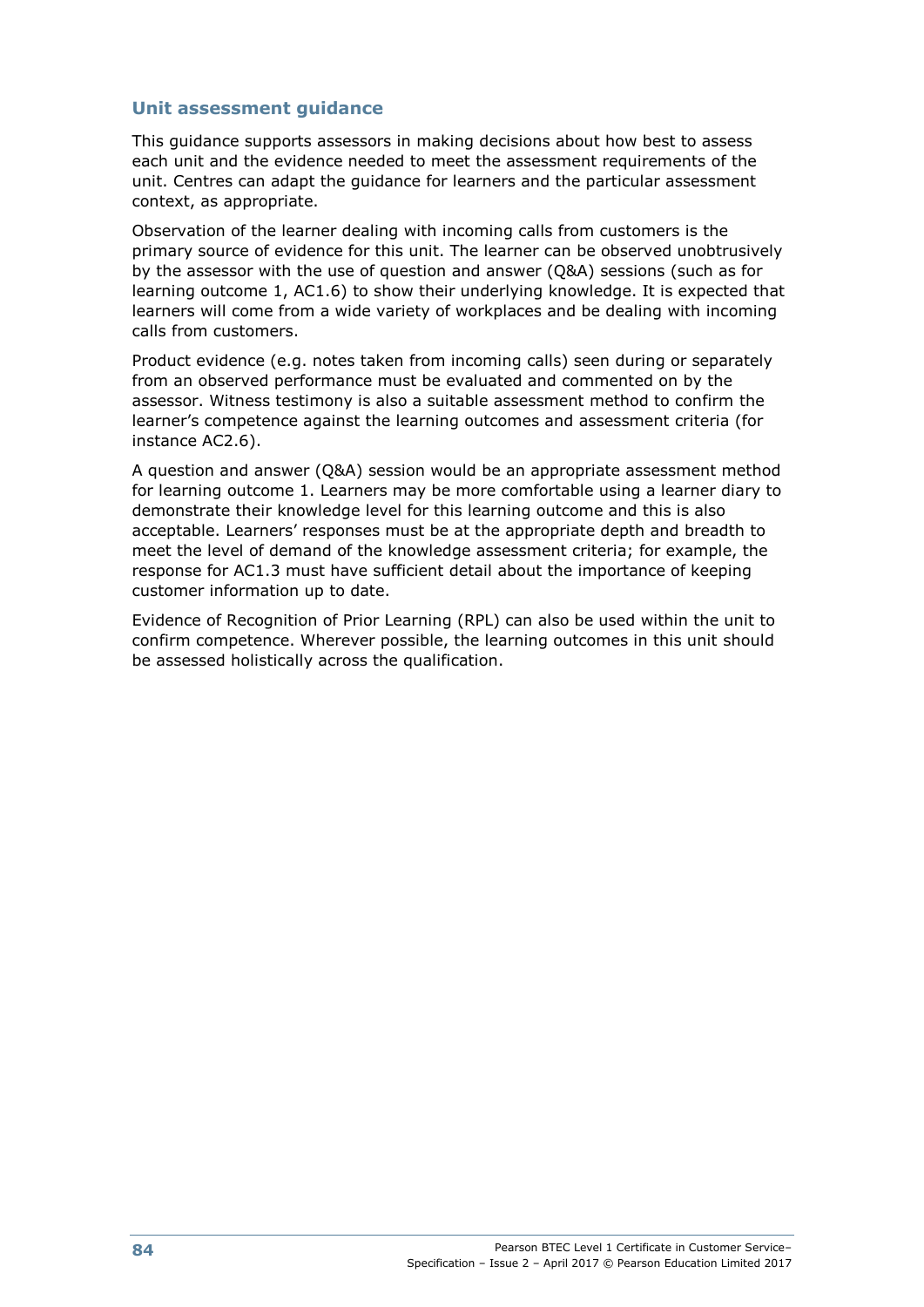| <b>Unit 10:</b>                   | <b>Make Telephone Calls</b><br>to Customers |
|-----------------------------------|---------------------------------------------|
| Unit reference number: K/506/2155 |                                             |
| <b>Level:</b>                     | $\mathbf{2}$                                |
| <b>Credit value:</b>              | 3                                           |
| <b>Guided learning hours:</b>     | 16                                          |
| <b>Unit type:</b>                 | <b>Competence</b>                           |

# **Unit summary**

Making telephone calls to customers is an important part of some customer service roles. It is important that this is done correctly, effectively and using approved organisation wording in order to provide customers with a favourable image of the organisation.

In this unit you will develop your knowledge and understanding of relevant legislation and regulations relating to customer information. You will be able to plan telephone calls prior to making them, check customer identity when making telephone calls and understand how to keep customer information up to date. You will develop knowledge and understanding of how your body language and facial expressions can be detected over the telephone and be able to apply different types of questioning when using the telephone. You will be able to explain how to deal with abusive calls from customers.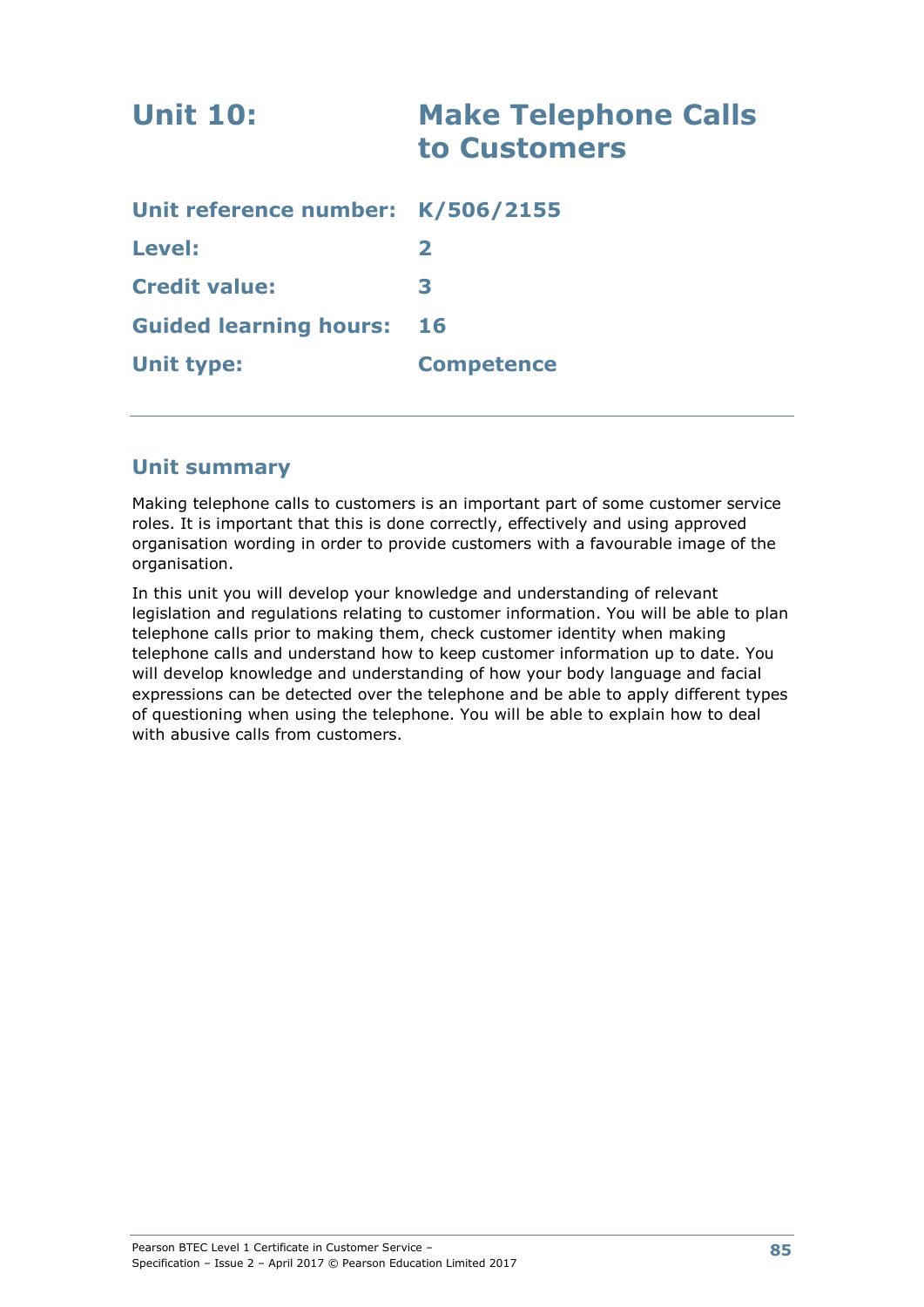# **Learning outcomes and assessment criteria**

To pass this unit, the learner needs to demonstrate that they can meet all the learning outcomes for the unit. The assessment criteria outline the requirements the learner is expected to meet to achieve the unit.

|                | <b>Learning outcomes</b>                               | <b>Assessment criteria</b> |                                                                                                                          |  |
|----------------|--------------------------------------------------------|----------------------------|--------------------------------------------------------------------------------------------------------------------------|--|
| 1              | Understand how to make telephone<br>calls to customers | 1.1                        | Explain the legislation and<br>regulations relating to the use of<br>customer information when<br>planning to make calls |  |
|                |                                                        |                            | 1.2 Explain the importance of keeping<br>customer information up to date                                                 |  |
|                |                                                        | 1.3                        | Explain the reasons for<br>organisational guidance on dealing<br>with telephone calls                                    |  |
|                |                                                        |                            | 1.4 Explain the reasons for<br>organisational identity checking<br>processes                                             |  |
|                |                                                        |                            | 1.5 Explain how body language and<br>facial expressions can be detected<br>over the telephone                            |  |
|                |                                                        |                            | 1.6 Describe different questioning<br>techniques when dealing with<br>customers                                          |  |
|                |                                                        |                            | 1.7 Explain organisational guidelines<br>for what can and cannot be said or<br>promised                                  |  |
|                |                                                        |                            | 1.8 Explain how to handle abusive calls<br>from customers                                                                |  |
| $\overline{2}$ | Be able to plan telephone calls to                     | 2.1                        | Identify the objective(s) of calls                                                                                       |  |
|                | customers                                              |                            | 2.2 Prepare the information needed to<br>make calls                                                                      |  |
|                |                                                        |                            | 2.3 Plan the structure of calls                                                                                          |  |
|                |                                                        |                            | 2.4 Identify customers' likely responses<br>and how they can be dealt with                                               |  |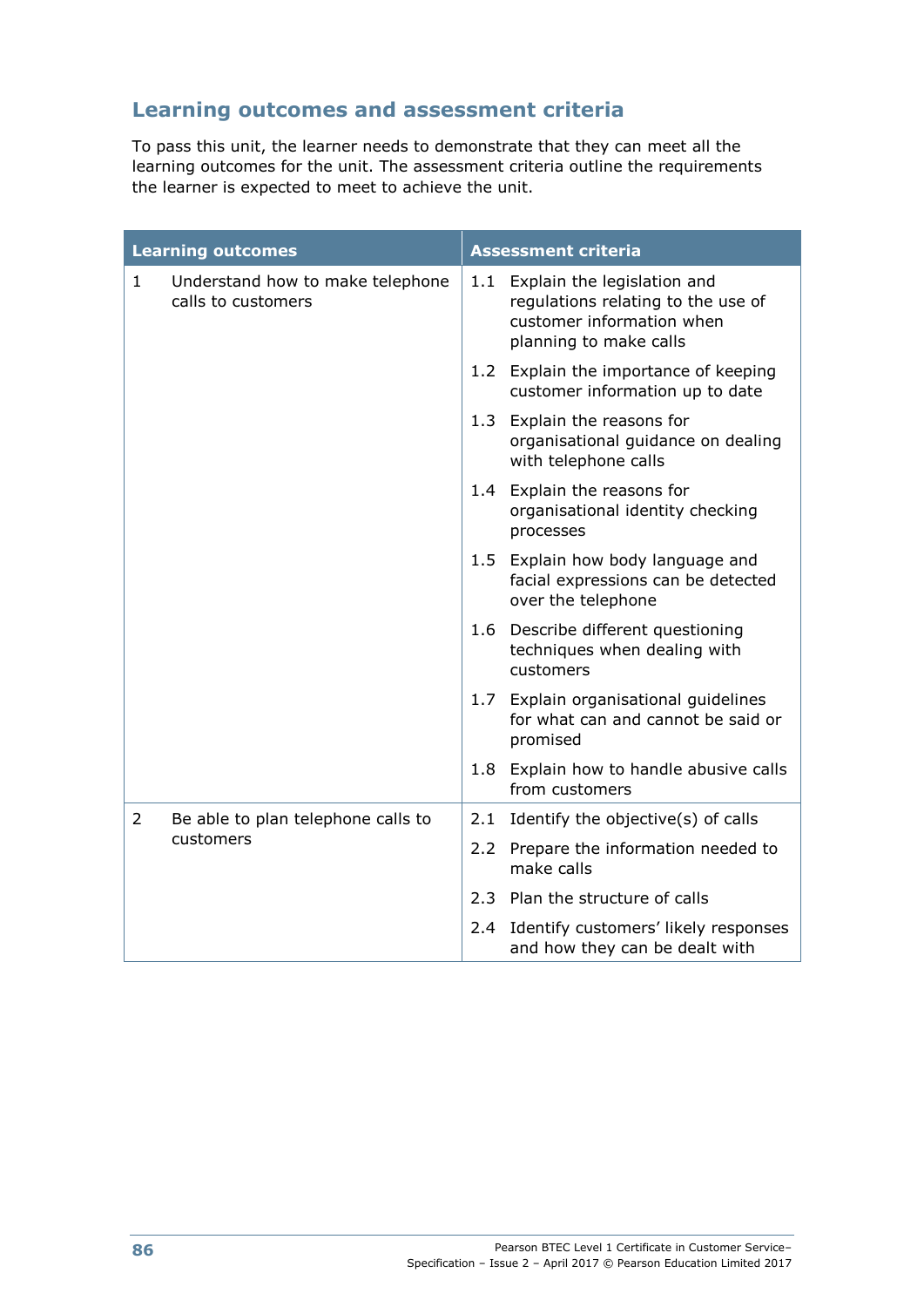|   | <b>Learning outcomes</b>                        | <b>Assessment criteria</b> |                                                                                                   |  |
|---|-------------------------------------------------|----------------------------|---------------------------------------------------------------------------------------------------|--|
| 3 | Be able to make telephone calls to<br>customers |                            | 3.1 Use telecommunications equipment<br>in accordance with organisational<br>standards            |  |
|   |                                                 |                            | 3.2 Confirm the identity of customers in<br>line with organisational guidelines                   |  |
|   |                                                 | 3.3                        | Make the customer aware of the<br>purpose of the call as early as<br>possible                     |  |
|   |                                                 |                            | 3.4 Speak clearly, concisely and<br>politely, using speech and tone to<br>create rapport          |  |
|   |                                                 | 3.5                        | Adapt their own communication<br>style to meet customers' needs                                   |  |
|   |                                                 |                            | 3.6 Listen actively to what customers<br>are saying to collect as much<br>information as possible |  |
|   |                                                 | 3.7                        | Give clear and concise information<br>that meets customers' needs                                 |  |
|   |                                                 | 3.8                        | Record information in line with<br>organisational guidelines                                      |  |
|   |                                                 | 3.9                        | Complete agreed follow up actions<br>after closing the telephone call                             |  |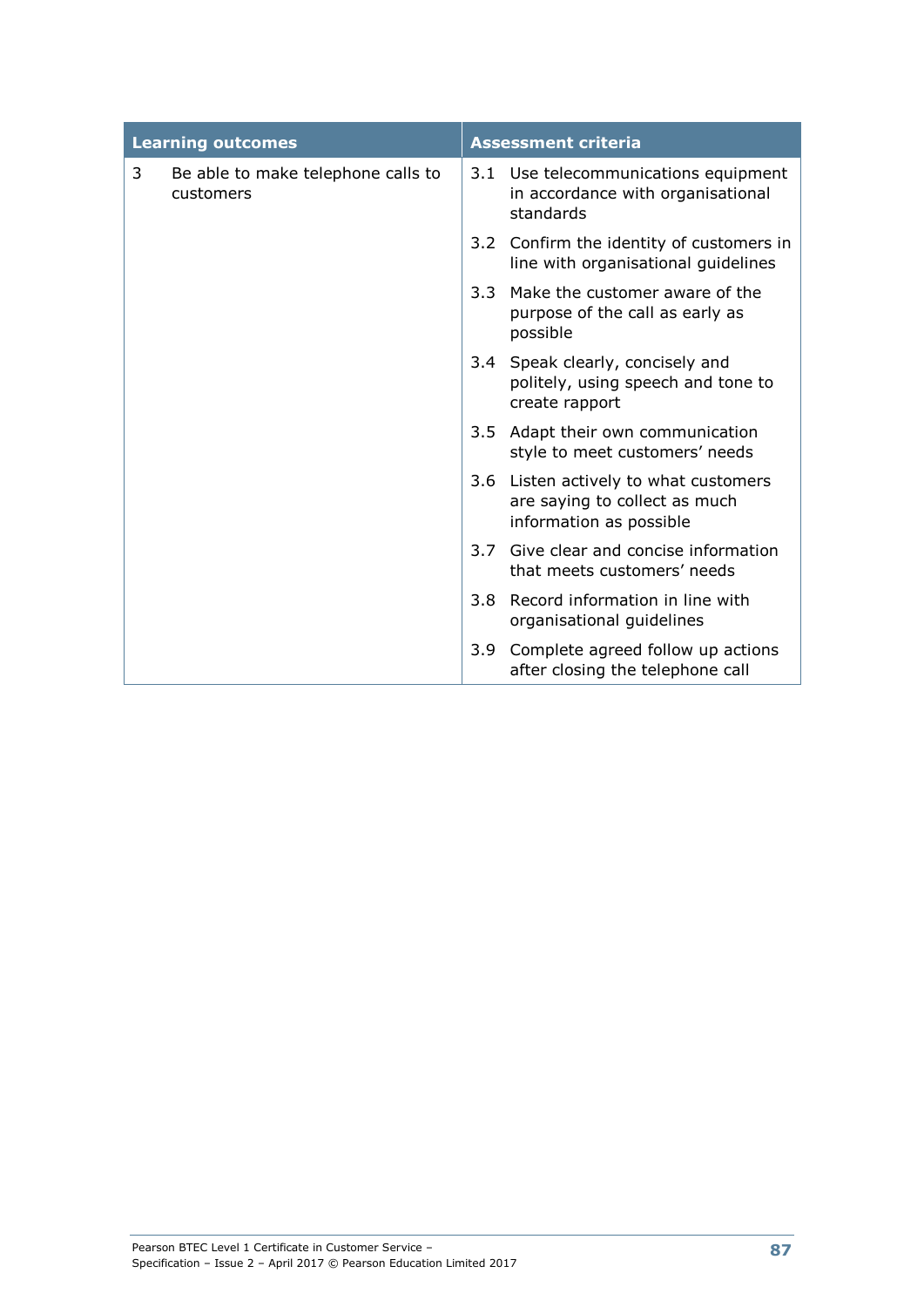# **AC1.1: Explain the legislation and regulations relating to the use of customer information when planning to make calls**

- *Legislation:* Data Protection Act (1998), Consumer Contracts Regulations (2014), Trade Descriptions Act (1968)
- *Regulation:* telemarketing and sale rules, industry code of practice guidelines

### **AC1.2: Explain the importance of keeping customer information up to date**

- *Customer information:* type, e.g. personal contact details, payment information, security information,
- *Importance of keeping customer information up to date:* e.g. organisational compliance with the Data Protection Act, support customer loyalty programmes, promotional activities, accurate record keeping

# **AC1.3: Explain the reasons for organisational guidance on dealing with telephone calls**

- *Types of organisational guidance:* organisational policy, e.g. customer communication policy; organisational procedures, e.g. procedures for handling calls, escalation procedures; agreed ways of working, e.g. telephone greeting script
- *Reasons for organisational guidance:* e.g. to ensure customers are dealt with on the phone in a professional and consistent manner, provide staff with confidence in carrying out their job, ensure that problems and complaints are dealt with efficiently and effectively, to support the organisational branding message and corporate goals

# **AC1.4: Explain the reasons for organisational identity checking processes**

- *Identity checking processes:* varies across industries and organisations; could include verifying personal details, password/pin, account activity, account number; three-question check
- *Reason for an organisation identity checking process:* compliance with Data Protection Act (1998); to ensure customers' personal information us handled properly; to prevent fraud; build trust and good relationship with customers; retain customer loyalty; maintain organisation reputation

### **AC1.5: Explain how body language and facial expressions can be detected over the telephone**

 *How to detect:* tone, pitch and pace of voice, words used, breathing pattern, sighing, clarity of voice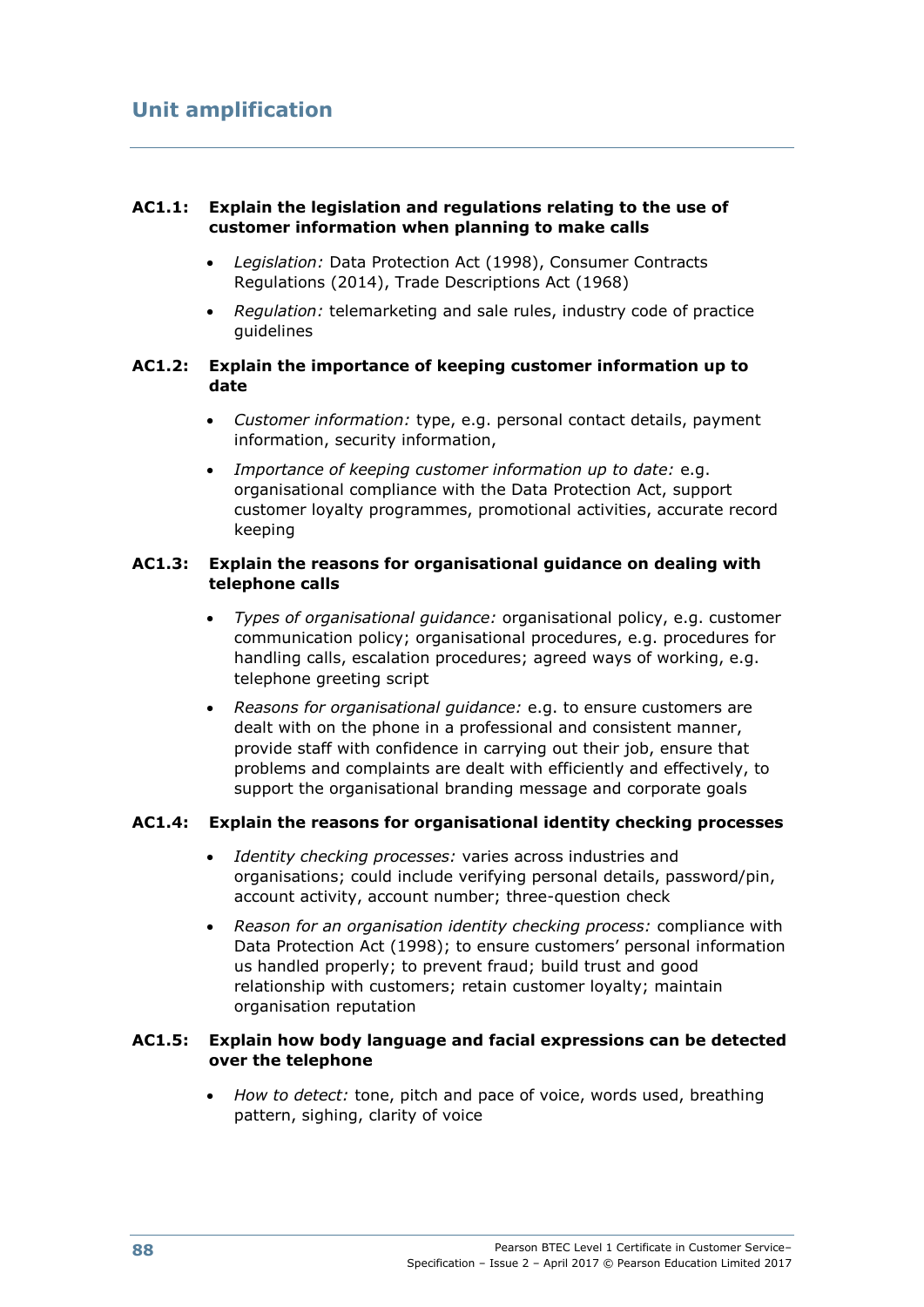# **AC1.6: Describe different questioning techniques when dealing with customers**

- *Different questioning techniques:* probing, open, closed, funnel, leading
- *Use of questioning techniques:* e.g. verify customer identity, establish facts related to the call, confirm agreed actions

### **AC1.7: Explain organisational guidelines for what can and cannot be said or promised**

 *The knowledge to meet this AC depends on particular organisational requirements and context. Learners need to apply the knowledge specific to their organisation to meet this AC*

# **AC1.8: Explain how to handle abusive calls from customers**

- *Abusive calls:* features, e.g. shouting, aggression, threatening behaviour, inappropriate language
- *Handling abusive calls:* e.g. be calm, polite and professional; listen and show empathy; explain and speak slowly and softly; state position and boundaries; be honest with the caller; refer to policies and escalate, if necessary; issue warning of termination of the call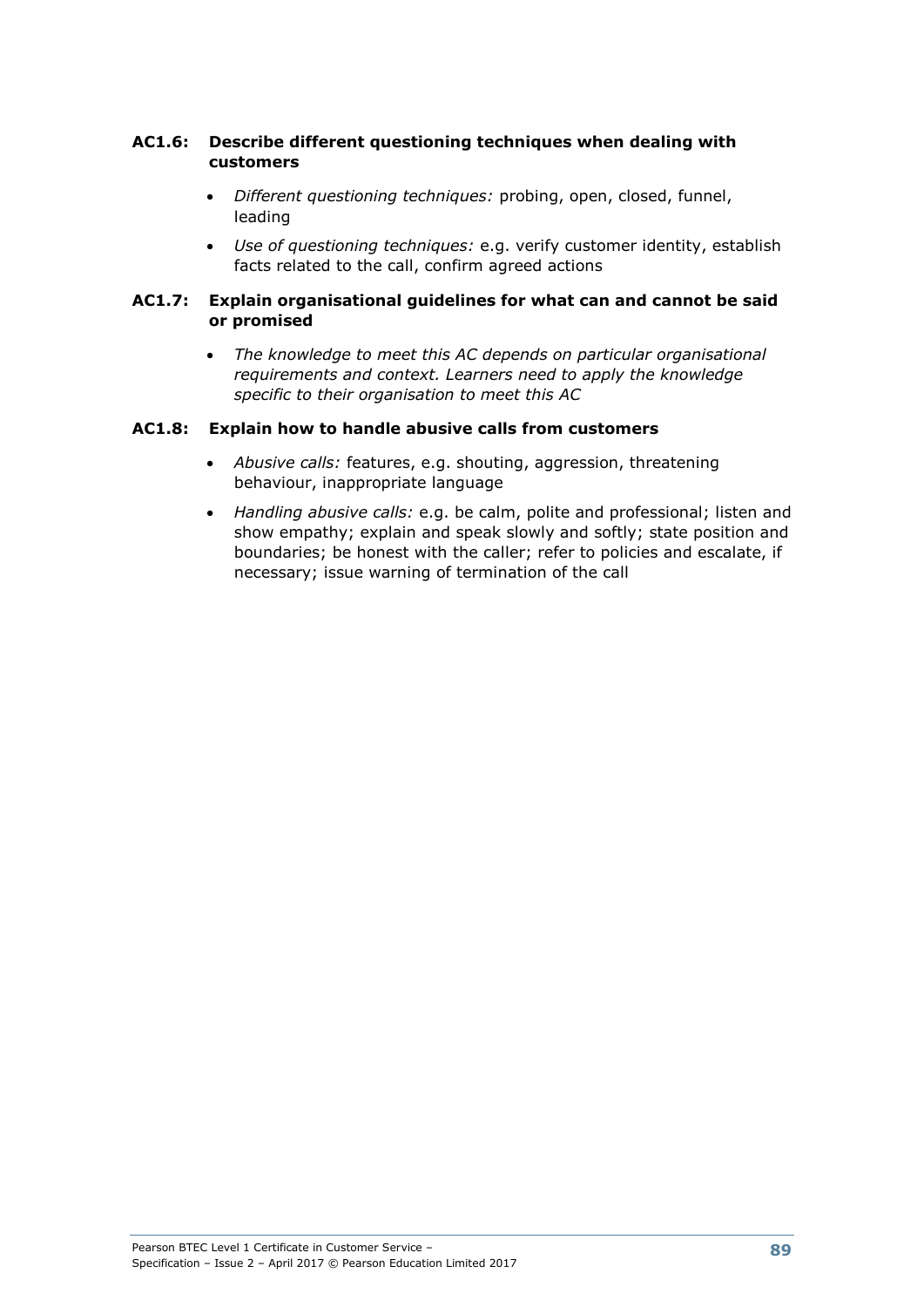# **Suggested resources**

#### **Websites**

www.ofcom.org.uk – Ofcom, the independent regulator and competition authority for the UK communications industry, has information on legislation and regulation

## **Assessment**

To pass this unit the evidence that the learner presents for assessment must demonstrate that they have met the required standard specified in the learning outcomes and assessment criteria and the requirements of the Assessment Strategy.

To ensure that the assessment tasks and activities enable learners to produce valid, sufficient, authentic and appropriate evidence that meet the assessment criteria, centres should apply the *Unit assessment guidance* provided and the requirements of the Assessment Strategy given below.

Wherever possible, centres should adopt a holistic approach to assessing the units in the qualification. This gives the assessment process greater rigour and minimises repetition, time and the burden of assessment on all parties involved in the process.

### **Unit assessment requirements**

This unit must be assessed in the workplace in accordance with Skills CFA Business Administration, Customer Service and Management and Leadership assessment strategy in *Annexe A*. Simulation is not allowed for this unit. All evidence of occupational competence should be generated through performance under workplace conditions; this includes evidence of achievement for knowledge-based learning outcomes and associated assessment criteria.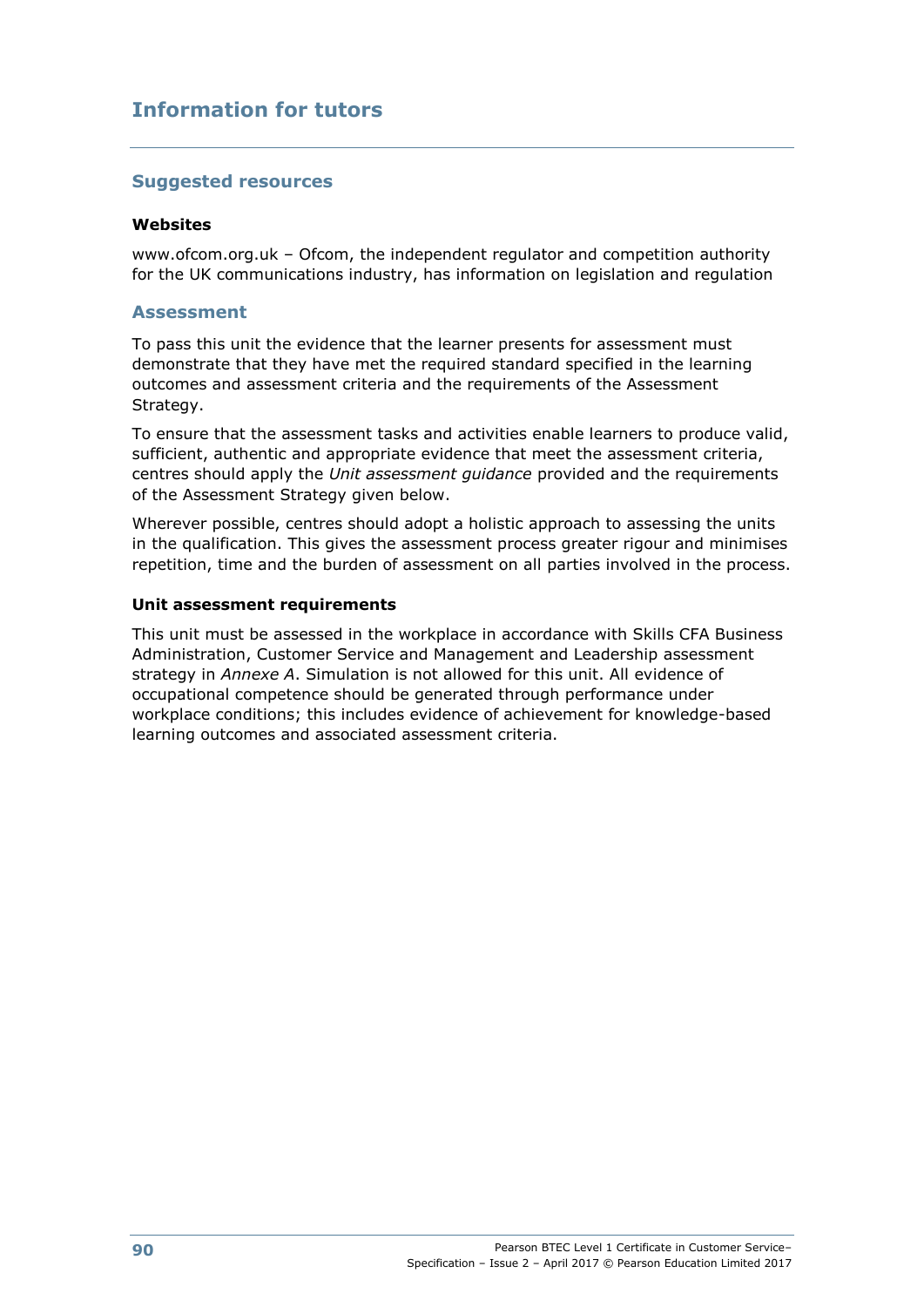## **Unit assessment guidance**

This guidance supports assessors in making decisions about how best to assess each unit and the evidence needed to meet the assessment requirements of the unit. Centres can adapt the guidance for learners and the particular assessment context, as appropriate.

The primary source of evidence for this unit is direct observation of the learner making telephone calls to customers. The observation can be done unobtrusively by the assessor with the use of oral questioning to evidence the knowledge underlying the performance being undertaken and to meet some of the knowledge outcomes (e.g. AC1.2 to 1.4).

Product evidence, for example, notes and information obtained and made prior to making calls, seen during an observed performance or separately from observed performance. This evidence must be evaluated and commented on by the assessor.

Witness testimony can be used to provide supporting evidence to confirm the learner's achievement of the assessment criteria that is less observable (e.g. AC3.1, 3.2).

Question and answer (Q&A) is an appropriate assessment method for learning outcome 1. However, learners may be more comfortable using a learner diary to demonstrate their knowledge level for learning outcome 1 and this is also acceptable. The learner's responses must be at the appropriate depth and breadth to meet the level of demand of the knowledge ACs; for example, the response for AC1.3 must explain in sufficient detail the reasons for organisational guidance on dealing with telephone calls.

Evidence of Recognition of Prior Learning (RPL) can also be used within the unit to confirm competence. Wherever possible, the learning outcomes in this unit should be assessed holistically across the qualification.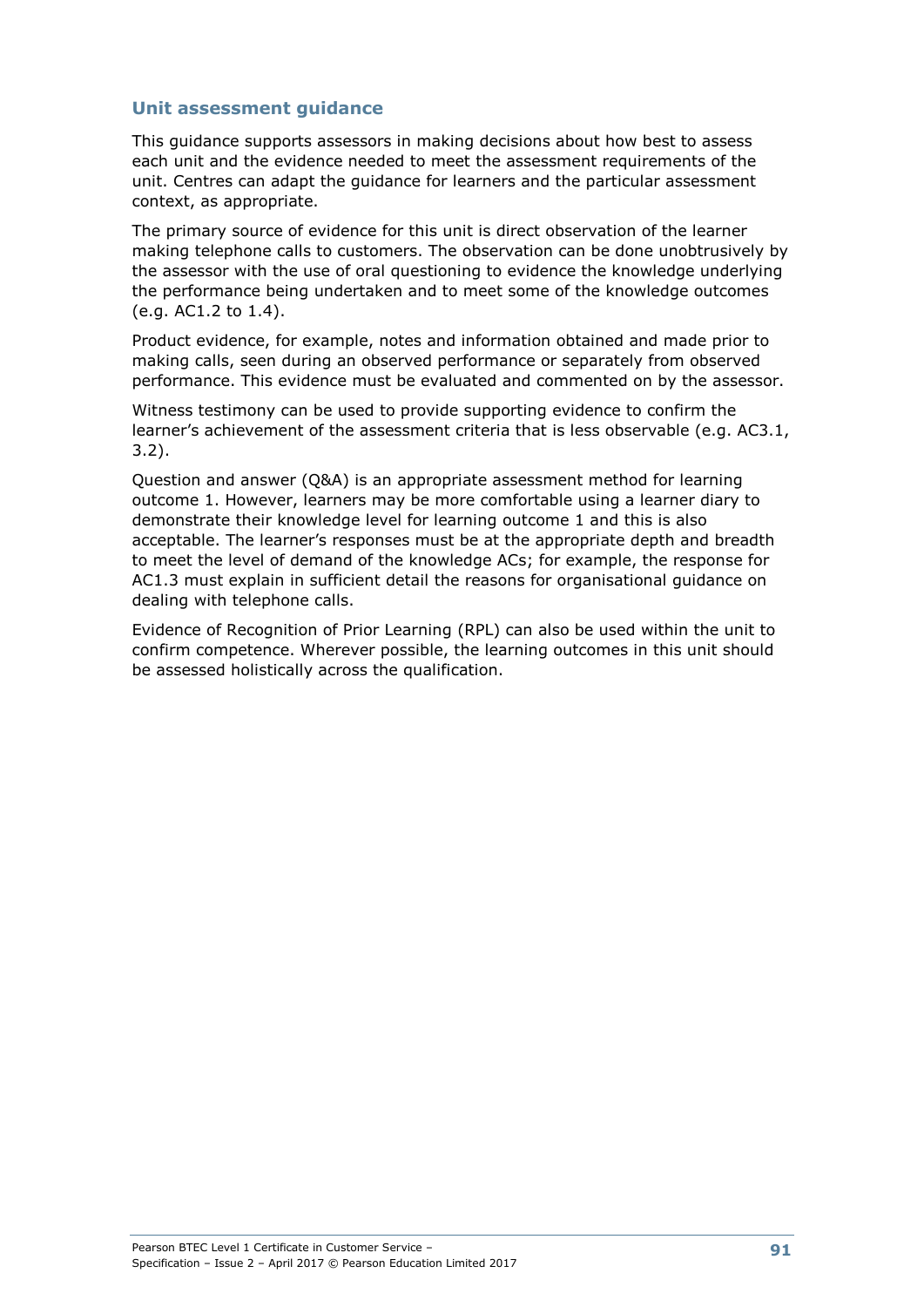| <b>Unit 11:</b>                   | <b>Process Information</b><br>about Customers |
|-----------------------------------|-----------------------------------------------|
| Unit reference number: R/506/2134 |                                               |
| Level:                            | $\mathbf{z}$                                  |
| <b>Credit value:</b>              | 3                                             |
| <b>Guided learning hours:</b>     | 14                                            |
| <b>Unit type:</b>                 | <b>Competence</b>                             |

# **Unit summary**

Knowing how to process customer information is a key learning outcome for this unit. All organisations whether private, public or voluntary collect different types of data about their customers to identify their spending habits, how they use the services provided and the strengths and weaknesses in their business operations.

In this unit you will be able to develop your skills in validating customer information collected and how to process it in line with legal, regulatory and organisational requirements. You will also be able to develop and demonstrate an understanding of who is authorised to collect customer information and how this information can be used and stored whilst working in a customer service environment.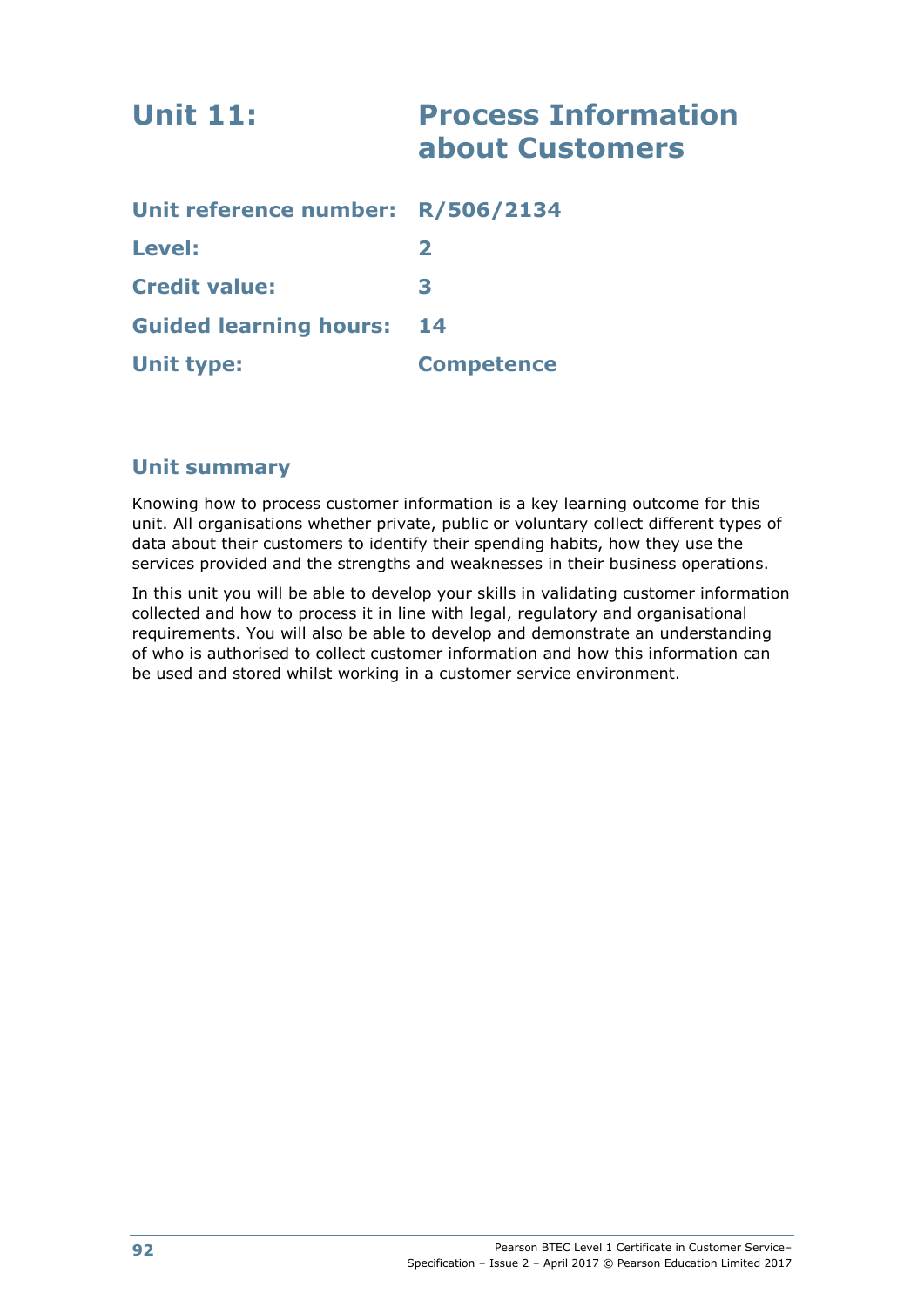# **Learning outcomes and assessment criteria**

To pass this unit, the learner needs to demonstrate that they can meet all the learning outcomes for the unit. The assessment criteria outline the requirements the learner is expected to meet to achieve the unit.

|                | <b>Learning outcomes</b>                          | <b>Assessment criteria</b> |                                                                                                                                    |  |
|----------------|---------------------------------------------------|----------------------------|------------------------------------------------------------------------------------------------------------------------------------|--|
| $\mathbf{1}$   | Understand how to process<br>customer information |                            | 1.1 Describe the functions of customer<br>information systems                                                                      |  |
|                |                                                   |                            | 1.2 Explain the way in which legislation<br>and regulatory requirements affect<br>the processing of customer<br>information        |  |
|                |                                                   |                            | 1.3 Explain different responsibilities<br>and levels of authority for<br>processing customer service<br>information                |  |
|                |                                                   |                            | 1.4 Explain the reliability of sources of<br>customer information                                                                  |  |
|                |                                                   |                            | 1.5 Explain the validity of customer<br>information                                                                                |  |
| $\overline{2}$ | Be able to process customer<br>information        |                            | 2.1 Record information about<br>customers in line with<br>organisational standards and<br>procedures                               |  |
|                |                                                   |                            | 2.2 Keep customer information up to<br>date                                                                                        |  |
|                |                                                   |                            | 2.3 Respond to requests for customer<br>information from authorised people<br>in a timely manner                                   |  |
|                |                                                   | $2.4^{\circ}$              | Retrieve customer information that<br>meets the requirements of the<br>request                                                     |  |
|                |                                                   |                            | 2.5 Supply customer information in a<br>format appropriate for the recipient                                                       |  |
|                |                                                   |                            | 2.6 Adhere to organisational policies<br>and procedures, legal and ethical<br>requirements when processing<br>customer information |  |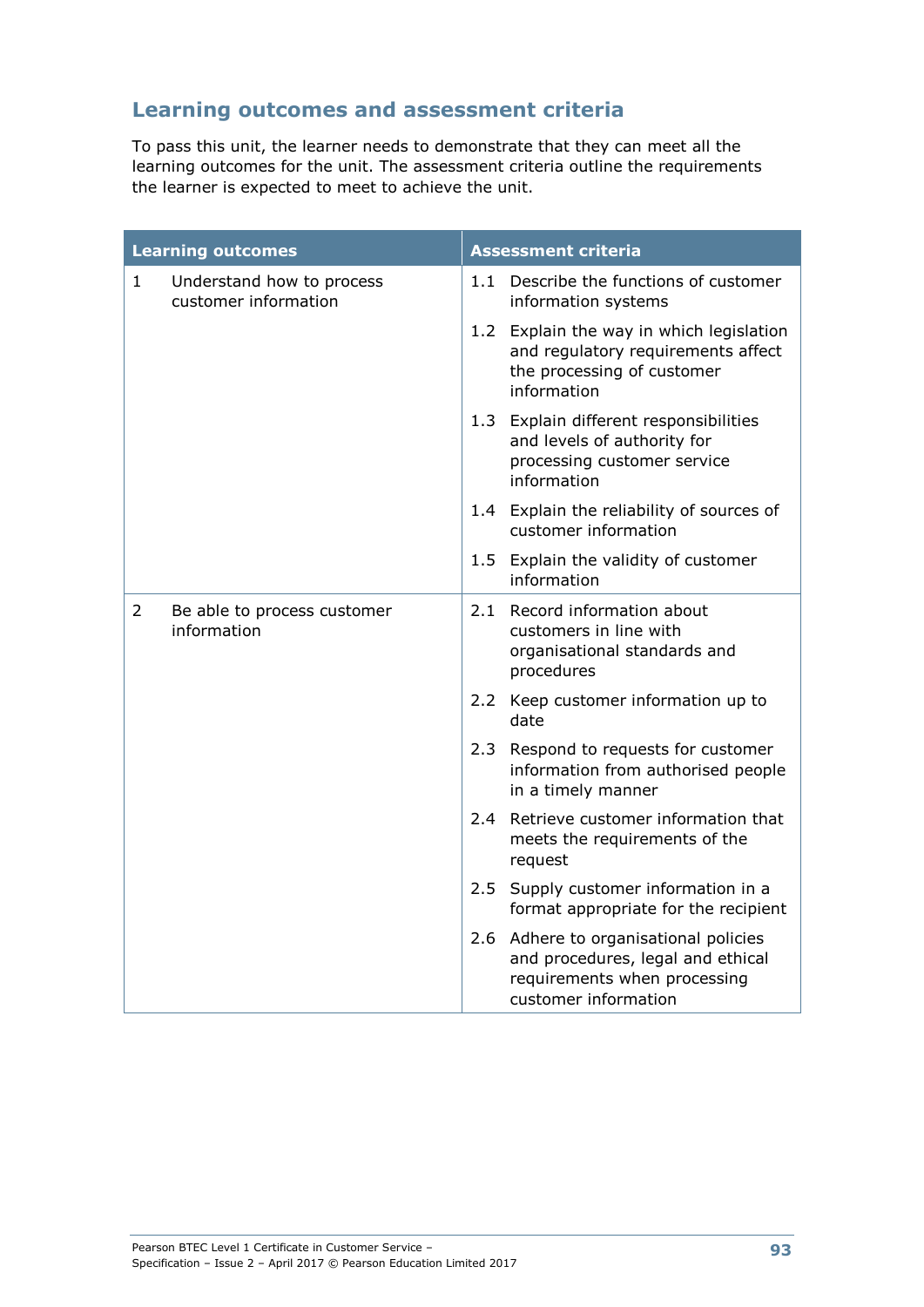## **AC1.1: Describe the functions of customer information systems**

- *Customer service information systems:* e.g. records, files, forms, orders, correspondence, databases, specialist software
- *Functions:* identifies customer buying/user habits, stores data, enables quick identification of customer information, tracks interactions between organisation and customer, enables organisations to identify weaknesses and implement improvements, helps organisation to identify strengths/competitive advantage

#### **AC1.2: Explain the way in which legislation and regulatory requirements affect the processing of customer information**

- *Legislation and regulations:* Data Protection Act 1998 protects how personal information or data is used and stored.
- *Effect on processing:* data stored according to legislation, sharing of information is restricted and controlled, disclosing of information (confidentiality/security)

#### **AC1.3: Explain different responsibilities and levels of authority for processing customer service information**

- *Responsibilities:* to obtain fairly and use only for the purpose that was originally intended, to keep accurate and kept up to date, not to keep for longer than is necessary, to keep data securely, not to transfer outside the Economic European Area unless that country has adequate levels of protection
- *Levels of authority:* staff manager, supervisor, customer service advisor, Data Controller, within job role/responsibilities, those who have been given permission by the customer

#### **AC1.4: Explain the reliability of sources of customer information**

- *Sources:* customers (internal, external), suppliers, specialists, records (electronic, paper)
- *Reliability:* source (trustworthy, qualified), knowledge/understanding, relevant to task, sufficient

#### **AC1.5: Explain the validity of customer information**

 *Validity:* specifically meets requirement of the task, provides the correct information, up to date, reliable/authentic source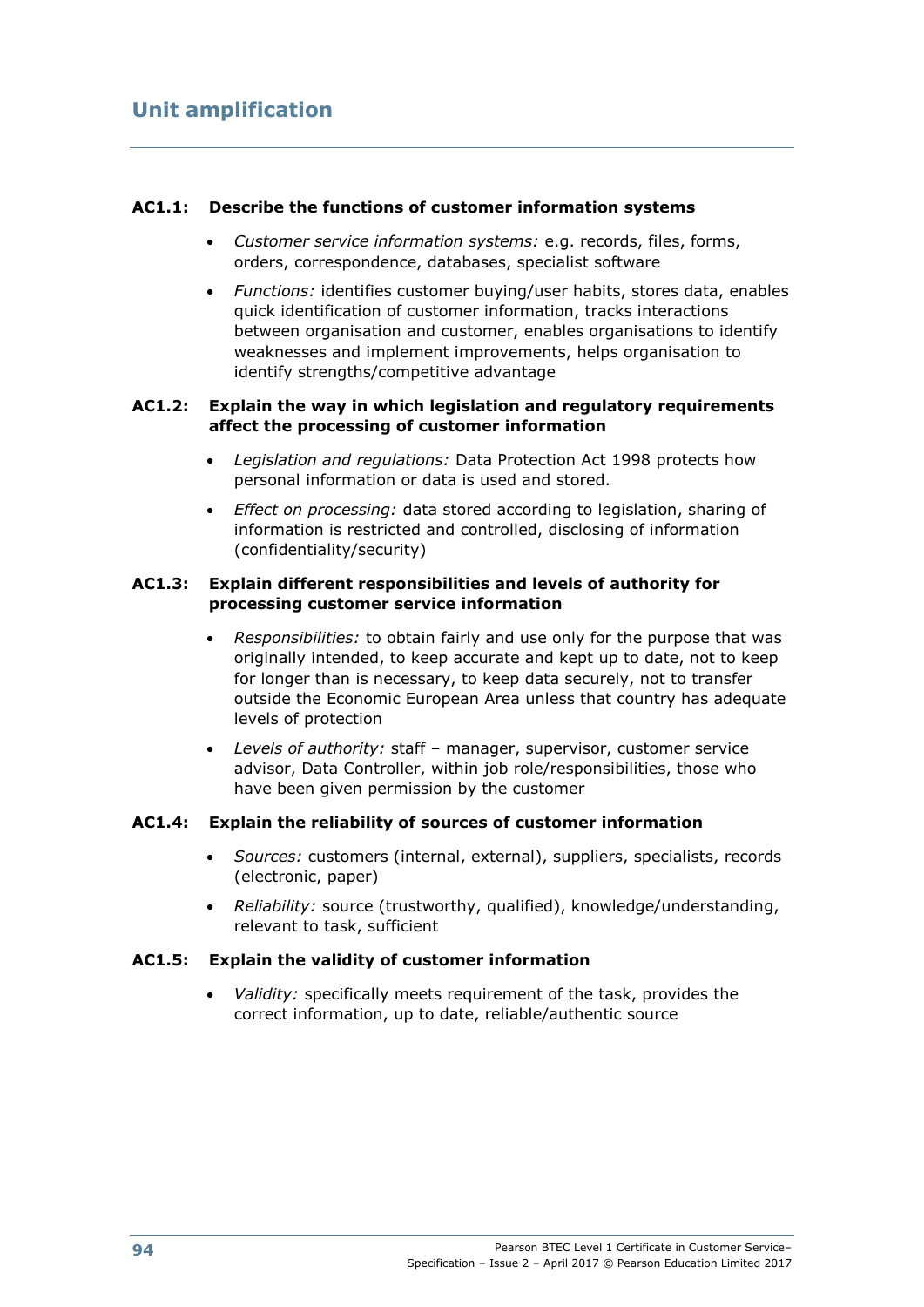## **Suggested resources**

#### **Books**

Kamin M – *10 Steps to Successful Customer Service* (ASTD Press, 2010) ISBN 1562865900

McManus S – *The Customer Service Pocket Book* (Management Pocket Books Ltd, 2013) ISBN 978190661055

#### **Websites**

www.bbc.co.uk/schools/gcsebitesize – BBC Bitesize, information relating to consumer rights and legislation

www.gov.uk – Gov.UK, information relating to the Data Protection Act

www.ico.org.uk – The Information Commissioner's Office has information regarding data protection legislation

www.instituteofcustomerservice.com – Institute of Customer Service: information specifically related to the customer service sector which contains an excellent glossary of customer service terms

#### **Other**

*Customer Focus* (Institute of Customer Service) – magazine contains information relating to customer service practice, including topical issues relating to the customer service industry

#### **Assessment**

To pass this unit the evidence that the learner presents for assessment must demonstrate that they have met the required standard specified in the learning outcomes and assessment criteria and the requirements of the Assessment Strategy.

To ensure that the assessment tasks and activities enable learners to produce valid, sufficient, authentic and appropriate evidence that meet the assessment criteria, centres should apply the *Unit assessment guidance* provided and the requirements of the Assessment Strategy given below.

Wherever possible, centres should adopt a holistic approach to assessing the units in the qualification. This gives the assessment process greater rigour and minimises repetition, time and the burden of assessment on all parties involved in the process.

#### **Unit assessment requirements**

This unit must be assessed in the workplace in accordance with Skills CFA Assessment Strategy for Business Administration, Customer Service and Management and Leadership in *Annexe A*. Simulation is not allowed for this unit. All evidence of occupational competence should be generated through performance under workplace conditions; this includes evidence of achievement for knowledgebased learning outcomes and associated assessment criteria.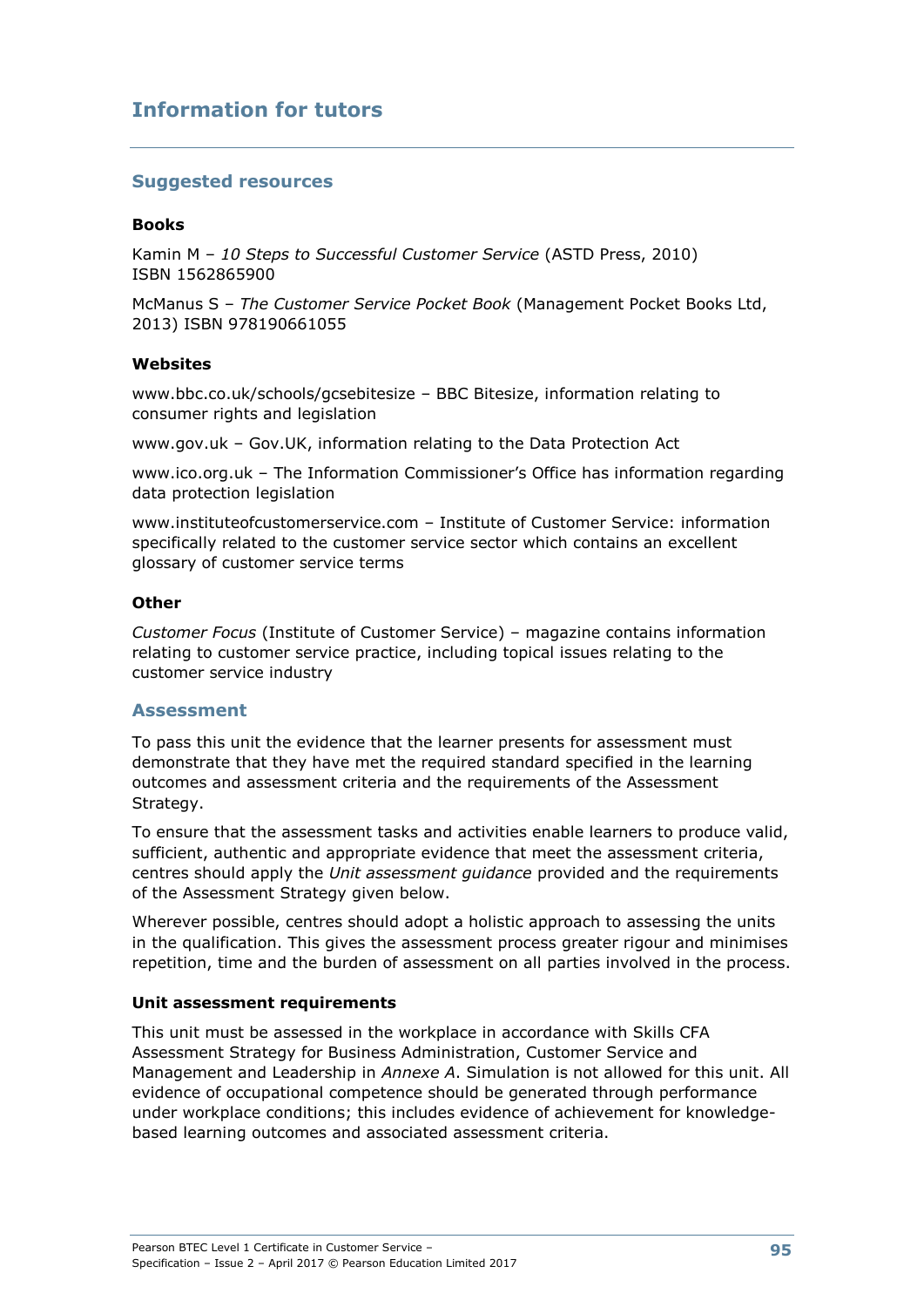## **Unit assessment guidance**

This guidance supports assessors in making decisions about how best to assess each unit and the evidence needed to meet the assessment requirements in the unit. Centres can adapt the guidance for learners and the particular assessment context, as appropriate.

The primary source of evidence for demonstrating achievement of this unit is direct observation of the learner carrying out their work activities in the workplace relating to processing information about customers. The information could be from either paper or electronic sources and in a format either familiar to the learner or according to organisational standards and procedures.

Evidence from direct observation could be supported by examining work products that link to the activity completed, whether recording, storing, responding, amending or supplying (e.g. emails, letters, file notes, reports produced by the learner) – this provides further evidence to meet the requirements, for example AC2.1 to AC2.5. Witness testimony would also strengthen and support the evidence collected from direct observations, particularly against AC2.6 and this could be presented as a written statement, dictated statement or recorded electronically using a digital voice recorder (DVR).

The assessment of knowledge should be linked with the assessment of the learner's competence where possible. Planned question and answer sessions (Q&A), professional discussions and learner statements are also valid assessment methods and can be used to corroborate learners' competence against AC2.4 as well as meet the requirements of the knowledge ACs in learning outcome 1. The learner's responses must be at the appropriate breadth and depth to meet the level of demand of the knowledge ACs; for example, the response for AC1.2 and AC1.3 must have sufficient detail about regulatory and legislative requirements that affect how customer information is processed and also provide sufficient detail about their workplace policies and procedures that affect the way this information is collected, stored and used.

Evidence or recognition of Prior Learning (RPL) can also be used within the unit to confirm competence.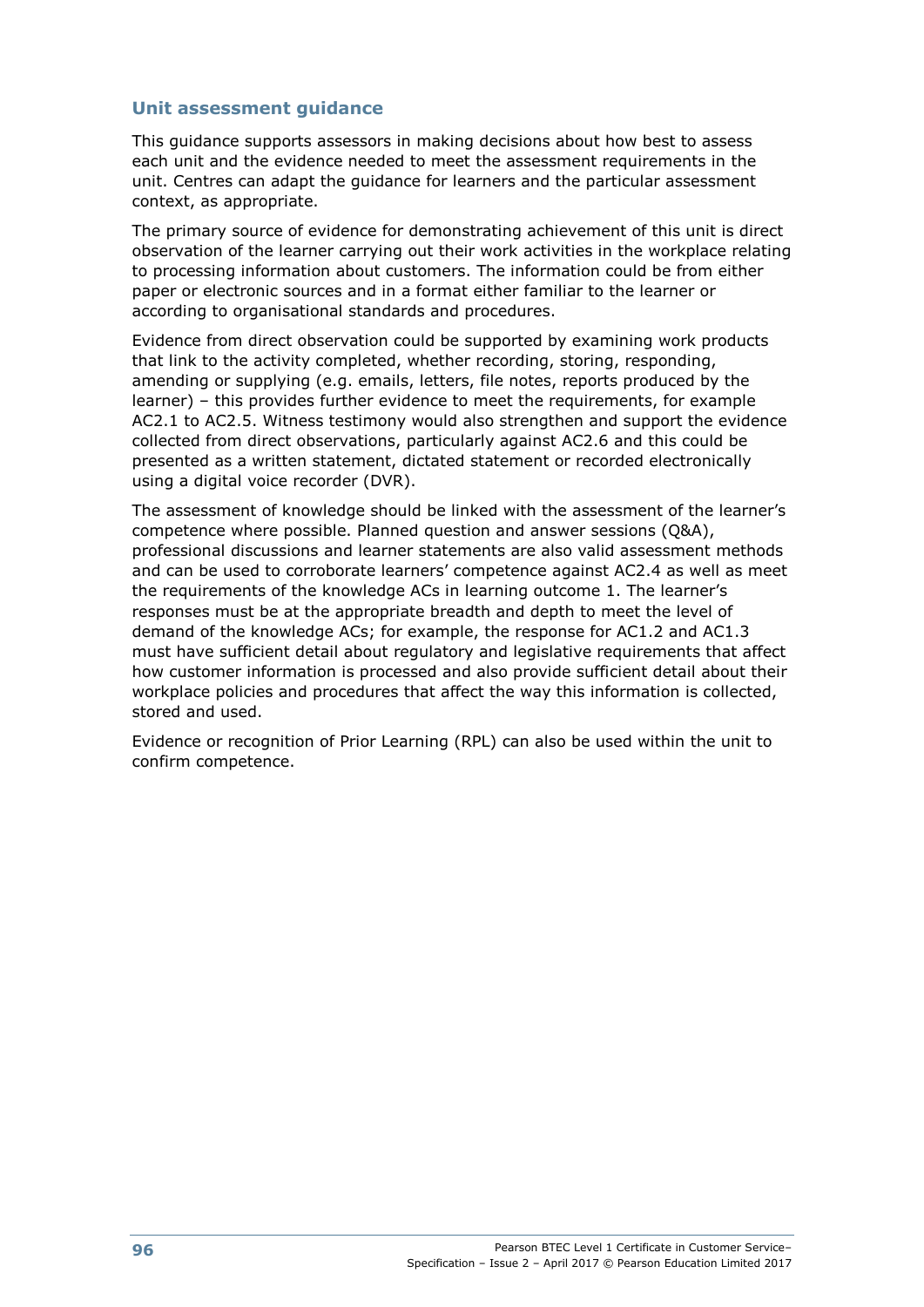| <b>Unit 12:</b>                   | <b>Manage Time and</b><br><b>Workload</b> |
|-----------------------------------|-------------------------------------------|
| Unit reference number: H/506/1795 |                                           |
| Level:                            |                                           |
| <b>Credit value:</b>              |                                           |
| <b>Guided learning hours:</b>     | <b>10</b>                                 |
| <b>Unit type:</b>                 | <b>Competence</b>                         |
|                                   |                                           |

# **Unit summary**

Managing time and workload is an important skill in any workplace. It is important to know about the techniques for managing time and workload, the impact on the organisation if time is not managed effectively, how to accept responsibility in respect of managing time and the effect on colleagues if deadlines are missed. This unit also covers how working with colleagues can support the management of workload in the team.

In this unit you will learn how to manage your time and your workload. You will learn about the importance of managing your time and workload, reporting on progress, developments and any problems beyond your authority, including why it is important to accept responsibility for any mistakes you might make. You will learn about working with colleagues to support both their and your own time management and workload.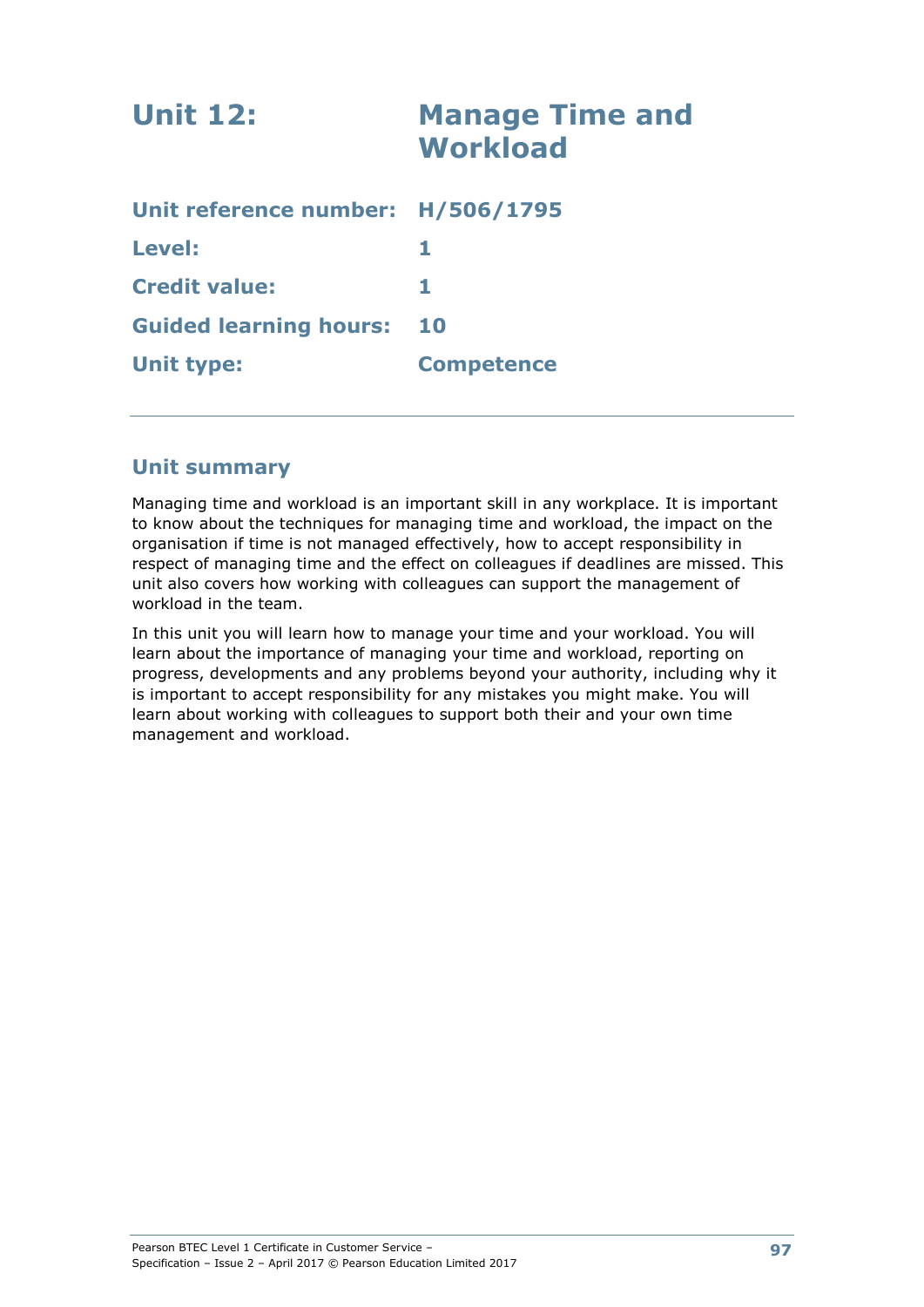# **Learning outcomes and assessment criteria**

To pass this unit, the learner needs to demonstrate that they can meet all the learning outcomes for the unit. The assessment criteria outline the requirements the learner is expected to meet to achieve the unit.

| <b>Learning outcomes</b> |                                                   | <b>Assessment criteria</b> |                                                                                                                              |
|--------------------------|---------------------------------------------------|----------------------------|------------------------------------------------------------------------------------------------------------------------------|
| $\mathbf{1}$             | Know how to manage their own<br>time and workload | 1.1                        | Describe ways of managing time<br>and workload                                                                               |
|                          |                                                   |                            | 1.2 State why it is important to the<br>organisation and the individual that<br>time and workload are managed<br>effectively |
|                          |                                                   |                            | 1.3 State why it is important to seek<br>work and offer help to others                                                       |
|                          |                                                   |                            | 1.4 Describe how seeking help from<br>colleagues can help in managing<br>workload                                            |
|                          |                                                   |                            | 1.5 Describe why it is important to<br>accept responsibility for their own<br>mistakes                                       |
| $\overline{2}$           | Be able to manage time and<br>workload            | 2.1                        | Use time management techniques<br>to manage the completion of tasks                                                          |
|                          |                                                   |                            | 2.2 Finish tasks within the allotted<br>timescale                                                                            |
|                          |                                                   | 2.3                        | Inform team members of progress<br>and developments of work activities                                                       |
|                          |                                                   |                            | 2.4 Ask for work when existing tasks<br>have been completed                                                                  |
|                          |                                                   | 2.5                        | Report problems beyond their own<br>level of authority to the appropriate<br>person                                          |
|                          |                                                   | 2.6                        | Follow organisational procedures<br>and legal requirements when<br>managing time and workload                                |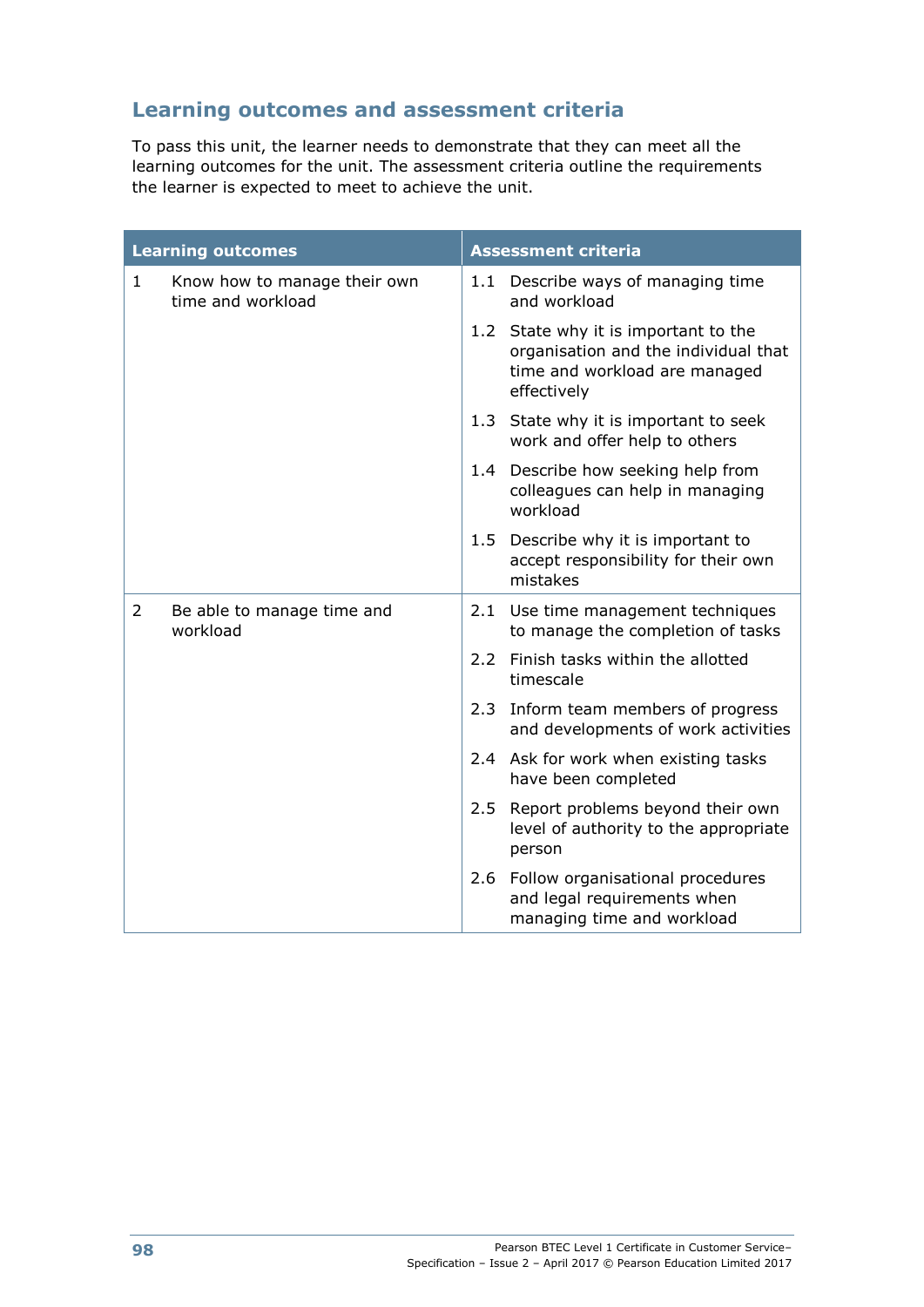#### **AC1.1: Describe ways of managing time and workload**

 *Time and workload management:* e.g. organise work area and resources, write action lists or 'to do' list in order of priority, agree realistic deadlines, ask for help or support when needed, allow time for contingencies

### **AC1.2: State why it is important to the organisation and the individual that time and workload are managed effectively**

- *Importance to individual:* e.g. builds trust and confidence in personal abilities, supports teamwork and team standards, improves selfesteem and confidence, achieve personal objectives and targets
- *Importance to organisation:* e.g. reduces the need for close supervision and checking, improves organisational efficiency, helps the organisation to meet its targets and objectives

#### **AC1.3: State why it is important to seek work and offer help to others**

 *Importance of seeking work and offering help to others:* e.g. effective team working, organisational efficiency, sharing of workload, help to resolve work problems

### **AC1.4: Describe how seeking help from colleagues can help in managing workload**

- *Ways of seeking help:* e.g. asking questions, sharing work progress update in team meetings, using the appraisal system
- *Impact of seeking help from colleagues:* e.g. reduces workload and stress, advice on better ways of completing tasks, sharing of good practice

### **AC1.5: Describe why it is important to accept responsibility for their own mistakes**

 *Accepting responsibility:* e.g. personal development, learning from mistakes, builds trust and respect with colleagues, improves future decision making, shows honesty in the workplace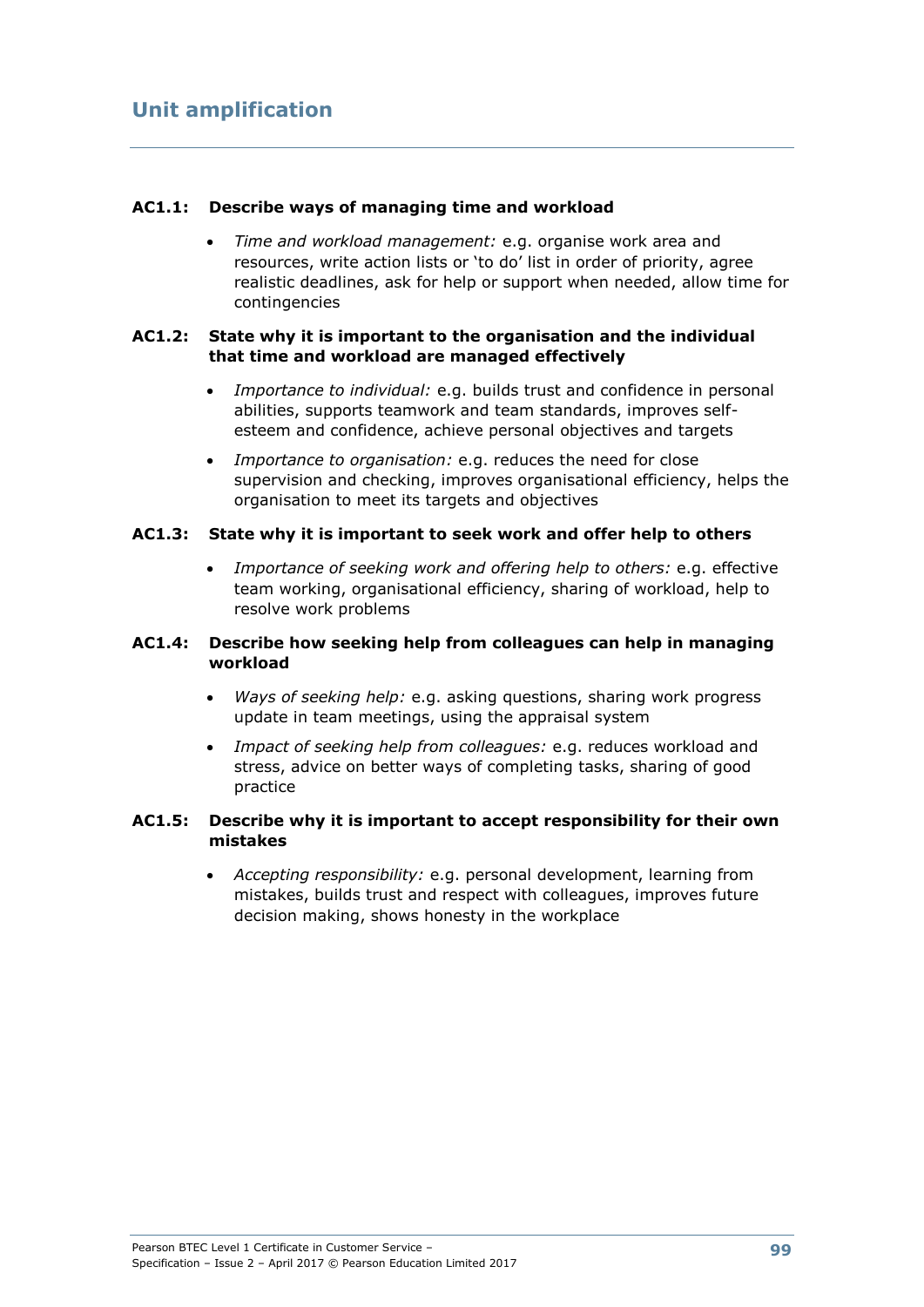# **Suggested resources**

#### **Books**

Lapsley A – *Business and Administration Student Handbook Level 1* (Council for Administration, 2011) ISBN 9780956773814

Tetley C – *BTEC Entry 3/Level 1 Business Administration Student Book* (Pearson, 2010) ISBN 9781846909214

#### **Websites**

www.jobs.ac.uk – advice on career management, including guidance on managing time and workload

#### **Assessment**

To pass this unit the evidence that the learner presents for assessment must demonstrate that they have met the required standard specified in the learning outcomes and assessment criteria and the requirements of the Assessment Strategy.

To ensure that the assessment tasks and activities enable learners to produce valid, sufficient, authentic and appropriate evidence that meets the assessment criteria, centres should apply the *Unit assessment guidance* and the requirements of the Assessment Strategy given below.

Wherever possible, centres should adopt a holistic approach to assessing the units in the qualification. This gives the assessment process greater rigour and minimises repetition, time and the burden of assessment on all parties involved in the process.

#### **Unit assessment requirements**

Simulation is allowed for this unit and so the unit may be assessed either under real workplace conditions or in a Realistic Work Environment (RWE). Please refer to the Skills CFA Assessment Strategy in *Annexe A* for further guidance on the use of simulation and RWE.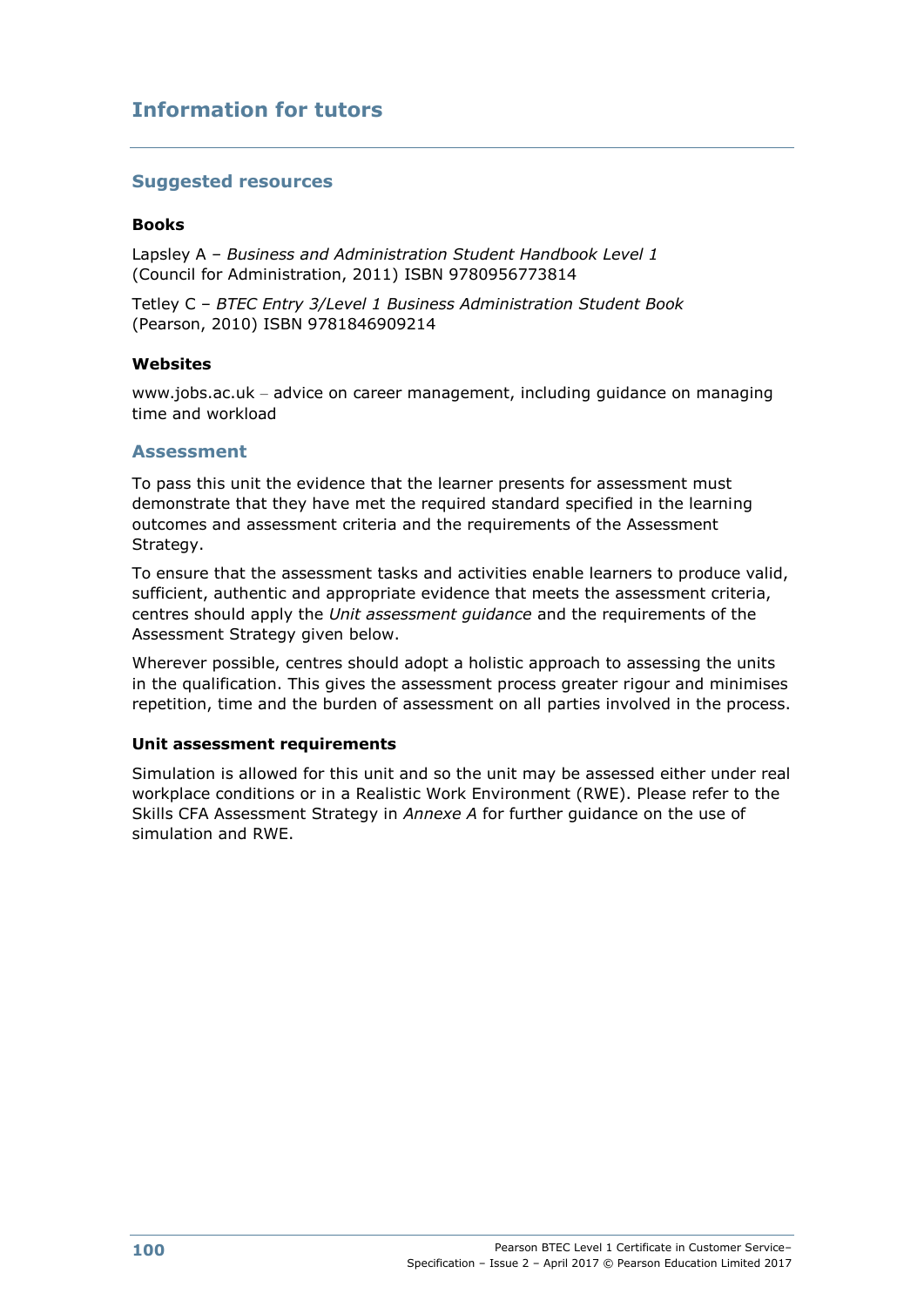This guidance supports assessors in making decisions about how best to assess each unit and the evidence needed to meet the requirements. Centres can adapt the guidance for learners and the particular assessment context, as appropriate.

The main source of evidence for demonstrating the achievement of learning outcome 2 is likely to be a combination of direct observation, work products and witness testimony. The observation of the learner carrying out and completing assigned work tasks can take place either in a real work environment or a Realistic Work Environment (RWE). This observation would provide some evidence for many of the assessment criteria in learning outcome 1. This evidence should be supported by a review of the learner's work products such as 'to do lists', work diaries, signedoff task/work sheets and emails to colleagues or line manager. These work products should be annotated by the learner. Some assessment criteria, for example AC2.3 and AC2.6, may require witness testimony from the line manager or colleagues (or other appropriate personnel if assessed in an RWE).

Question and answer (Q&A) sessions or a learner diary could be used to meet the requirements of learning outcome 1. If Q&A is used then it should be integrated with the assessment for learning outcome 2 to give the learner the opportunity to link and apply their knowledge to their workplace activities. There are good opportunities to relate the assessment of the knowledge requirements to the competence activities. For example, the learner could be asked to describe the techniques they actually used to manage their work tasks and other techniques they could consider using in the future – this links AC1.1 to AC2.1. Similarly, AC1.2 could be linked to AC2.2 by asking the learner to state why it was important for them and their organisation for tasks to be completed on time. Learners' work products could be used as a basis for the Q&A. If a learner diary is used, then the entries should be contextualised to the learner's work activities to link and apply the knowledge requirements in a similar manner as with the Q&A. The learner's answers must have sufficient range and breadth to meet the requirements. For example, the learner would need to state at least three reasons why it is important to seek work and offer help to others in order to sufficiently meet AC3.1.

Wherever possible, the learning outcomes in this unit should be assessed holistically across the qualification.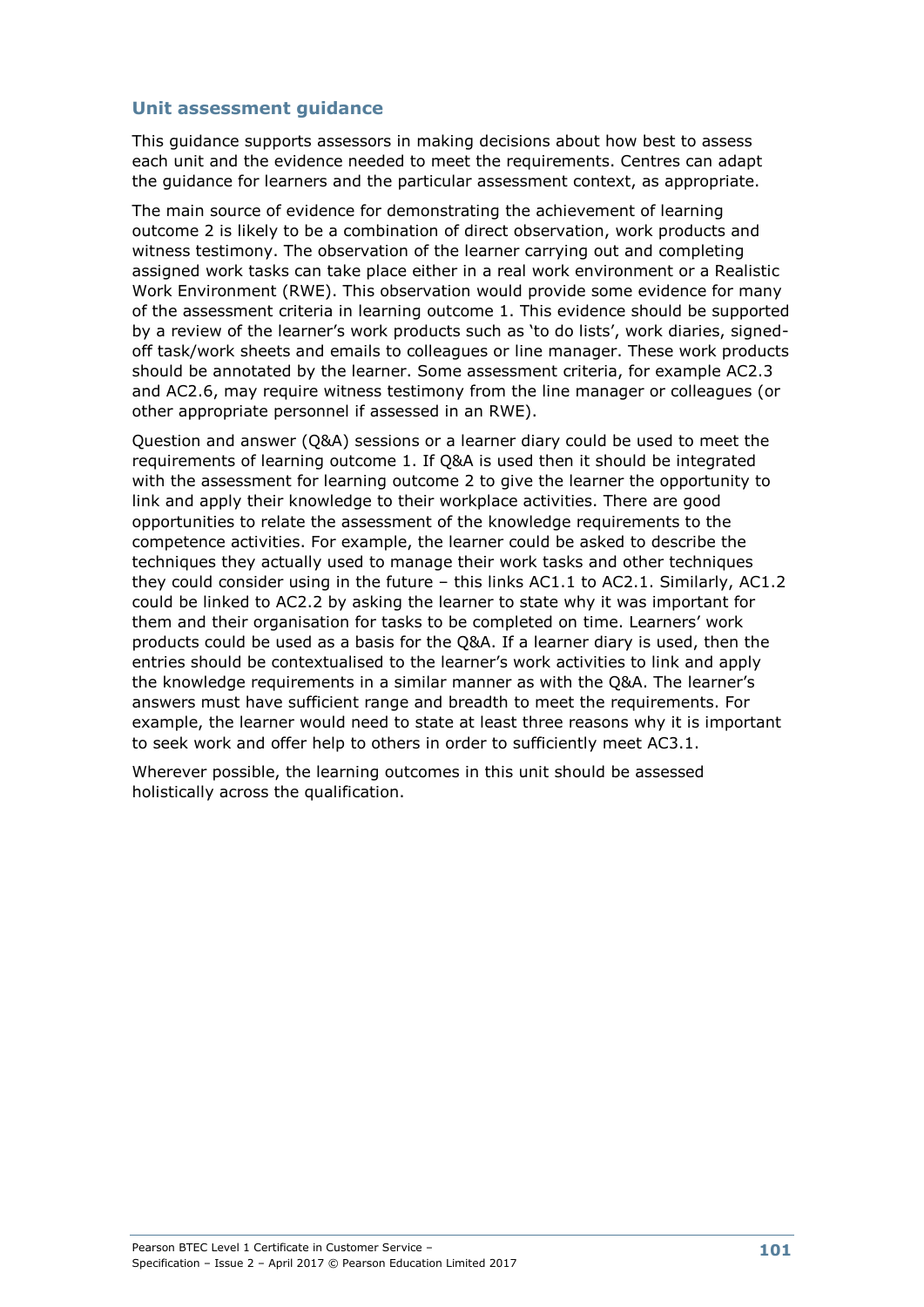| <b>Unit 13:</b>                   | <b>Meet and Welcome</b><br><b>Visitors in a Business</b><br><b>Environment</b> |
|-----------------------------------|--------------------------------------------------------------------------------|
| Unit reference number: A/506/1799 |                                                                                |
| Level:                            | 1.                                                                             |
| <b>Credit value:</b>              | $\overline{\mathbf{2}}$                                                        |
| <b>Guided learning hours:</b>     | 20                                                                             |
| Unit type:                        | <b>Competence</b>                                                              |

## **Unit summary**

In many business environments, administration staff may need to meet and welcome visitors. An administration assistant carrying out this role is representing the organisation they are working for, so it is important that they behave in a professional manner and follow the organisation's procedures and requirements.

In this unit you will learn how to welcome visitors by following your organisation's procedure. You will learn how to confirm a visitor's identity and the reason for their visit, and then how to inform the relevant person of the visitor's arrival. You will learn how to record the visitor's arrival and departure and to check that any health and safety and security actions are carried out. You will also learn how to present a positive personal image in keeping with your organisation's requirements.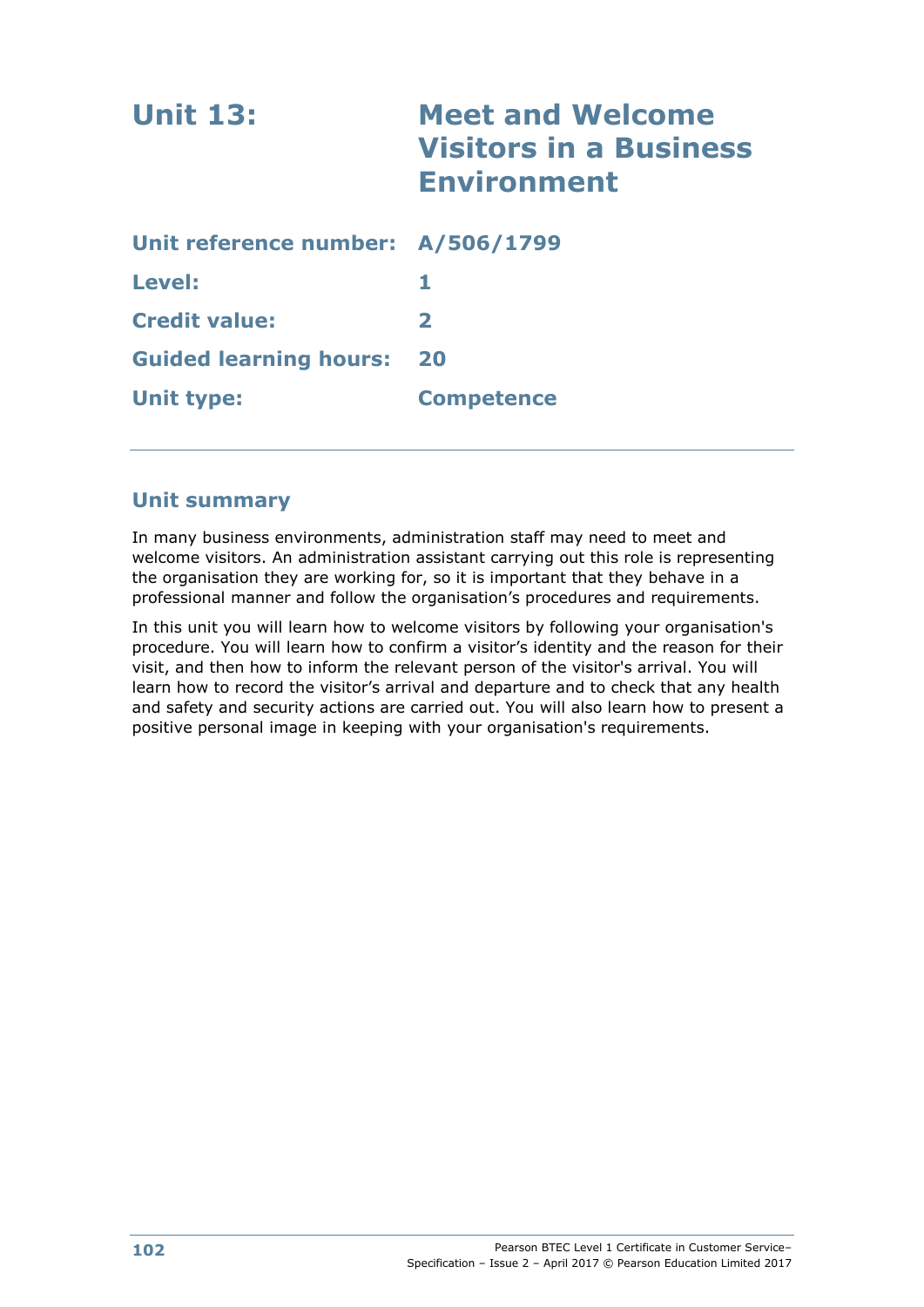# **Learning outcomes and assessment criteria**

To pass this unit, the learner needs to demonstrate that they can meet all the learning outcomes for the unit. The assessment criteria outline the requirements the learner is expected to meet to achieve the unit.

| <b>Learning outcomes</b> |                                                        | <b>Assessment criteria</b> |                                                                                                                                                        |  |
|--------------------------|--------------------------------------------------------|----------------------------|--------------------------------------------------------------------------------------------------------------------------------------------------------|--|
| $\mathbf{1}$             | Know how to meet visitors in a<br>business environment |                            | 1.1 State an organisation's procedures<br>for dealing with visitors                                                                                    |  |
|                          |                                                        | 1.2                        | Describe the standards of personal<br>behaviour and presentation that an<br>organisation should expect from<br>staff that meet and welcome<br>visitors |  |
|                          |                                                        |                            | 1.3 Identify any organisational health,<br>safety and security requirements<br>relevant to visitors                                                    |  |
|                          |                                                        |                            | 1.4 Describe what to do and who to<br>contact when problems with visitors<br>arise                                                                     |  |
| $\overline{2}$           | Be able to meet visitors in a<br>business environment  |                            | 2.1 Welcome visitors politely in<br>accordance with organisational<br>standards                                                                        |  |
|                          |                                                        |                            | 2.2 Confirm the identity of visitors and<br>the reasons for their visit                                                                                |  |
|                          |                                                        |                            | 2.3 Check that any health, safety and<br>security actions are carried out                                                                              |  |
|                          |                                                        | 2.4                        | Record visitors' arrival and<br>departure in accordance with<br>organisational procedures                                                              |  |
|                          |                                                        | 2.5                        | Inform those who are being visited<br>of the arrival of their visitor(s) in<br>accordance with organisational<br>standards                             |  |
|                          |                                                        |                            | 2.6 Present a positive personal image<br>in accordance with organisational<br>standards                                                                |  |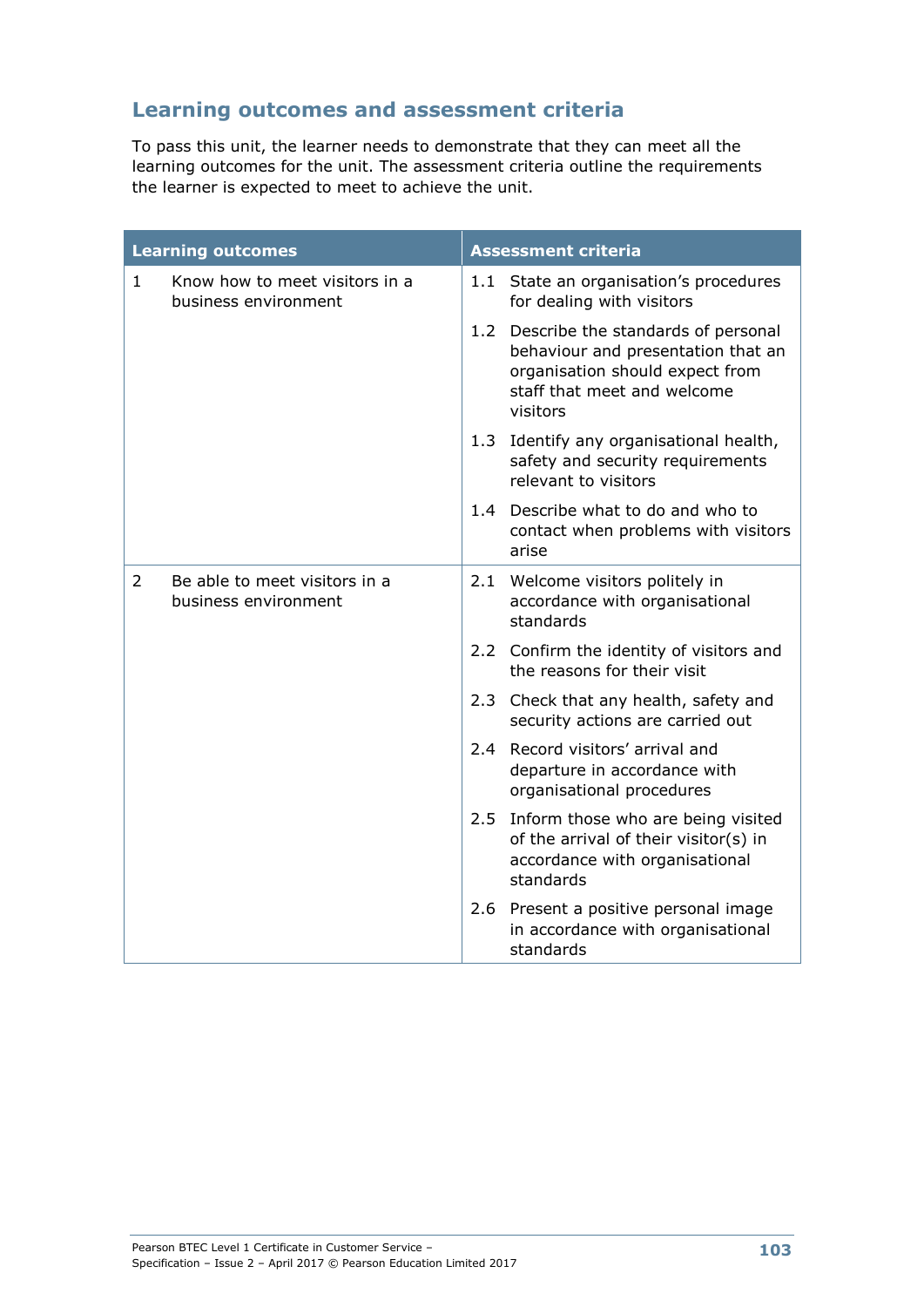#### **AC1.1: State an organisation's procedures for dealing with visitors**

- *The knowledge to meet this AC depends on the particular organisational requirements and context. Learners need to apply the knowledge specific to their organisation to meet this AC.*
- *General procedures for dealing with visitors include:* acting in a professional and capable manner; greeting visitor(s) in a clear, audible voice; confirming the visitor's appointment; confirming the visitor's name and its pronunciation; issuing visitor and security badges; updating visitor records; communicating health and safety procedures to visitors; informing colleagues of a visitor's arrival; giving information and directions to facilities

#### **AC1.2: Describe the standards of personal behaviour and presentation that an organisation should expect from staff that meet and welcome visitors**

- *Personal behaviour:* e.g. polite, helpful, confident, attentive, positive body language, positive attitude, respect for confidentiality, dependability, tolerance, professional
- *Personal presentation:* e.g. well groomed, dressed according to organisation's standards, good personal hygiene

#### **AC1.3: Identify any organisational health, safety and security requirements relevant to visitors**

- *The knowledge to meet this AC depends on the particular organisational requirements and context. Learners need to apply the knowledge specific to their organisation to meet this AC.*
- *General health, safety and security requirements include:*
	- o health and safety: e.g. displaying safety notices, following fire and emergency evacuation procedures, reporting any hazards immediately, keeping reception area clean and tidy
	- o security: e.g. issuing visitors cards and permits, signing visitors in and out, keeping confidential documents secure, monitoring CCTV cameras, maintaining control of entrance, e.g. entry phone, maintaining swipe card access procedures

#### **AC1.4: Describe what to do and who to contact when problems with visitors arise**

- *The knowledge to meet this AC depends on the particular organisational requirements and context. Learners need to apply the knowledge specific to their organisation to meet this AC.*
- *Possible contacts include:* office manager, supervisor/line manager
- *Possible actions include:* staying calm; asking a colleague for help; contacting security; using escalation procedures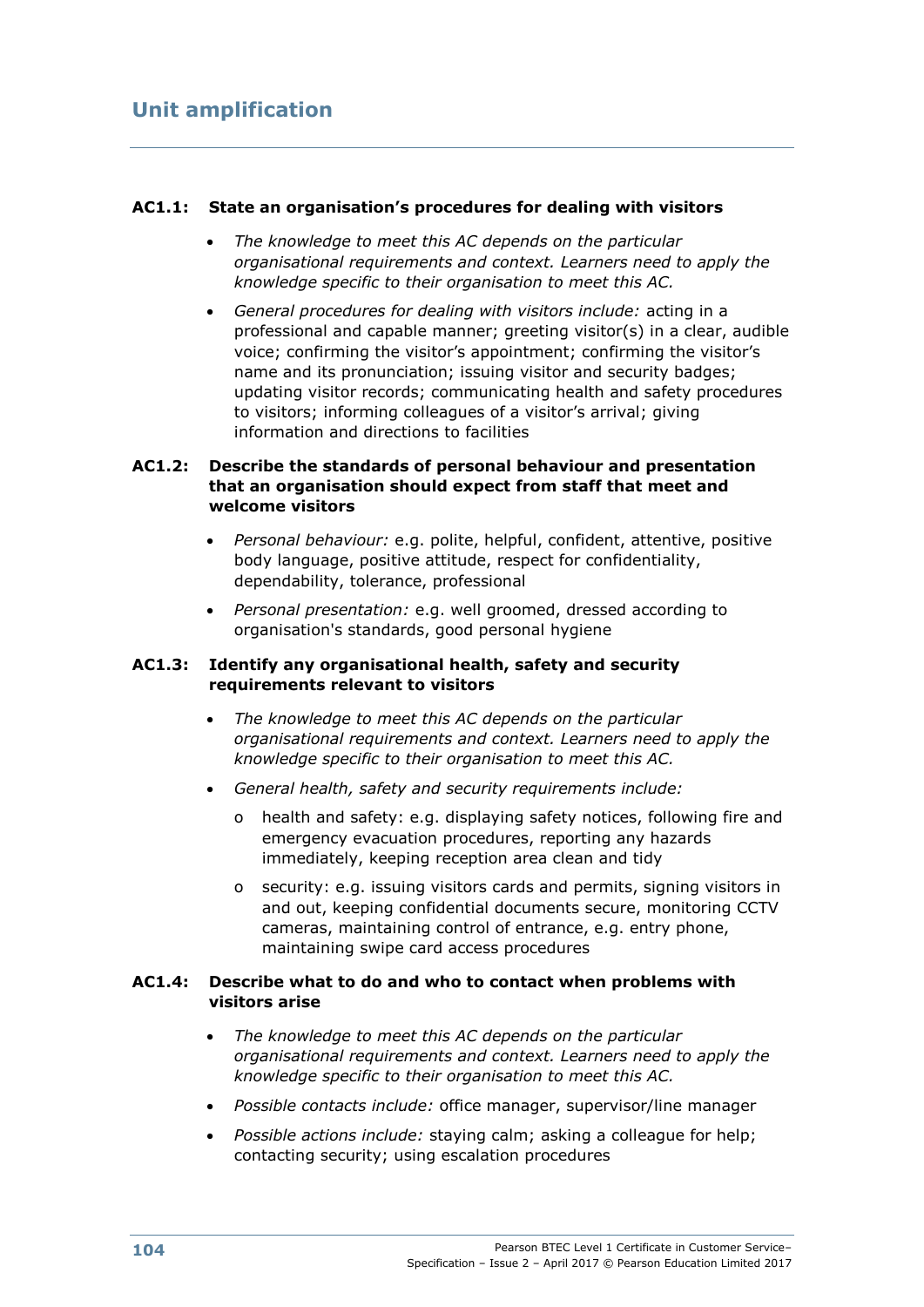## **Information for tutors**

#### **Suggested resources**

#### **Books**

Lapsley A – *Business and Administration Student Handbook Level 1* (Council for Administration, 2011) ISBN 9780956773814

Tetley C – *BTEC Entry 3/Level 1 Business Administration Student Book* (Pearson, 2010) ISBN 9781846909214

#### **Websites**

www.skillscfa.org – Skills CFA, the sector skills council for administration

www.hse.gov.uk – Health and Safety Executive, information on health and safety in the workplace

#### **Assessment**

To pass this unit the evidence that the learner presents for assessment must demonstrate that they have met the required standard specified in the learning outcomes and assessment criteria and the requirements of the Assessment Strategy.

To ensure that the assessment tasks and activities enable learners to produce valid, sufficient, authentic and appropriate evidence that meets the assessment criteria, centres should apply the *Unit assessment guidance* and the requirements of the Assessment Strategy given below.

Wherever possible, centres should adopt a holistic approach to assessing the units in the qualification. This gives the assessment process greater rigour and minimises repetition, time and the burden of assessment on all parties involved in the process.

#### **Unit assessment requirements**

Simulation is allowed for this unit and so the unit may be assessed either under real workplace conditions or in a Realistic Work Environment (RWE). Please refer to the Skills CFA Assessment Strategy in *Annexe A* for further guidance on the use of simulation and RWE.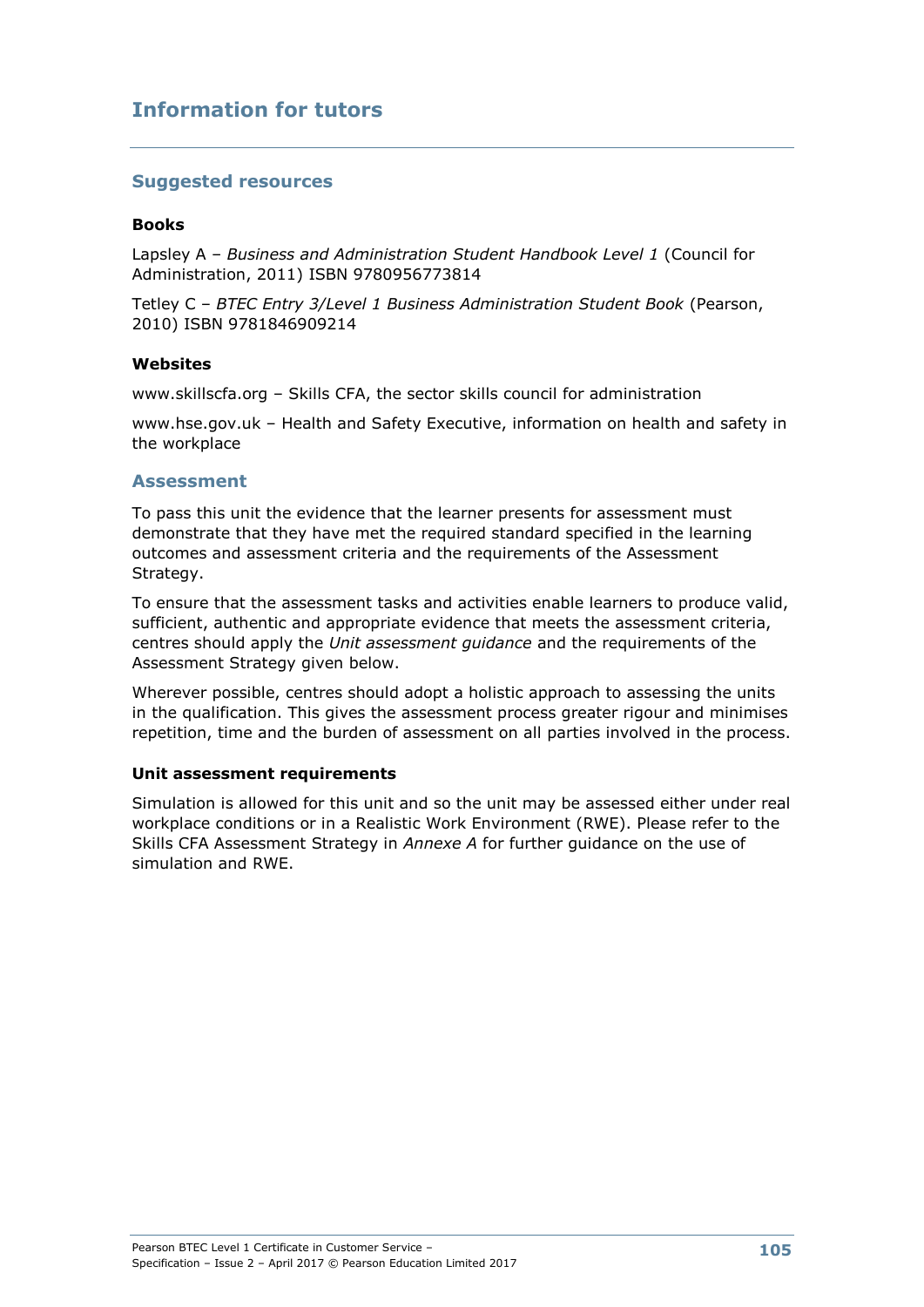This guidance supports assessors in making decisions about how best to assess each unit and the evidence needed to meet the requirements. Centres can adapt the guidance for learners and the particular assessment context, as appropriate.

The main source of evidence for demonstrating the achievement of learning outcome 2 is direct observation of the learner meeting and welcoming visitors, either as a part of their job role in a real work environment or a Realistic Work Environment (RWE).

The evidence from direct observation could be supported by examining work products such as the records of visitors made by the learner in the organisation's systems – this provides further evidence to meet AC2.4. Witness testimony could also be used to provide evidence of consistent performance. Observation evidence could be supported by question and answer (Q&A) sessions if felt necessary.

Question and answer (Q&A) sessions or a learner diary could be used to meet the requirements of learning outcome 1. If Q&A is used then it should be integrated with the assessment for learning outcome 2 to provide the opportunity for the learner to link and apply their knowledge to their workplace activities. There are good opportunities to relate the assessment of the knowledge requirements to the competence activities. For example, the learner could be asked to describe how their standards of personal behaviour and presentation in particular observed situations presented a positive personal image to visitors and reflected the organisational standards – this links AC1.2 to AC2.6. Similarly, the learner could be asked to describe how they used the organisational procedures in dealing with visitors; this creates a general link between learning outcome 1 and learning outcome 2. If a learner diary is used, then the entries should be contextualised to the learner's performance to link and apply the knowledge requirements in a similar manner as with the Q&A. The learner's answers must have sufficient range and breadth to meet the requirements. As some of the assessment criteria refer to organisational requirements and procedures, witness testimony from line manager or other appropriate personnel may be required.

Wherever possible, the learning outcomes in this unit should be assessed holistically across the qualification.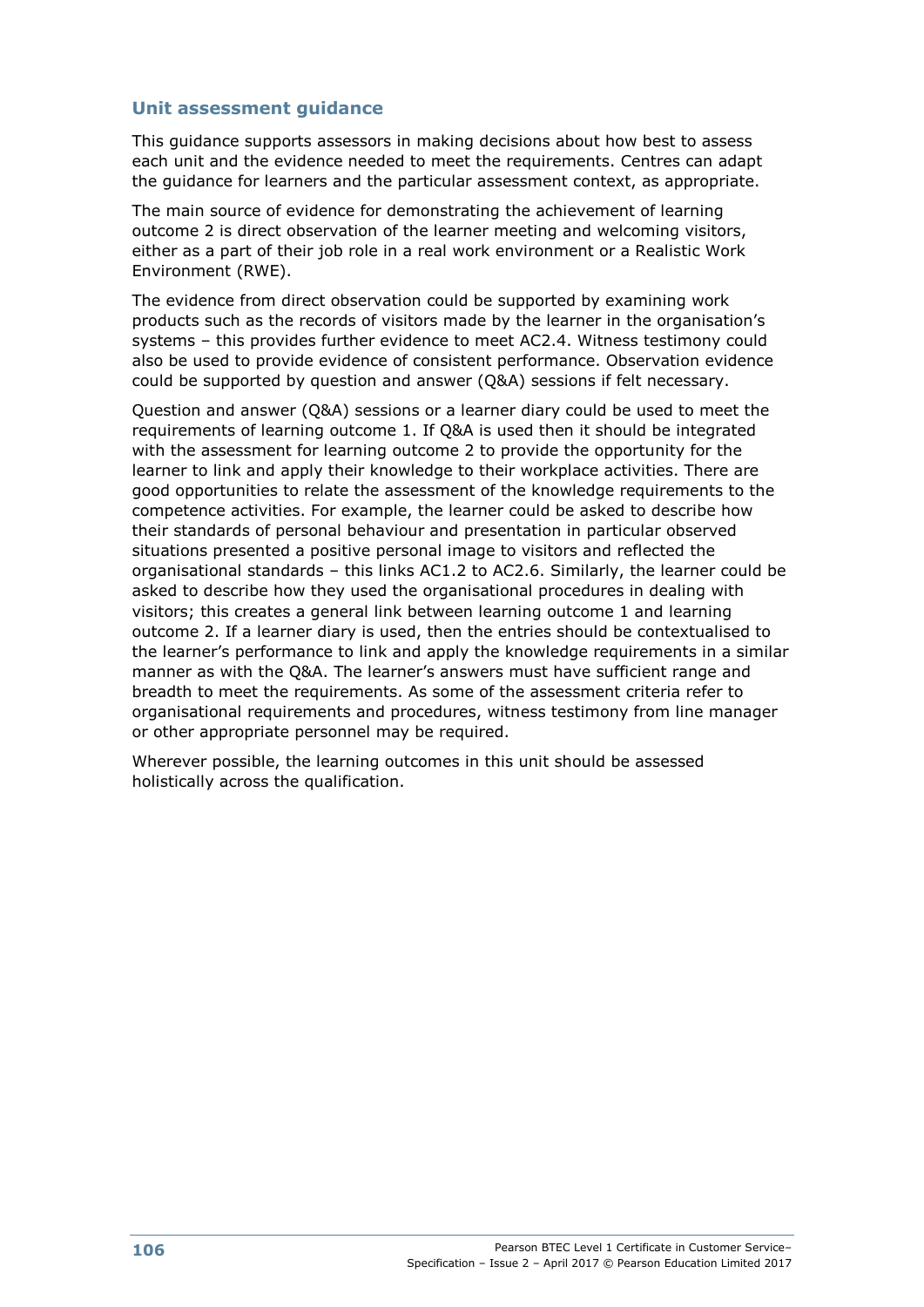| <b>Unit 14:</b>                   | <b>Contribute to Sales</b><br><b>Activities in a Contact</b><br><b>Centre</b> |
|-----------------------------------|-------------------------------------------------------------------------------|
| Unit reference number: F/503/0392 |                                                                               |
| Level:                            | 1.                                                                            |
| <b>Credit value:</b>              | 3                                                                             |
| <b>Guided learning hours:</b>     | 6                                                                             |
| <b>Unit type:</b>                 | <b>Competence</b>                                                             |

## **Unit summary**

Contact centres are used by many organisations as a means of selling their products and/or services to their customers. Contact centres require their staff to be fully skilled so that they are effective in the selling process. This unit is designed for those who are already working in a contact centre at entry level or for those who wish to learn more about working in a contact centre and practise the skills required.

You will learn about the sales activities in a contact centre, such as products and/or services offered, regulations, legislation and organisational procedures. You will then be required to practise your skills by making direct sales to customers after gathering the information to be able to do so. If you are not already working in a contact centre, you will be required to practise skills in a realistic working environment set up by your course provider.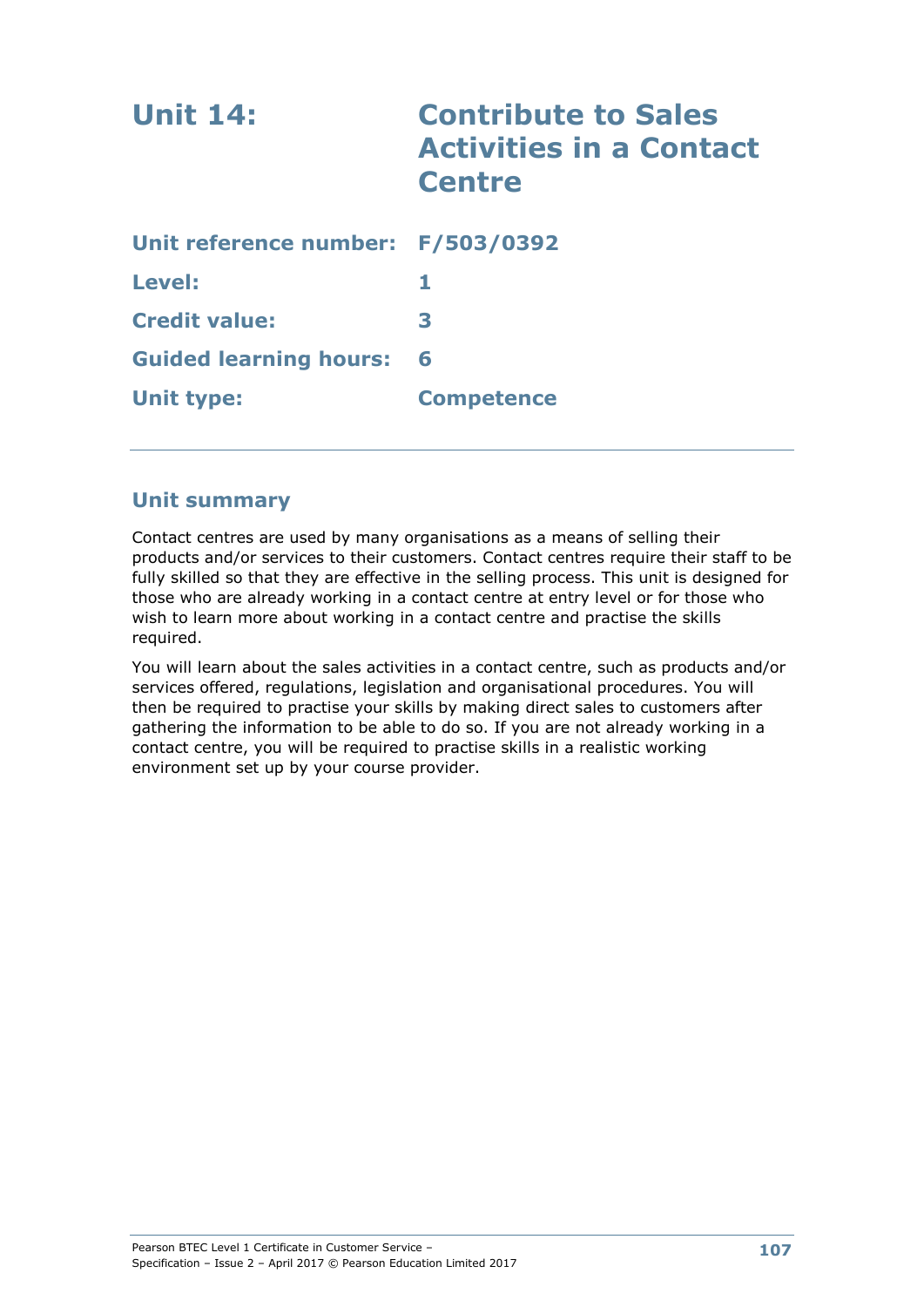# **Learning outcomes and assessment criteria**

To pass this unit, the learner needs to demonstrate that they can meet all the learning outcomes for the unit. The assessment criteria outline the requirements the learner is expected to meet to achieve the unit.

|              | <b>Learning outcomes</b>                                                        | <b>Assessment criteria</b> |                                                                                                                                   |
|--------------|---------------------------------------------------------------------------------|----------------------------|-----------------------------------------------------------------------------------------------------------------------------------|
| $\mathbf{1}$ | Be able to gather and use specified<br>sales information in a contact<br>centre | 1.1                        | Gather the specified information<br>about customers, products and/or<br>services in accordance with<br>organisational procedures  |
|              |                                                                                 |                            | 1.2 Provide information to customers<br>about products and/or services in<br>accordance with organisational<br>procedures         |
|              |                                                                                 |                            | 1.3 Collect from customers information<br>that supports potential sales in<br>accordance with organisational<br>procedures        |
|              |                                                                                 |                            | 1.4 Check with customers the accuracy<br>of the information provided                                                              |
|              |                                                                                 | 1.5                        | Keep records of customers in<br>accordance with organisational<br>procedures                                                      |
| 2            | Be able to make direct sales to<br>customers through a contact centre           | 2.1                        | Identify customers in accordance<br>with organisational procedures                                                                |
|              |                                                                                 | $2.2 -$                    | Establish customers' needs for<br>potential sales of products and/or<br>services within their level of<br>authority               |
|              |                                                                                 |                            | 2.3 Check with customers the accuracy<br>of the order                                                                             |
|              |                                                                                 | 2.4                        | Refer customers to an authorised<br>colleague when sales requests are<br>beyond their level of authority                          |
|              |                                                                                 | 2.5                        | Complete the authorisation or<br>payment in accordance with<br>organisational procedures                                          |
| 3            | Understand sales activities in a<br>contact centre                              | 3.1                        | List the products and/or services<br>offered or supported by the contact<br>centre                                                |
|              |                                                                                 | 3.2                        | List the regulations and/or<br>legislation that has an impact on<br>dealing with customers                                        |
|              |                                                                                 | 3.3                        | State the organisational procedures<br>for processing sales and payments<br>and/or establishing order authority<br>with customers |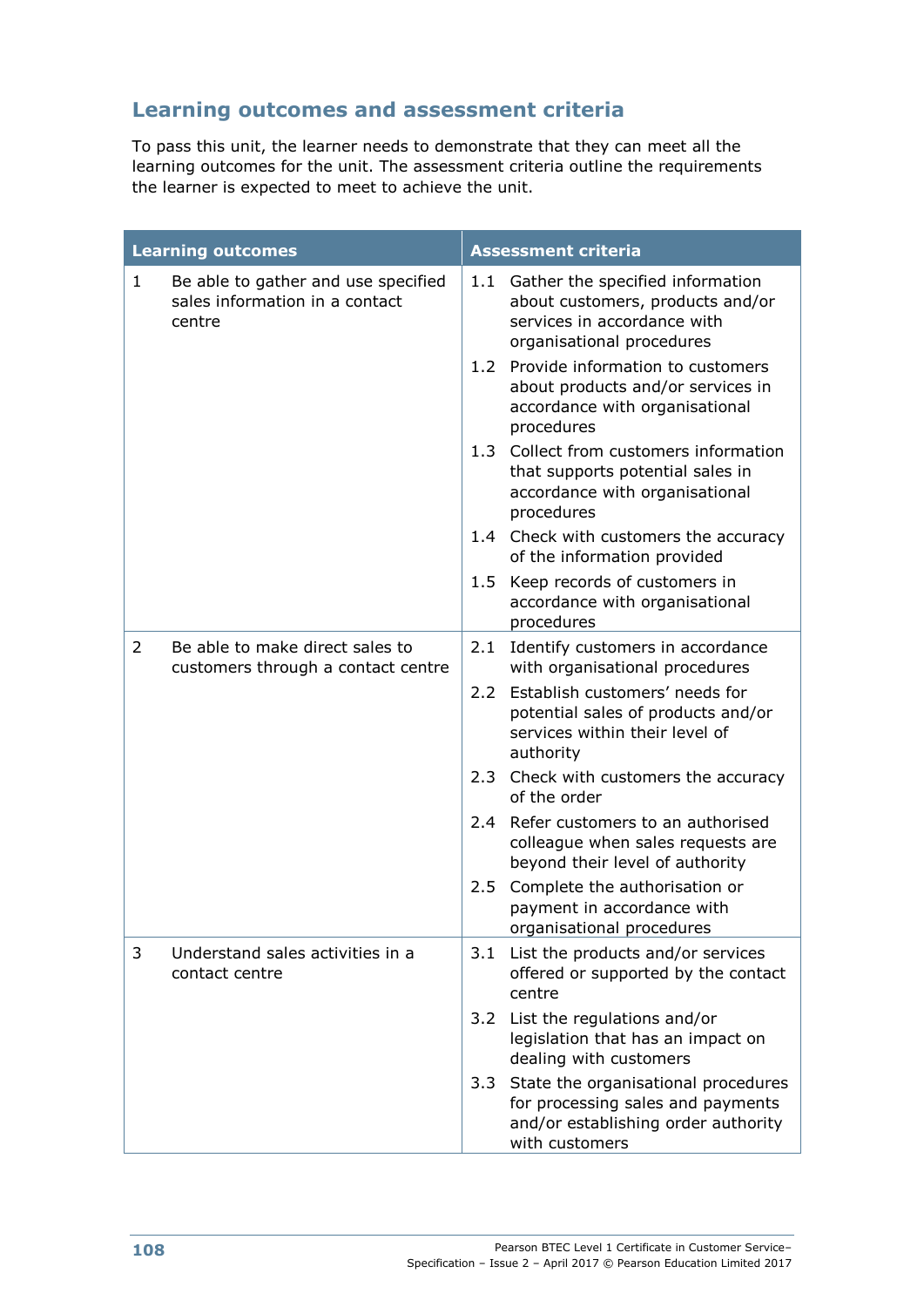#### **AC3.1: List the products and/or services offered or supported by the contact centre**

 *The knowledge to meet this AC depends on particular organisational requirements and context. Learners need to apply the knowledge specific to their organisation to meet this AC*

#### **AC3.2: List the regulations and/or legislation that has an impact on dealing with customers**

- *Impact on dealing with customers:* when making or receiving calls; to ensure transactions are kept within the law and the customer and the organisation are protected; to balance the needs of the organisation, the customer and the law
- *Regulations and/or legislation:*
	- o Communications Act 2003: regulation of outbound dialling operations
	- o Consumer Protection Act 1987: liability of persons for damage caused by defective products, rules for giving price indications
	- o Trades Description Act 1968: prohibition of incorrect descriptions of goods, services, accommodation and facilities provided in the course of trade; prohibition of false or misleading indications as to the price of goods
	- o Sale of Goods Act 1979: what a contract of sale is, and the legal terms and conditions of buying and selling existing and future goods
	- o Data Protection Act 1998: how information on individuals is stored
	- o The Misrepresentation Act 1967: protection for consumers from false or fraudulent claims that may induce them to enter into a contract
	- o The Payment Services Regulations 2009: protection for customers who are victims of credit or debit card fraud
	- o The Consumer Protection (Distance Selling) Regulations 2000: protection for consumers buying at a distance, for example online or over the phone

#### **AC3.3: State the organisational procedures for processing sales and payments and/or establishing order authority with customers**

 *The knowledge to meet this AC depends on particular organisational requirements and context. Learners need to apply the knowledge specific to their organisation to meet this AC*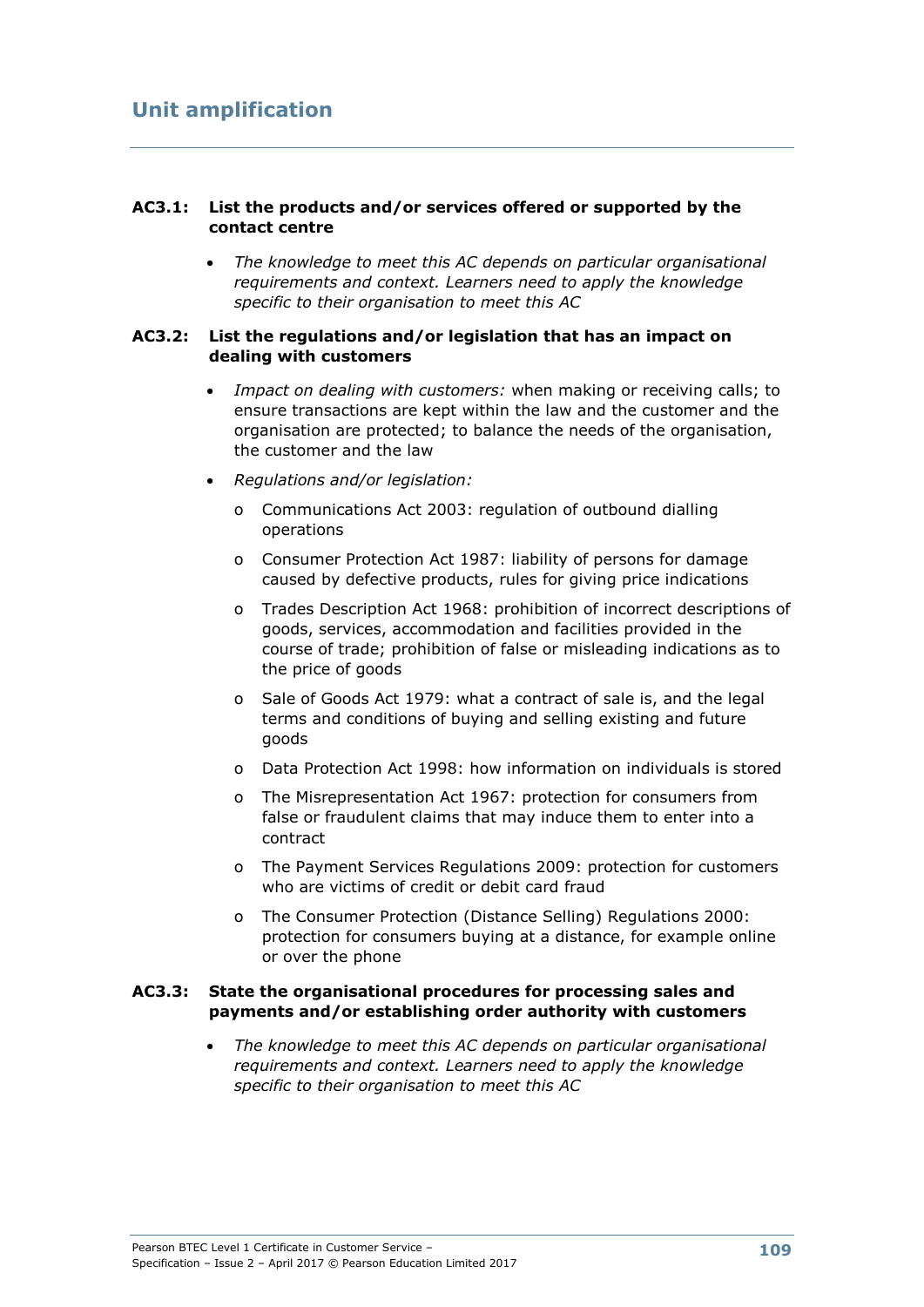## **Information for tutors**

#### **Suggested resources**

#### **Books**

Bergevin R et al – *Call Centers for Dummies* (John Wiley & Sons, 2010), 2nd edition ISBN 9780470677438

Denny R – *Selling to Win*, 4th edition (Kogan Page, 2013) ISBN 9780749466312

O'Ciosog M – *Contact Centre CXM: Customer Service Today and Tomorrow* (CreateSpace Independent Publishing Platform, 2013) ISBN 9781492267256

Wilson J – *The Call Centre Training Handbook: A Complete Guide to Learning and Development in Contact Centres* (Kogan Page, 2008) ISBN 9780749450885

#### **Websites**

www.callcentrehelper.com **–** online contact centre magazine covering topical subjects

#### **Assessment**

To pass this unit the evidence that the learner presents for assessment must demonstrate that they have met the required standard specified in the learning outcomes and assessment criteria and the requirements of the Assessment Strategy.

To ensure that the assessment tasks and activities enable learners to produce valid, sufficient, authentic and appropriate evidence that meets the assessment criteria, centres should apply the *Unit assessment guidance* and the requirements of the Assessment Strategy below.

Wherever possible, centres should adopt an holistic approach to assessing the units in the qualification. This gives the assessment process greater rigour and minimises repetition, time and the burden of assessment on all parties involved in the process.

#### **Unit assessment requirements**

This unit may be assessed in a real working environment, i.e. assessment of learner performance at work or in a realistic working environment (RWE) in accordance with the Skills CFA Contact Centres Operations Assessment Strategy in *Annexe B*.

Further guidance on RWEs can be found in the document *Edexcel NVQs, SVQs and competence-based qualifications* – *Delivery Requirements and Quality Assurance Guidance* available on our website: qualifications.pearson.com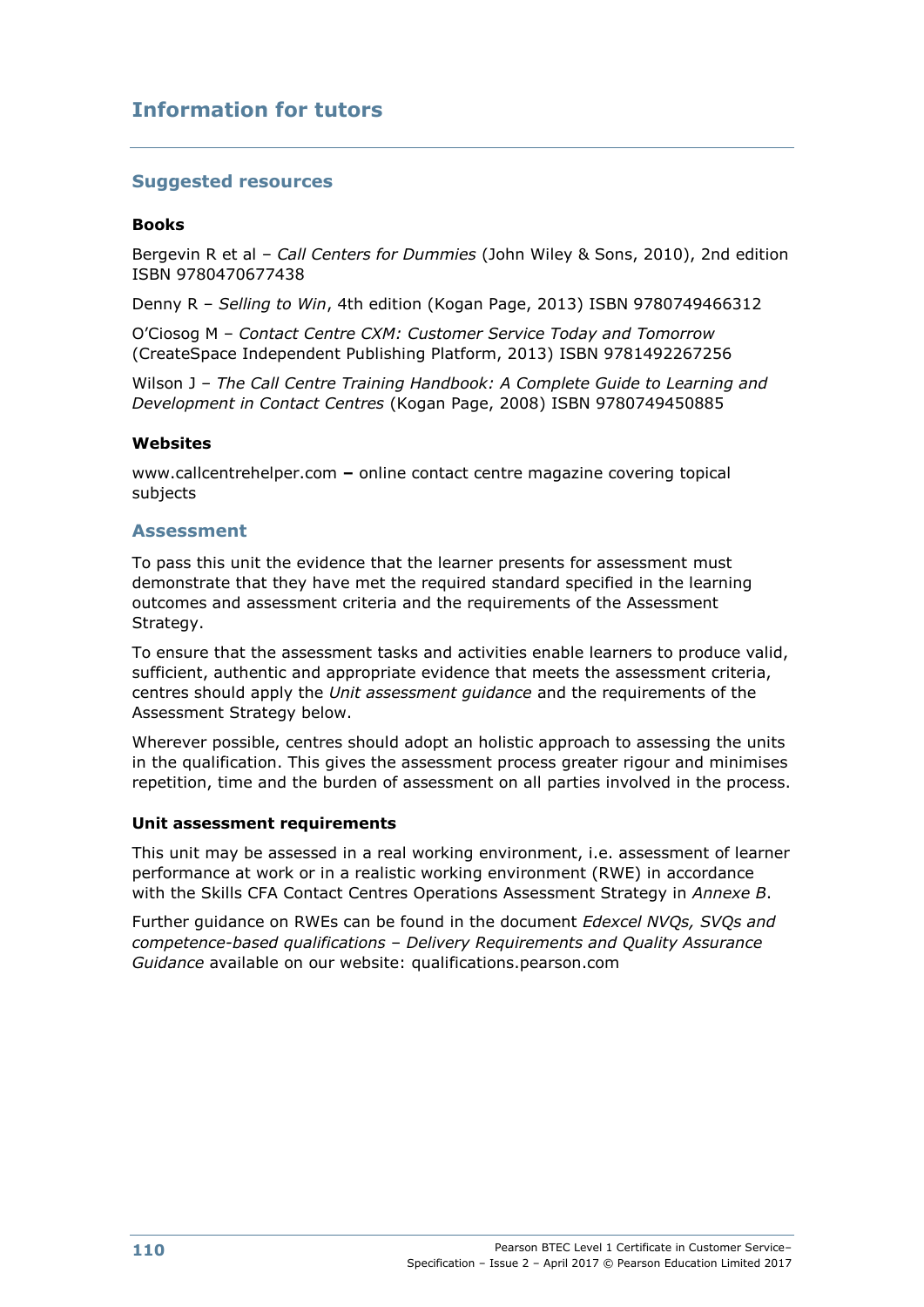This guidance supports assessors in making decisions about how best to assess each unit and the evidence needed to meet the requirements. Centres can adapt the guidance for learners and the particular assessment context, as appropriate.

This unit may be assessed in a real working environment or in a Realistic Working Environment (RWE). If an RWE is used for assessment, it must provide an environment which replicates the key characteristics of the workplace in which the skills and knowledge to be assessed are normally employed.

Learning outcome 3 is knowledge based and focuses on the products or services offered, regulations and organisational procedures in a real working environment or RWE. Assessment should be based on appropriate methods such as questioning or discussion following research-based tasks on the learner's organisation's policies and procedures and the products and services offered, or those of the RWE.

Learning outcomes 1 and 2 are competency based; therefore the learner should be assessed using evidence that will confirm competence, such as direct observation of them undertaking work-related tasks in the contact centre. For example, gathering (AC1.1) and providing (AC1.2) information on products and/or services to the customer and then collecting information from the customer (AC1.3), and checking this information is correct (AC1.4) before making a record (AC1.5). Direct observation can be supported by examining products of work such as sales records to achieve AC2.1 and AC2.2, where learners can demonstrate their ability to identify who their customers are and establish their needs. Witness testimony from a line manager could be used to confirm that the learner has referred customers to an authorised colleague (AC2.4) and completed payments in accordance with organisational procedures (AC2.5).

It is good practice to combine the assessment of learning outcomes 1, 2 and 3 through holistic assessment. An example of how this could be achieved would be through direct observation of a learner selling to a customer using their organisation's policies and procedures in such a way as to meet some or all of the assessment criteria in learning outcomes 1 and 2. This should be followed by questioning or discussion directly related to what has been seen in the direct observation and the assessment criteria in learning outcome 3.

If centres use evidence produced orally, the assessor should produce Observation Records which have sufficient detail to show why the assessor decided that each learning outcome has been met. Supporting evidence in the form of written materials, documents and learners' notes should be retained as part of the assessment evidence to enable internal and external quality assurance processes to be conducted. Tutors and assessors should ensure that the correct operative verbs, as used in the assessment criteria, are included in all assessments.

Wherever possible, the learning outcomes in this unit should be assessed holistically across the qualification.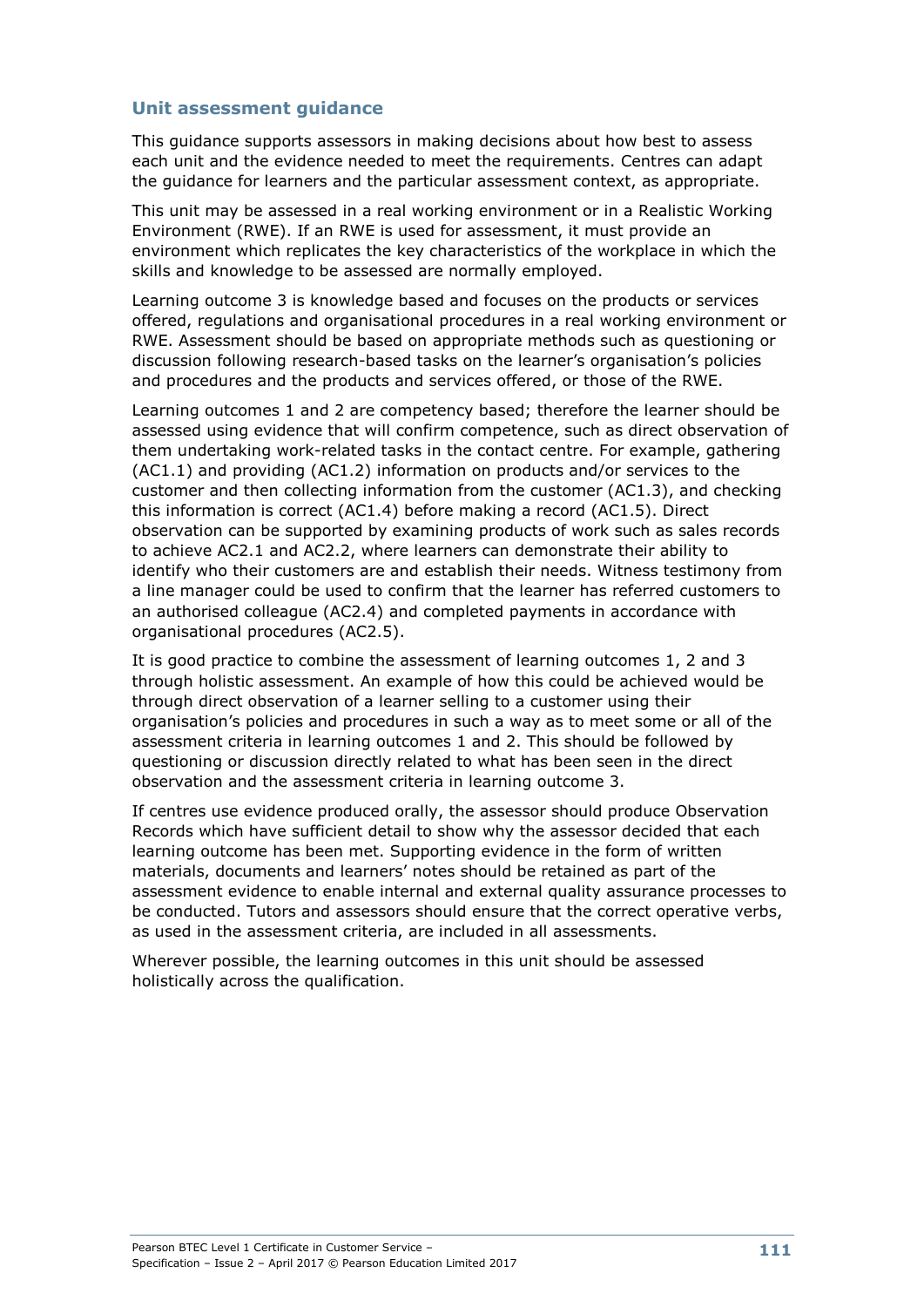| <b>Unit 15:</b>                   | <b>Use Specific Features</b><br>of Contact Centre<br><b>Systems and</b><br><b>Technology</b> |
|-----------------------------------|----------------------------------------------------------------------------------------------|
| Unit reference number: F/503/0361 |                                                                                              |
| Level:                            | 1                                                                                            |
| <b>Credit value:</b>              | 3                                                                                            |
| <b>Guided learning hours:</b>     | 12                                                                                           |
| <b>Unit type:</b>                 | <b>Competence</b>                                                                            |

## **Unit summary**

Contact centres have specific systems, including technology, that meet the needs of their business and their customers. It is important that contact centre staff be fully skilled in using these systems effectively. This unit is designed for those who are already working in a contact centre at entry level, or who wish to learn more about working in a contact centre and practice the skills required.

You will learn about contact centre systems, including how to handle customer contacts, the products and/or services offered by the organisation and how technology is used to support these processes. You will then be required to practise your skills by logging in and inputting customer information into the system. If you are not already working in a contact centre, you will be required to practise these skills in a realistic working environment set up by your course provider.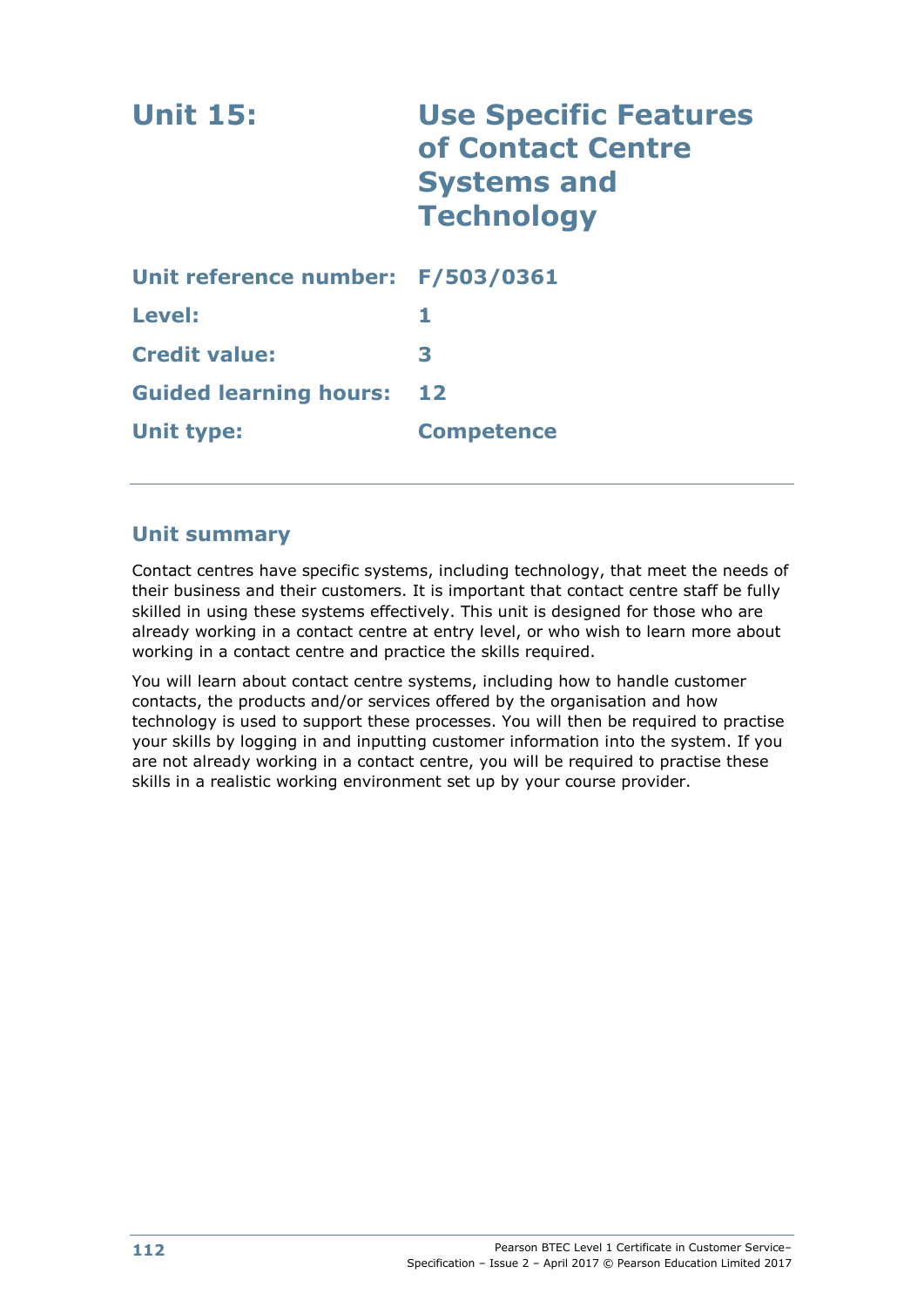# **Learning outcomes and assessment criteria**

To pass this unit, the learner needs to demonstrate that they can meet all the learning outcomes for the unit. The assessment criteria outline the requirements the learner is expected to meet to achieve the unit.

|              | <b>Learning outcomes</b>                                                                       | <b>Assessment criteria</b>                                                                    |                                                                                                      |  |
|--------------|------------------------------------------------------------------------------------------------|-----------------------------------------------------------------------------------------------|------------------------------------------------------------------------------------------------------|--|
| $\mathbf{1}$ | Be able to use contact centre<br>systems and technology to carry<br>out customer contact tasks | 1.1                                                                                           | Log into the technology system that<br>is appropriate for dealing with<br>customer contacts          |  |
|              |                                                                                                |                                                                                               | 1.2 Follow defined pathways through<br>the system to complete customer<br>contact tasks              |  |
|              |                                                                                                | 1.3 Use features of the technology<br>contact handling system to control<br>customer contacts |                                                                                                      |  |
|              |                                                                                                | 1.4 Locate information on the system<br>needed to complete a customer<br>contact              |                                                                                                      |  |
|              |                                                                                                | 1.5                                                                                           | Identify to whom to refer when the<br>customer contact cannot be<br>completed                        |  |
|              |                                                                                                | 1.6                                                                                           | Input information into the system<br>in accordance with organisational<br>procedures                 |  |
|              |                                                                                                |                                                                                               | 1.7 Validate the customer's identity<br>from information given and<br>information held on the system |  |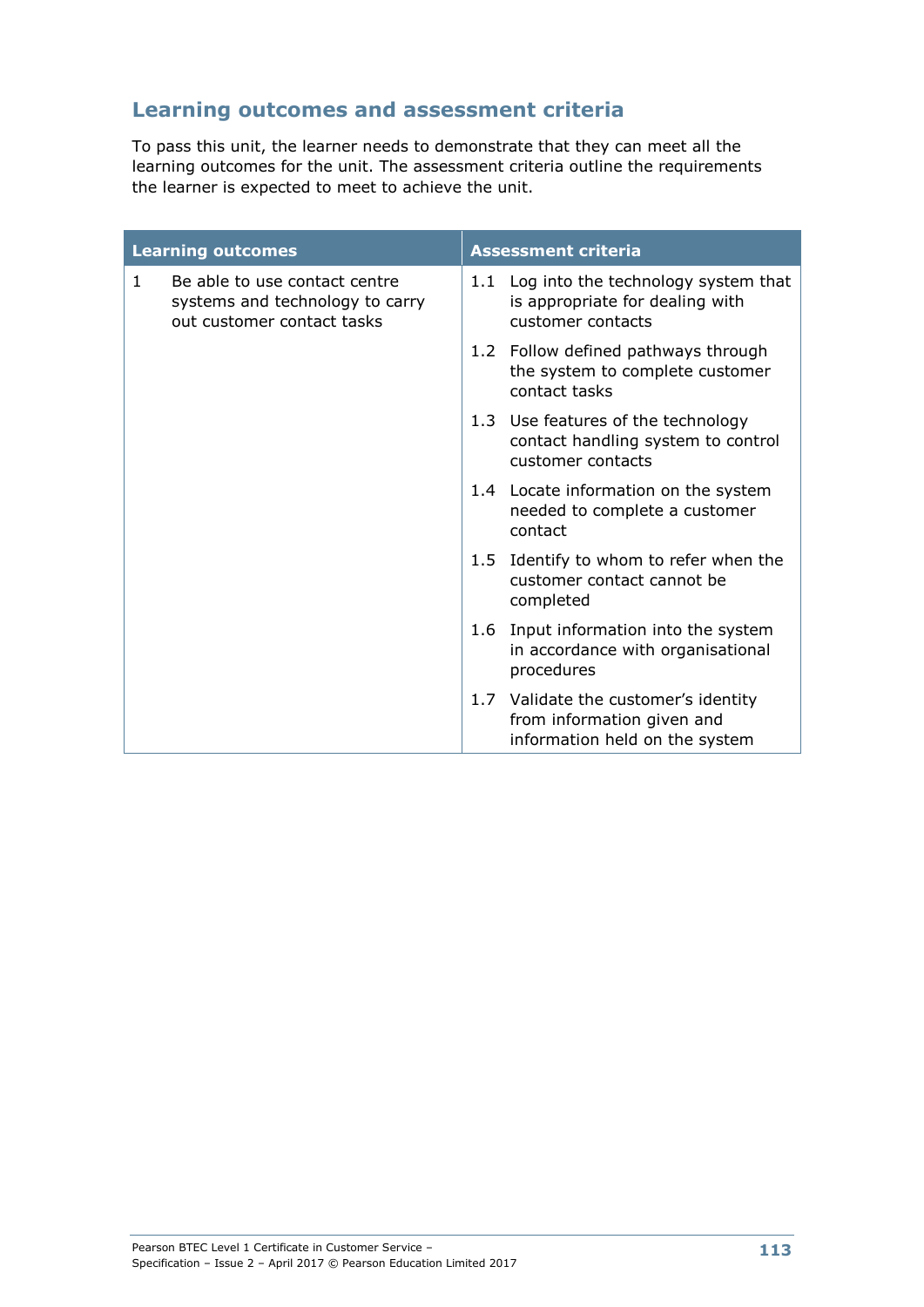|   | <b>Learning outcomes</b>                            | <b>Assessment criteria</b> |                                                                                                                                                    |
|---|-----------------------------------------------------|----------------------------|----------------------------------------------------------------------------------------------------------------------------------------------------|
| 2 | Understand contact centre systems<br>and technology | 2.1                        | State the organisational procedures<br>and guidelines for handling<br>customer contacts                                                            |
|   |                                                     |                            | 2.2 List the products and/or services<br>offered or supported by the contact<br>centre                                                             |
|   |                                                     |                            | 2.3 List the regulation and/or<br>legislation relevant to the contact<br>centre's work with customers                                              |
|   |                                                     |                            | 2.4 State to whom to pass contacts<br>when they are outside the limits of<br>their authority or the customer<br>contact is too difficult to handle |
|   |                                                     |                            | 2.5 State the procedures for logging<br>onto the technology systems                                                                                |
|   |                                                     |                            | 2.6 State how to respond to prompts<br>from the system indicating the<br>pathway to be followed                                                    |
|   |                                                     | 2.7                        | State how to use systems and<br>technology to handle customer<br>contacts                                                                          |
|   |                                                     |                            | 2.8 Identify the categories of customer<br>contacts that they are authorised to<br>handle                                                          |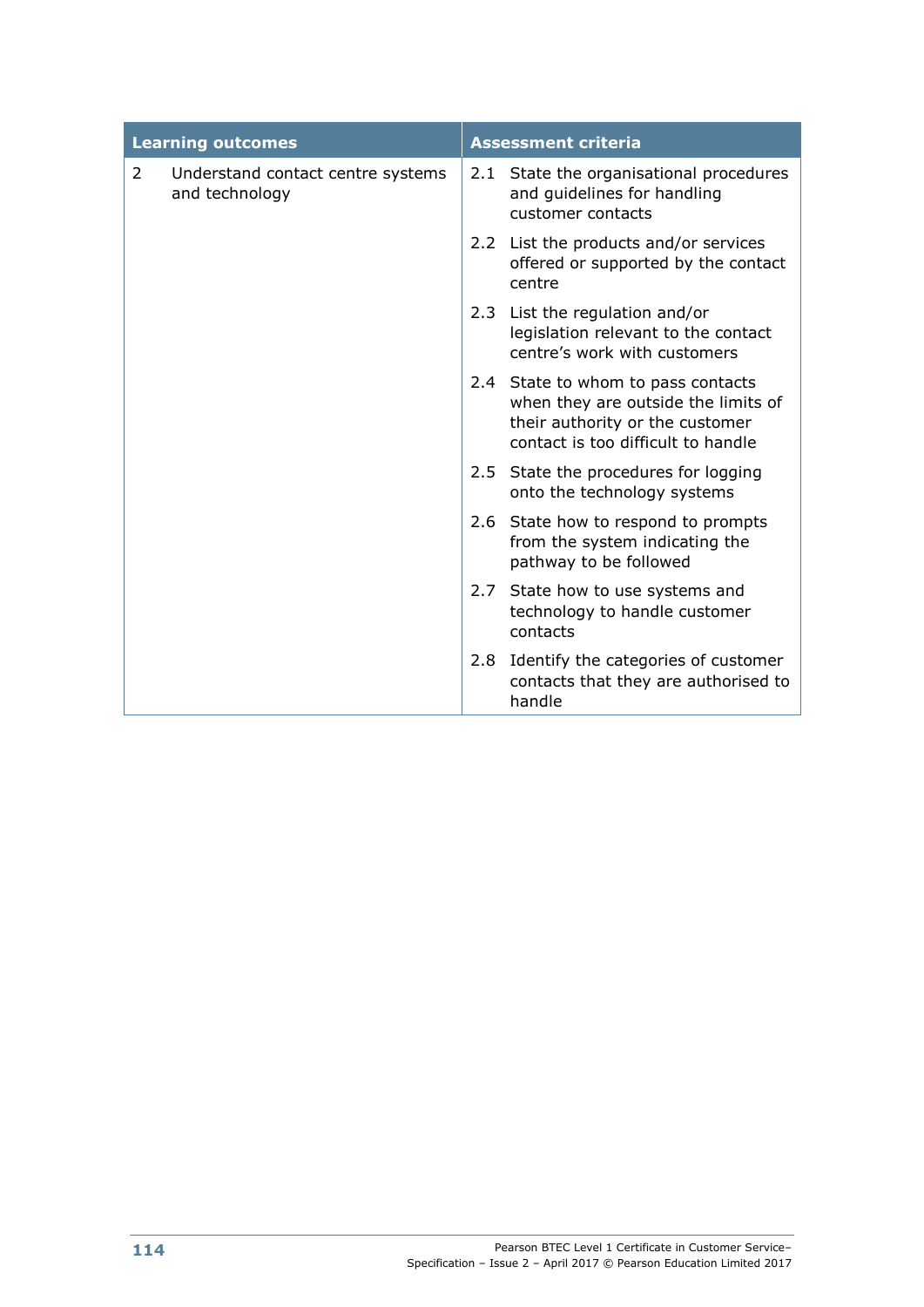#### **AC2.1: State the organisational procedures and guidelines for handling customer contacts**

 *The knowledge to meet this AC depends on particular organisational requirements and context. Learners need to apply the knowledge specific to their organisation to meet this AC*

#### **AC2.2: List the products and/or services offered or supported by the contact centre**

 *The knowledge to meet this AC depends on particular organisational requirements and context. Learners need to apply the knowledge specific to their organisation to meet this AC*

#### **AC2.3: List the regulation and/or legislation relevant to the contact centre's work with customers**

- *Regulation and/or legislation*
	- o Communications Act 2003: regulation of outbound dialling operations
	- o Consumer Protection Act 1987: liability of persons for damage caused by defective products, rules for giving price indications
	- o Trades Description Act 1968: prohibition of incorrect descriptions of goods, services, accommodation and facilities provided in the course of trade; prohibition of false or misleading indications as to the price of goods
	- o Sale of Goods Act 1979: what a contract of sale is, and the legal terms and conditions of buying and selling existing and future goods
	- o Data Protection Act 1998: how information on individuals is stored
	- o The Misrepresentation Act 1967: protection for consumers from false or fraudulent claims that may induce them to enter into a contract
	- o The Payment Services Regulations 2009: protection for customers who are victims of credit or debit card fraud
	- o The Consumer Protection (Distance Selling) Regulations 2000: protection for consumers buying at a distance, for example online or over the phone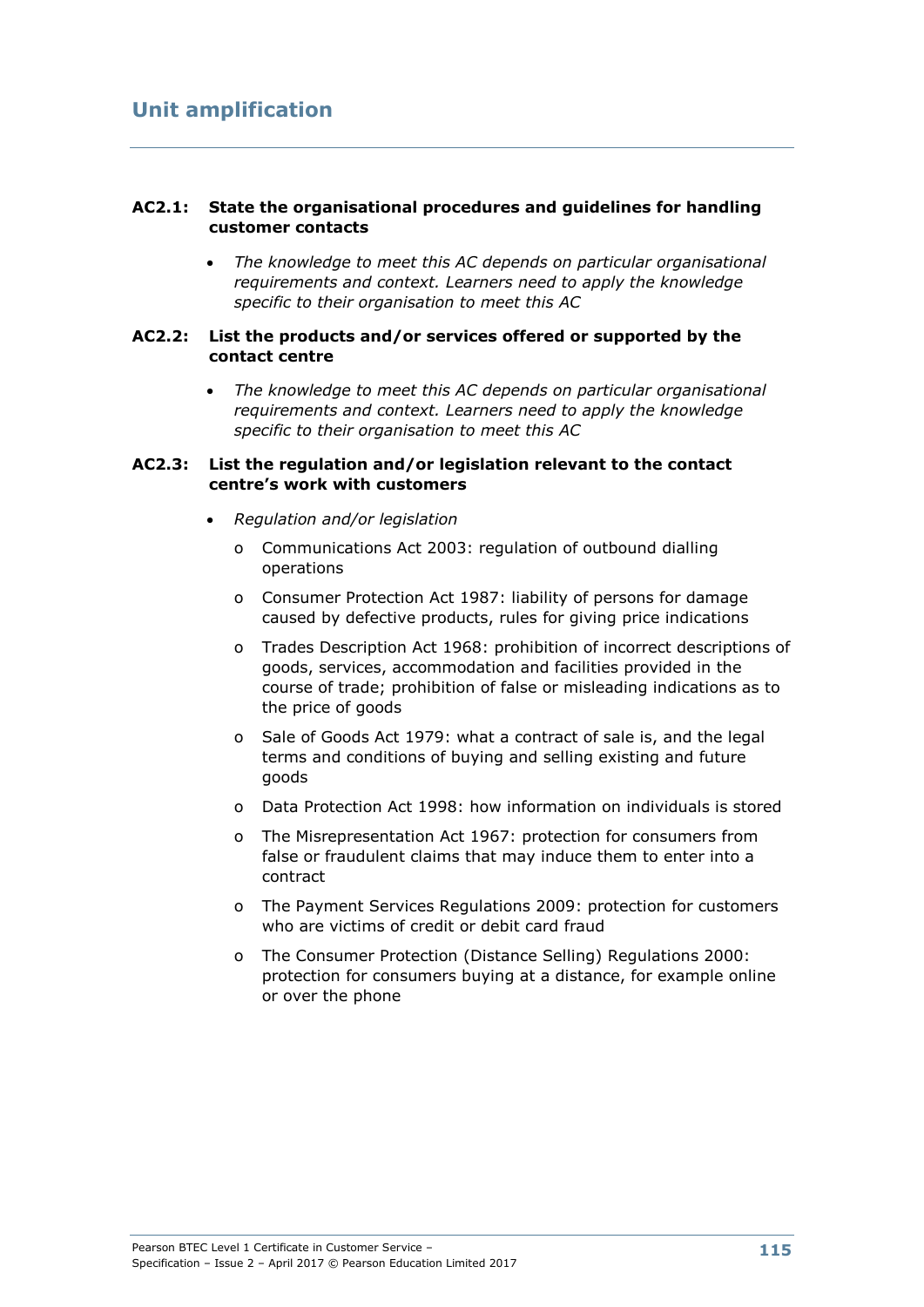#### **AC2.4: State to whom to pass contacts when they are outside the limits of their authority or the customer contact is too difficult to handle**

 *The knowledge to meet this AC depends on particular organisational requirements and context. Learners need to apply the knowledge specific to their organisation to meet this AC*

#### **AC2.5: State the procedures for logging onto the technology systems**

 *The knowledge to meet this AC depends on particular organisational requirements and context. Learners need to apply the knowledge specific to their organisation to meet this AC*

#### **AC2.6: State how to respond to prompts from the system indicating the pathway to be followed**

 *The knowledge to meet this AC depends on particular organisational requirements and context. Learners need to apply the knowledge specific to their organisation to meet this AC*

#### **AC2.7: State how to use systems and technology to handle customer contacts**

 *The knowledge to meet this AC depends on particular organisational requirements and context. Learners need to apply the knowledge specific to their organisation to meet this AC*

#### **AC2.8: Identify the categories of customer contacts that they are authorised to handle**

 *The knowledge to meet this AC depends on particular organisational requirements and context. Learners need to apply the knowledge specific to their organisation to meet this AC*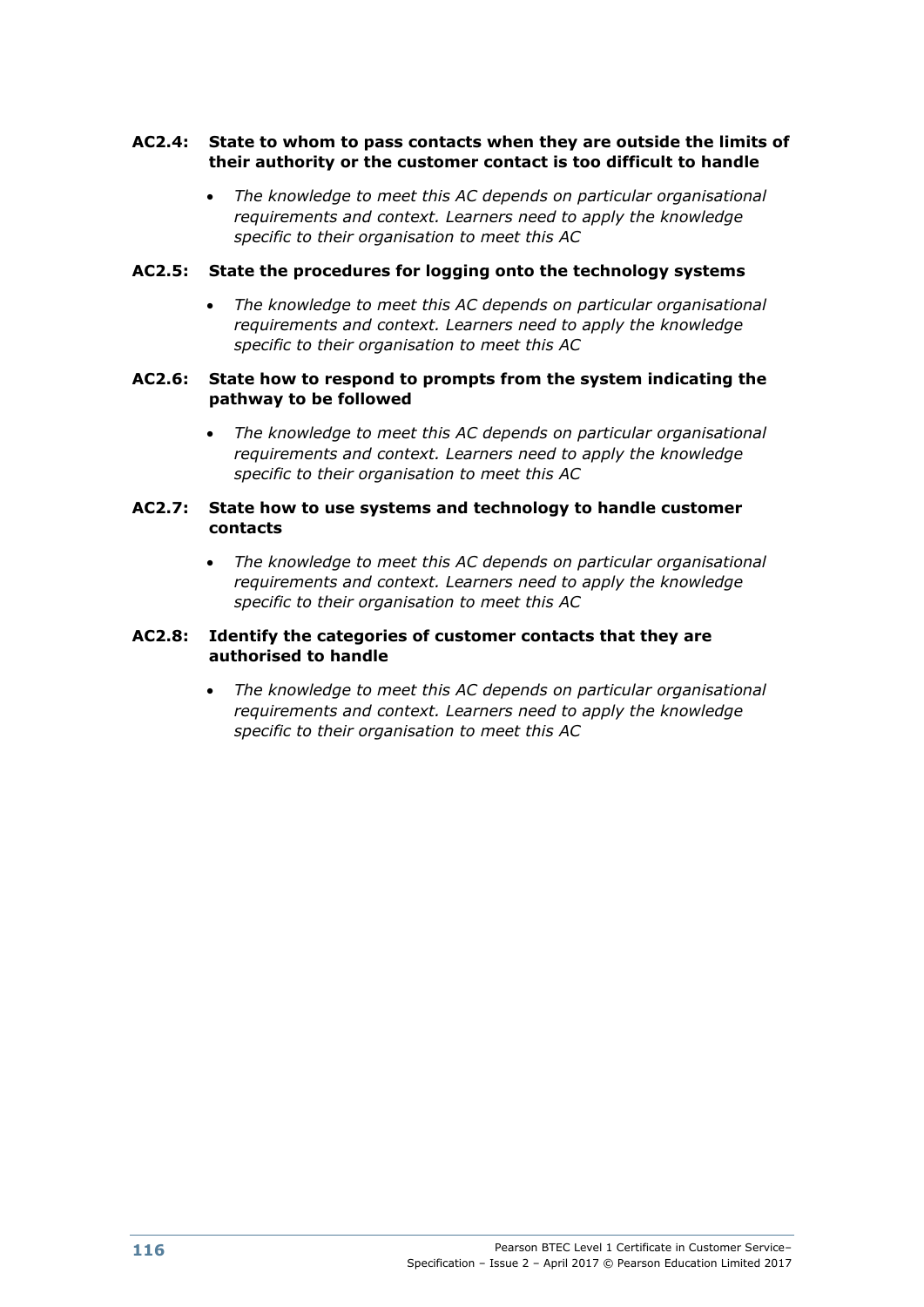## **Information for tutors**

#### **Suggested resources**

#### **Books**

Bergevin R et al – *Call Centers for Dummies*, 2nd edition (John Wiley & Sons, 2010) ISBN 9780470677438

O'Ciosog M – *Contact Centre CXM: Customer Service Today and Tomorrow* (CreateSpace Independent Publishing Platform, 2013) ISBN 9781492267256

Wilson J – *The Call Centre Training Handbook: A Complete Guide to Learning and Development in Contact Centres* (Kogan Page, 2008) ISBN 9780749450885

#### **Websites**

www.callcentrehelper.com – an online contact centre magazine covering topical subjects

#### **Assessment**

To pass this unit the evidence that the learner presents for assessment must demonstrate that they have met the required standard specified in the learning outcomes and assessment criteria and the requirements of the Assessment Strategy.

To ensure that the assessment tasks and activities enable learners to produce valid, sufficient, authentic and appropriate evidence that meets the assessment criteria, centres should apply the *Unit assessment guidance* and the requirements of the Assessment Strategy below.

Wherever possible, centres should adopt an holistic approach to assessing the units in the qualification. This gives the assessment process greater rigour and minimises repetition, time and the burden of assessment on all parties involved in the process.

#### **Unit assessment requirements**

This unit may be assessed in a real working environment, i.e. assessment of learner performance at work or in a realistic working environment (RWE) in accordance with the Skills CFA Contact Centres Operations Assessment Strategy in *Annexe B*.

Further guidance on RWEs can be found in the document *Edexcel NVQs, SVQs and competence-based qualifications* – *Delivery Requirements and Quality Assurance Guidance* available on our website: qualifications.pearson.com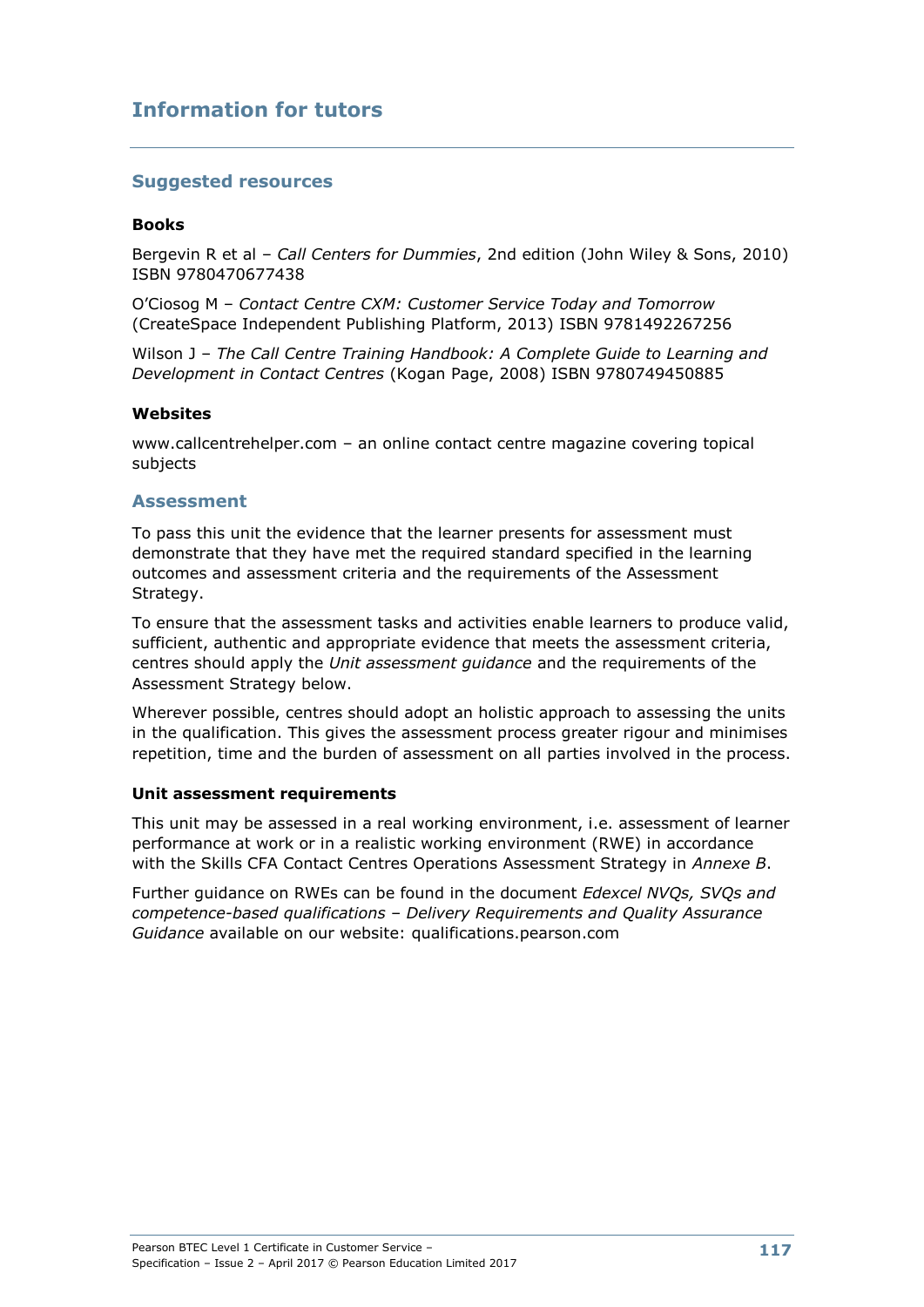This guidance supports assessors in making decisions about how best to assess each unit and the evidence needed to meet the requirements. Centres can adapt the guidance for learners and the particular assessment context, as appropriate.

This unit may be assessed in a real working environment or in a Realistic Working Environment (RWE). If an RWE is used for assessment, it must provide an environment that replicates the key characteristics of the workplace in which the skills and knowledge to be assessed are normally employed.

Learning outcome 2 is knowledge based and focuses on contact centre systems and technology. If in a real working environment, the tutor should encourage researchbased tasks to allow learners to understand their organisation's systems and the technology used. If using an RWE, the tutor may cover the learning outcome through classroom-based teaching and group activities. Being knowledge based, questioning or discussion following the research and/or teaching would be an appropriate method of assessment.

Learning outcome 1 is competency based; therefore the learner should be assessed using evidence that will confirm competence, and which has been generated in the workplace or in an RWE. This could be direct observation of the learner logging onto a technology system (AC1.1) and following the defined pathways through the system (AC1.2) to update, input and complete the customer information details (AC1.3, AC1.4 and AC1.6). The direct observation could be supported with witness testimony from a line manager or a statement from the learner to confirm a time when they have referred to another member of staff when a customer contact cannot be completed (AC1.5), and how the learner has validated the customer's identity from information held on the system (AC1.7).

It is good practice to combine the assessment of learning outcomes 1 and 2 through holistic assessment. An example of how this could be achieved would be through direct observation of a learner contacting a customer using their organisation's systems and technology in such a way as to meet some or all of the assessment criteria in learning outcome 2. This should then be followed by questioning or discussion related to what has been seen in the direct observation and the assessment criteria in learning outcome 1.

If centres use evidence produced orally, the assessor should produce Observation Records which have sufficient detail to show why the assessor decided that each learning outcome has been met. Supporting evidence in the form of written materials, documents and learners' notes should be retained as part of the assessment evidence to enable internal and external quality assurance processes to be conducted. Tutors and assessors should ensure that the correct operative verbs, as used in the assessment criteria, are included in all assessments.

Wherever possible, the learning outcomes in this unit should be assessed holistically across the qualification.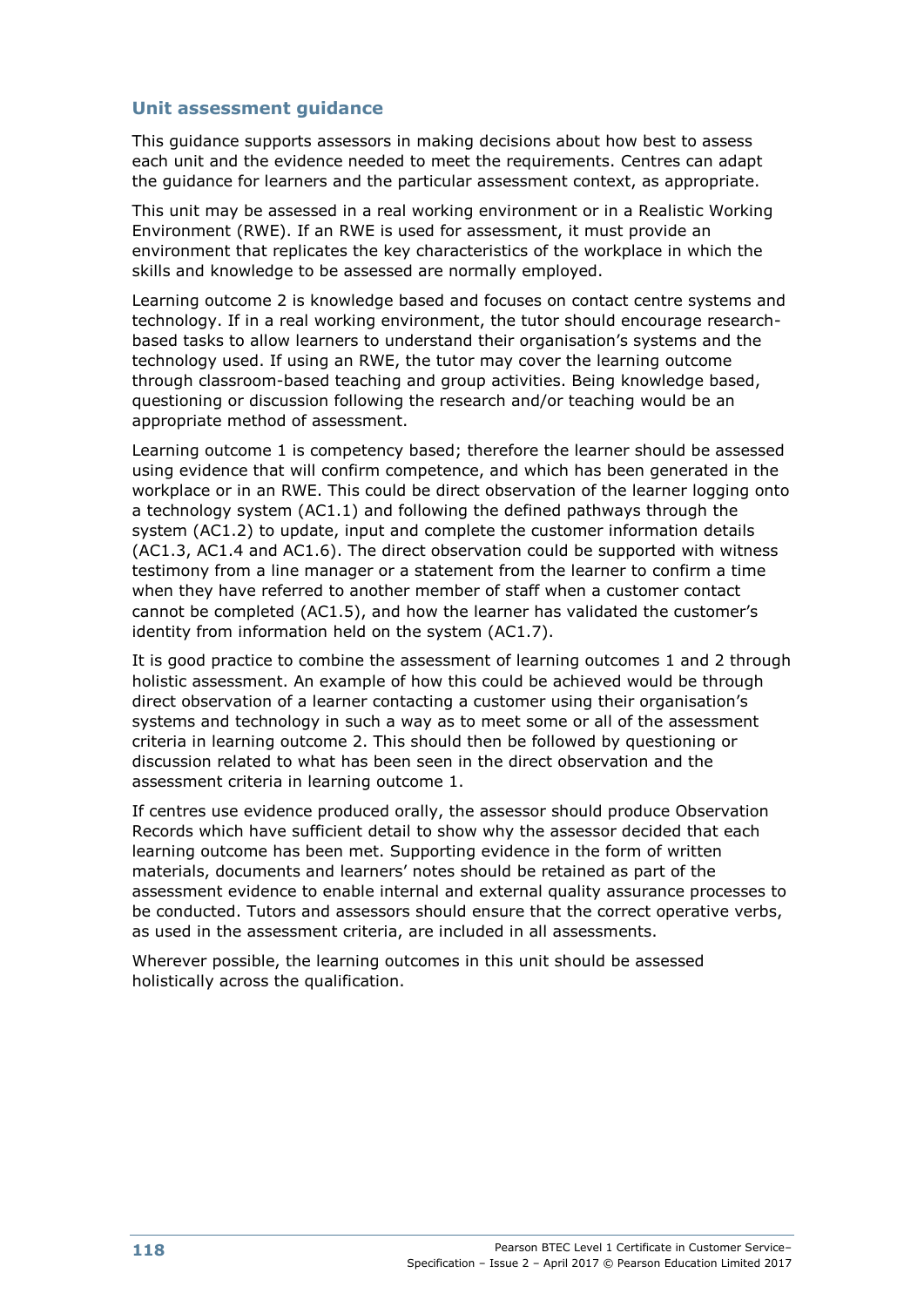| <b>Unit 16:</b>                   | <b>Health and Safety</b><br><b>Procedures in the</b><br><b>Workplace</b> |
|-----------------------------------|--------------------------------------------------------------------------|
| Unit reference number: T/505/4673 |                                                                          |
| Level:                            | $\mathbf{2}$                                                             |
| <b>Credit value:</b>              | $\mathbf{z}$                                                             |
| <b>Guided learning hours:</b>     | 16                                                                       |
| <b>Unit type:</b>                 | <b>Competence</b>                                                        |

## **Unit summary**

Adhering to health and safety procedures in the workplace is an important part of any customer service role. In order to protect staff and customers, it is vital that health and safety procedures are carried out correctly and in line with organisational procedures.

In this unit you will learn how to work in line with health and safety procedures in the workplace by knowing what your responsibilities are and what an employer's responsibilities are under health and safety law. You will learn what is covered by health and safety law and why it is important to follow health and safety procedures. You will also learn what information can be used to support health and safety in the workplace. You will need to be able to assess risk and to help to prevent accidents. You will also learn how to make suggestions on ways to improve health and safety practice in the workplace.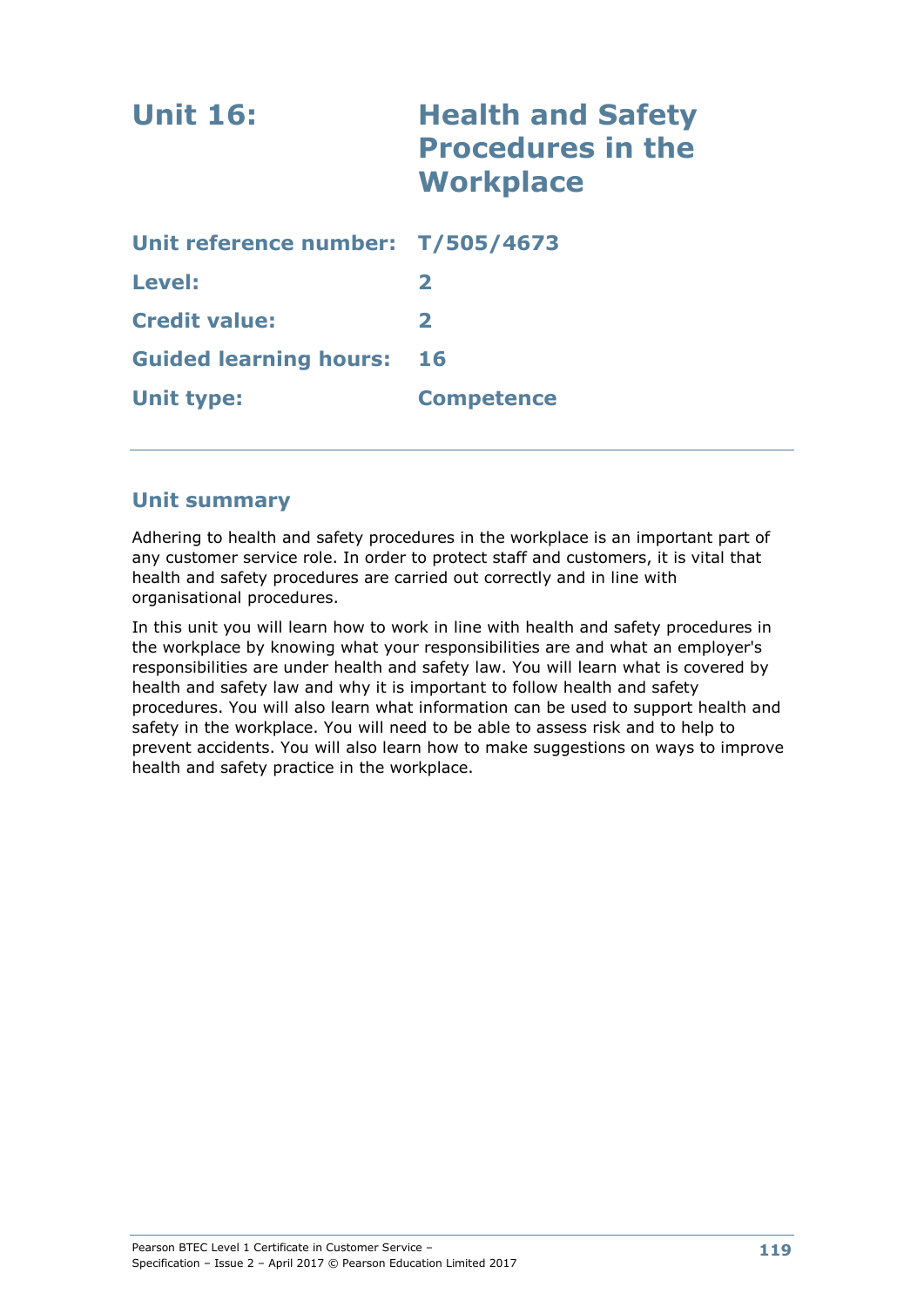# **Learning outcomes and assessment criteria**

To pass this unit, the learner needs to demonstrate that they can meet all the learning outcomes for the unit. The assessment criteria outline the requirements the learner is expected to meet to achieve the unit.

|   | <b>Learning outcomes</b>                                              | <b>Assessment criteria</b> |                                                                                                                                       |  |
|---|-----------------------------------------------------------------------|----------------------------|---------------------------------------------------------------------------------------------------------------------------------------|--|
| 1 | Know health and safety procedures<br>in the workplace                 | 1.1                        | Define the main responsibilities for<br>health and safety in the workplace<br>of the following:                                       |  |
|   |                                                                       |                            | a) employers                                                                                                                          |  |
|   |                                                                       |                            | b) employees                                                                                                                          |  |
|   |                                                                       |                            | 1.2 Describe two health and safety laws<br>affecting the workplace                                                                    |  |
|   |                                                                       |                            | 1.3 Define the importance of following<br>health and safety procedures in the<br>workplace                                            |  |
|   |                                                                       | 1.4                        | Define the types of information or<br>support available in relation to a<br>specified aspect of health and<br>safety in the workplace |  |
| 2 | Be able to carry out tasks with<br>regard to health and safety in the | 2.1                        | Carry out a risk assessment of a<br>specified workplace activity                                                                      |  |
|   | workplace                                                             | $2.2^{\circ}$              | Use equipment or tools safely in the<br>workplace                                                                                     |  |
|   |                                                                       |                            | 2.3 Describe how to prevent accidents<br>in the workplace                                                                             |  |
|   |                                                                       |                            | 2.4 Assess how own health and safety<br>practices could be improved                                                                   |  |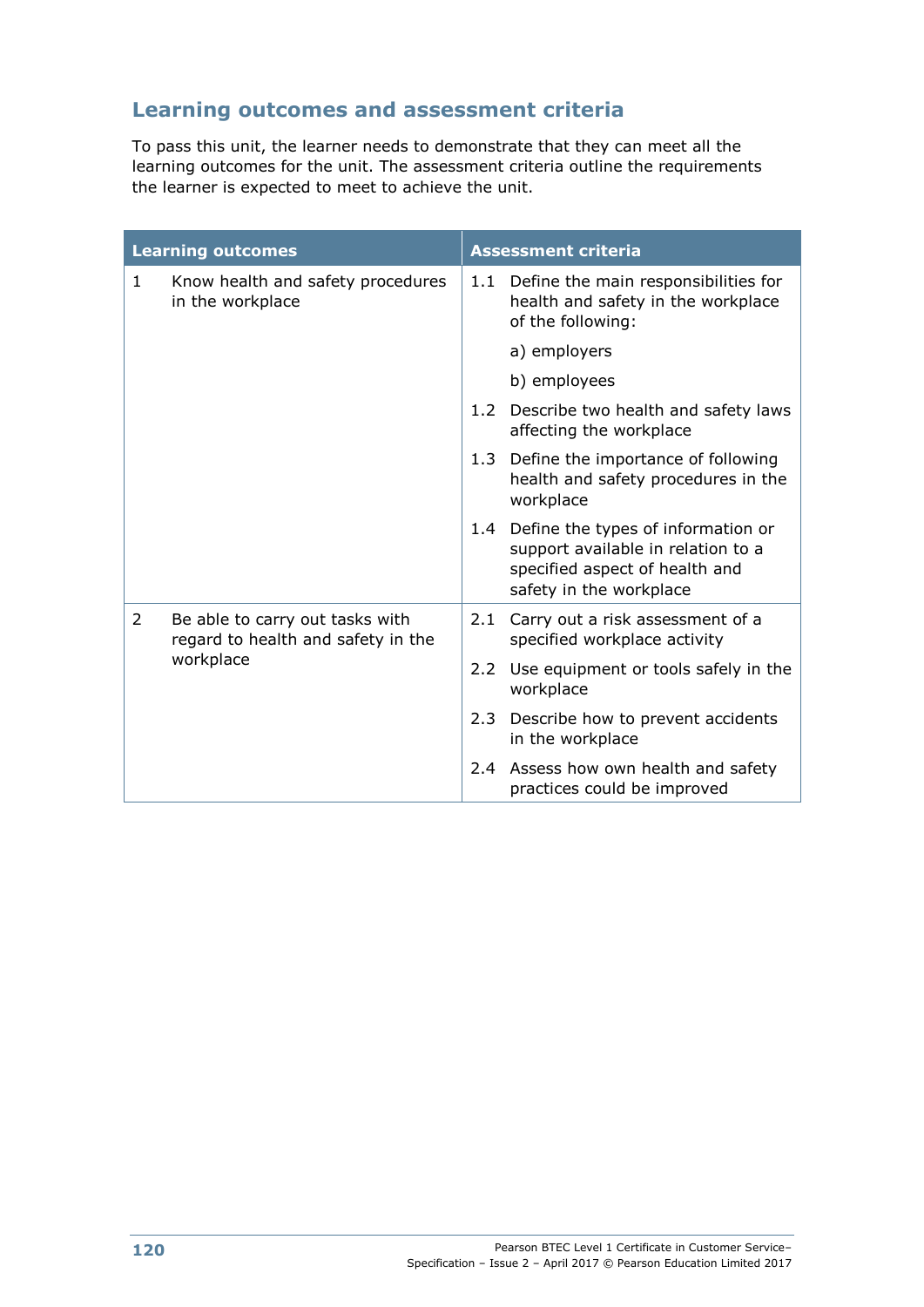#### **AC1.1: Define the main responsibilities for health and safety in the workplace of the following**

- *Employers:* assess and give information about risks in order to minimise them; train staff on how to deal with risks, to protect the health, safety and welfare of employees and others in the workplace; consult employees about health and safety issues; protect employees and other people as far as is practicable from risks, e.g. giving and using PPE
- *Employees:* have a duty to take care for their own health and safety and that of others who may be affected by actions of employee; report any concerns relating to health and safety; report any serious risks in the workplace to responsible person for health and safety; follow health and safety training given by the employer; co-operate with their employer on health and safety

#### **AC1.2: Describe two health and safety laws affecting the workplace**

#### *To include:*

- Control of Substances Hazardous to Health (COSHH) regulations 2002
- Reporting of Injuries Diseases and Dangerous Occurrences Regulations (RIDDOR) 2013
- Control of Asbestos Regulations 2012
- Control of Major Accidents Hazards (COMAH)
- Electricity at Work Regulations 1989 (PAT testing)
- Display Screen Equipment Regulations (DSE) 1992

#### **AC1.3: Define the importance of following health and safety procedures in the workplace**

 *Importance of following health and safety procedures in the workplace:* to avoid people being hurt; to avoid damage to equipment and property; to avoid organisation being fined or closed down; to avoid organisation and personal image and reputations being damaged or tarnished; to ensure the wellbeing of people within the workplace, to ensure compliance with health and safety laws

#### **AC1.4: Define the types of information or support available in relation to a specified aspect of health and safety in the workplace**

- *Types of information:* websites, leaflets, training, briefings, newsletters, coaching sessions, policies and procedures
- *Specified aspects of health and safety:* environmental: COSHH, RIDDOR, PAT Testing, Display Screen Equipment
- *Emergencies:* first aid, accident reporting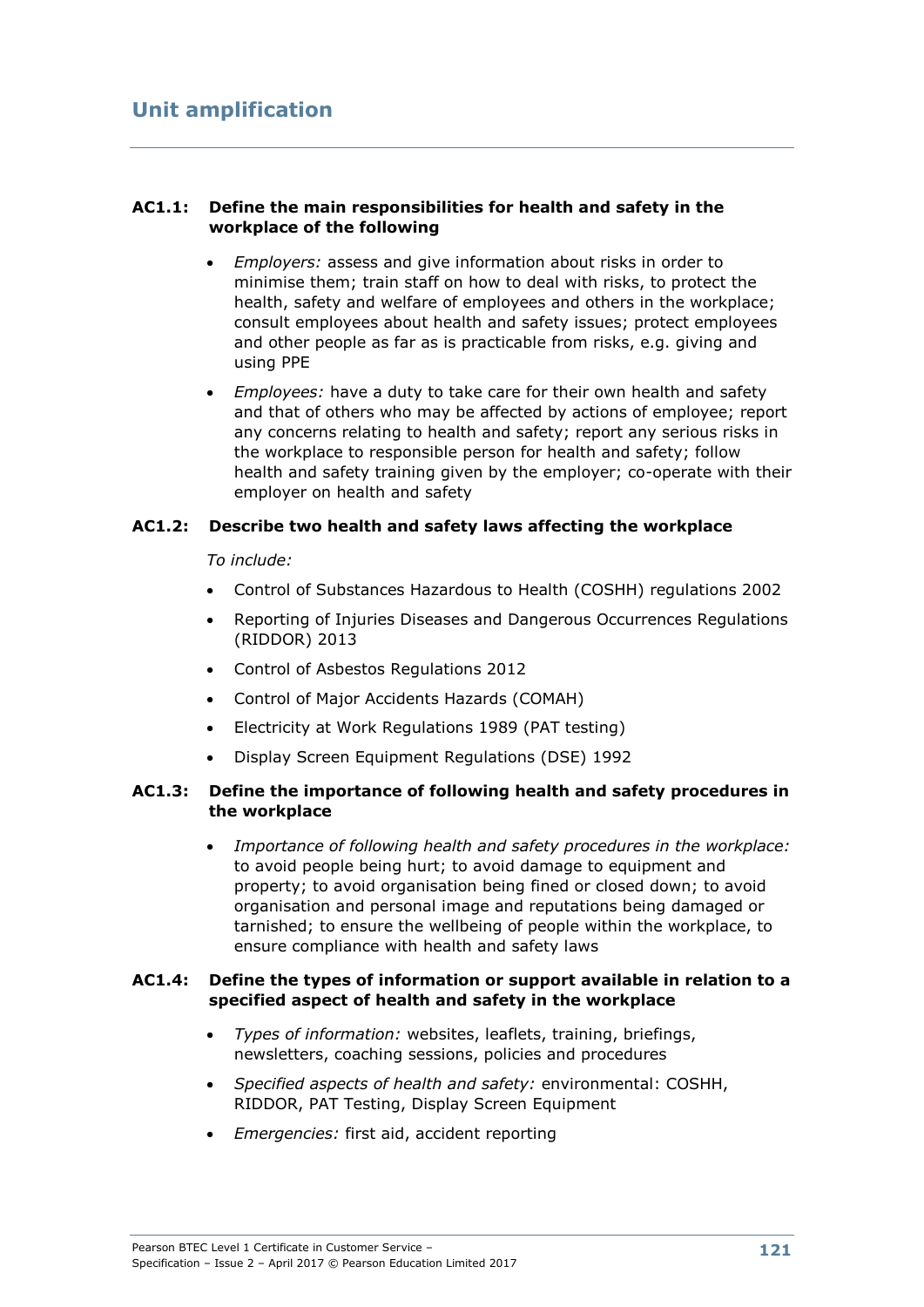## **Information for tutors**

#### **Suggested resources**

#### **Website**

www.hse.gov.uk – the Health and Safety Executive has information on health and safety responsibilities of employers and employees under the Health and Safety at Work Act

#### **Assessment**

To pass this unit the evidence that the learner presents for assessment must demonstrate that they have met the required standard specified in the learning outcomes and assessment criteria and the requirements of the assessment strategy.

To ensure that the assessment tasks and activities enable learners to produce valid, sufficient, authentic and appropriate evidence that meet the assessment criteria, centres should apply the *Unit assessment guidance* provided and the requirements of the assessment strategy given below.

Wherever possible, centres should adopt a holistic approach to assessing the units in the qualification. This gives the assessment process greater rigour and minimises repetition, time and the burden of assessment on all parties involved in the process.

#### **Unit assessment requirements**

For the purposes of this qualification, this unit should be assessed in relation to the Skills CFA assessment strategy in *Annexe A*. Simulation is not allowed for this unit. All evidence of occupational competence should be generated through performance under workplace conditions; this includes evidence of achievement for knowledgebased learning outcomes and associated assessment criteria.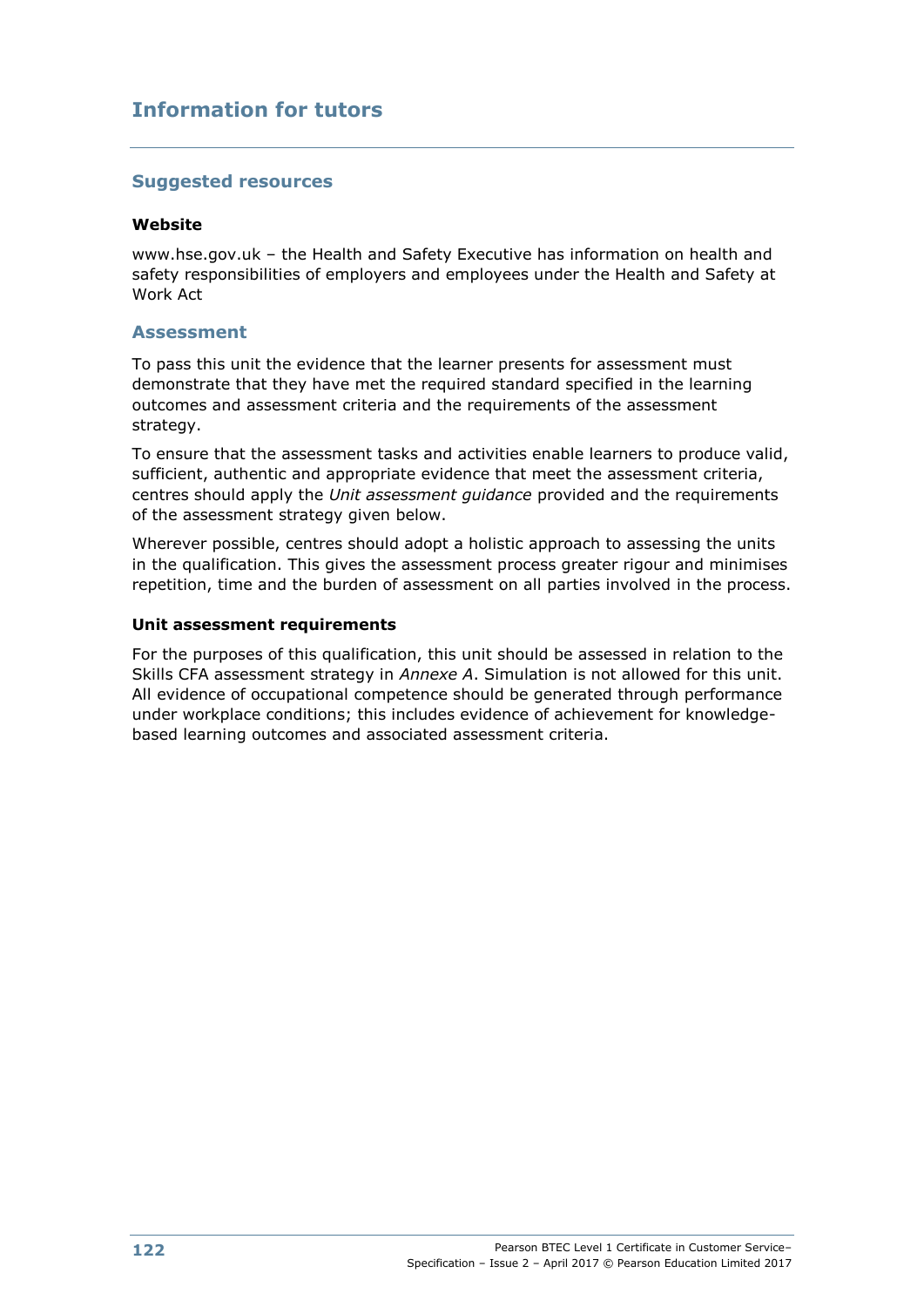This guidance supports assessors in making decisions about how best to assess each unit and the evidence needed to meet the requirements. Centres can adapt the guidance as appropriate for learners and the particular assessment context.

Observation is a suitable approach for this unit and a primary source of evidence. The observation can be done unobtrusively by the assessor with the assessor using oral questioning to support the knowledge underlying the performance being undertaken and to meet some of the assessment criteria in learning outcome 1 (such as AC1.3).

Product evidence seen during or separately from an observed performance must be evaluated and commented on by the assessor. This evidence might include accident books or risk assessment documents completed by the learner. This would be a valid and suitable assessment method for this unit and learning outcome 2, along with question and answer sessions. These can be supported by a witness testimony from an appropriate person within the workplace. For AC2.2, for example, the learner could seek confirmation from a line manager that they have used equipment to complete a work task correctly and safely.

Questioning can be used to demonstrate learner knowledge for learning outcome 1, but best practice would be to integrate this within the observation and discussions, for ease of assessment for both the assessor and the learner. For example, for AC1.3 the learner could describe why it is important to follow health and safety procedures in the workplace, while completing an observed work task.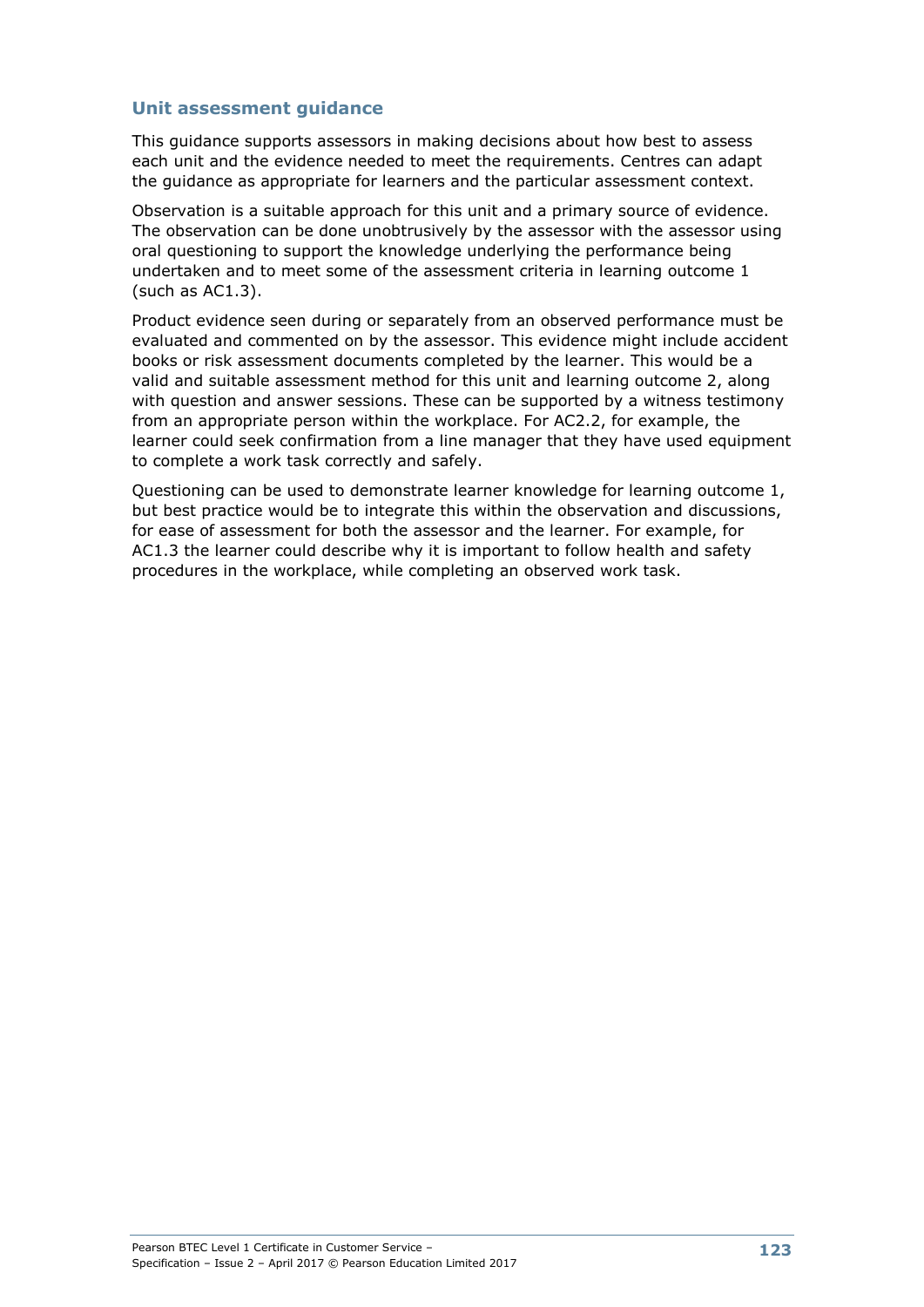| <b>Unit 17:</b>                   | <b>Processing Sales</b><br><b>Orders</b> |
|-----------------------------------|------------------------------------------|
| Unit reference number: M/502/8587 |                                          |
| Level:                            | $\mathbf{2}$                             |
| <b>Credit value:</b>              | $\mathbf{z}$                             |
| <b>Guided learning hours:</b>     | 17                                       |
| <b>Unit type:</b>                 | <b>Competence</b>                        |
|                                   |                                          |

## **Unit summary**

This unit aims to provide the knowledge and skills needed to process sales orders and help learners to understand the importance of the sales order processing in fulfilling customer orders.

In this unit you will learn how to perform the most important functions in the process chain, from presales to customer payment. The areas of credit control and accounting are also touched on. In this unit you will learn how to process sales orders from the start of the process to its completion. You will understand the importance of the process to the organisation and to the customer. You will be able to describe the checking processes that must be undertaken to ensure the products have been correctly supplied and that payment has been received. You will be able to process sales orders using systems that operate in the workplace ensuring that the order is completed accurately and promptly to meet the customers' requirements.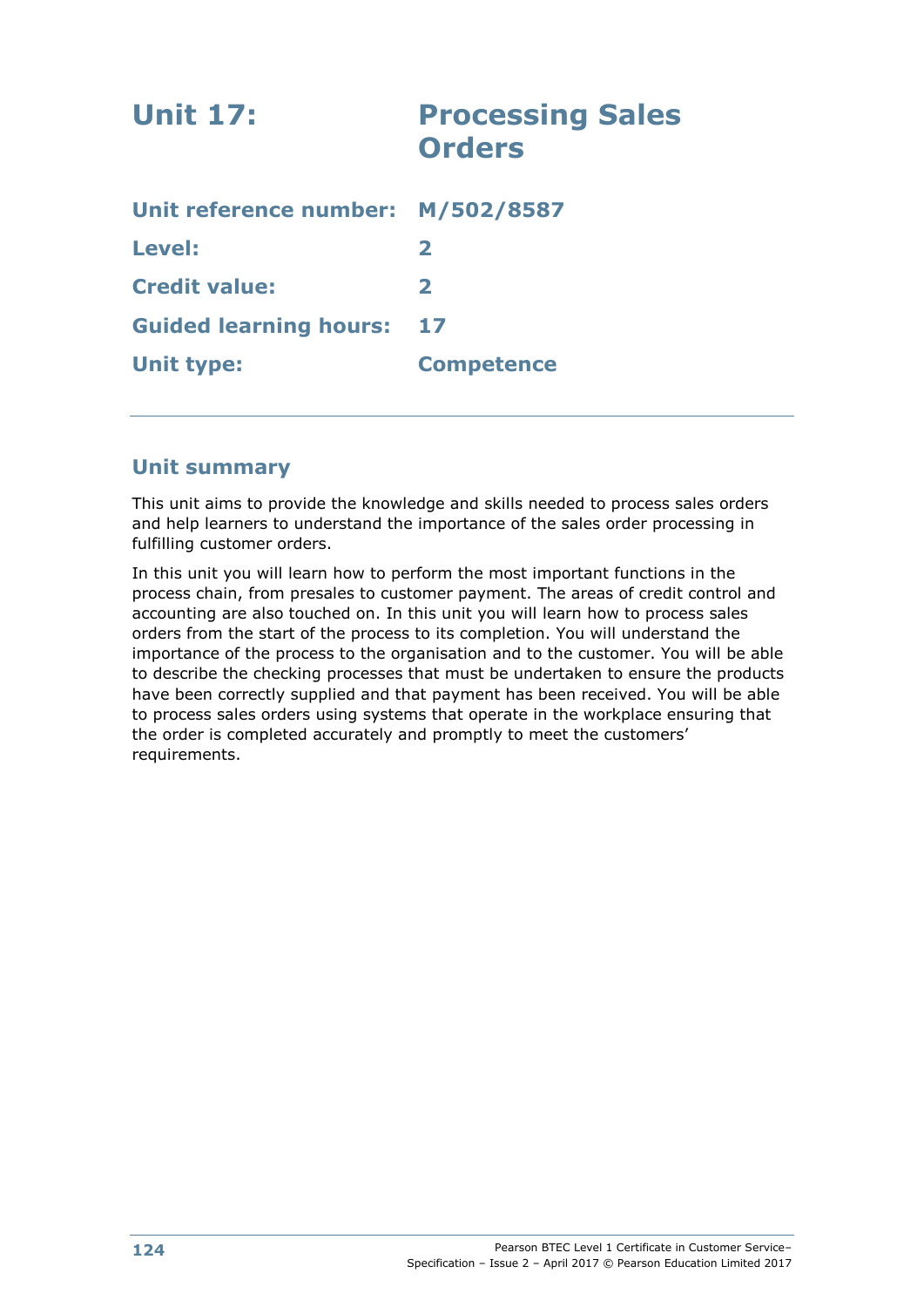# **Learning outcomes and assessment criteria**

To pass this unit, the learner needs to demonstrate that they can meet all the learning outcomes for the unit. The assessment criteria outline the requirements the learner is expected to meet to achieve the unit.

| <b>Learning outcomes</b> |                                                         | <b>Assessment criteria</b> |                                                                                             |  |
|--------------------------|---------------------------------------------------------|----------------------------|---------------------------------------------------------------------------------------------|--|
| 1                        | Understand how to process and<br>follow up sales orders | 1.1                        | Explain the importance of sales<br>order processing                                         |  |
|                          |                                                         |                            | 1.2 Describe organisational processes<br>for ordering products and/or<br>services           |  |
|                          |                                                         | 1.3                        | Describe different sources of<br>information used to check customer<br>credit               |  |
|                          |                                                         |                            | 1.4 Describe the different payment<br>methods accepted by sales<br>orientated organisations |  |
|                          |                                                         | 1.5                        | Explain the role of the despatch<br>function                                                |  |
|                          |                                                         |                            | 1.6 Describe service standards relating<br>to sales order completion                        |  |
|                          |                                                         | 1.7                        | Explain the importance of storing<br>information securely                                   |  |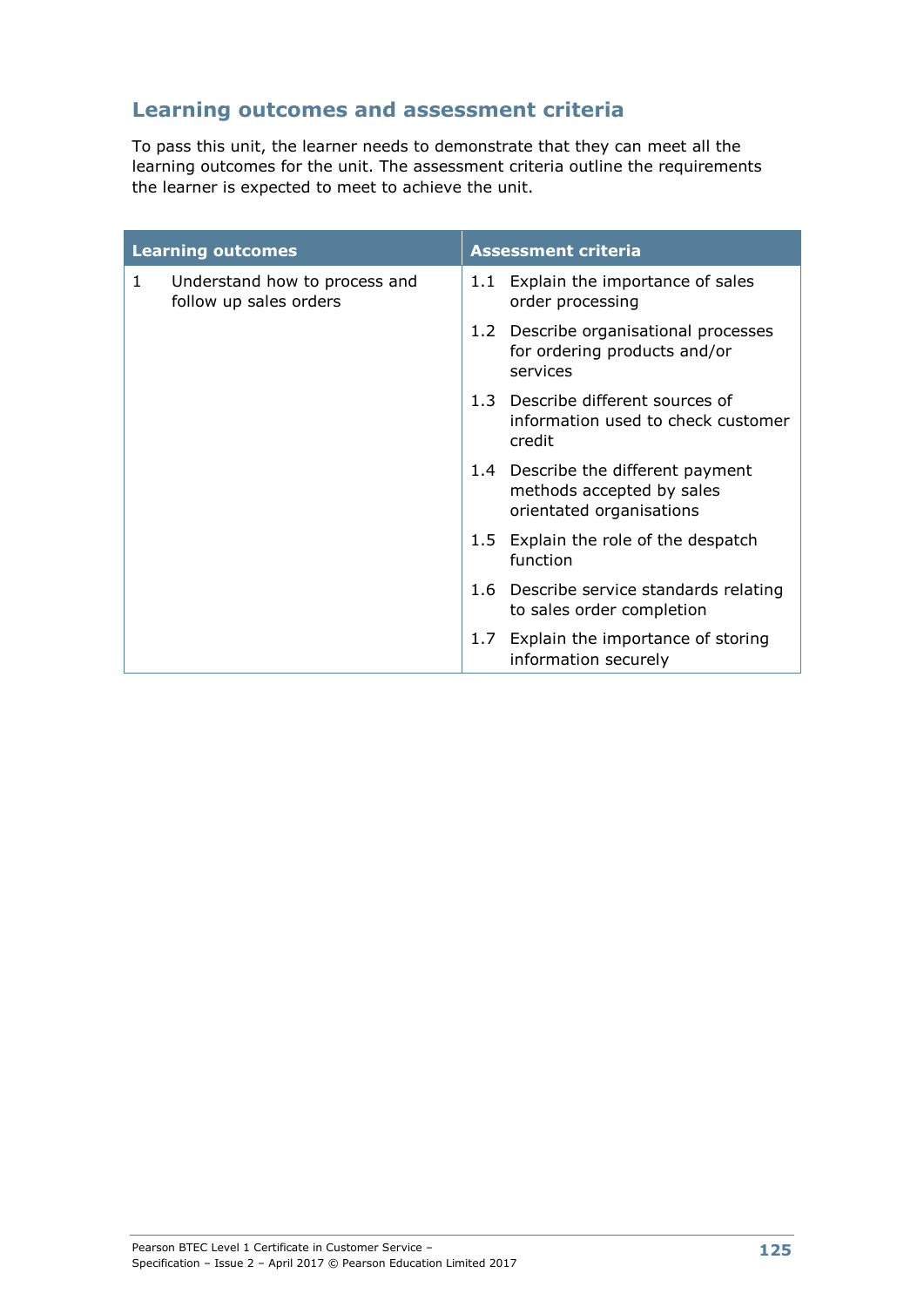| <b>Learning outcomes</b> |                                                | <b>Assessment criteria</b> |                                                                                                                        |  |
|--------------------------|------------------------------------------------|----------------------------|------------------------------------------------------------------------------------------------------------------------|--|
| $\overline{2}$           | Be able to process sales orders                |                            | 2.1 Identify customer sales order<br>requirements                                                                      |  |
|                          |                                                |                            | 2.2 Check that the credit status of the<br>customer meets organisational<br>standards                                  |  |
|                          |                                                |                            | 2.3 Confirm the availability of products<br>and/or services to the customer                                            |  |
|                          |                                                |                            | 2.4 Ensure that information given to<br>the customer about delivery, timing<br>and price is accurate                   |  |
|                          |                                                |                            | 2.5 Ensure that the sale is authorised<br>following the organisation's<br>procedures                                   |  |
|                          |                                                |                            | 2.6 Finalise the transaction in<br>accordance with organisational<br>procedures                                        |  |
|                          |                                                | 2.7                        | Ensure that the customer is aware<br>of the terms and conditions of sale                                               |  |
|                          |                                                |                            | 2.8 Ensure that the customer's<br>requirements are communicated to<br>those responsible for fulfilling sales<br>orders |  |
|                          |                                                | 2.9                        | Identify who to go to when in need<br>of support with sales order<br>processing problems                               |  |
| 3                        | Be able to follow up sales order<br>processing | 3.1                        | Keep the customer informed of the<br>sales order progress and any<br>problems with the sale order                      |  |
|                          |                                                |                            | 3.2 Advise the customer of current<br>discounts and special offers                                                     |  |
|                          |                                                | 3.3 <sub>1</sub>           | Check all information is stored<br>securely                                                                            |  |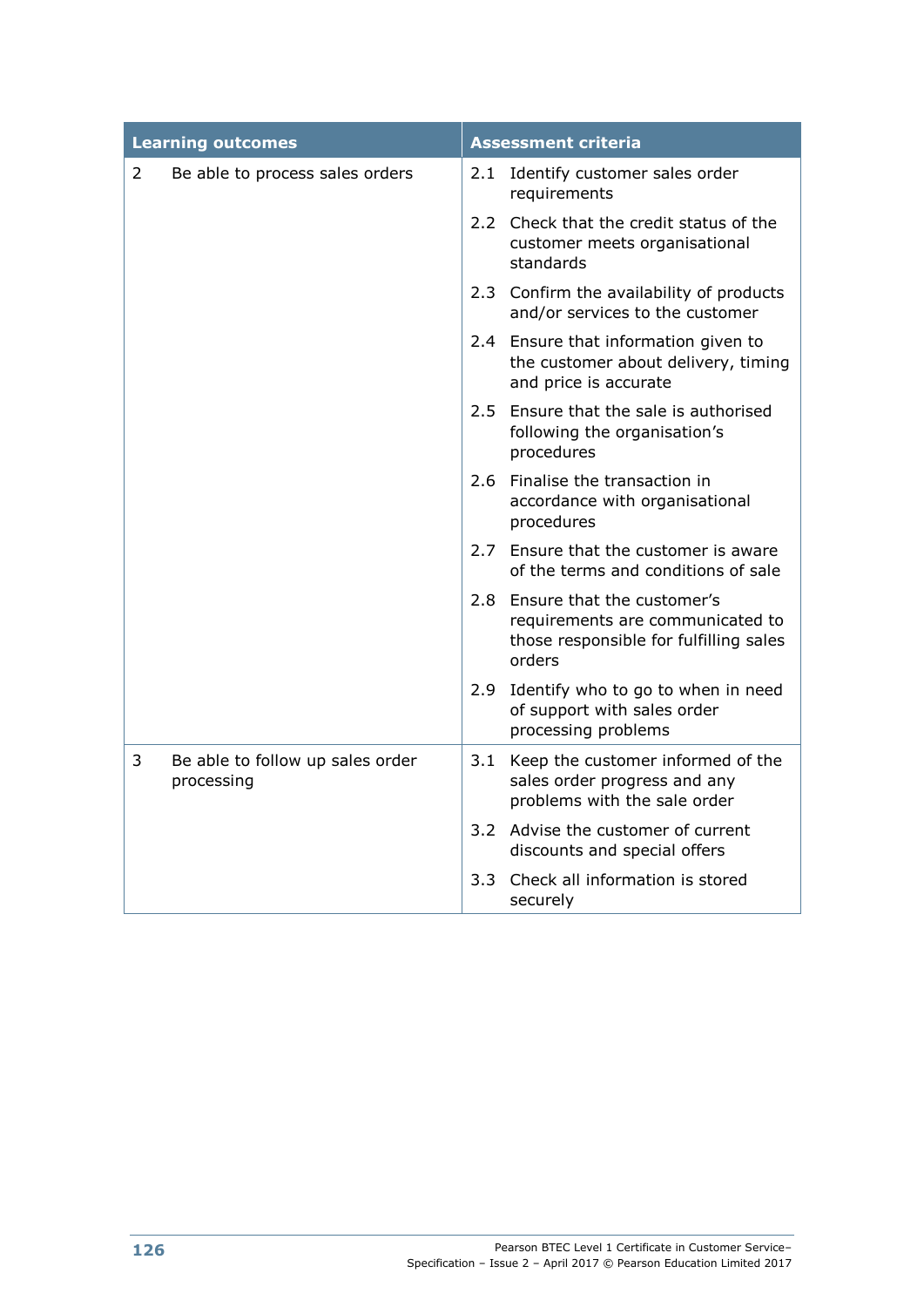#### **AC1.1: Explain the importance of sales order processing**

- *Sales order processing:* receiving sales orders, checking against purchase order, checking customer's credit worthiness, checking stock availability, arranging delivery, invoicing, maintaining records, sales authorisation, terms and conditions of sale
- *Importance:* e.g. main source of organisational revenue, creates accountability, provides information for financial planning and budgeting, production planning

#### **AC1.2: Describe organisational processes for ordering products and/or services**

- *The knowledge to meet this AC depends on the particular organisational requirements and context. Learners need to apply the knowledge specific to their organisation to meet this AC.*
- *Relevant types of procedures and processes:* sales order processing, credit checking procedures, replenishment procedures,
- *Processing sale orders:* departments involved, e.g. sales, credit control, distribution, warehouse/stores, accounting; documents, e.g. customer order, invoice, despatch advice, credit note

#### **AC1.3: Describe different sources of information used to check customer credit**

 *Customer credit check:* sources, e.g. bank, credit referencing agency, visits by credit staff, credit insurers, Register of Judgements, Insolvency Service; importance, e.g. avoid bad debts, protect future sales, reduce need for loans

#### **AC1.4: Describe the different payment methods accepted by sales orientated organisations**

 *Payment methods:* cash, cheques, credit cards, credit accounts, bank transfer

#### **AC1.5: Explain the role of the despatch function**

 *Despatch role:* assisting sales teams, handling client issues and enquiries, checking customer orders, e.g. prices and discounts, coordinating with other departments, e.g. accounts, purchasing and product despatch, performing administrative duties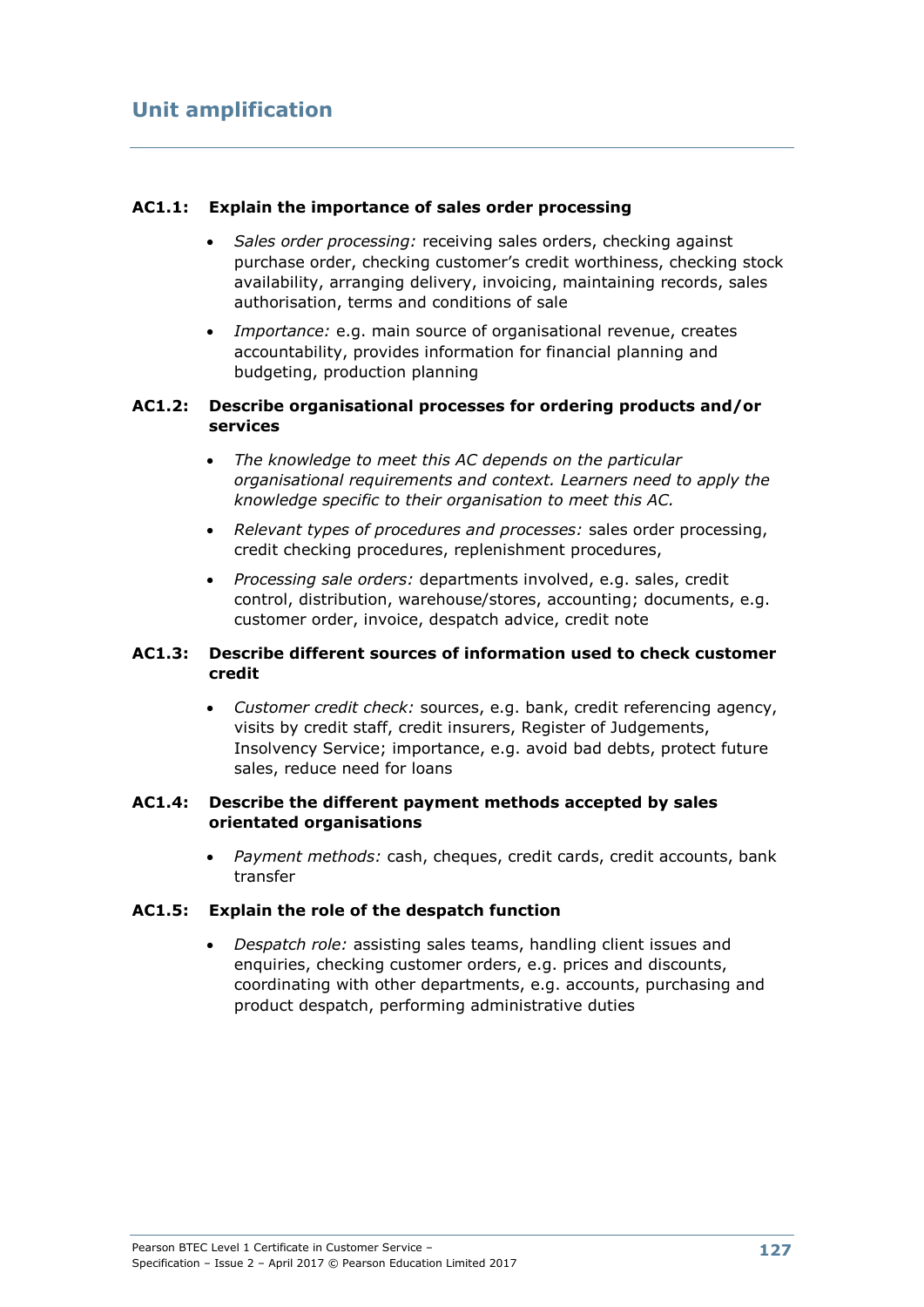#### **AC1.6: Describe service standards relating to sales order completion**

- *Service standards:* agreed lead times, accuracy of information and delivery, meeting customer expectations
- *Sales order completion:* activities, e.g. monitoring the process, communication with the customer, arranging product delivery, raising shipment documentation

### **AC1.7: Explain the importance of storing information securely**

 *Storing information securely:* importance, e.g. compliance with organisational policy, compliance with legislation (Data Protection Act 1998), protection of confidential information; methods of storing sales information, e.g. computer database, manual filing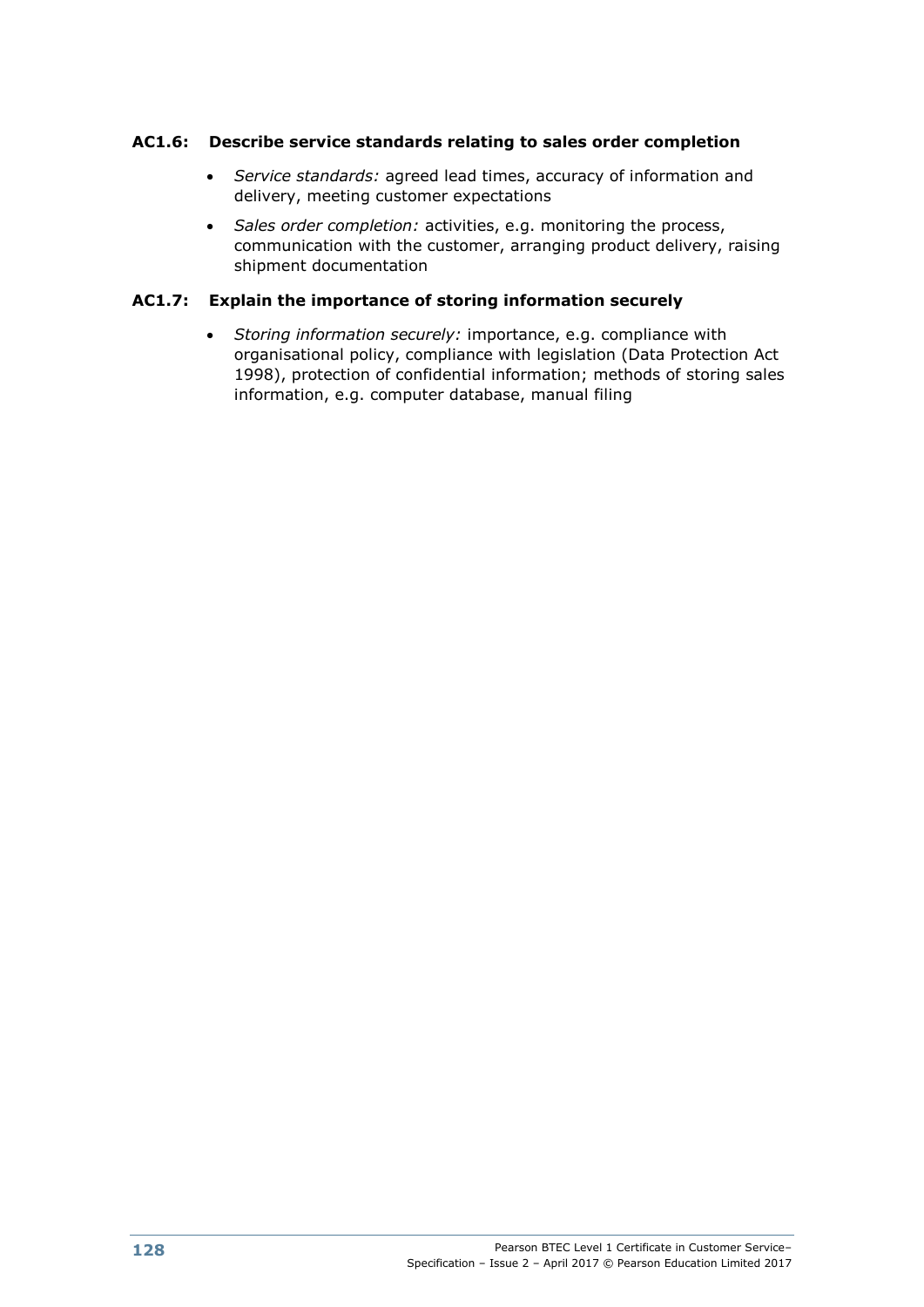## **Information for tutors**

#### **Suggested resources**

#### **Books**

Johnston R, Clark G and Shulver M – *Service Operations Management: Improving Service Delivery*, 4th Edition (Pearson Education Ltd, 2012) ISBN 9780273740483

Jay R and Clarke J – *Data Protection Compliance in the UK*, 2nd Edition (IT Governance Publishing, 2010) ISBN 9781849280471

#### **Websites**

www.something4.com/news/sales-order-processing – provides an overview of a generalised sales order processing system

#### **Assessment**

To pass this unit the evidence that the learner presents for assessment must demonstrate that they have met the required standard specified in the learning outcomes and assessment criteria and the requirements of the Assessment Strategy.

To ensure that the assessment tasks and activities enable learners to produce valid, sufficient, authentic and appropriate evidence that meet the assessment criteria, centres should apply the *Unit assessment guidance* provided and the requirements of the Assessment Strategy given below.

Wherever possible, centres should adopt a holistic approach to assessing the units in the qualification. This gives the assessment process greater rigour and minimises repetition, time and the burden of assessment on all parties involved in the process.

#### **Unit assessment requirements**

Assessment of this unit may be based on either the learner's performance at work or through simulation, as necessary, in accordance with the Skills CFA Sales Assessment Strategy in *Annexe C*. If the unit or a part of the unit is simulated, it must be undertaken in a realistic working environment (RWE).

Further guidance on RWEs can be found in the document *Edexcel NVQs, SVQs and competence-based qualifications – Delivery Requirements and Quality Assurance Guidance* available on our website: qualifications.pearson.com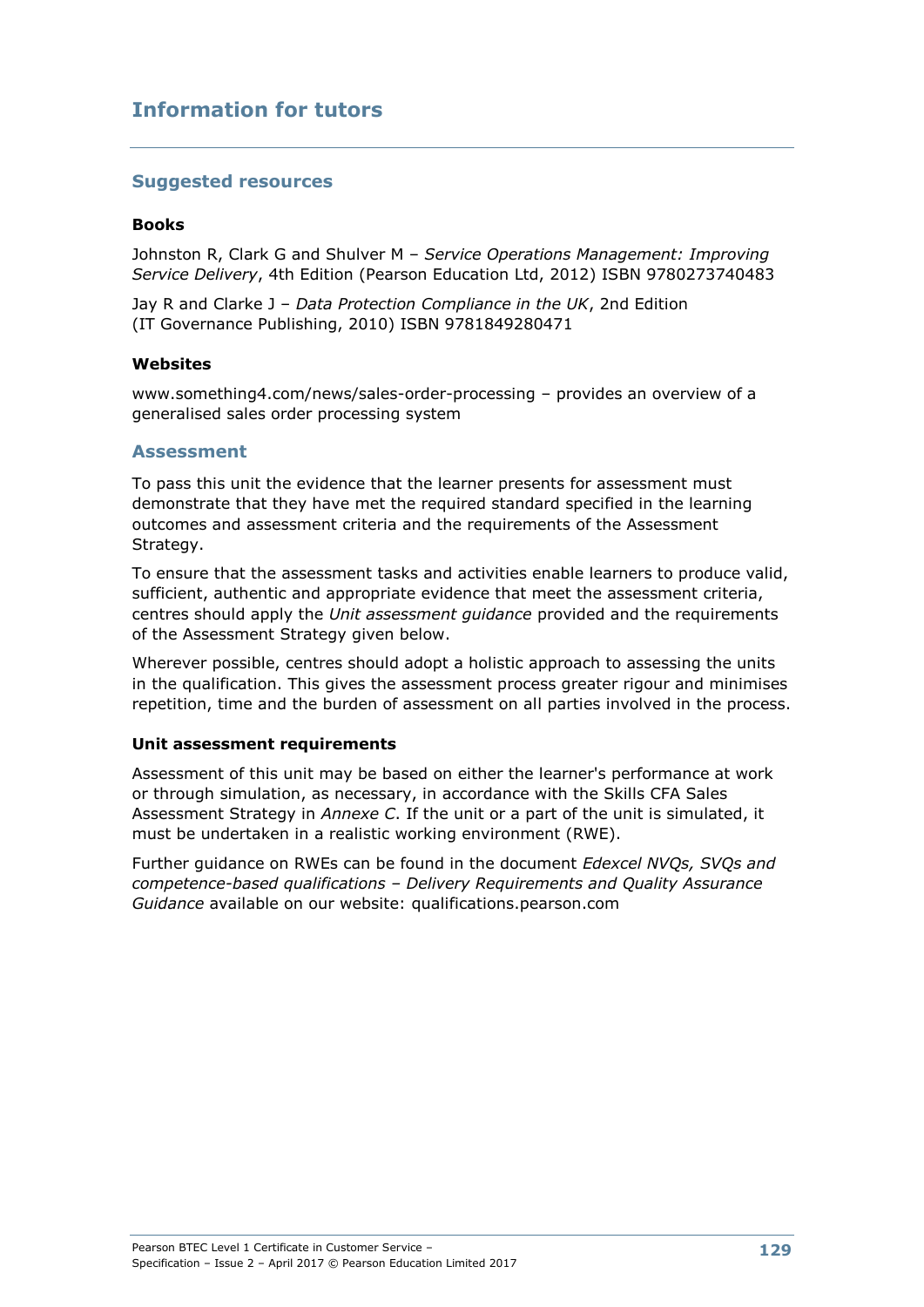This guidance supports assessors in making decisions about how best to assess each unit and the evidence needed to meet the requirements. Centres can adapt the guidance as appropriate for learners and the particular assessment context, as appropriate.

The principal source of evidence for this unit is direct observation of the learner in the workplace carrying out their work activities relating to processing sales data.

Questions and answers (Q&A) or a professional discussion could be used to corroborate the competence of the learner as well as meet the requirements of learning outcome 1. For example, for AC1.43 the learner could describe the different payment methods accepted by the employing organisation. For AC1.6 the learner could describe the service standards that have been devised by the employing organisation. A further example could be that while the learner is answering a question for AC3.3 in relation to secure storage of the information, the same answer could be extended to include AC1.7, as the learner could demonstrate how to store the information securely and at the same time explain verbally the importance of storing the information securely.

The primary sources of evidence for learning outcomes 2 is direct observation of the learner in the work place and the inspection of work products such as sales orders, emails, letters and reports printed from computer records produced by the learner. Evidence for AC2.1, AC2.3, AC2.5, AC2.7 and 2.8 can be taken from an original sales order that the learner has processed for a customer. Evidence for AC2.2, AC2.4, might be available from a computerised sales order processing system or from paper records available in the workplace. Evidence for AC2.6 might be found on the sales order in the form of a signature or other type of acknowledgement that the documentation is complete and can be passed on to the next stage of the order processing system.

Evidence for learning outcome 3 could be in the form of an email to a customer, AC3.1, AC3.2 that tells the customer how the order is progressing and about any special offers that may be available. Alternatively, the learner could be observed giving similar information to a customer. For AC3.3 the learner could be asked questions about the security systems under which the customer's details are stored.

Evidence of Recognition of Prior Learning (RPL) can also be used within the unit to confirm competence.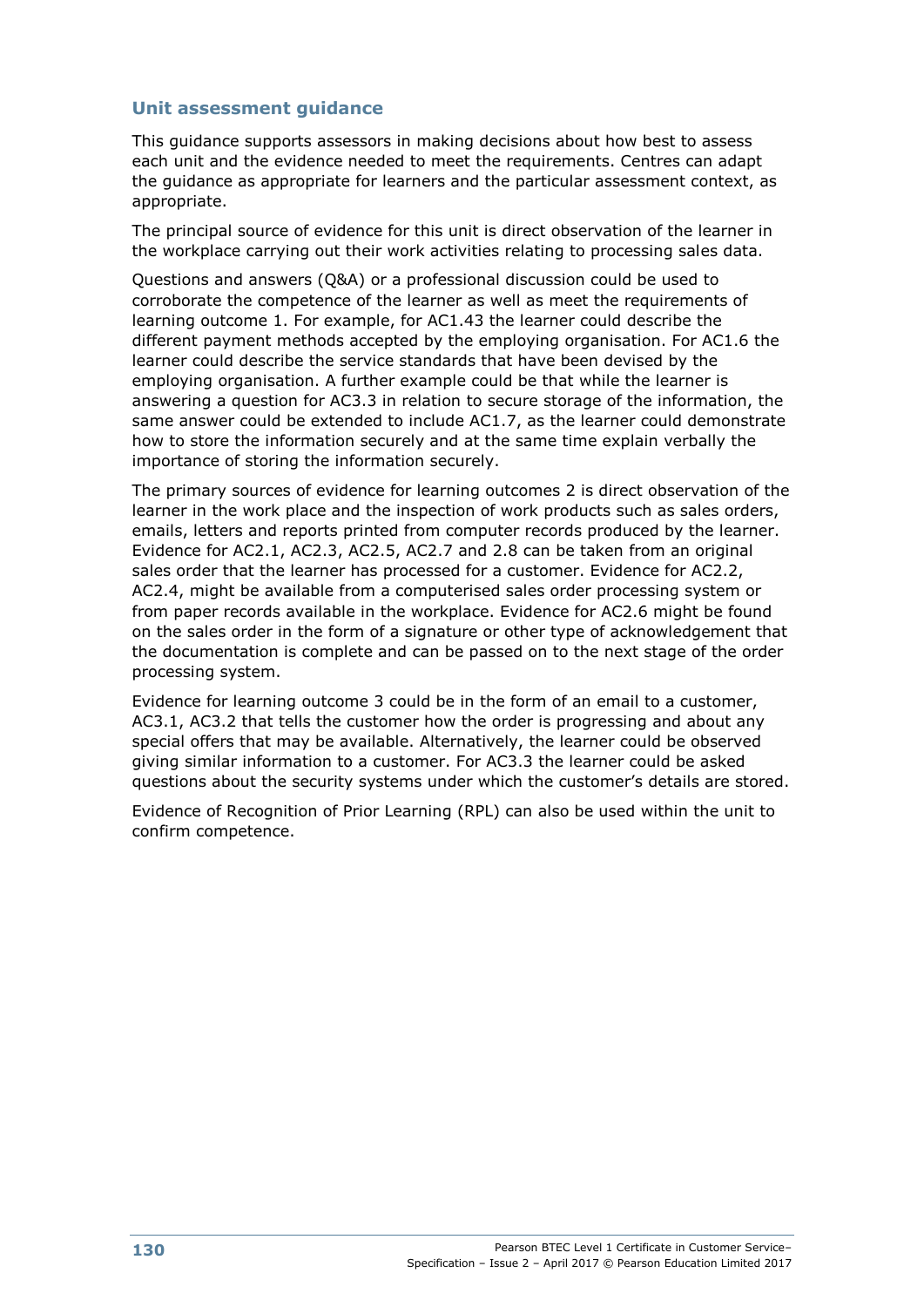| <b>Unit 18:</b>                   | <b>Meeting Customers'</b><br><b>After Sales Needs</b> |  |
|-----------------------------------|-------------------------------------------------------|--|
| Unit reference number: R/502/8601 |                                                       |  |
| <b>Level:</b>                     | $\mathbf{z}$                                          |  |
| <b>Credit value:</b>              | 3                                                     |  |
| <b>Guided learning hours:</b>     | 14                                                    |  |
| <b>Unit type:</b>                 | <b>Competence</b>                                     |  |
|                                   |                                                       |  |

## **Unit summary**

Meeting customers' after sales needs is an important part of many customer service roles. It is vital that it is done correctly and effectively in order to provide customer satisfaction, meet the needs and expectations of the customer and present a positive and professional image of the organisation.

In this unit you will understand how to meet customers' after sales needs by learning about how to find out what the customers' needs are and how to communicate in a way that the customer and the organisation are happy with. You will also be able to deal effectively with the customer and be able to balance the needs of the organisation with that of the customer. You will need to demonstrate that you can refer to someone in authority if you are unable to help the customer within your own limits of authority and also be able to fulfil commitments you have made to the customer and record these appropriately. You will need to be able to show competence at obtaining customers' feedback and know how to report these findings to relevant people within the organisation. Finally, you will need to demonstrate competence at being able to make recommendations for improvements to after sales service provision.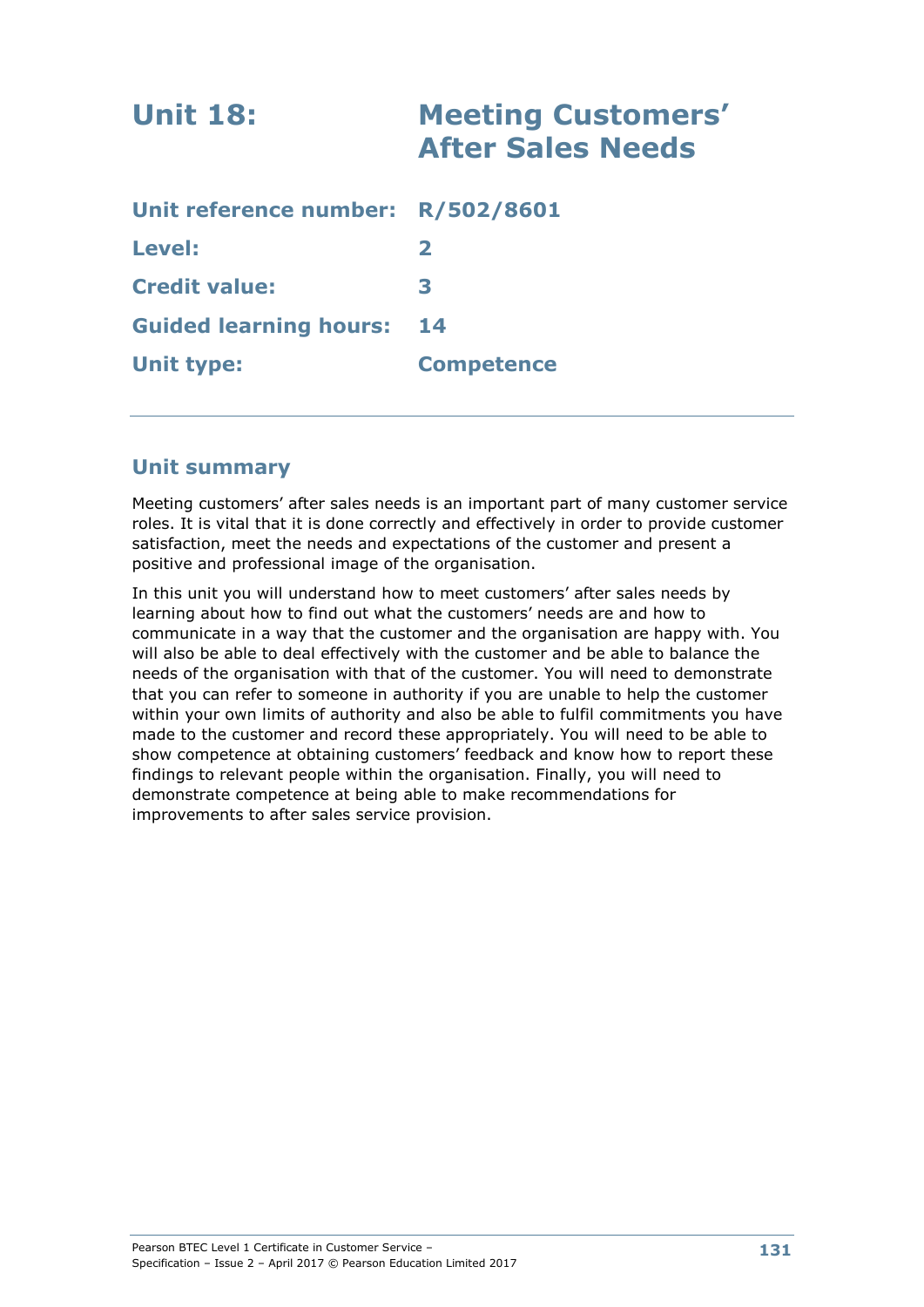# **Learning outcomes and assessment criteria**

To pass this unit, the learner needs to demonstrate that they can meet all the learning outcomes for the unit. The assessment criteria outline the requirements the learner is expected to meet to achieve the unit.

| <b>Learning outcomes</b> |                                                      | <b>Assessment criteria</b> |                                                                                                                             |
|--------------------------|------------------------------------------------------|----------------------------|-----------------------------------------------------------------------------------------------------------------------------|
| $\mathbf{1}$             | Be able to investigate customer<br>after sales needs |                            | 1.1 Establish the nature of customers'<br>after sales needs                                                                 |
|                          |                                                      |                            | 1.2 Communicate with customers in a<br>way that conforms with quality and<br>customer service standards at all<br>times     |
| $\mathcal{L}$            | Be able to handle customers' after<br>sales needs    |                            | 2.1 Deal with customers' after sales<br>needs following organisational<br>customer service standards and<br>procedures      |
|                          |                                                      |                            | 2.2 Balance customers' needs with<br>those of the organisation                                                              |
|                          |                                                      | 2.3                        | Explain when to refer to someone<br>in authority if the problem cannot<br>be resolved within the limits of own<br>authority |
|                          |                                                      |                            | 2.4 Fulfil commitments made to<br>customers in accordance with<br>quality and customer service<br>standards                 |
|                          |                                                      | $2.5 -$                    | Record commitments made to<br>customers                                                                                     |
| 3                        | Be able to review the after sales<br>process         |                            | 3.1 Obtain customers' comments on<br>service reliability from customers                                                     |
|                          |                                                      | 3.2                        | Analyse and report the findings to<br>the relevant person in the<br>organisation                                            |
|                          |                                                      | 3.3                        | Make recommendations for<br>improvements to after sales service<br>provision in the light of customer<br>feedback           |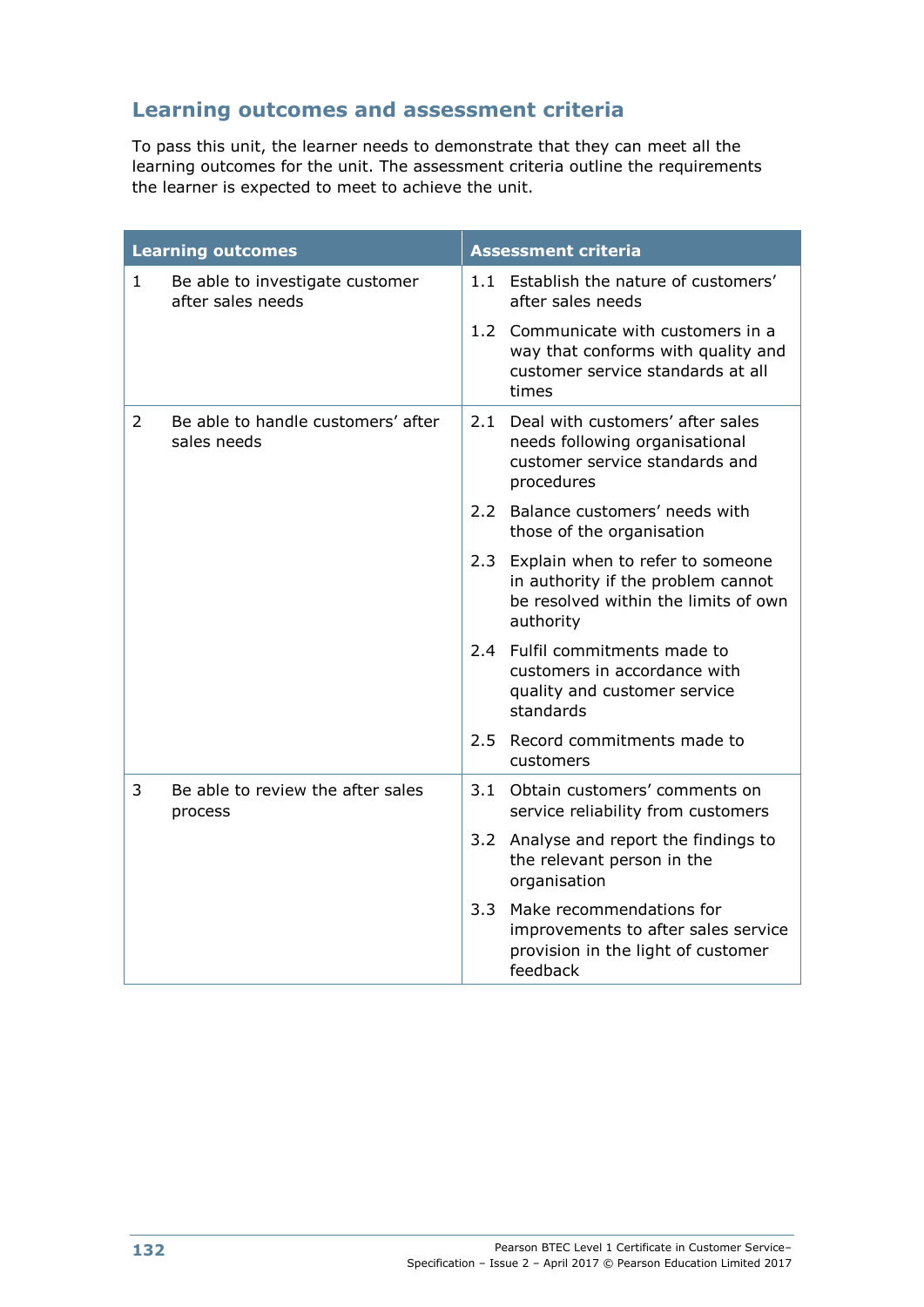## **Information for tutors**

#### **Suggested resources**

#### **Book**

Cox R and Brittain P – *Retailing: An Introduction,* 5th Edition (FT Prentice Hall, 2004) ISBN 9780273678199

#### **Website**

www.mrs.org.uk – the Market Research Society, information on how to conduct marketing research

#### **Assessment**

To pass this unit the evidence that the learner presents for assessment must demonstrate that they have met the required standard specified in the learning outcomes and assessment criteria and the requirements of the assessment strategy.

To ensure that the assessment tasks and activities enable learners to produce valid, sufficient, authentic and appropriate evidence that meet the assessment criteria, centres should apply the *Unit assessment guidance* provided and the requirements of the assessment strategy given below.

Wherever possible, centres should adopt a holistic approach to assessing the units in the qualification. This gives the assessment process greater rigour and minimises repetition, time and the burden of assessment on all parties involved in the process.

#### **Unit assessment requirements**

Assessment of this unit may be based on either the learner's performance at work or through simulation, as necessary, in accordance with the Skills CFA Sales Assessment Strategy in *Annexe C*. If the unit or a part of the unit is simulated, it must be undertaken in a realistic working environment (RWE).

Further guidance on RWEs can be found in the document *Edexcel NVQs, SVQs and competence-based qualifications – Delivery Requirements and Quality Assurance Guidance* available on our website: qualifications.pearson.com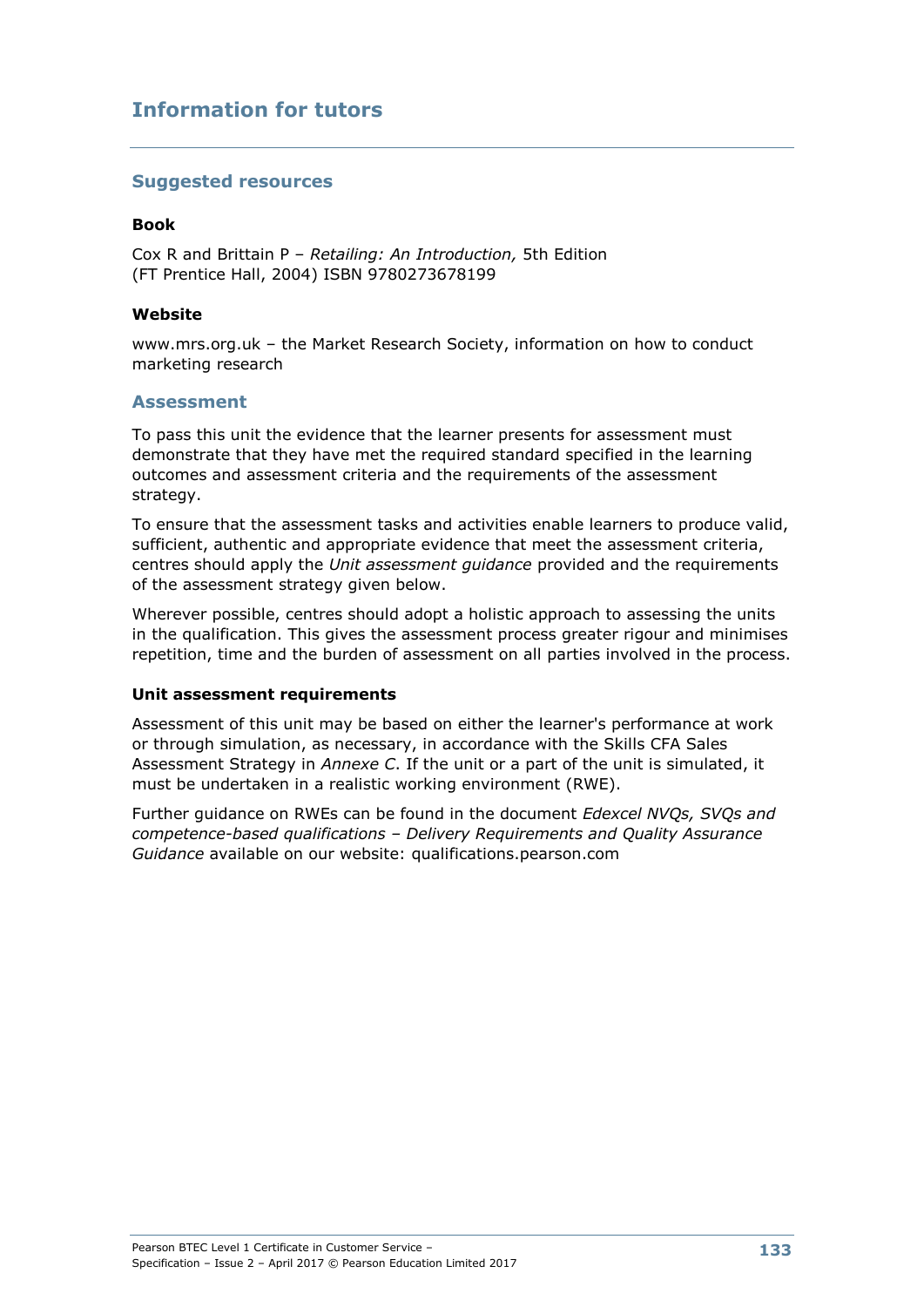This guidance supports assessors in making decisions about how best to assess each unit and the evidence needed to meet the requirements. Centres can adapt the guidance as appropriate for learners and the particular assessment context, as appropriate.

Holistic assessment is a suitable approach for this unit with observation of the learner performing their job role relating to meeting customers' after sales needs being best practice and a primary source of evidence.

Product evidence, e.g. examination of notes made by learner of their conversation with the customer, seen during an observed performance or separately from observed performance must be evaluated and commented on by the assessor.

This would be a valid and suitable assessment method for all the learning outcomes in this unit. Professional discussion is a valid assessment method for this unit particularly for learning outcome 3 where the learner could report on the after sales process and make recommendations based on the customer feedback they have gathered.

The unit can also be supported by a witness testimony from an appropriate person within the workplace, such as a team leader, this could be particularly suitable for AC2.3 and AC3.3.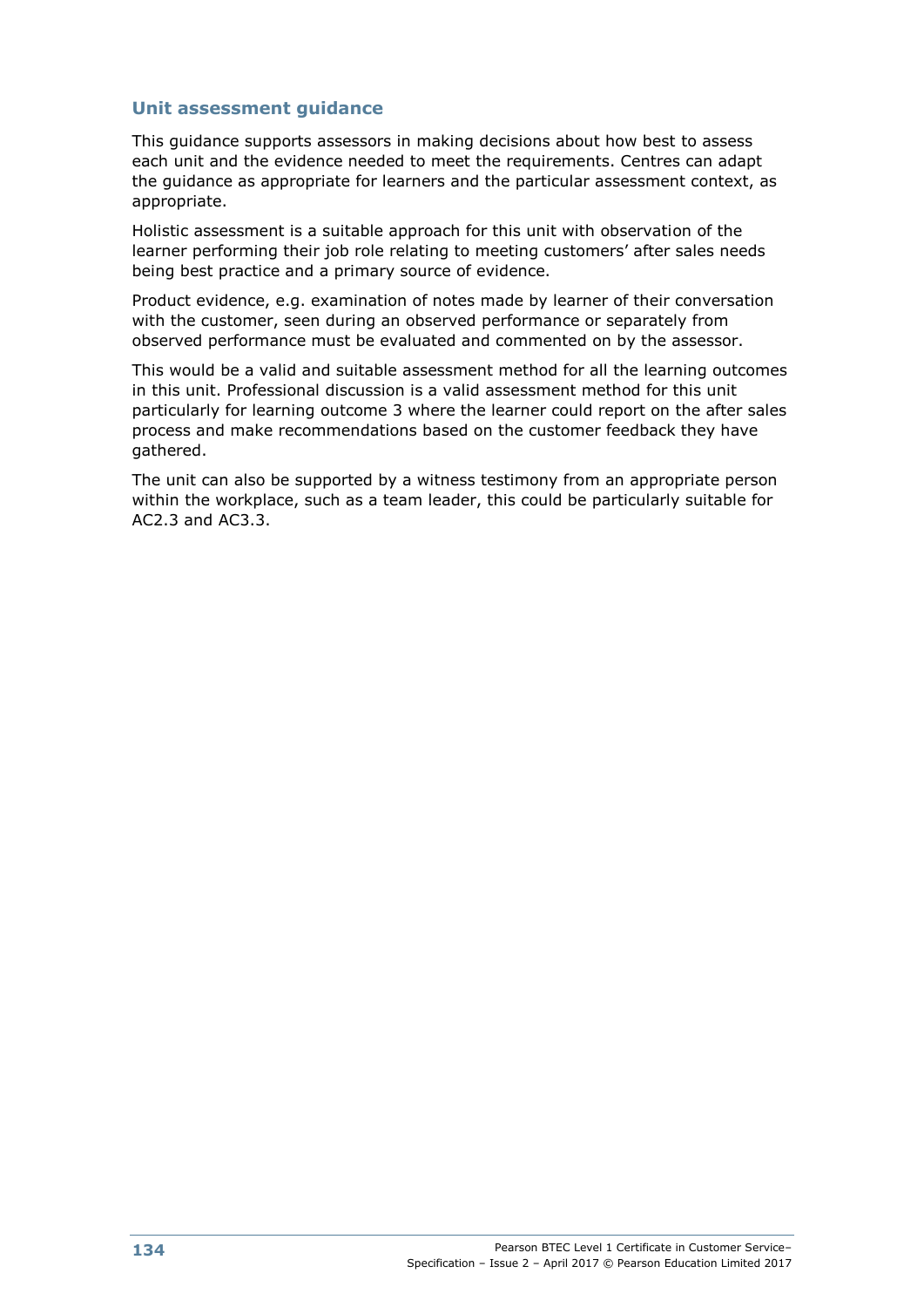# **12 Further information and useful publications**

To get in touch with us visit our 'Contact us' pages:

- Pearson: **http://qualifications.pearson.com/en/support/contact-us.html**
- BTEC: **www.btec.co.uk/contactus**
- Pearson Work Based Learning: **qualifications.pearson.com**
- books, software and online resources for UK schools and colleges: **www.pearsonschoolsandfecolleges.co.uk**

Key publications:

- *Adjustments for candidates with disabilities and learning difficulties – Access and Arrangements and Reasonable Adjustments, General and Vocational qualifications* (Joint Council for Qualifications (JCQ))
- *Equality Policy* (Pearson)
- *Recognition of Prior Learning Policy and Process* (Pearson)
- *UK Information Manual* (Pearson)
- *BTEC Apprenticeships Quality Assurance Handbook* (Pearson)
- *UK Quality Vocational Assurance Handbook* (Pearson).

All of these publications are available on our website.

Further information and publications on the delivery and quality assurance of NVQ/Competence-based qualifications are available at our website: qualifications.pearson.com

Our publications catalogue lists all the material available to support our qualifications. To access the catalogue and order publications, please go to the resources page of our website, qualifications.pearson.com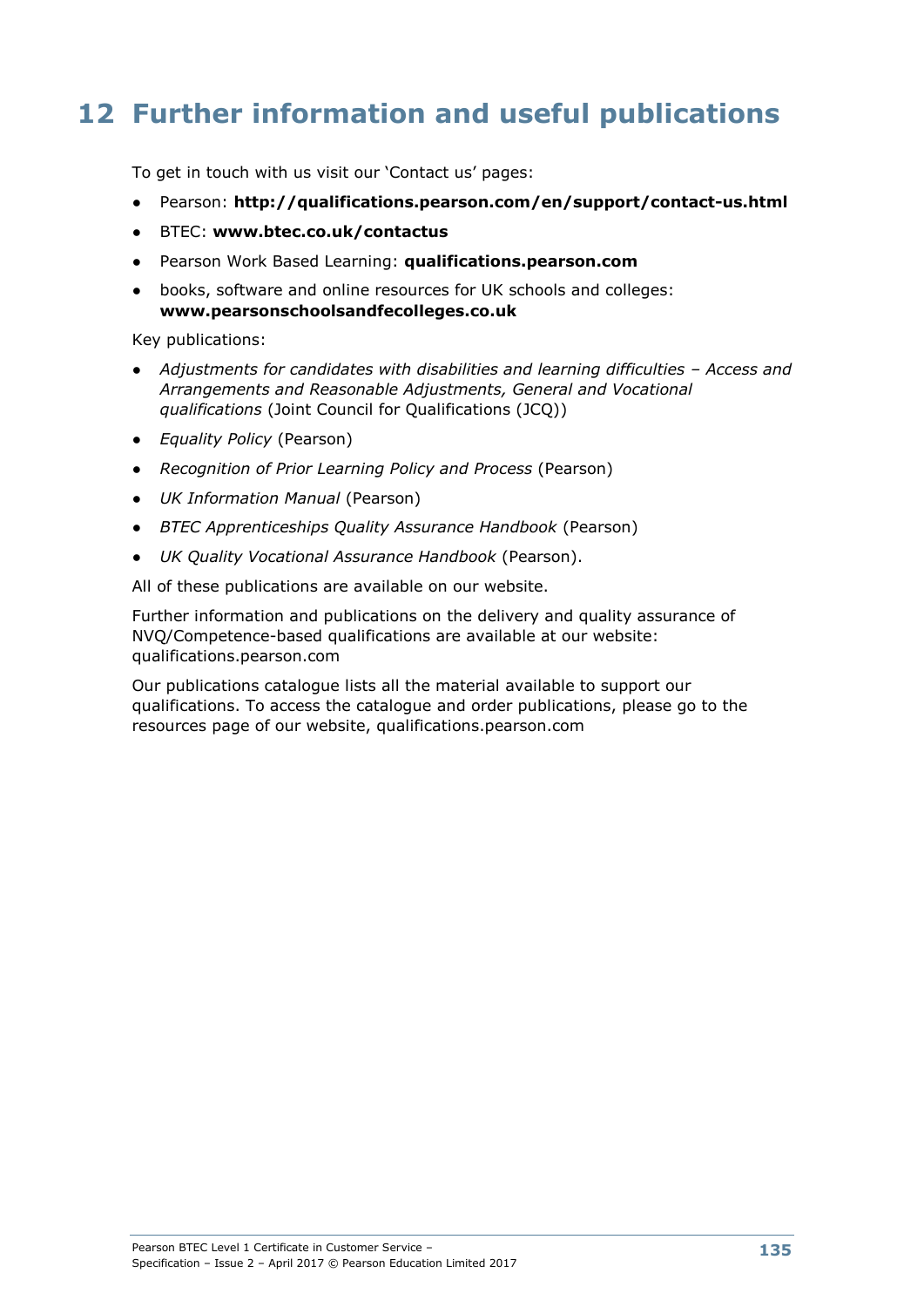# **13 Professional development and training**

## **Professional development and training**

Pearson supports UK and international customers with training related to our qualifications. This support is available through a choice of training options offered on our website: http://qualifications.pearson.com/en/support/training-frompearson-uk.html#step1

The support we offer focuses on a range of issues, such as:

- planning for the delivery of a new programme
- planning for assessment and grading
- developing effective assignments
- building your team and teamwork skills
- developing learner-centred learning and teaching approaches
- building in effective and efficient quality assurance systems.

The national programme of training we offer is on our website at: http://qualifications.pearson.com/en/support/training-from-pearsonuk.html#step1. You can request centre-based training through the website or you can contact one of our advisers in the Training from Pearson UK team via Customer Services to discuss your training needs.

### **Training and support for the lifetime of the qualifications**

**Training and networks:** our training programme ranges from free introductory events through sector-specific opportunities to detailed training on all aspects of delivery, assignments and assessment. We also host some regional network events to allow you to share your experiences, ideas and best practice with colleagues in your region.

**Regional support:** our team of Regional Quality Managers, based around the country, are responsible for providing quality assurance support and guidance to anyone managing and delivering NVQs/Competence-based qualifications. The Regional Quality Managers can support you at all stages of the standard verification process as well as in finding resolutions of actions and recommendations as required.

To get in touch with our dedicated support teams please visit our website at: http://qualifications.pearson.com/en/support/contact-us.html

**Online support:** find the answers to your questions by browsing over 100 FAQs on our website or by submitting a query using our Work Based Learning Ask the Expert Service. You can search the database of commonly asked questions relating to all aspects of our qualifications in the work-based learning market. If you are unable to find the information you need, send us your query and our qualification or administrative experts will get back to you. The Ask the Expert service is available on our website at: qualifications.pearson.com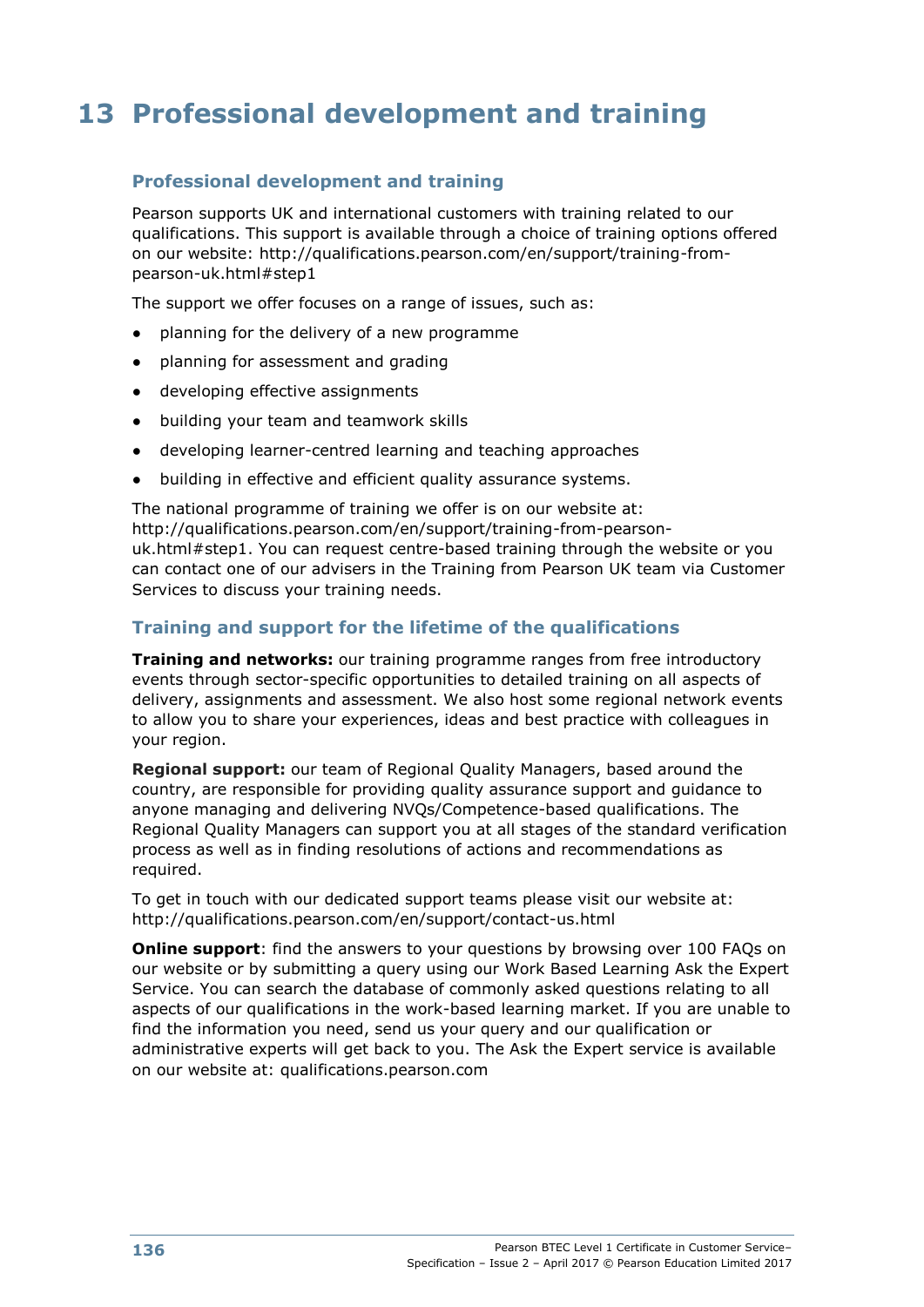## **Online forum**

Pearson Work Based Learning Communities is an online forum where employers, further education colleges and workplace training providers can seek advice and clarification about any aspect of our qualifications and services, and share knowledge and information with others. The forums are sector specific and cover business administration, customer service, health and social care, hospitality and catering and retail. The online forum is available on our website at: qualifications.pearson.com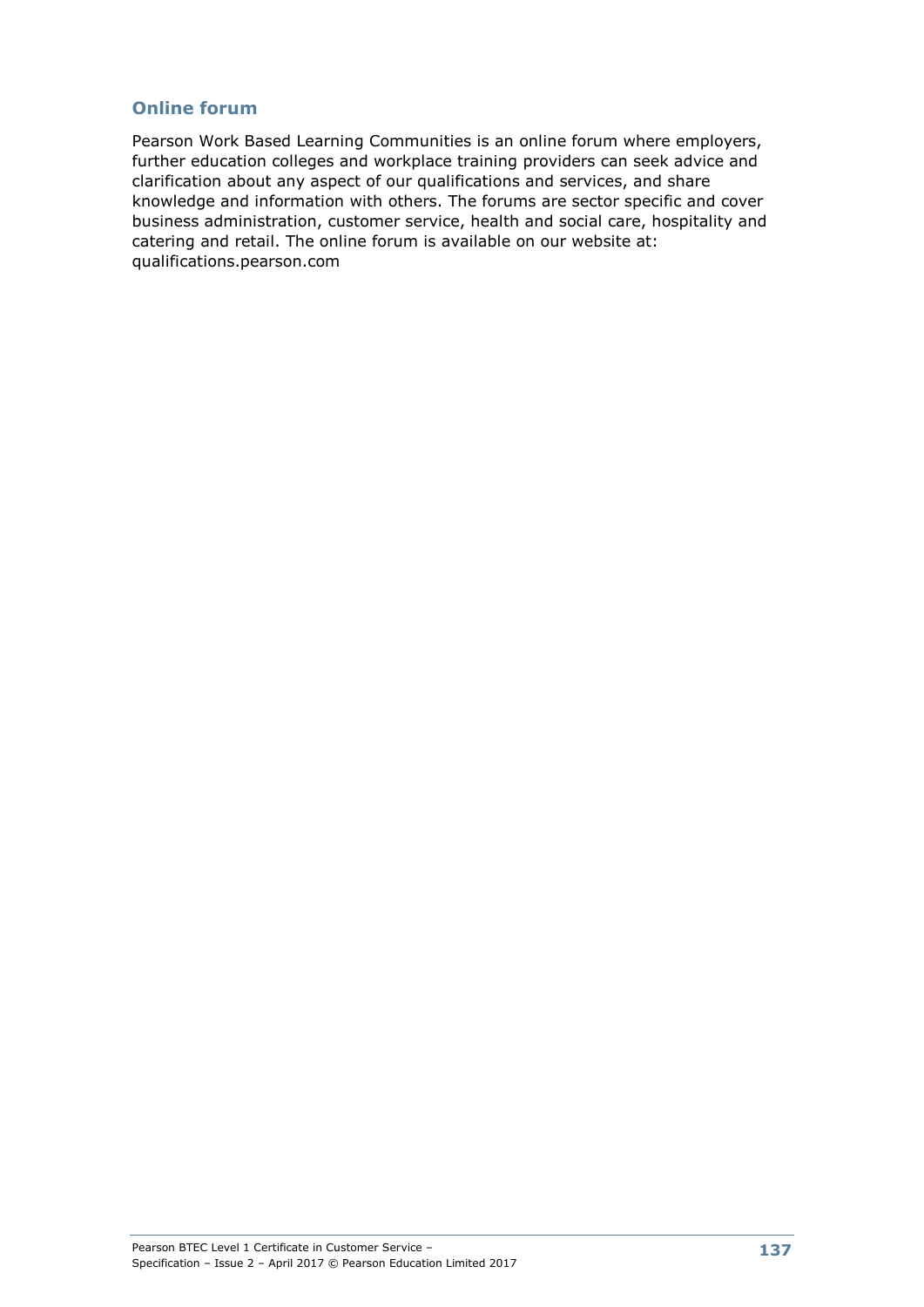# **14 Contact us**

We have a dedicated Account Support team, across the UK, to give you more personalised support and advice. To contact your Account Specialist:

**Email**: wblcustomerservices@pearson.com **Telephone**: 0844 576 0045

If you are new to Pearson and would like to become an approved centre, please contact us by:

**Email**: wbl@pearson.com **Telephone**: 0844 576 0045

## **Complaints and feedback**

We are working hard to give you excellent service. However, if any element of our service falls below your expectations, we want to understand why, so that we can prevent it from happening again. We will do all that we can to put things right.

If you would like to register a complaint with us, please email wblcomplaints@pearson.com.

We will formally acknowledge your complaint within two working days of receipt and provide a full response within seven working days.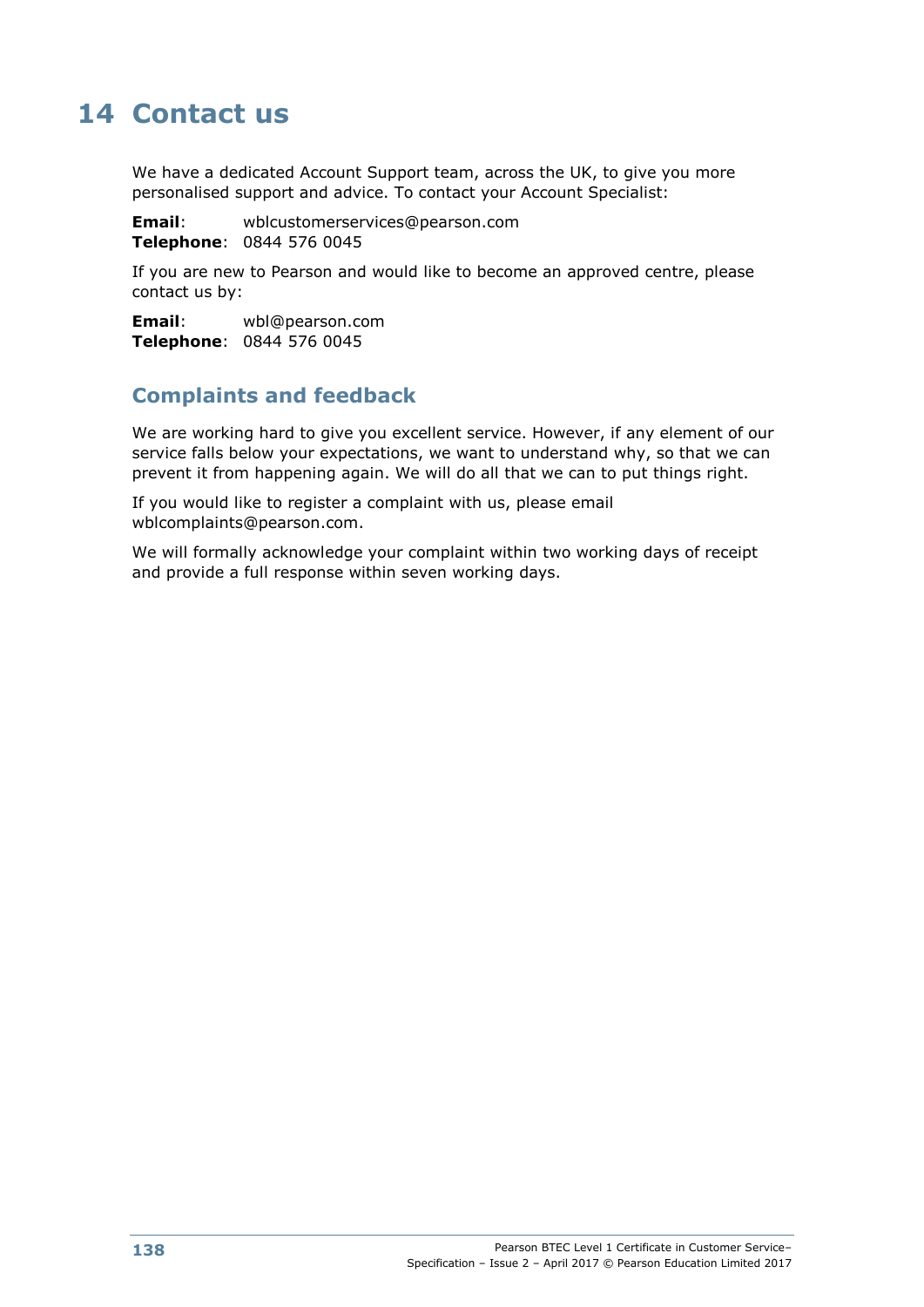## **Annexe A: Skills CFA Assessment Strategy for Competence units (S/NVQ) in Business Administration, Customer Service and Management and Leadership**

## **1. Introduction**

This Assessment Strategy provides principles and guidance to Awarding Organisations for the assessment of competence-based units and qualifications (including Scottish Vocational Qualifications and National Vocational Qualifications) within Business Administration, Customer Service and Management and Leadership in England, Scotland, Wales and Northern Ireland.

This document outlines Skills CFA principles in regards to:

- external quality control of assessment
- requirements of assessor and verifiers
- evidence
- employer direct model.

These principles are in addition to the generic criteria that Awarding Organisations must meet for delivery of qualifications as required by the qualification regulators, for example Ofqual's Regulatory Arrangements for the Qualifications and Credit Framework and any regulatory requirements specified by the SQA Accreditation.

This strategy should only be used for the assessment of competence-knowledge based units and qualifications. Awarding Organisations may assess knowledge-only units as they see fit.

#### **2. External quality control of assessment**

The quality of the assessment process is the responsibility of Awarding Organisations. However, Skills CFA encourages flexibility and innovation of approach, alongside robust systems to support quality control. Awarding Organisations are also encouraged to detail their approach to external verification, risk assessment and data requests.

#### **2.1 External verification**

- Awarding Organisations are responsible for the competence of external verifiers. It is the responsibility of Awarding Organisations to monitor centres' performance in accordance with regulatory requirements.
- Awarding Organisations must consistently apply external verification processes at all assessment centres delivering competence-based qualifications. These should be underpinned by standard risk assessment and risk management processes.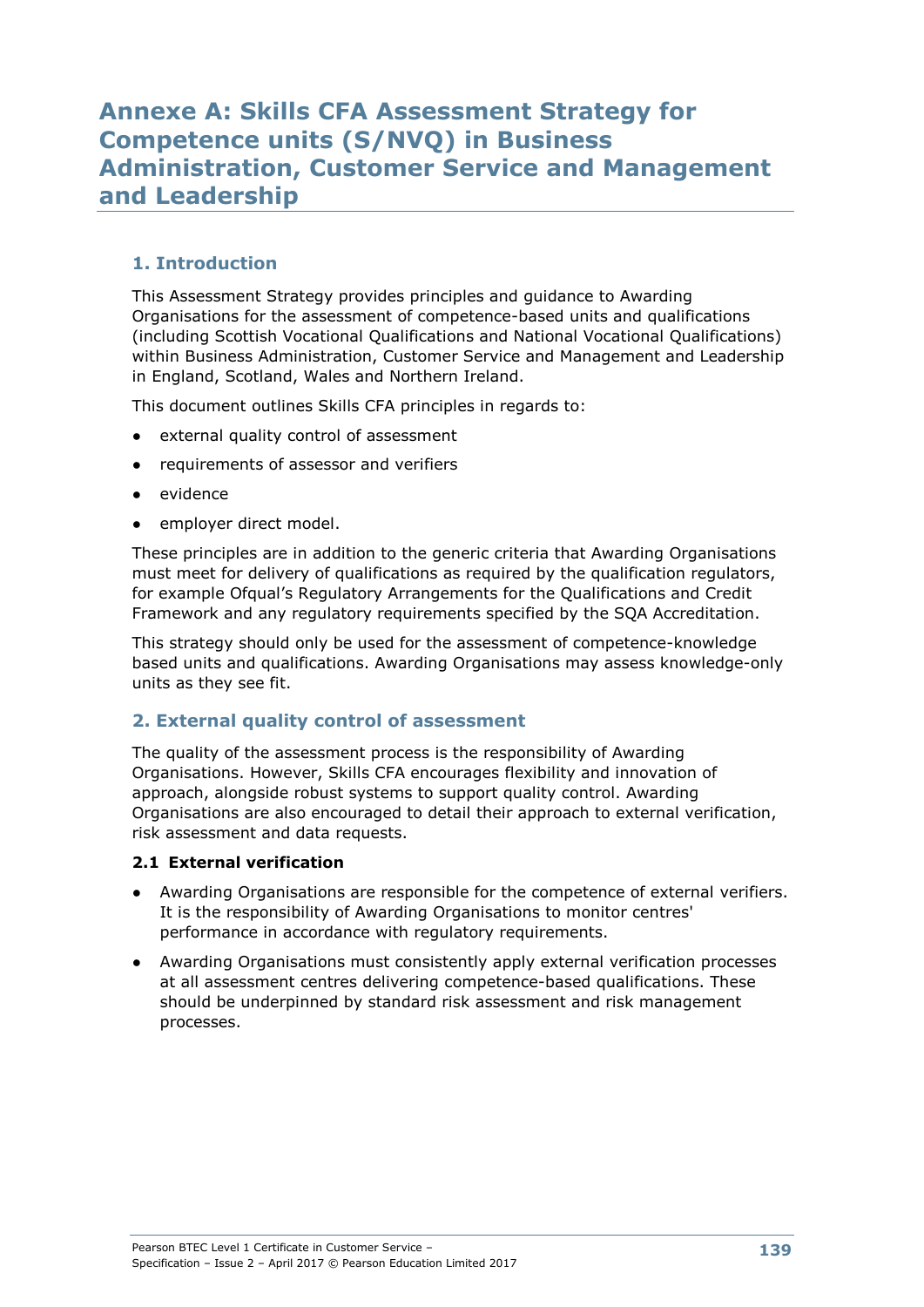#### **2.2 Risk assessment**

- Awarding Organisations must carry out standard risk assessments for all qualification assessment centres that are delivering competence-based qualifications. Identified risks must be managed appropriately.
- Awarding Organisations must retain evidence to prove that a risk assessment has been carried out for each approved centre, and that a strategy to minimise any identified risk has been implemented.

#### **2.3 Data requests**

● Each quarter, Awarding Organisations must provide registration and achievement data at all qualification levels (1 to 7) and unit levels (where possible) to Skills CFA.

## **3. Requirements of assessors, external and internal verifiers**

Candidates may be assessed, moderated or verified at work either by several appointed individuals.

#### **3.1 Assessors**

The primary responsibility of an Assessor is to assess candidates' performance in a range of tasks and to ensure the evidence submitted by the candidate meets the requirements of the assessment criteria.

It is important that an assessor can recognise occupational competence as specified by the national standard. Assessors therefore need to have a thorough understanding of assessment and quality assurance practices, as well as have indepth technical understanding related to the qualifications for which they are assessing candidates.

To be able to assess candidates, Assessors must:

hold an appropriate qualification, as specified by the appropriate regulatory authority, confirming their competence to assess candidates undertaking competence-based units and qualifications. Assessors holding older qualifications must be able to demonstrate that they are assessing to the current standards;

#### **OR**

- be working toward an appropriate qualification, as specified by the appropriate regulatory authority. An Assessor working towards an appropriate qualification must ensure their decisions are countersigned by a suitably-qualified assessor/verifier and should be supported by a qualified assessor throughout their training period.
- be "occupationally competent". Assessors must provide current evidence of competence, knowledge and understanding in the areas to be assessed. This will normally be achieved through demonstrating competence in the roles which are to be assessed or demonstrated by relevant experience and continuing professional development (CPD) which may include the achievement of qualifications relevant to the areas being assessed.
- have a full and current understanding of the units of competence and requirements of the qualifications being assessed, including the quality of assessment and the assessment process.

It is the responsibility of approved centres to select and appoint assessors.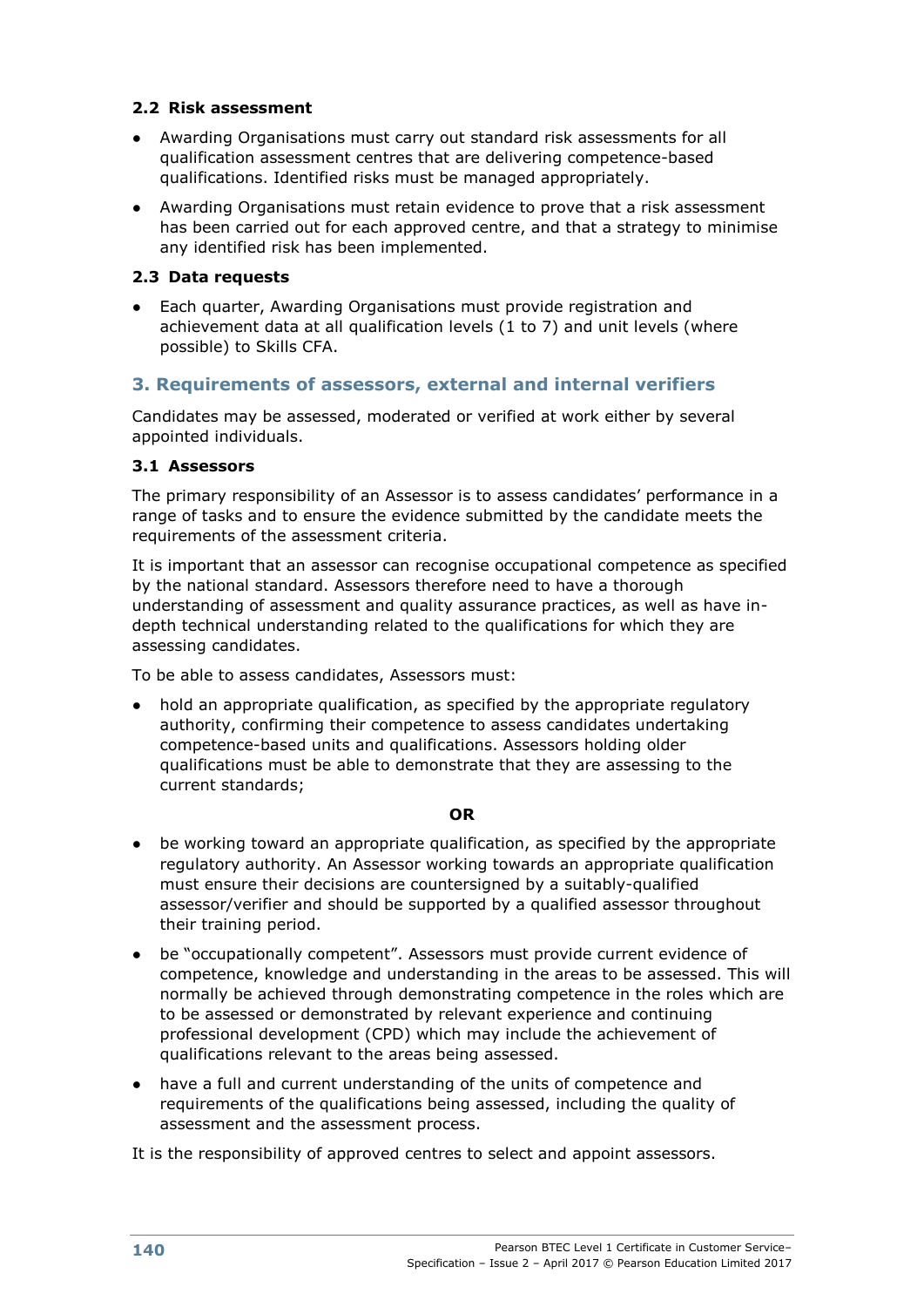## **3.2 External quality assurer (EQA)<sup>1</sup>**

The primary responsibility of EQAs is to assure quality of internal verification and assessments across the centres for which they are responsible. EQAs must have a thorough understanding of quality assurance and assessment practices, as well as in-depth technical knowledge related to the qualifications that they are externally verifying.

EQAs must:

hold an appropriate qualification as specified by the appropriate regulatory authority, confirming their competence to verify competence-based assessments. EQAs holding older qualifications must be able to demonstrate that they are verifying to the current standards;

#### **OR**

- be working toward an appropriate qualification, as specified by the appropriate regulatory authority. If EQAs are working towards an appropriate qualification, their decisions must be countersigned by a suitably qualified  $EQA<sup>2</sup>$  and should be supported by a qualified EQA throughout their training period.
- be "occupationally competent". EQAs must demonstrate sufficient and current understanding of the qualifications to be verified, and know how they are applied in business.
- demonstrate competent practice in external verification of assessment, and demonstrate understanding of the principles and practices of external verification of assessment, including the quality of assessment and the assessment process.

It is the responsibility of the awarding body to select and appoint EQAs.

#### **3.3 Internal quality assurer (IQA)<sup>3</sup>**

A primary responsibility of IQAs is to assure the quality and consistency of assessments by the assessors for whom they are responsible. IQAs therefore need to have a thorough understanding of quality assurance and assessment practices, as well as sufficient technical understanding related to the qualifications that they are internally verifying. It will be the responsibility of the approved centre to select and appoint IQAs.

-

 $<sup>1</sup>$  Also known as External Verifier (EV)</sup>

<sup>&</sup>lt;sup>2</sup> The need for countersigning the decisions of EQAs working towards a qualification, applies to England and Wales and not Scotland.

 $3$  Also known as Internal Verifier (IV)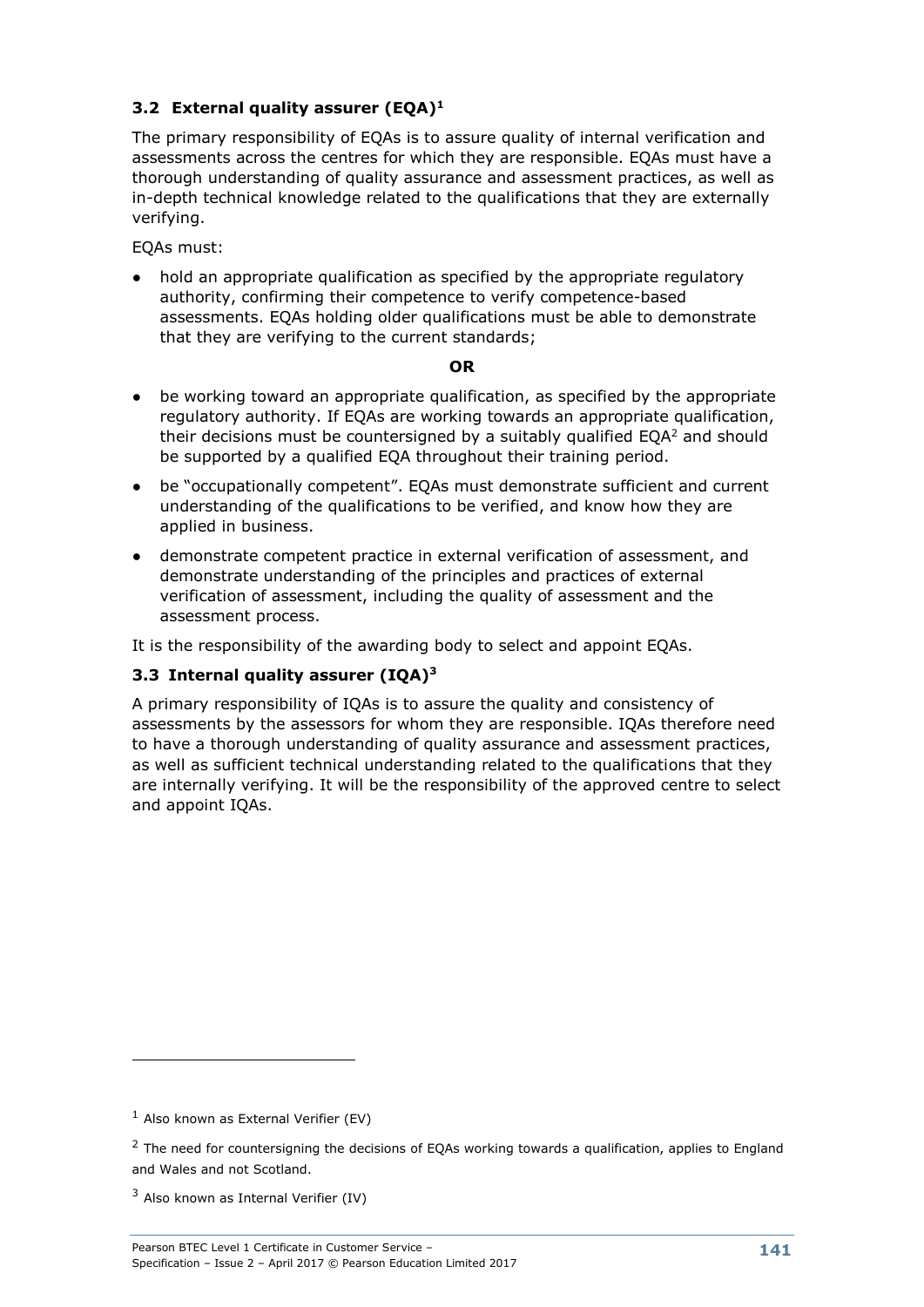IQAs must:

• hold an appropriate qualification, as specified by the appropriate regulatory authority, confirming their competence to internally verify competence-based assessments and candidates. IQAs holding older qualifications must be able to demonstrate that they are verifying to the current standards;

#### **OR**

- be working toward an appropriate qualification, as specified by the appropriate regulatory authority. If an IQA is working towards an appropriate qualification, their decisions must be countersigned by a suitably qualified  $IQA<sup>4</sup>$  and should be supported by a qualified IQA throughout their training period.
- be "occupationally competent". IQAs must demonstrate sufficient and current understanding of the qualifications to be internally verified, and know how they are applied in business.
- demonstrate competent practice in internal verification of assessment, and demonstrate understanding of the principles and practices of internal verification of assessment, including the quality of assessment and the assessment process.

Skills CFA and awarding organisations require assessors, moderators and verifiers to maintain current Business Administration, Customer Service and Management and Leadership competence to deliver these functions. Skills CFA recognises this can be achieved in many ways. However, such information must be formally recorded in individual CPD records that are maintained in assessment centres.

-

<sup>&</sup>lt;sup>4</sup> The need for countersigning the decisions of IQAs working towards a qualification, applies to England and Wales and not Scotland.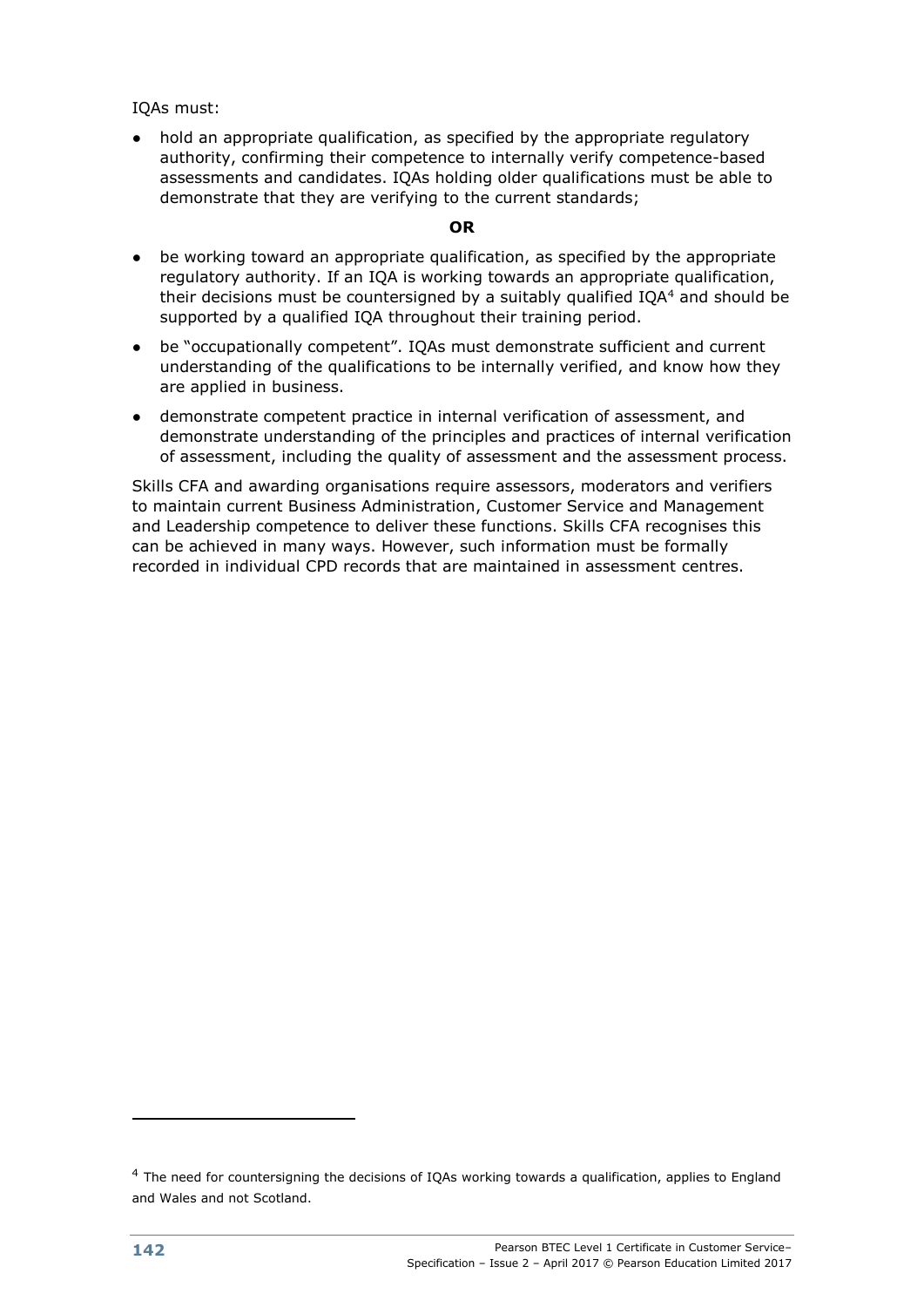## **4. Evidence**

#### **4.1 Evidence from Workplace Performance**

- Evidence of occupational competence of all competence units at any level, should be generated and collected through performance under workplace conditions. This includes the knowledge-based learning outcomes and assessment criteria of the competence units.
- These conditions would be those typical to the candidate's normal place of work. The evidence collected under these conditions should also be as naturally occurring as possible. It is accepted that not all employees have identical workplace conditions and therefore there cannot be assessment conditions that are identical for all candidates. However, assessors must ensure that, as far as possible, the conditions for assessment should be those under which the candidate usually works.

#### **4.2 Simulation**

- Simulation can be applied to all units listed in section 7.
- Where simulation is used for units at Level 2 and above, it should only form a small part of the evidence for the qualification.
- Evidence may be produced through simulation solely in exceptional circumstances. The exceptional circumstances, under which simulation is possible, are those situations that are not naturally or readily occurring, such as response to emergencies.
- Simulation must be undertaken in a 'realistic working environment' (RWE). A RWE is "an environment which replicates the key characteristics in which the skill to be assessed is normally employed". The RWE must provide conditions the same as the normal day-to-day working environment, with a similar range of demands, pressures and requirements for cost-effective working. Guidelines for using RWE can be found in section 6.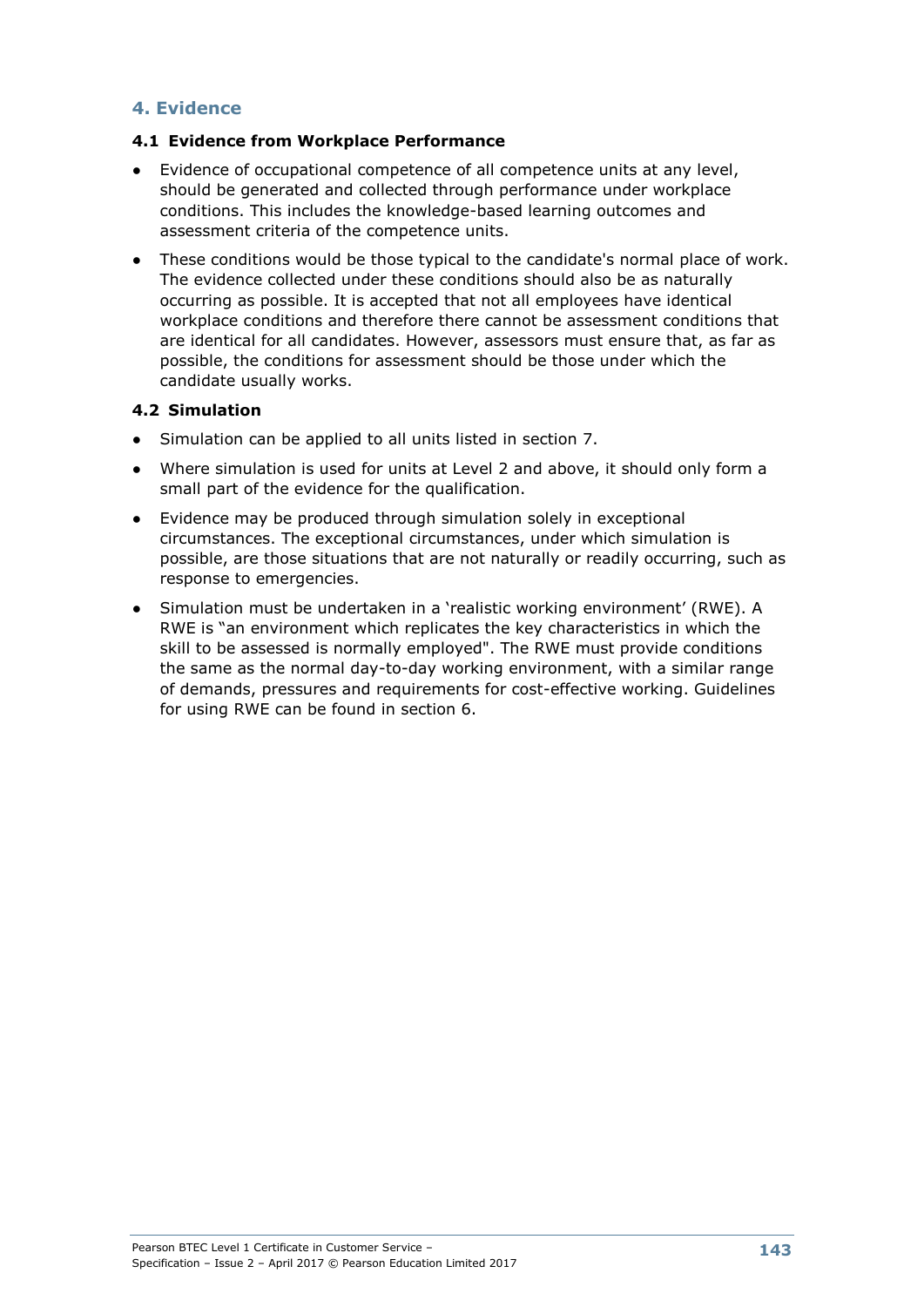## **5. Employer direct model**

Skills CFA encourages the use of an employer direct model. The employer direct model is where colleagues, supervisors and/or managers in the workplace are involved in the assessment process.

In order to use the employer direct model:

- An organisation must:
	- o have staff who have achieved, or be working towards achieving, appropriate regulatory body approved unit qualifications for assessment, moderation or verification; **OR**
	- o seek guidance and approval from an awarding organisation to demonstrate that they have:
		- − appropriate processes in place to facilitate assessment, moderation or verification functions
		- − carried out 100% mapping of the trainer, supervisor or managers' assessment, moderation or verification skills and knowledge to the National Occupational Standards upon which the qualifications above are based.
	- o agree the mapping process with the awarding organisation/body involved
	- o demonstrate an equivalent level of rigour and robustness as the achievement of the unit qualification
- An Awarding Organisation must:
	- o offer this model to employers only
	- o supply information on the requirements for internal and external moderation/verification activities to assessment centres.

Skills CFA and awarding organisations requires all assessors, moderators and verifiers to maintain current Business Administration, Customer Service and Management and Leadership competence to deliver these functions. Skills CFA recognises this can be achieved in many ways. However, such information must be formally recorded in individual continual professional development (CPD) records that are maintained in assessment centres.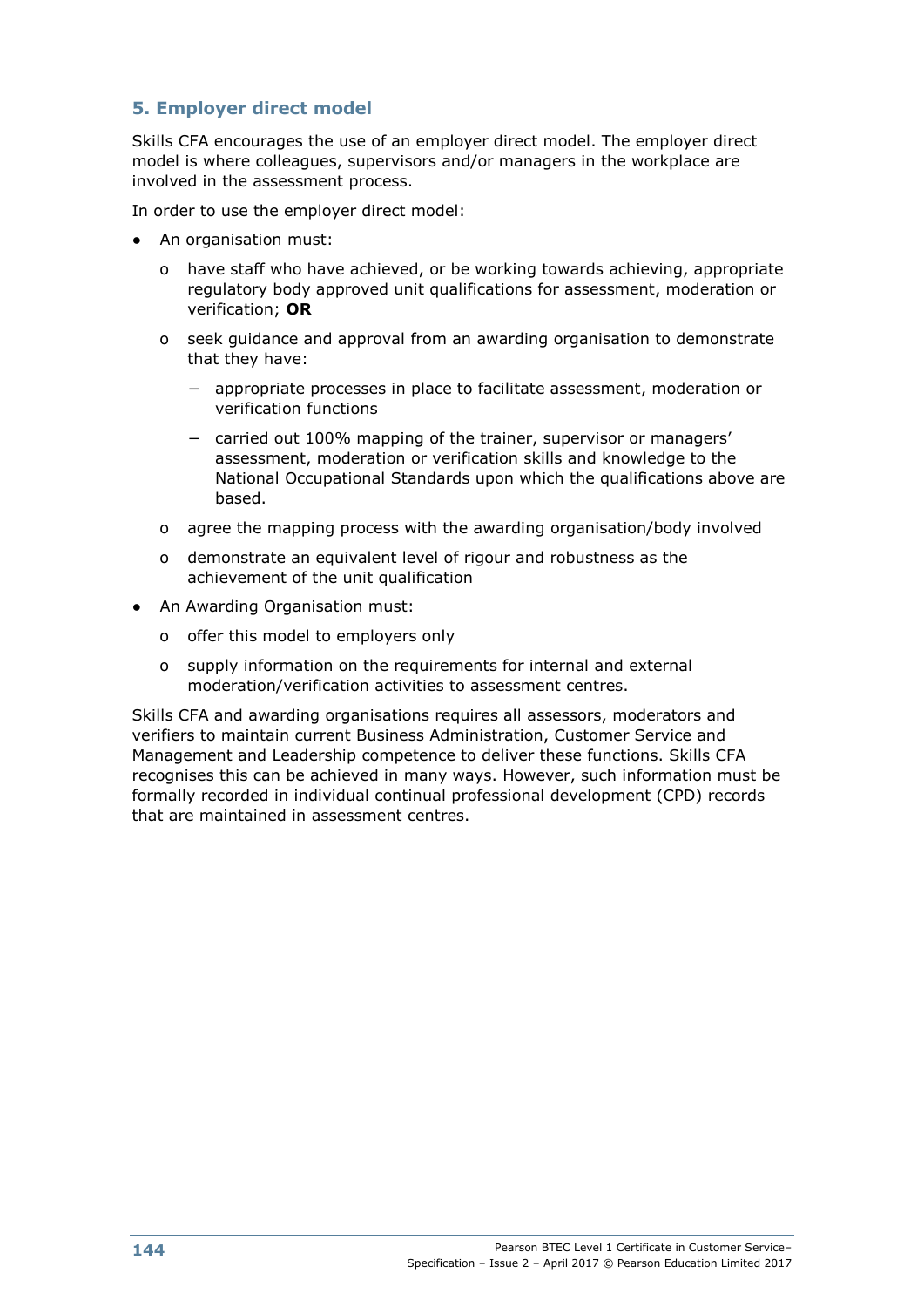## **6. Appendix A – Realistic Working Environment Guidelines**

Realistic Working Environment (RWE) can be applied to all the units in Appendix B:

It is essential that organisations wishing to operate a RWE operate in an environment which reflects a real work setting. This will ensure that any competence achieved in this way will be sustained in real employment.

To undertake the assessment in a RWE the following guidelines must be met:

- 1. the RWE is managed as a real work situation
- 2. assessment must be carried out under realistic business pressures
- 3. all services that are carried out should be completed in a way, and to a timescale, that is acceptable in business organisations
- 4. candidates must be expected to achieve a volume of work comparable to normal business practices
- 5. the range of services, products, tools, materials and equipment that the candidates use must be up to date and available
- 6. account must be taken of any legislation or regulations in relation to the type of work that is being carried out
- 7. candidates must be given workplace responsibilities to enable them to meet the requirements of the units
- 8. customer perceptions of the RWE is similar to that found in the work situation being represented
- 9. candidates must show that their productivity reflects those found in the work situation being represented.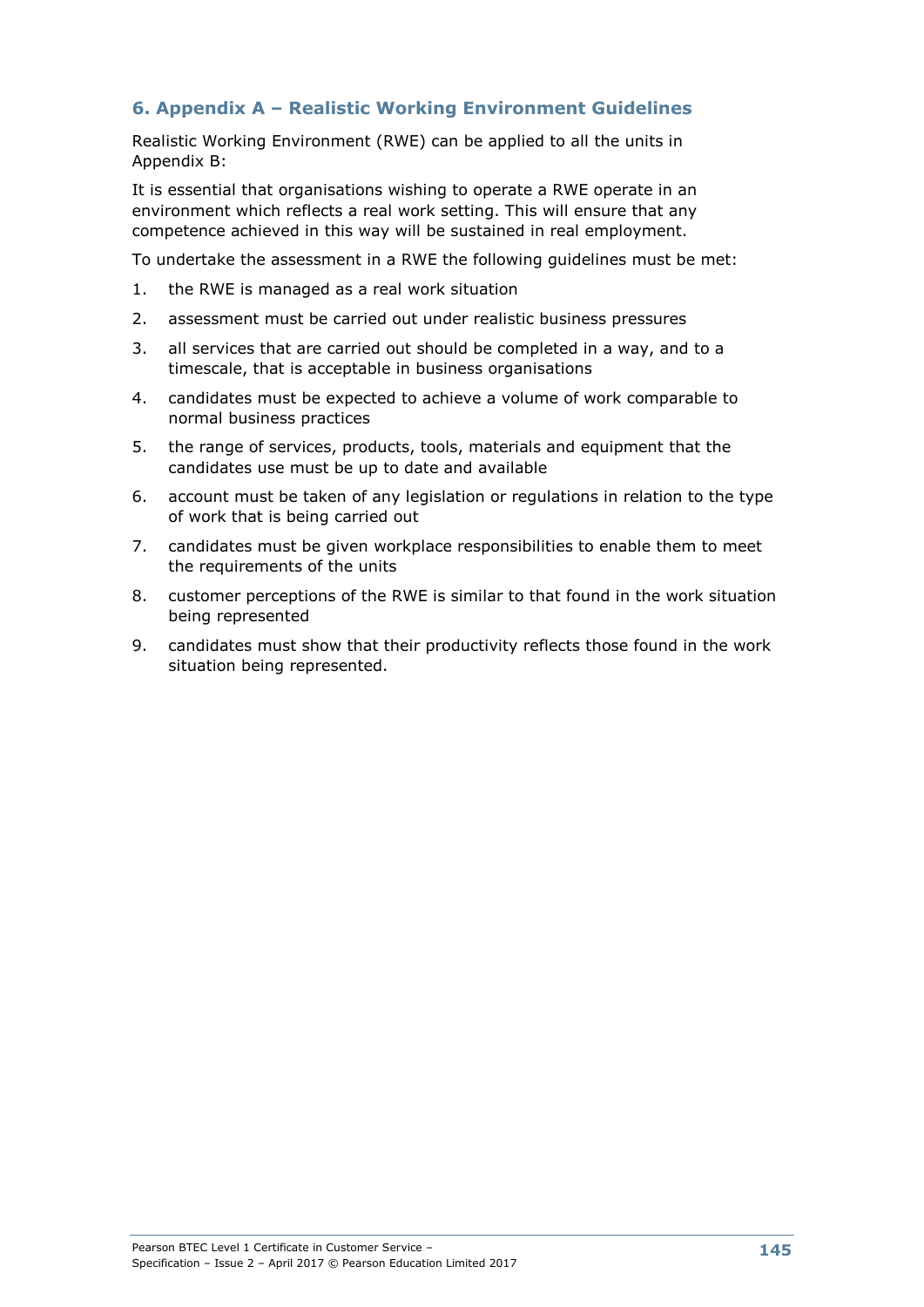## **7. Appendix B – Simulation: a list of units**

Simulation can only be applied to the following competence units:

| <b>Skills CFA Ref.</b> | <b>Unit title</b>                                   | Level |
|------------------------|-----------------------------------------------------|-------|
| <b>B&amp;A 3</b>       | Work with others in a business environment          | 1     |
| <b>B&amp;A 4</b>       | Health and safety in a business environment         |       |
| <b>B&amp;A 5</b>       | Manage time and workload                            | 1     |
| <b>B&amp;A 6</b>       | Use a telephone and voicemail system                |       |
| <b>B&amp;A 7</b>       | Prepare text from notes                             |       |
| <b>B&amp;A 8</b>       | Meet and welcome visitors in a business environment |       |
| <b>B&amp;A 9</b>       | Handle mail                                         |       |
| <b>B&amp;A 10</b>      | Use office equipment                                |       |

## **Business Administration**

#### **Customer Service**

| <b>Skills CFA Ref.</b> | Unit title                                        | Level |
|------------------------|---------------------------------------------------|-------|
| l CS 2                 | Communication in customer service                 |       |
| CS <sub>3</sub>        | Record details of customer service problems       |       |
| CS 4                   | Deal with customer queries, requests and problems |       |

## **Management and Leadership**

| <b>Skills CFA Ref.</b> | Unit title                          | Level |
|------------------------|-------------------------------------|-------|
| M&L 17                 | Manage conflict within a team       |       |
| M&L 31                 | Discipline and grievance management | 4     |
| M&L 44                 | Manage redundancy and redeployment  | 4     |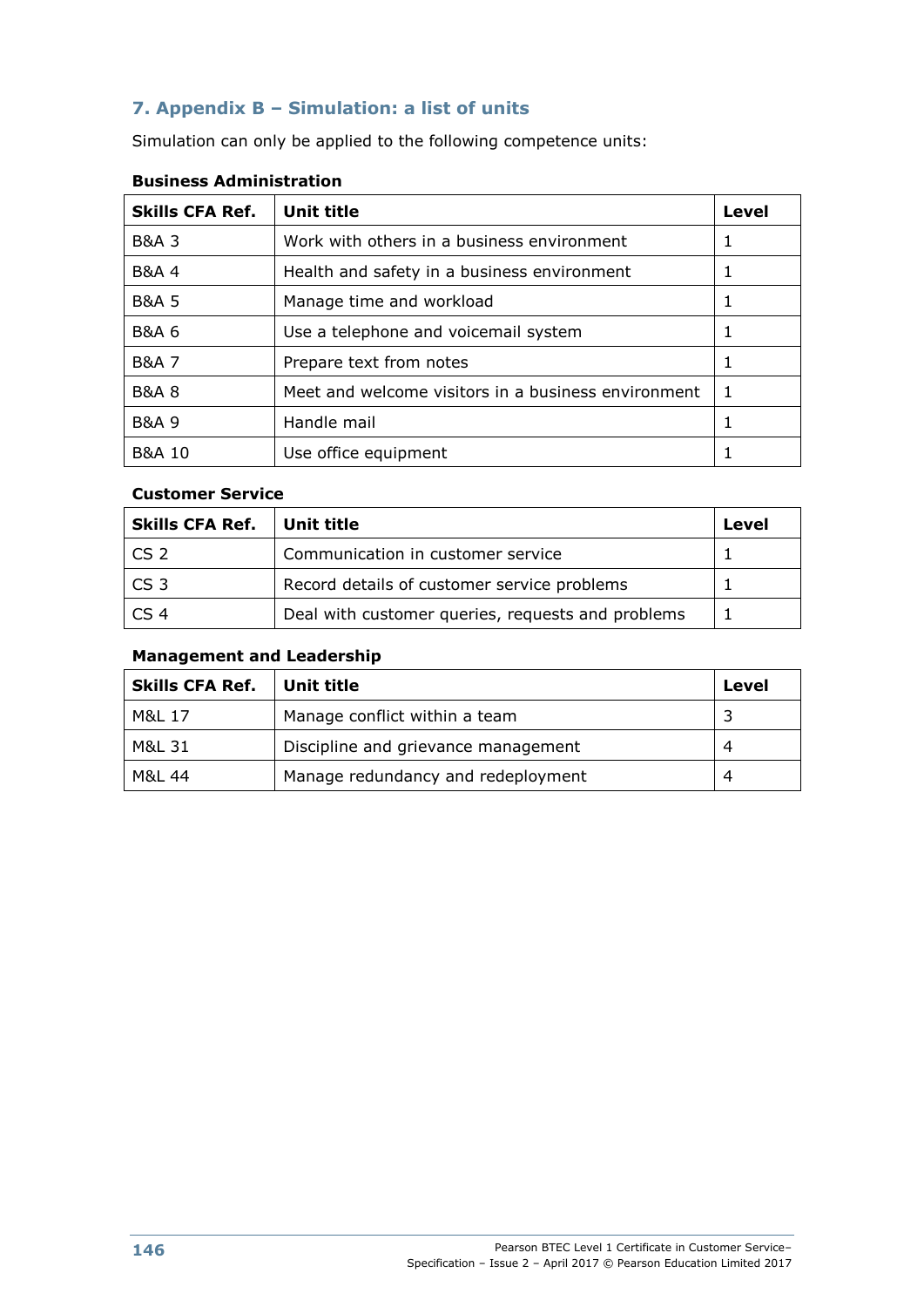## **1. Introduction**

1.1 The Contact Centre Operations Assessment Strategy is designed to provide awarding organisations/bodies with a robust and flexible approach to deliver assessment for Contact Centre NVQs and competence-based qualifications.

## **2. External quality control**

- 2.1 Awarding organisations/bodies will provide qualifications and quality assurance that support their delivery to all Contact Centre Operations NVQs and competence-based qualification assessment centres in line with regulatory requirements in England, Scotland, Wales and Northern Ireland.
- 2.2 Awarding organisations/bodies will carry out standard risk assessments in each Contact Centre Operations NVQ and competence based qualification assessment centre and manage all identified risks appropriately.
- 2.3 Awarding organisations will consistently apply external verification processes at all Contact Centre Operations NVQ and competence-based qualification assessment centres, underpinned by standard risk assessment and risk management processes.
- 2.4 Awarding organisations/bodies will supply Skills CFA (CFA) with quarterly reports on:
	- Registration and achievement data at qualification level, and unit level where available

## **3. Assessing performance**

- 3.1 Assessment of the units in the Contact Centre NVQs must be undertaken in a real working environment i.e. assessment of candidate performance at work, with the exception of the units assigned to the level 1 Award, which may be assessed in a realistic working environment (RWE) - see section 4 (below).
- 3.2 Units which have been imported by the CFA in their Contact Centre Operations NVQs will be assessed in compliance with the imported assessment strategies.

## **4. Realistic working Environment for NVQ units**

- 4.1 Only the Level 1 NVQ Award in Contact Centres can be assessed in a realistic working environment.
- 4.2 Awarding organisations will provide guidance for centres on RWEs. Awarding organisations will make sure RWEs, "provide an environment which replicates the key characteristics of the workplace in which the skill to be assessed is normally employed".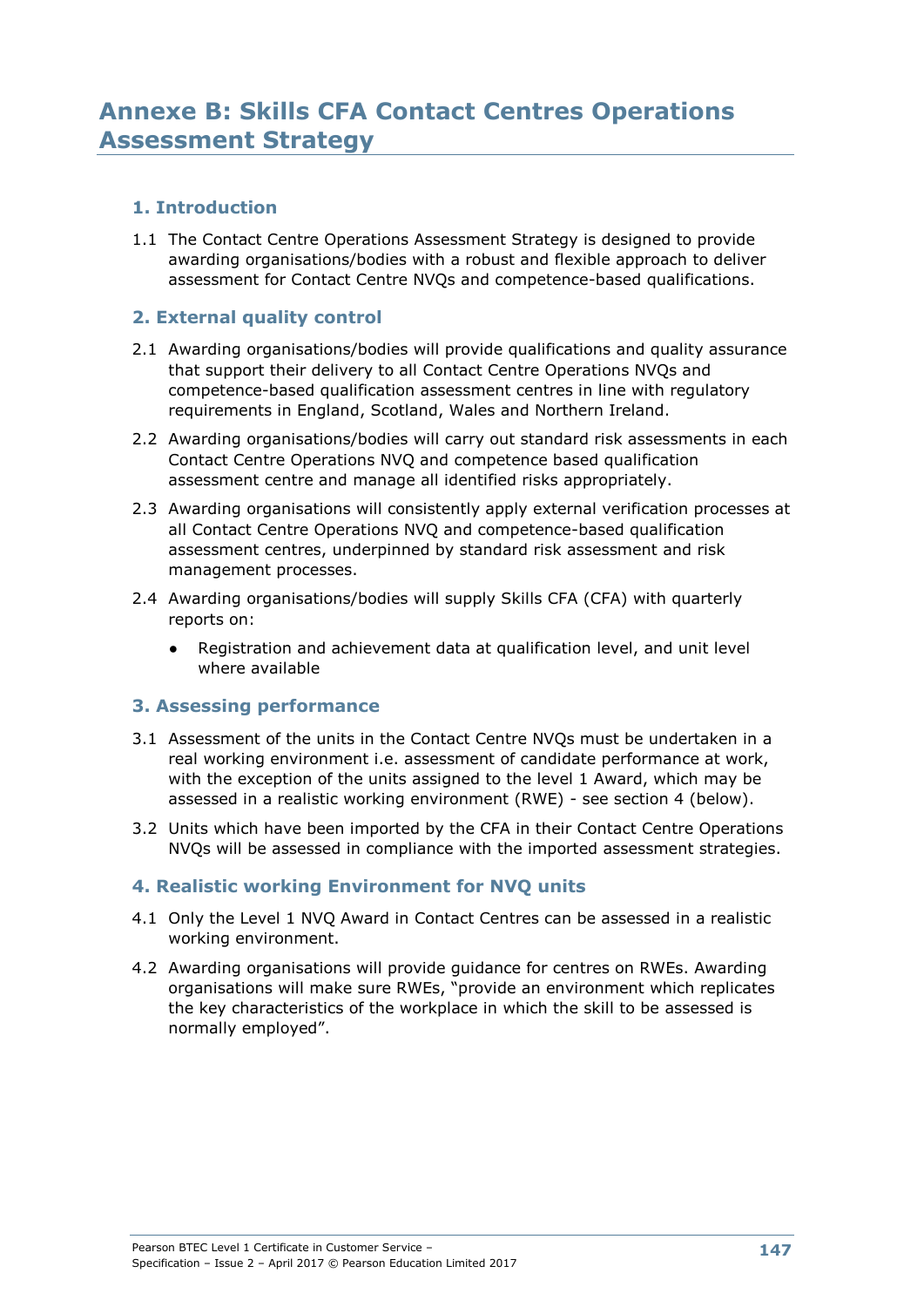#### **5. Occupational expertise to assess performance, and moderate and verify assessments**

- 5.1 Candidates work achievements must be assessed, moderated or verified at work by:
- a. Assessors, moderators or verifiers who have achieved, or are working towards achievement of, the appropriate regulatory body approved qualifications for assessment, moderation or verification. Those who are working towards achievement of, the appropriate regulatory body approved qualifications for assessment, moderation or verification should have their decisions countersigned by an individual that is already qualified in that particular role.;

#### **OR**

- b. A trainer, supervisor or manager, elected by an employer, who must either:
- 1. Have achieved, or be working towards achieving, appropriate regulatory body approved unit qualifications for assessment, moderation or verification;

#### **OR**

- 2. Seek guidance and approval from their awarding organisation to demonstrate that the:
	- Organisation has appropriate processes in place to facilitate assessment, moderation or verification functions;
	- Trainer, supervisor or manager is able to map their assessment, moderation or verification skills and knowledge 100% to the National Occupational Standards upon which the qualifications above are based. This is known as the employer direct model.
- 5.2 Assessors must be occupationally competent to make Contact Centre Operations assessment judgements about the level and scope of individual candidate performance at work; and occupationally competent to make assessment judgements about the quality of assessment and the assessment process.
- 5.3 External Moderators/Verifiers or Internal Moderators/Verifiers must be occupationally competent to make Contact Centre Operations moderation and verification judgements about the quality of assessment and the assessment process.
- 5.4 Awarding organisations/bodies will supply information on the requirements for internal and external moderation/verification activities to Contact Centre assessment centres.
- 5.5 The CFA and awarding organisations/bodies require all assessors, moderators and verifiers to have a sound knowledge and understanding of Contact Centre competence to deliver these functions. The CFA recognises this can be achieved in many ways but must be recorded in individual continual professional development (CPD) records that are maintained in Contact Centre Operations assessment centres.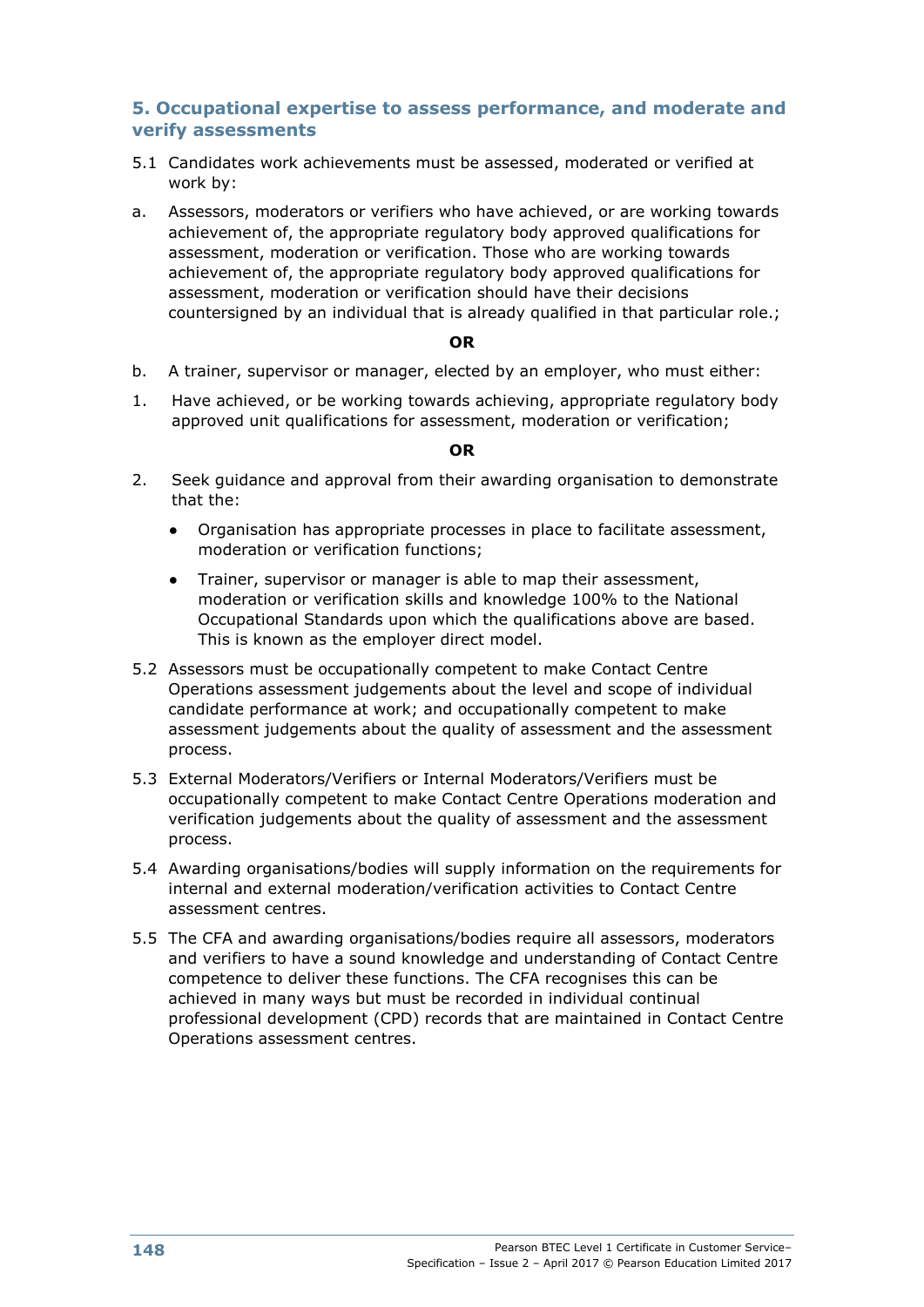## **1. Introduction**

1.1 The Sales Assessment Strategy is designed to provide awarding organisations with a robust and flexible approach to deliver assessment for Sales NVQs/SVQs and competence-based qualifications.

## **2. External quality control**

- 2.1 Awarding organisations will provide qualifications and quality assurance that support their delivery to all Sales NVQs/SVQs and competence-based qualification assessment centres in line with regulatory requirements in England, Scotland, Wales and Northern Ireland.
- 2.2 Awarding organisations/bodies will carry out standard risk assessments in each Sales NVQ/SVQ and competence based qualification assessment centre and manage all identified risks appropriately.
- 2.3 Awarding organisations/bodies will consistently apply external verification processes at all Sales NVQ/SVQ and competence based qualification assessment centres, underpinned by standard risk assessment and risk management processes.
- 2.4 Awarding organisations/bodies will supply Skills CFA with reports:

Quarterly: provide registration and achievement data at qualification levels and unit level where possible.

#### **3. Assessing performance**

- 3.1 Assessment of all units at any level of Sales NVQs/SVQs and competencebased qualifications may be based on either candidate performance at work or through simulation, as necessary (See Section 4 below).
- 3.2 Units which have been imported by the CFA in their Sales NVQs/SVQs and competence-based qualifications will be assessed in compliance with their relevant assessment strategies.

#### **4. Simulation of NVQ/SVQ units**

- 4.1 If a unit or part of a unit at any level is simulated, it must be undertaken in a 'realistic working environment' (RWE).
- 4.2 Awarding organisations will provide guidance for centres on RWEs. Awarding organisations will make sure RWEs, "provide an environment which replicates the key characteristics of the workplace in which the skill to be assessed is normally employed".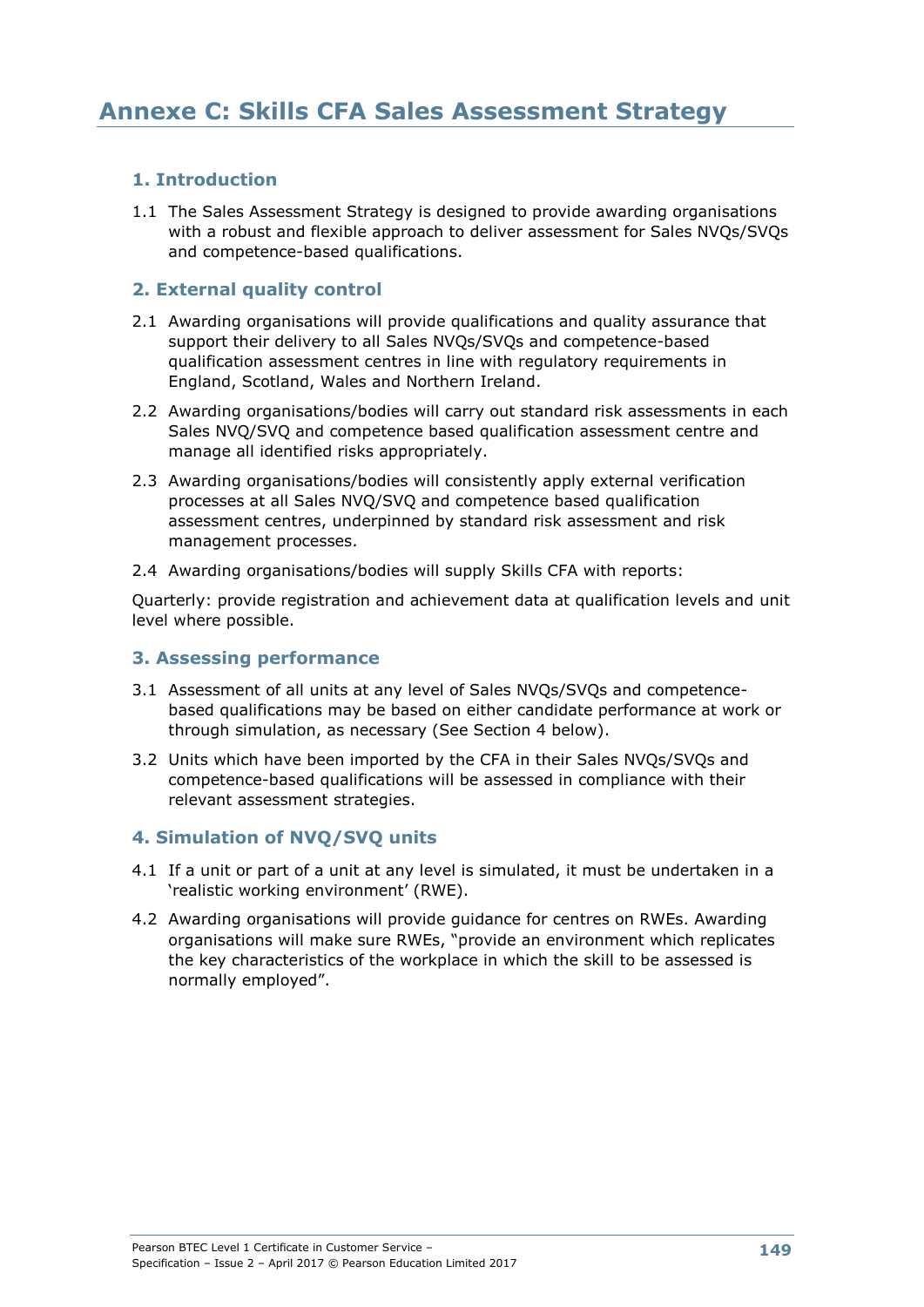#### **5 Occupational expertise to assess performance, and moderate and verify assessments**

- 5.1 Candidates must be assessed, moderated or verified at work either by:
- a. **Assessors**, **moderators** or **verifiers** who have achieved or are working towards achievement of the appropriate regulatory body approved unit qualifications for assessment, moderation or verification;

#### **OR**

- b. A **trainer**, **supervisor** or **manager**, employed by an organisation, who must either:
- 1. Have achieved or be in the process of achieving the appropriate regulatory body approved unit qualifications for assessment, moderation or verification; or,
- 2. Seek guidance and approval from an awarding organisation to demonstrate that the:
	- Organisation has appropriate processes in place to facilitate assessment, moderation or verification functions
	- Trainer, supervisor or manager is able to map their assessment, moderation or verification skills and knowledge 100% to the NOS upon which the qualifications above are based, and the A and V units. This is known as the employer direct model in Scotland.
- 5.2 **Assessors** must be occupationally competent to make Sales assessment judgements about the level and scope of individual candidate performance at work or in RWEs; and, occupationally competent to make assessment judgements about the quality of assessment and the assessment process.
- 5.3 **External Moderators**/**Verifiers** or **Internal Moderators**/**Verifiers** must be occupationally competent to make Sales moderation and verification judgements about the quality of assessment and the assessment process.
- 5.4 Awarding organisations will supply information on the requirements for internal and external moderation/verification activities to Sales assessment centres.
- 5.5 The sector requires all assessors, moderators and verifiers to maintain current Sales competence to deliver these functions. The CFA recognises this can be achieved in many ways but must be recorded in individual continual professional development (CPD) records that are maintained in Sales assessment centres.